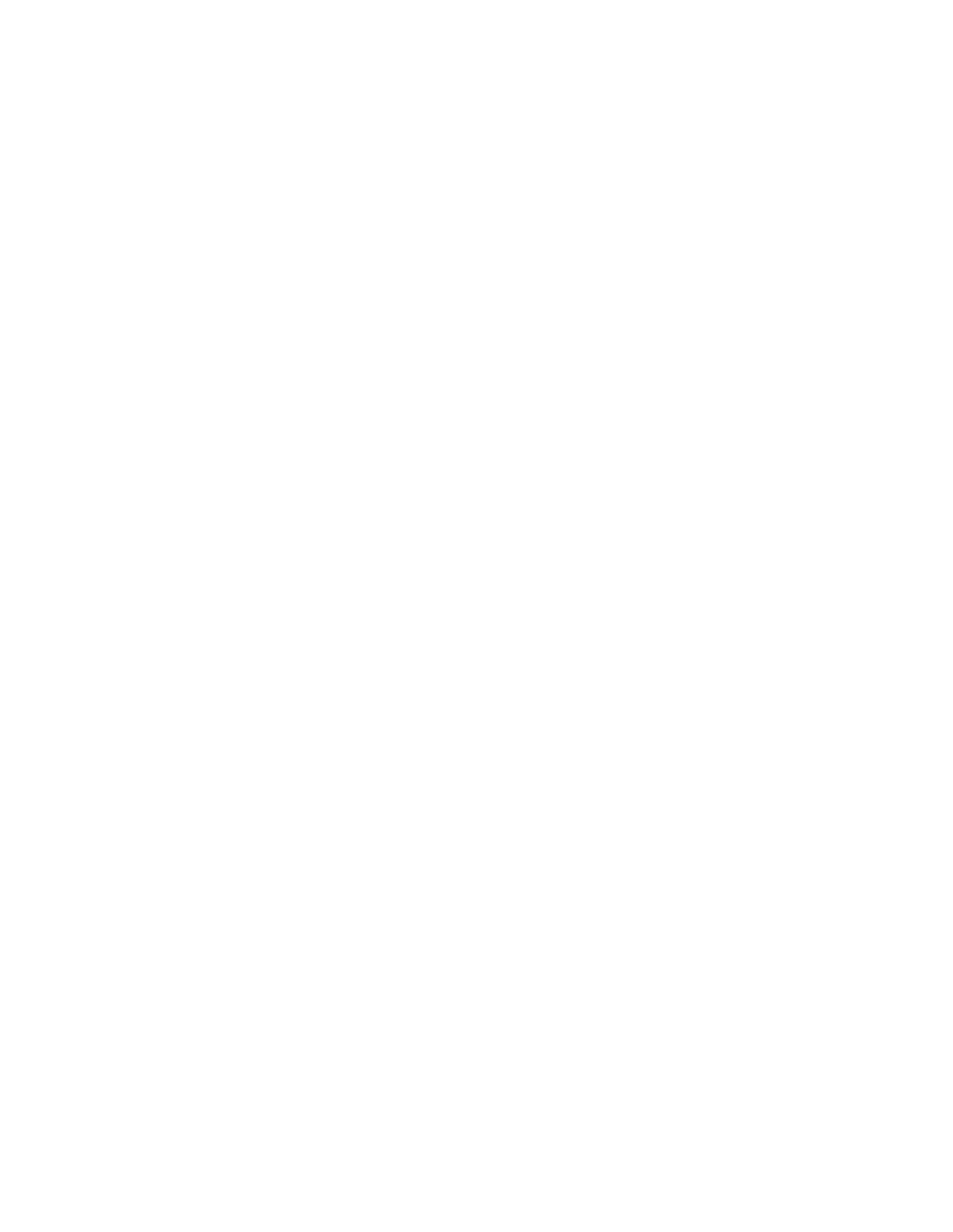### Connecticut State Department of Education

Mark K. McQuillan, Commissioner

George A. Coleman, Deputy Commissioner

### Division of Family and Student Support Services

Charlene Russell-Tucker, Associate Commissioner

### Bureau of Special Education

Anne Louise Thompson, Chief Carolyn Isakson, Project Manager Colleen Hayles, Education Consultant

### Bureau of Curriculum and Instruction

Matthew J. Falconer, Editor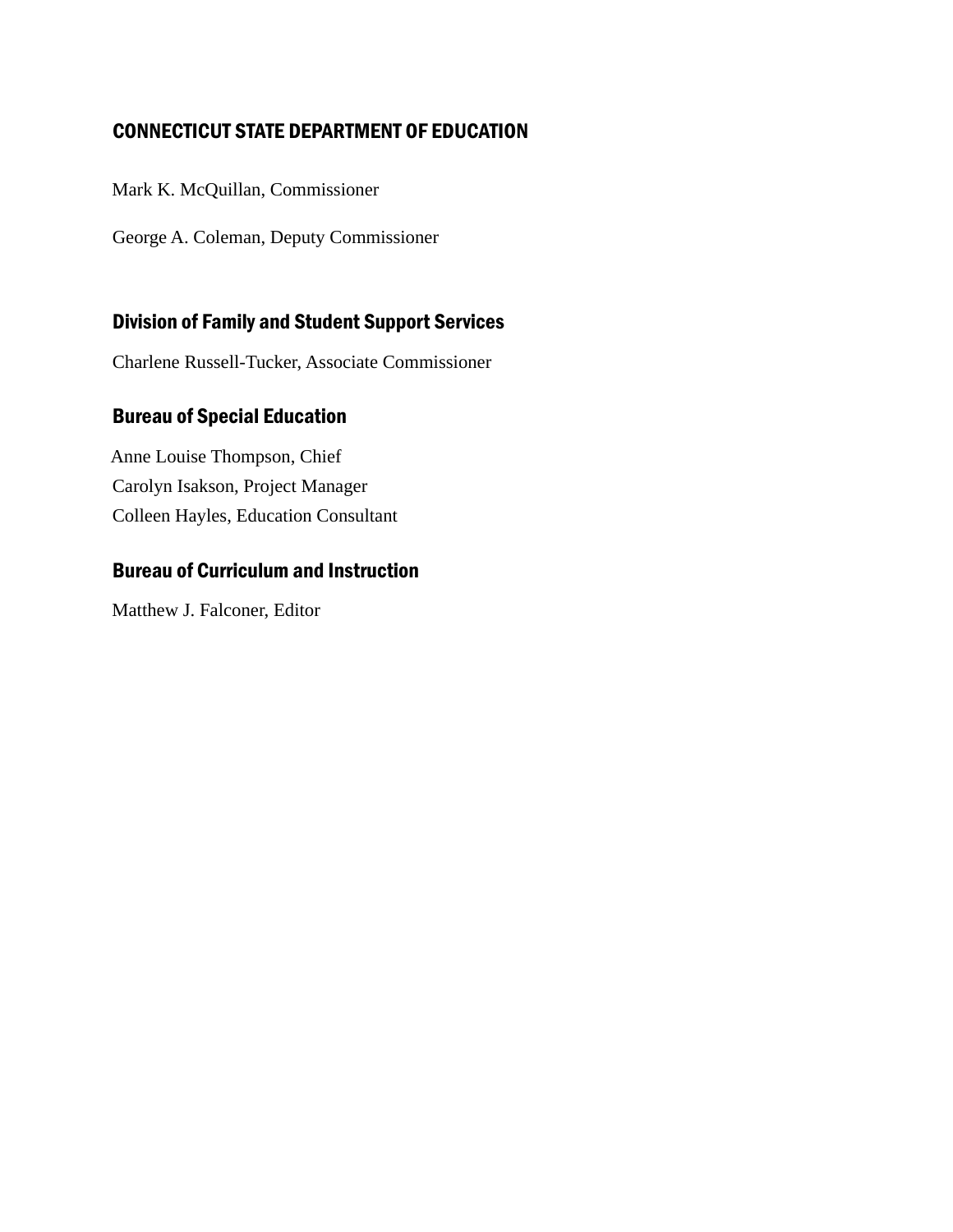# Guidelines for Speech and Language Programs

Determining Eligibility for Special Education Speech and Language Services Under IDEA

Connecticut State Department of Education Revised 2008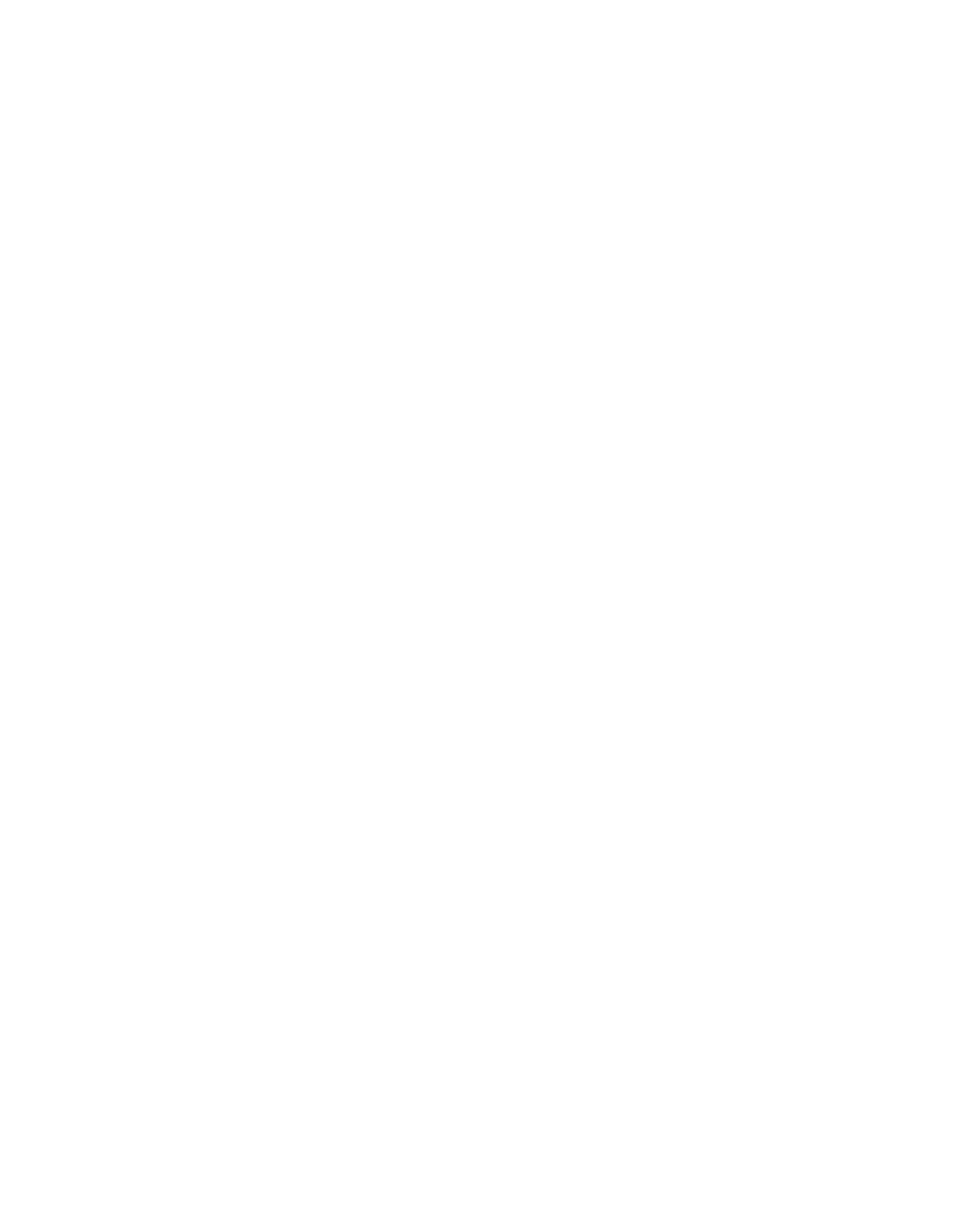# **CONTENTS**

Foreword v

Acknowledgments vi

#### Overview 1

### Introduction

Rationale for Developing Statewide Eligibility Criteria 3 Process for Developing Guidelines 3 Concerns 3

- Concerns Regarding Early Intervening Services 3
- Concerns Regarding the Special Education Evaluation Process 4
- • Concerns Regarding Report Writing 5
- Concerns Regarding Eligibility Decisions 5

### Philosophical Framework

Organizing Concepts 7 Basic Premises and Rationale 8

### IMPLEMENTING THE GUIDELINES

### **Section 1**

### Early Intervening Services: Regular Education Assistance 11

Rationale and Anticipated Outcomes 11 Recommended Practices 12 Recommended Procedures 14

### **Section 2** The Eligibility Evaluation 19

Purpose of the Initial Evaluation or Reevaluation 19 Planning the Evaluation or Reevaluation 20 Legal Considerations 20 Evaluation/Reevaluation Procedures 22 Assessment Procedures and Instruments 22

- Case Histories, Interviews, Rating Scales, Self-Evaluations 23
- Quantitative Measures 23
- Descriptive (Qualitative) Assessments 24
- Collaborative Teaming 27

Considerations in Evaluating Culturally and Linguistically Diverse Children 27

- Cultural Knowledge 27
- Determining the Languages to be Assessed 28
- Evaluation Personnel 28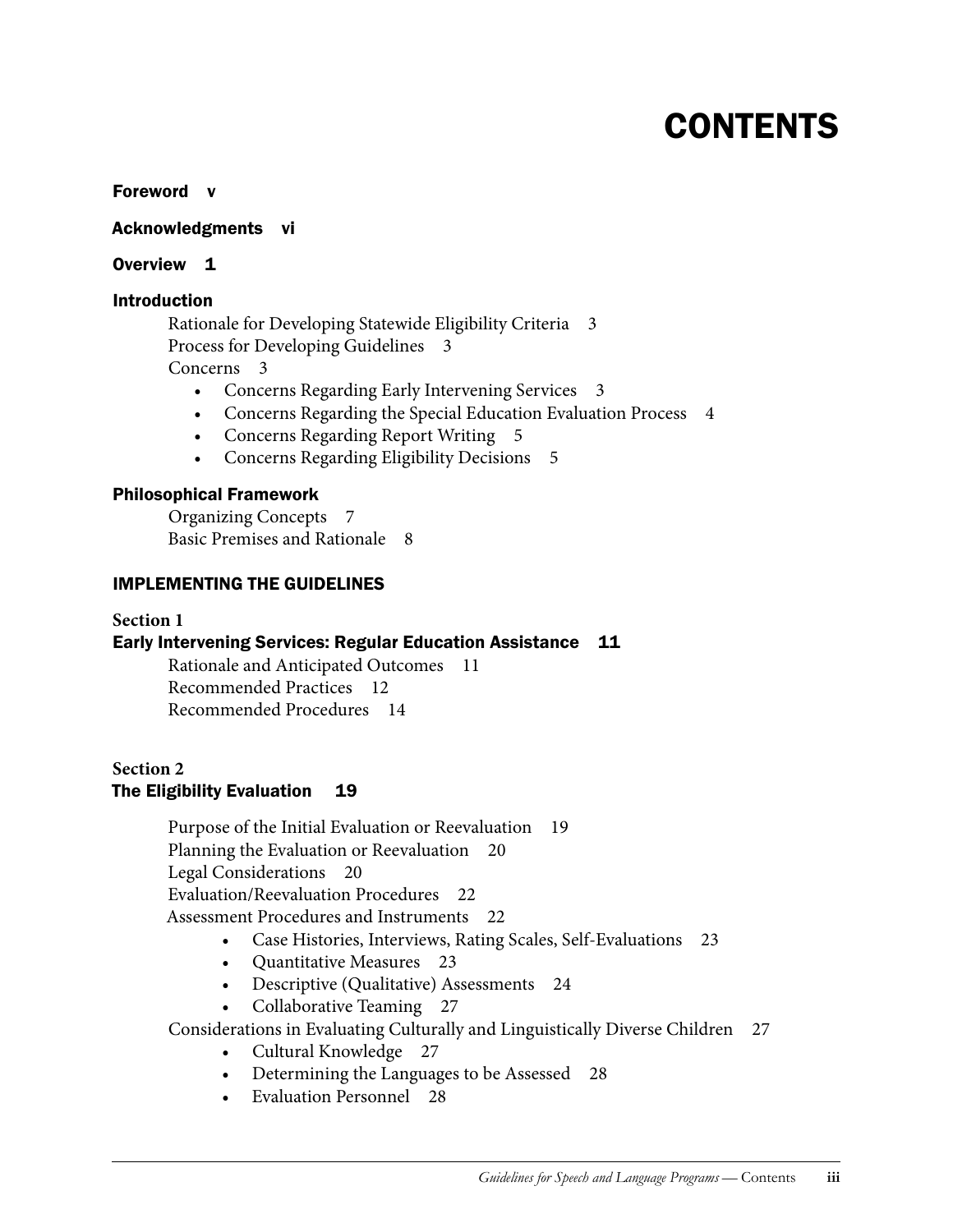### **Section 3** Interpreting and Reporting Assessment Results 30

Reporting Standardized Test Results 30 Cultural and Linguistic Considerations 33

- • Background Information Considerations 33
- Language Considerations 33
- Phonology Considerations 34
- Fluency Considerations 34
- • Voice Considerations 35

Language and Cognition 35

Considerations for the PPT When Discussing Language and Cognition 36

### **Section 4** Applying the Eligibility Criteria 38

Definitions 38 Instructions 38 Determination of Eligibility for Speech-Language Services as Special Education or as a Related Service 60

### Bibliography 63

### Additional References 67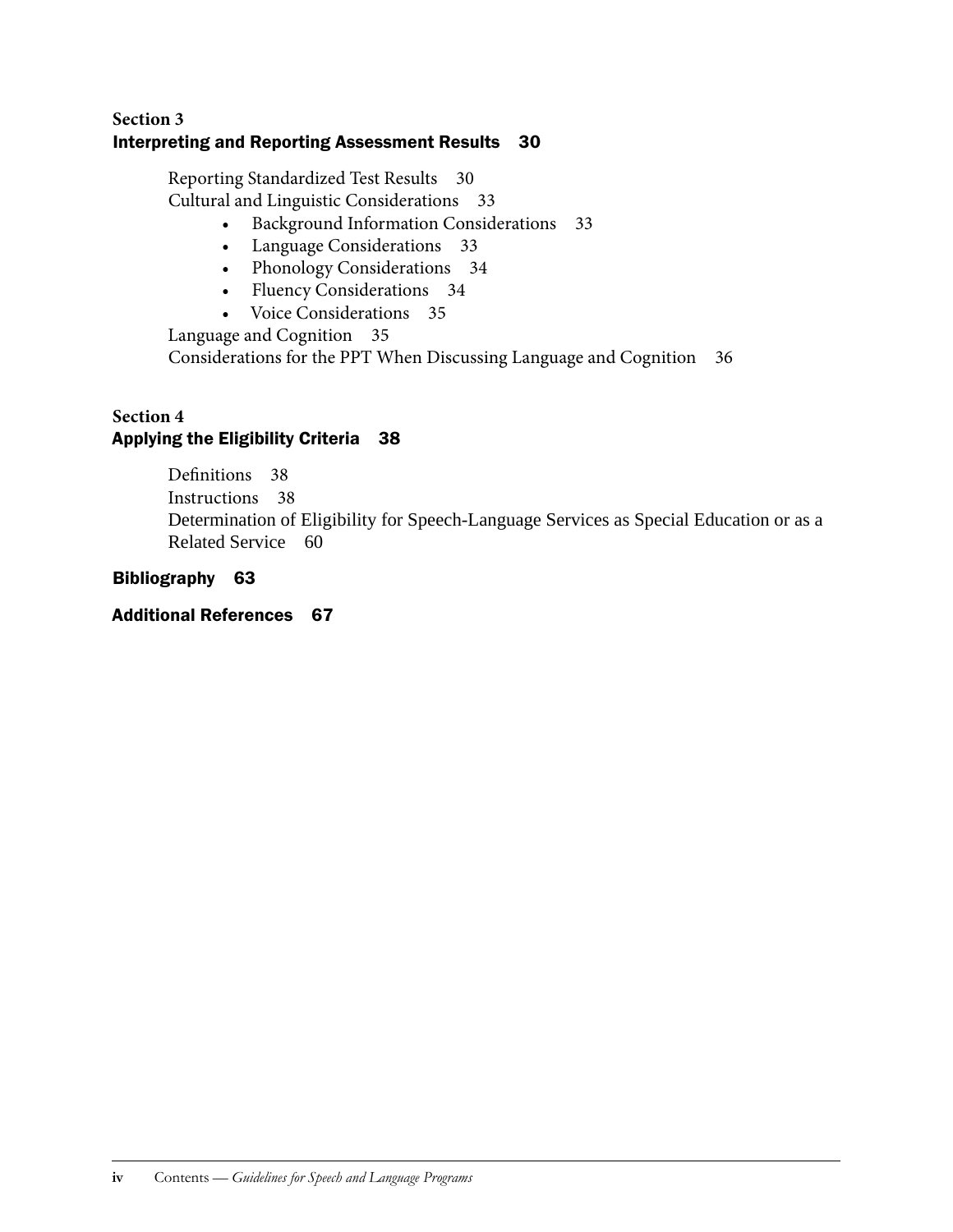# **FOREWORD**

Federal and state special education laws and regulations require school districts to identify, eval-<br>uate and provide speech and language services to children from 3–21 years of age who exhibit speech-language impairments that adversely affect educational performance. Policy letters from the United States Department of Education (1980 and 1989) that define "educational" performance as being broader than "academic" performance offer some guidance. However, there are no mandated procedures in Connecticut to determine eligibility for these services. Consequently, local school districts have either developed their own criteria or relied on the professional judgment of individual speech and language pathologists to guide the Planning and Placement Team (PPT). According to parents and school personnel, variations in these criteria and how they are applied have contributed to confusion when children move within and across school districts. In addition, as school administrators and boards of education have examined state special education prevalence data, increasing attention has been given to discrepancies among districts in the numbers of children identified as having speech-language disabilities.

The State Department of Education (SDE) offers these guidelines to help school districts determine which children are eligible for speech and language services under the provisions of the Individuals with Disabilities Education Act. This document addresses critical issues and recent research in the areas of assessment and identification, and builds on the philosophy and procedures described in SDE's 1993 *Guidelines for Speech and Language Programs.*

It is important to reiterate the following statement in the Department's 1989 Policy Memorandum (*Guidelines for Speech and Language Programs*, 1993, Appendix C, page 166): "If the PPT determines, following evaluation(s), that the communication impairment does not adversely affect educational performance, due to the importance of effective communication in the lives of children, districts should consider offering services to remediate the problem outside of special education." This policy is also stated in the department's February 1998 *Report on Special Education and Related Services*. Careful attention to students' speech and language skills and communicative competence is an important part of our efforts to improve children's educational performance.

> Theodore S. Sergi Commissioner of Education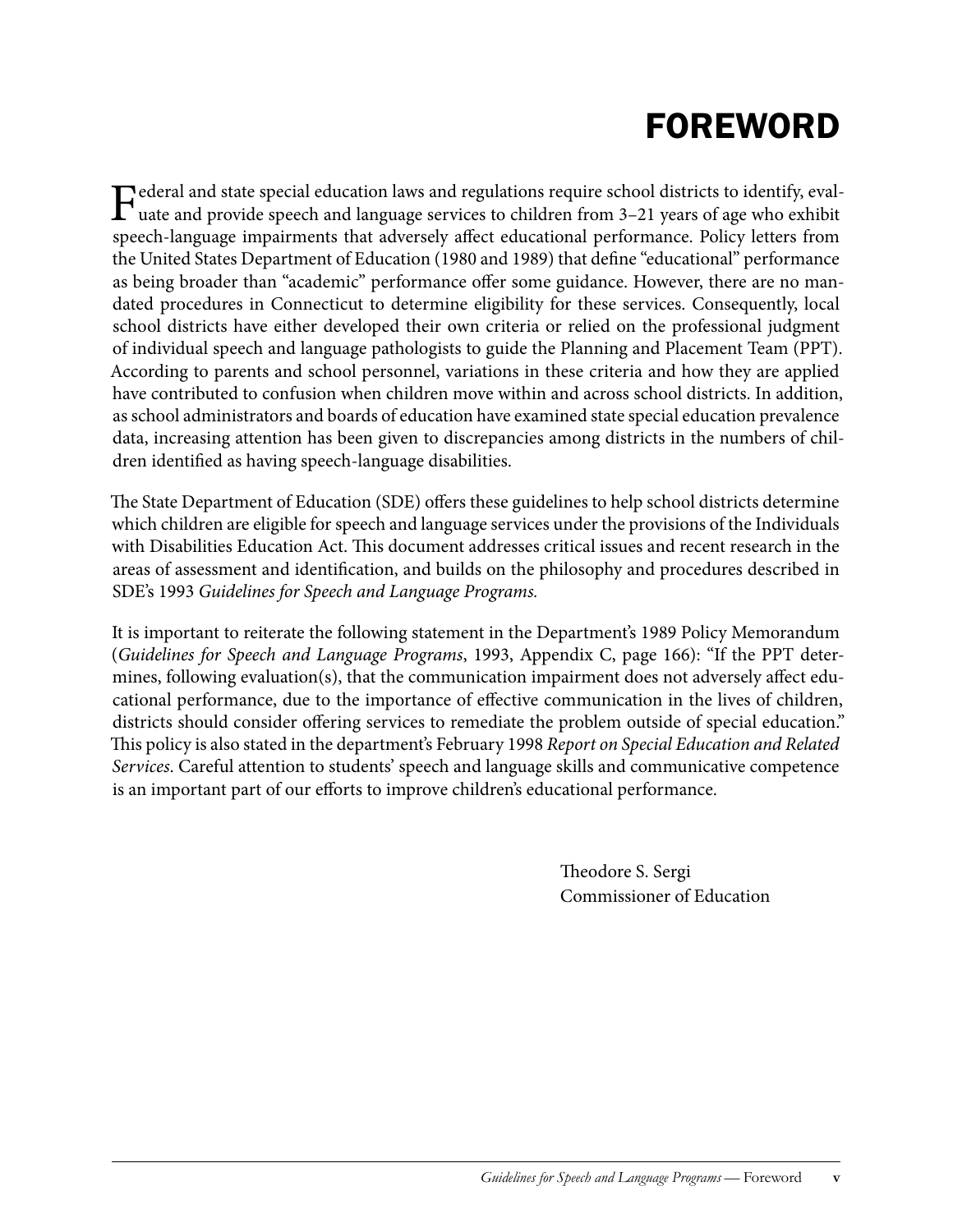# Acknowledgments

Sincere gratitude is expressed to many parents, speech and language pathologists in schools and other practice settings, school psychologists, school administrators, university faculty, state education agency colleagues. Personal and telephone communications with these individuals over many years, as well as the writings of important contributors to the professional literature in speech and language pathology and related fields, have helped to frame the philosophy and shape the contents of these guidelines.

Special recognition is given to the committees of speech and language pathologists and other professionals who contributed their expertise and many hours of their time beyond their regular working schedules to collaborate in the development of this document.

### **Language Committee**

Carl Gross, New Britain Public Schools, chair

### **Preschool Subcommittee**

Linda Strohmeyer, Fairfield Public Schools, chair Margaret Avallone, formerly Branford Public Schools Fran Giffin, North Haven Public Schools (retired) Joan Jauernig, East Haven Public Schools (retired) Maggie Smith, Seymour Public Schools

### **Elementary School Subcommittee**

Sherrill Ellis, New Haven Public Schools, chair Joyce DeFrancesco, Avon Public Schools Rochelle Friedman, Newtown Public Schools (retired) Roberta Tunderman, West Hartford Public Schools Elizabeth Zalaski, Avon Public Schools

### **Middle/Secondary School Subcommittee**

Vernice Jury, Ellington Public Schools, chair Phyllis Bishop, Ellington Public Schools Jane Siebert, Madison Public Schools Marvin Schnur, New London Public Schools (retired)

### **Bilingual Issues/Urban Schools Subcommittee**

Glynis King Harrell, New Haven Public Schools, Co-chair Sheila Way, Hartford Public Schools, Co-chair Roberta Abell, Waterbury Public Schools, Ann Dolan, Bridgeport Public Schools Linda Liss-Bronstein, Hartford Public Schools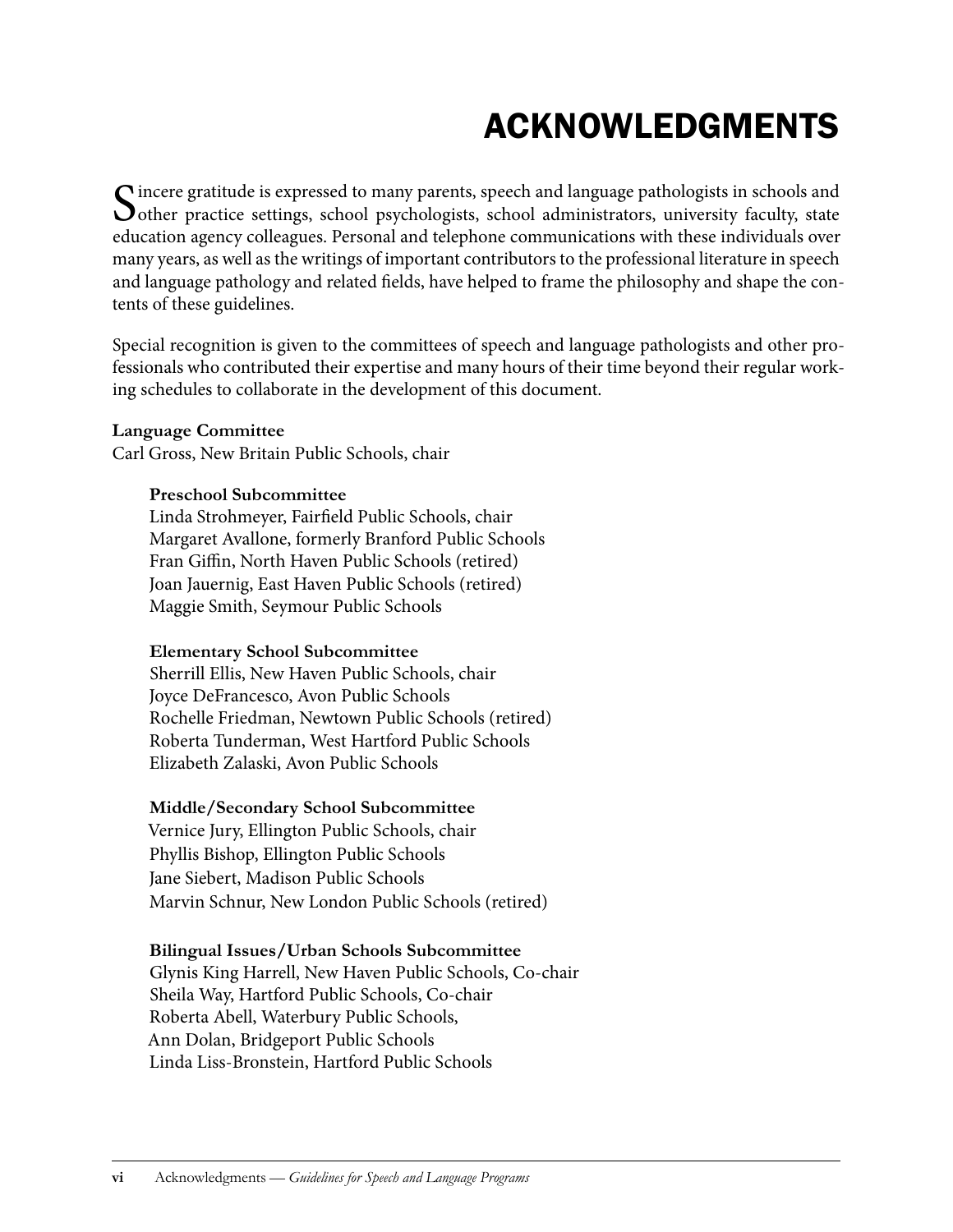### **Phonology Committee**

Lorraine Guile, Windsor Public Schools, Co-chair Julie Pryzbycien, East Granby and Granby Public Schools, Co-chair Julie Bymers, Tolland Public Schools Denise Carabetta, Bristol Public Schools

### **Fluency Committee**

Paula Bacolini, EASTCONN, Co-chair Lynn Powell, Wethersfield Public Schools, Co-chair Malcolm McMillen, Private Practice

### **Voice Committee**

Jean Gregg, Regional School District 5 (retired), chair Carol Graaco, Haskins Laboratory and private practice

### **Language Criteria Focus Group**

Besides the Language Committee Chairs, the following people participated: Denise Carabetta, pupil personnel services supervisor, Bristol Public Schools; Valarie Coppola, speech and hearing coordinator, Hamden Public Schools; Kate Steel, speech and language pathologist, formerly Old Saybrook Public Schools

### **Language-Cognition Focus Groups**

Susan Bartlett, speech and hearing clinic director, Department of Communication Sciences, University of Connecticut; Ervin Betts, school psychologist, Norwalk Public Schools; Marc Bishop, special education supervisor, Plainfield Public Schools; Denise Carabetta, pupil services supervisor, Bristol Public Schools; Valarie Coppola, speech-language coordinator, Hamden Public Schools; Glynnis King Harrell, speech-language supervisor, New Haven Public Schools; Vernice Jury, speech pathologist, Ellington Public Schools; Dr. Robert Lichtenstein, school psychology education consultant, State Department of Education; Lee McLean, director, University Affiliated Programs, University of Connecticut; Dr. Lourdes Alvarez Ortiz, school psychologist, Hartford Public Schools; Dr. Rhea Paul, professor, Department of Communication Disorders, Southern Connecticut State University; Dr. Jackson Schonberg, student services director, Wolcott Public Schools; Dr. Norma Sproul, education consultant, State Department of Education; Kate Steel, speech and language pathologist, formerly Old Saybrook Public Schools; Dr. Wayne Secord, chair, Department of Communication Disorders, Northern Arizona State University; Anne Louise Thompson, education consultant, State Department of Education.

### **ESL/Bilingual Issues Focus Group**

Roberta Abell, speech and language supervisor, Waterbury Public Schools; Camille Jackson Alleyne, early childhood consultant, State Department of Education; Florelia Baldizon, bilingual speech and language pathologist, Bridgeport Public Schools; Hugh Birdsall, ESOL teacher, LEARN Regional Educational Service Center, Old Lyme; Kathleen Bresciano, adult bilingual programs education consultant, Connecticut Vocational Technical School System; Peter Chester, speech and language supervisor, Meriden Public Schools; Valarie Coppola, speech and language coordinator, Hamden Public Schools; Ann Dolan, speech and language supervisor, Bridgeport Public Schools; Susan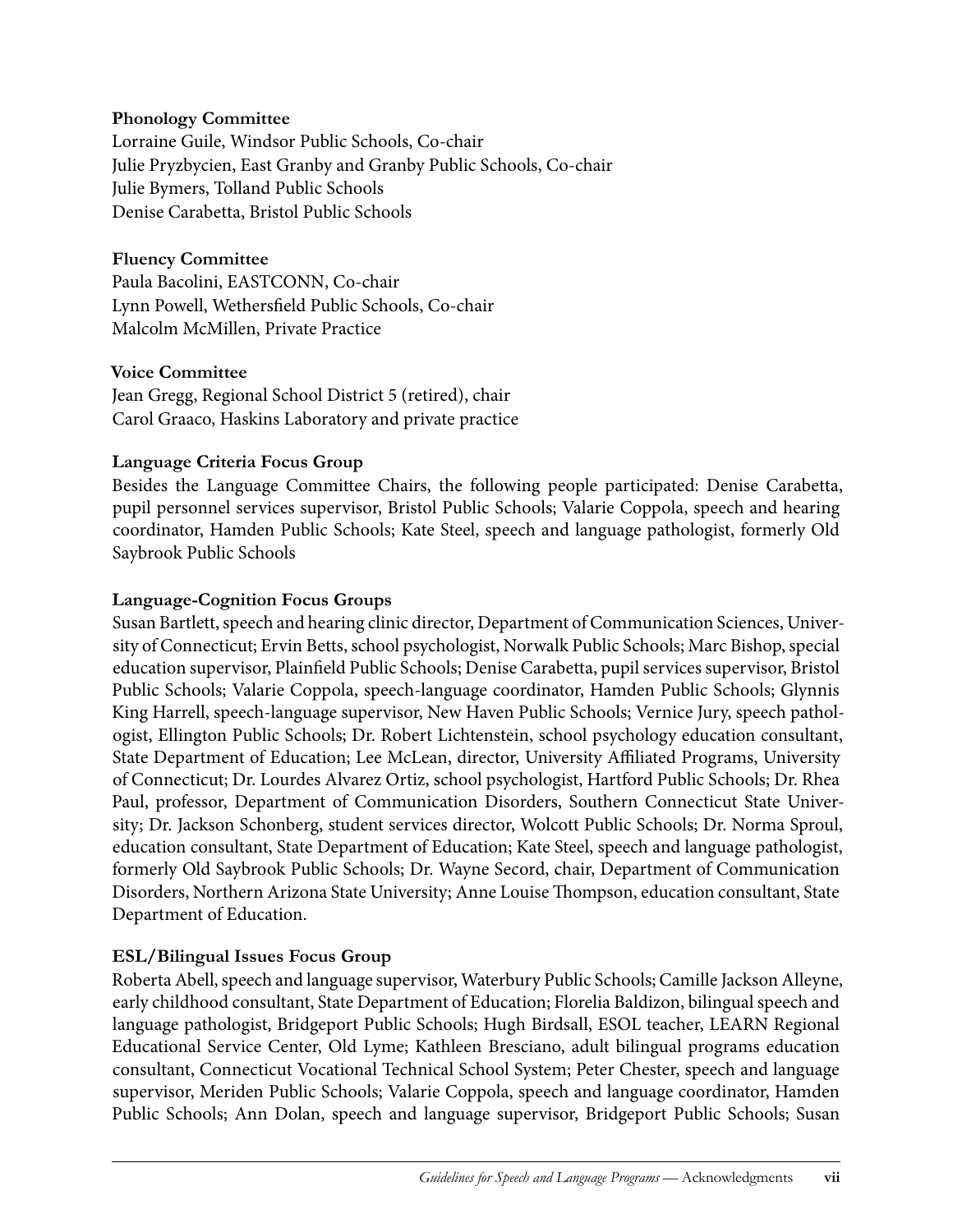Ford, director of curriculum and instruction, Berlin Public Schools; Augusto Gomes, ESL/bilingual director, Danbury Public Schools; Peter Kenny, department head, ESL/bilingual education, East Hartford Public Schools; Elda Kluth, special education and student services director, Norwalk Public Schools; Joyce Milne, ESOL teacher, Milford Public Schools; Jeannette Palluzzi, ESOL teacher, Branford Public Schools; Alicia Powers, bilingual speech and language pathologist, New Britain Public Schools; Abigail Reilly, bilingual speech and language pathologist, Hartford Public Schools; Rose Marie Salafia, TESOL resource teacher, Hartford Public Schools; Ann Stekelberg, ESL coordinator, Glastonbury Public Schools; Lorraine Tragakes, speech and language pathologist, Waterbury Public Schools

Appreciation for constructive comments and encouragement is extended to the following individuals and groups:

Members of the Connecticut Council of Language, Speech and Hearing Coordinators in Public Schools; speech and language pathologists of the Bloomfield, Bristol, Middletown and New Britain Public Schools; members of the Connecticut Speech-Language-Hearing Association's School Affairs Committee; Dr. Wayne Secord, Chair, Department of Communication Disorders, Northern Arizona State University; Dr. Ken Appel, professor, Department of Communication Disorders, Western Washington University; Connecticut State Department of Education consultants; Connecticut Council of Administrators of Special Education.

Special thanks are also offered to the following people:

George Dowaliby, chief, Bureau of Special Education and Pupil Services, and Leslie Averna, associate commissioner of the Division of School Improvement, for their unwavering support; and Robert Lichtenstein, State Department of Education consultant for school psychology services, for his work on the sections about reporting standardized test results and language and cognition.

Appreciation is expressed to those who granted permission to reproduce or adapt materials. Thanks are also offered to the following agencies, whose eligibility criteria were reviewed in the preparation of this document: Bristol, East Lyme, Old Saybrook, Windham, Windsor school districts in Connecticut; the Arlington, Va., and Montgomery County, Md., public schools; and the State Departments of Education in California, Florida, Georgia, Illinois, Kansas, Ohio, Oregon, Michigan, Utah, Vermont and Virginia.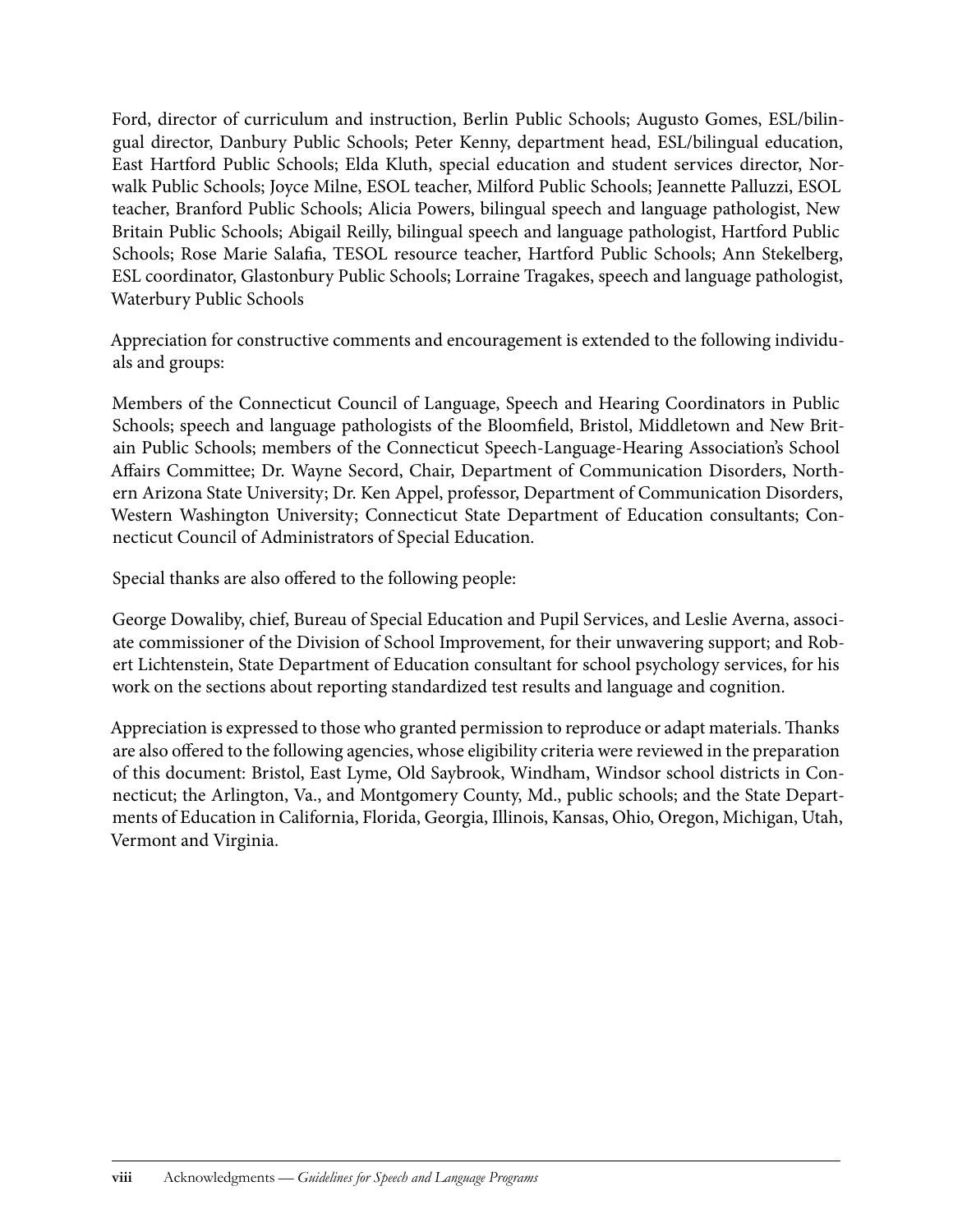# **OVERVIEW**

*Guidelines for Speech and Language Programs: Determining Eligibility for Speech and Language*<br> *Services Under IDEA* is designed to facilitate the implementation of consistent practices in Connecticut for determining children's eligibility for speech and language services as special education or as a related service. These practices focus on four major areas: early intervening services, evaluation procedures, documentation and Planning and Placement Team (PPT) decisions about eligibility. This publication is the revised edition of *Guidelines for Speech and Language Programs: Volume II: Determining Eligibility for Special Education Speech and Language Services*, which was published as a working draft in 1999. This edition includes revisions required by the reauthorization of the Individuals with Disabilities Education Act (called the Individuals with Disabilities Education Improvement Act, 2004) and its accompanying regulations (as amended in 2006), as well as amendments to Connecticut special education statutes and regulations. This updated document also reflects feedback and recommendations received by the Connecticut State Department of Education (CSDE) from school-based speech and language pathologists (SLPs), school administrators and faculty at the state's university training programs in speech and language pathology.

Much of the 1999 edition has been preserved. Major revisions include:

- reorganized and expanded material about children from culturally and linguistically diverse backgrounds;
- • descriptions of commonly used qualitative assessments;
- more in-depth information about measuring frequency of disfluencies;
- reorganization of some of the evidence codes in the various criteria to increase clarity and reduce redundancy;
- clearer emphasis on linking assessments to the general curriculum through curriculum work samples, curriculum standards, the Connecticut Mastery Test (CMT) and Connecticut Academic Performance Test (CAPT); and
- development of a separate form for reporting the results of a reevaluation to increase appropriateness of content.

These guidelines are organized in the following sections.

The introduction describes the process for developing the guidelines and the issues that were of concern to members of the various committees and forums as a result of their knowledge of the professional literature and experiences in their school districts.

The philosophical framework presents the organizing concepts of impairment and disability and includes the basic premises that are critical to achieving uniformity in implementing the criteria for eligibility determination.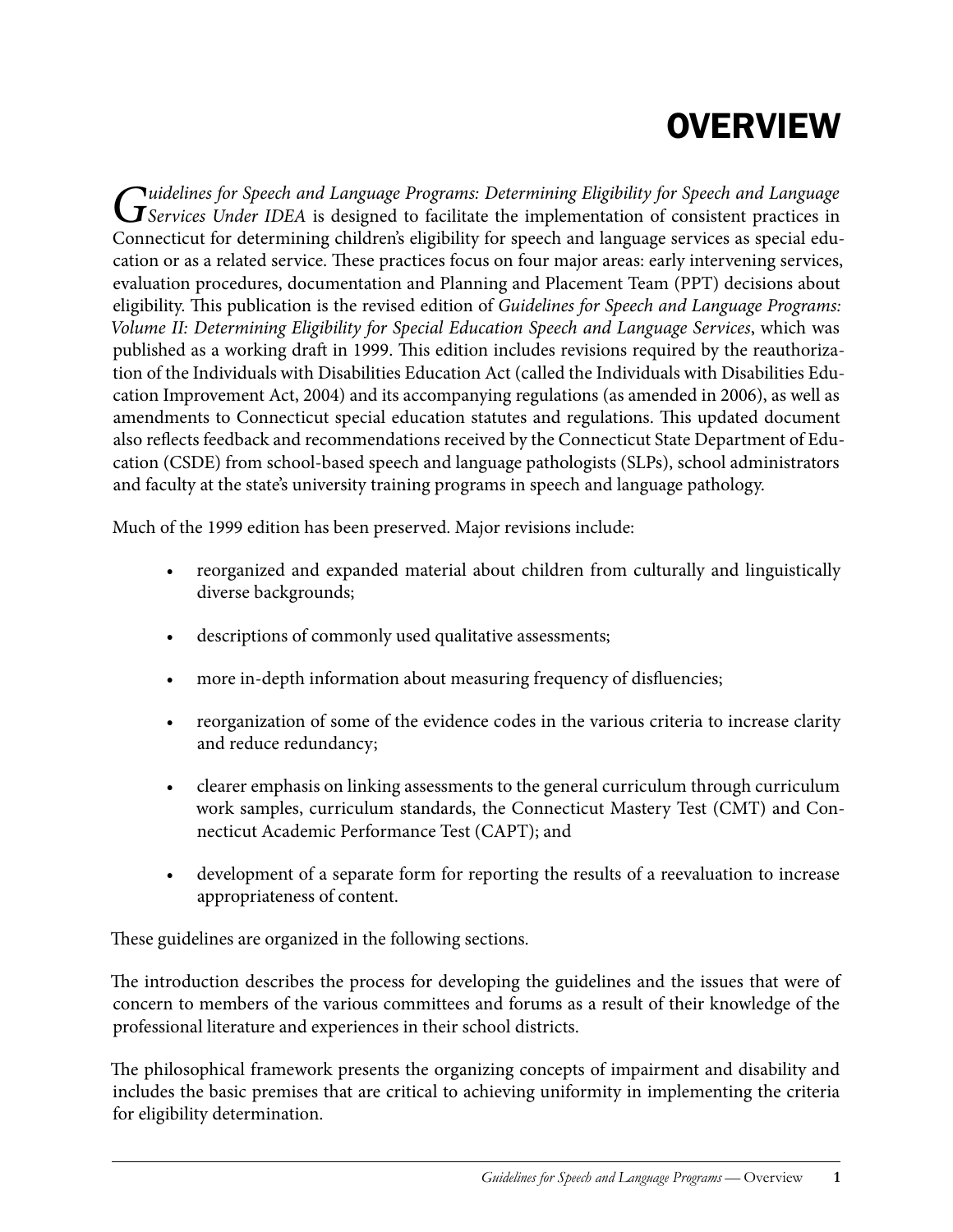The section on implementing the guidelines covers procedures and includes associated forms. It includes discussion of critical issues related to early intervening services\* in regular education; planning, conducting and reporting on the eligibility evaluation; and applying the eligibility criteria.

\* Note: The term "early intervening services" replaces "early intervention process" used in the 1999 edition of these guidelines to comport with language introduced in IDEA 2004.

Other materials include a bibliography and additional references.

The content of the Supplemental Resources Packet that was developed in 1999 has not been substantially updated; however, it remains important as a companion to this edition of the eligibility criteria. The packet, which is available on the CSDE Web site (http://www .ct.gov/sde), includes a wealth of materials from a variety of publications that are still relevant and can be copied for use in either or both of the early intervening services and eligibility evaluation stages.

To develop uniformity in reporting practices, templates have been developed for all related forms with space available for narrative comments where appropriate. They are designed for computer use, so that comments may be added where needed and to the extent necessary. These guidelines can be found on the CSDE Web site under publications of the Bureau of Special Education, as well as on the State Education Resource Center (SERC) Web site at http://www.ctserc.org.

These guidelines do not provide a list of recommended commercial tests. The selection of appropriate assessment instruments and procedures is left to the professional judgment of the SLP and other members of the PPT. Due to the requirements of the fluency criteria, however, specific procedures and instruments are recommended.

These guidelines also do not provide any formula for rating the severity of communication impairments for eligibility purposes, determining the length or frequency of intervention sessions for children with particular communication assessment profiles, or selecting the types of service delivery models. A variety of factors, such as the child's age, type of communication impairment, attention span, as well as the intervention goals, presence of other impairments, placement in the least restrictive environment and the availability of other support systems influence those decisions.

*The guidelines should be used systematically. The process has been developed in such a way that appropriate use of the PPT eligibility report is contingent on use of the recommended procedures for evaluation and documentation of assessment information. Fidelity of implementation is important for validating the appropriateness of districts' identification of children as requiring speech and language services as special education or a related service. This is especially true for districts concerned about prevalence data in this area. Appropriate implementation of the recommended procedures requires not only professional development about the criteria but also ongoing training about current best practices in evaluation of communication disorders.*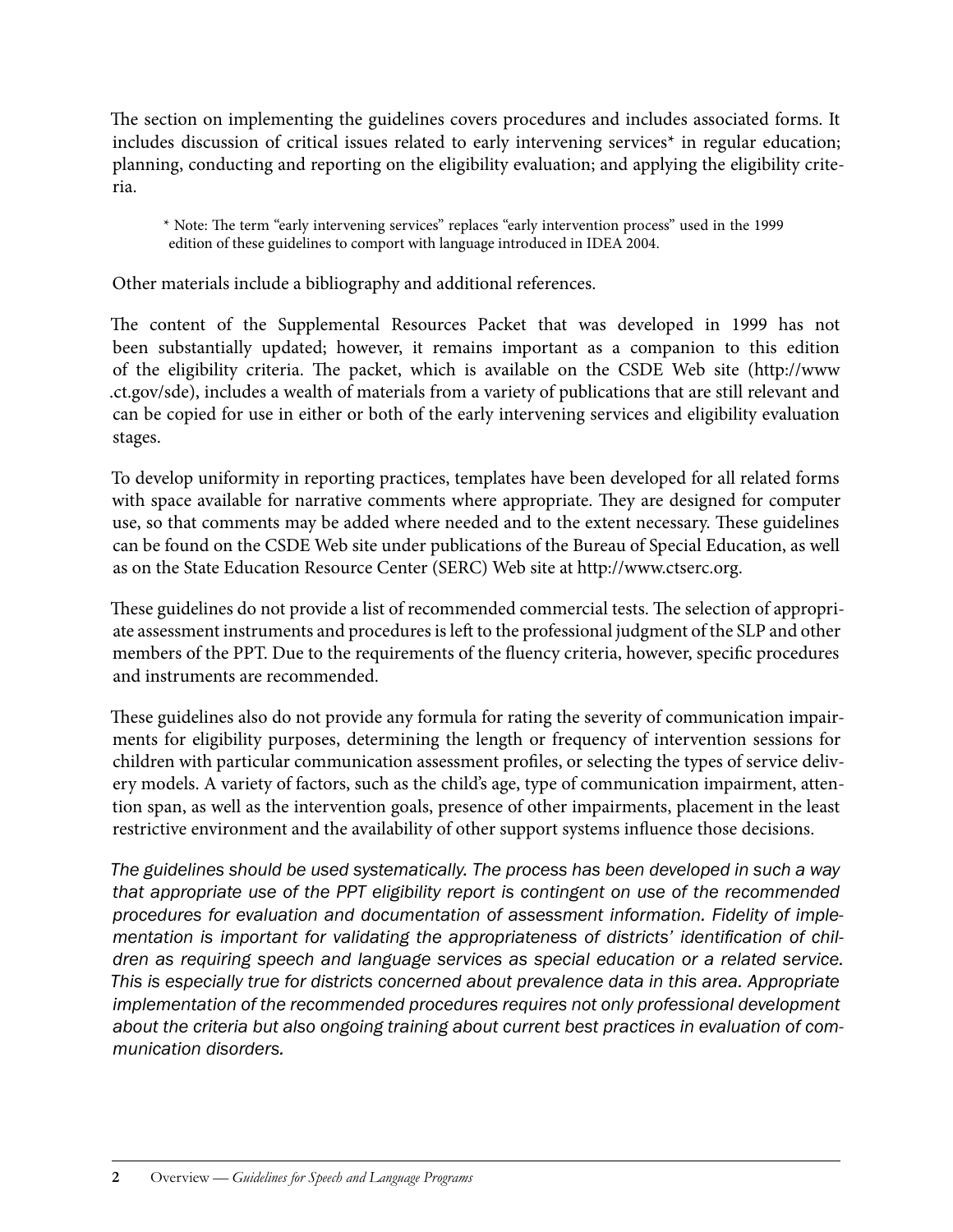# Introduction

# Rationale for Developing Statewide Eligibility Criteria

Several influences provided the impetus for the original version of these guidelines. Parents and SLPs had reported confusion about eligibility for special education speech and language services due to inter- and intra-district variability in identification practices and decisions. When moving into a new district, parents of children who had been declared eligible for these services were suddenly confronted with their children's ineligibility or vice versa. When children moved to a different school within the same district, SLPs often expressed surprise that the PPT in the former school had determined special education speech and language services to be necessary, or conversely, that children now being brought to the PPT because of communication problems had not been "picked up" previously. These reports were confirmed during discussions held by the CSDE with special education directors. They were further substantiated by CSDE consultants reviewing school districts' special education files and prevalence data when conducting special education program reviews and technical assistance activities. Changes in laws and regulations governing special education; the evolution of professional knowledge; and feedback from SLPs, school administrators and parents converged to spur the need for these updated guidelines.

## Process for Developing Guidelines

In preparation for compiling statewide eligibility criteria, 75 professionals representing speech and language pathology, school psychology, special and regular education administration, early childhood education and bilingual education were invited to participate in the project. Of those, 40 were available for the initial meeting to plan the organizational structure for accomplishing the task. Subsequently, a smaller group of committees was established to address the areas of language, phonology, voice and fluency. The language committee subdivided further to deal with the areas of early childhood, elementary and secondary education and issues related to urban districts and children acquiring English as a second language. In addition, focus groups met to discuss issues related to the complexities of identifying language disorders, the relationship between cognition and language and nonbiased evaluations for children who come from culturally and linguistically diverse (CLD) backgrounds. Special education program reviews conducted in school districts by the SDE and professional literature augmented the field information and experience that members of the various subgroups brought to their discussions. CSDE survey data (2006) helped validate some of the concerns.

## Concerns

The following concerns related to the variability in eligibility determination were expressed. These issues were problematic both within and among school districts.

### Concerns Regarding Early Intervening Services

*Involvement of SLPs:* SLPs, because of the itinerant nature of many of their jobs, are not always available when school personnel meet to address concerns about children's learning or behavior. Some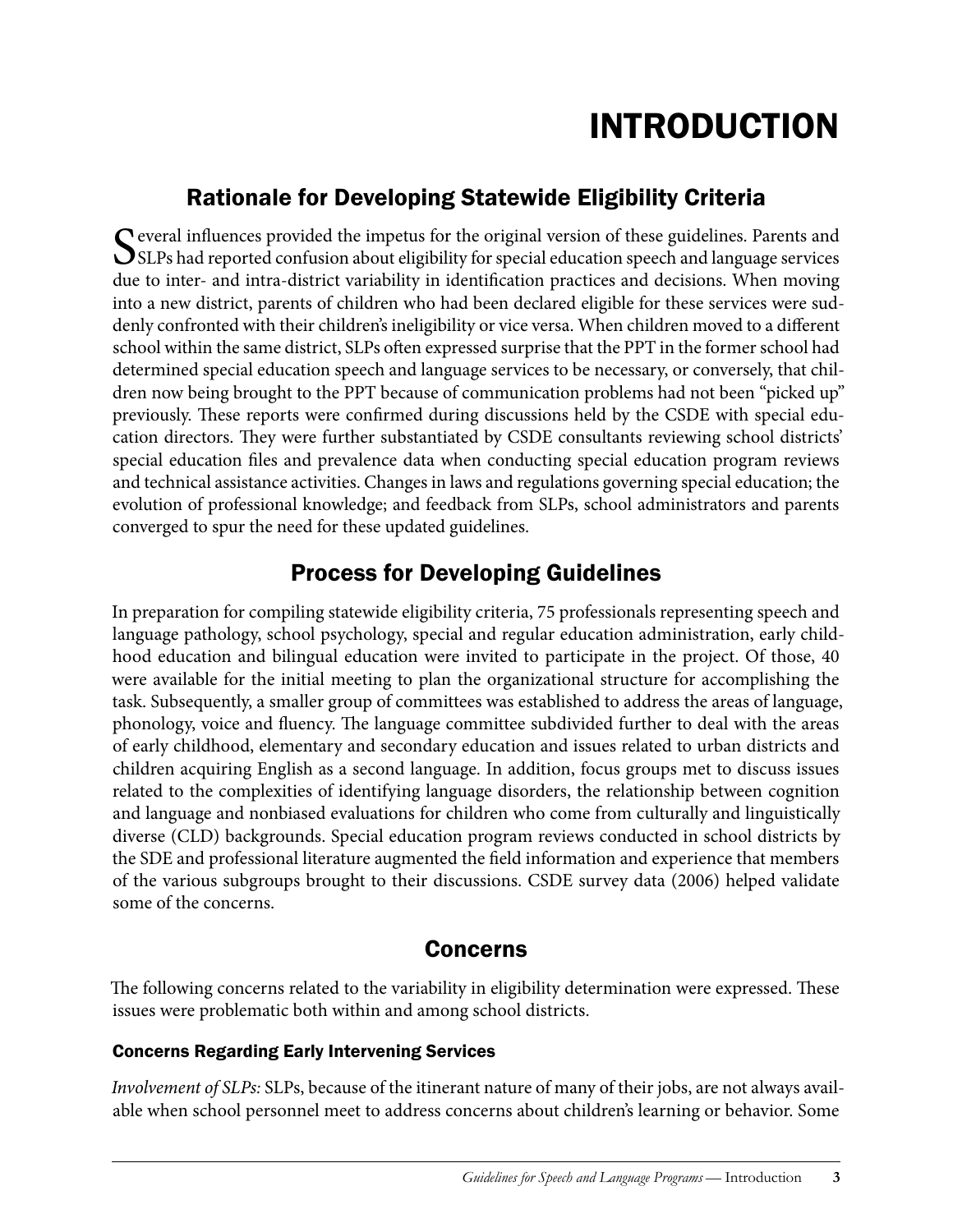schools view SLPs as special educators, ignoring their pupil services (i.e., regular education) role and excluding them from early intervening services teams that are viewed as the responsibility of regular education. As a result, children may be referred for special education evaluation without recognition of the need for or adequate involvement of the SLP at this early intervening services stage. When the evaluation reveals difficulty with communication skills, these children may be determined eligible for special education speech and language services without benefit of appropriate or sufficient early intervening strategies, developed and implemented in collaboration with the SLP that may have prevented the need for special education identification. For children from CLD backgrounds, this practice may contribute to overrepresentation in special education.

*Practices for Implementing Early Intervening Services:* Some schools and districts have a formalized, institutionalized process carried out under the auspices of a team of regular and/or special educators (e.g., Child Study Team, Student Assistance Team). In other districts, the principal or some other coordinator is the agent who directs requests for early intervening services in regular education to the professional deemed most appropriate to address the needs of the child on whose behalf a consultation is requested. If school personnel associated with these activities lack information about normal communication development, including second language acquisition, they may not develop appropriate early intervening strategies.

*Timelines for Implementing Early Intervening Services:* Some children may not be given adequate time to benefit from early intervening strategies, including sufficient support for, and modifications to, the strategies that were developed to address the request for regular education assistance. Other children may be kept too long in the early intervening services phase. Either situation may arise when school personnel lack information to help them distinguish normal communication development from developmental delays or disorders, including differentiating cultural-linguistic differences and disorders.

*Options for Early Intervening Services:* Children are often determined eligible for special education speech and language services because there are insufficient options in regular education for supporting development of their communication skills. This is of particular concern for preschoolers, for children from culturally and linguistically diverse backgrounds or children who have had limited exposure to communication building experiences.

### Concerns Regarding the Special Education Evaluation Process

*Presence of SLPs at the Referral PPT:* The itinerant nature of many SLPs' jobs may preclude their presence at the PPT that discusses the referral, acknowledges or rejects the need for evaluation, and plans the evaluation. SLPs frequently report their disagreement with PPT decisions made in their absence, which essentially "tie their hands."

*The Use of Case History and Other School-Related Information:* Sufficient background and current medical, health, developmental and other critical information (e.g., pertinent to normal communication building experiences and second language acquisition) may not be documented or related to the selection of appropriate assessment procedures and instruments and the interpretation of results.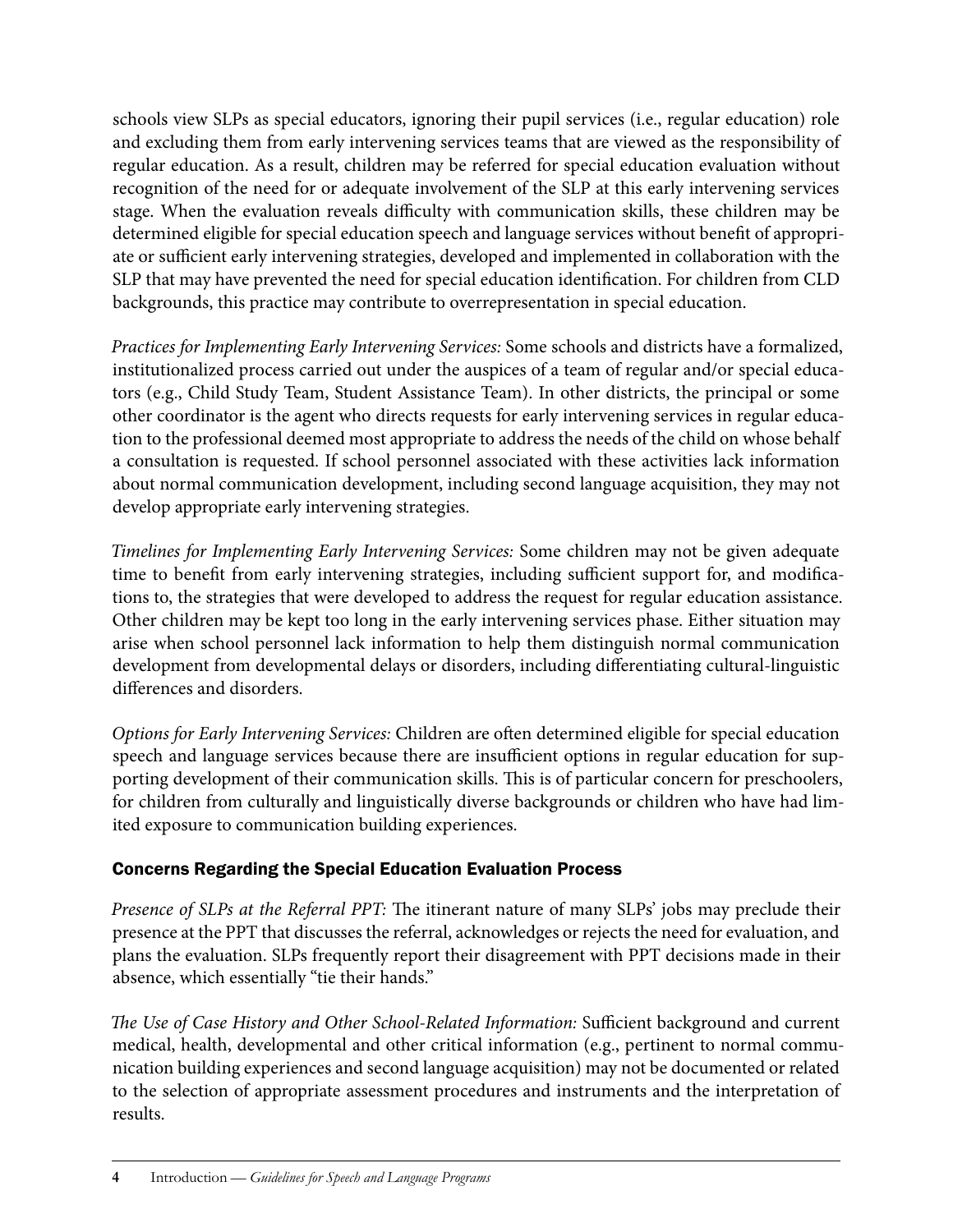*The Number and Types of Assessment Procedures and Instruments Used in the Evaluation:* The amount of time available in SLPs' schedules for evaluation often drives the type and depth of assessments. Eligibility determinations are suspect when made on the basis of a "canned" battery of tests or tests that are not clearly related to the referral concerns. Inspection of student files and interviews conducted during CSDE special education program reviews, as well as recent CSDE/SERC survey data (2006), indicate a need for training SLPs and other school personnel about appropriate procedures for evaluating CLD children in order to avoid biased evaluations that can influence overrepresentation of CLD children in special education. Survey data also support the need for training SLPs about descriptive language assessment procedures, including curriculum-based assessments.

*Documentation of Adverse Effect on Educational Performance:* File reviews continue to reveal eligibility decisions made on the basis of standardized tests, with little documentation of the educational impact of test results. Functional assessment of communication in the classroom or other natural environments, and academic and social performance are not routinely used to substantiate assessment findings.

*Consideration of the Relative Contribution of Cognitive Factors:* While language-cognition discrepancy formulas have fallen into disuse since the first edition of these guidelines was published, districts still struggle to sort out the relative contribution of cognitive and communication factors to a child's evaluation profile. Concerns persist about a narrow focus on verbal-performance discrepancies on standard tests of intelligence or on nonverbal intelligence measures, instead of a broader view of social and academic language competence as the basis for referral or eligibility decisions. Collaboration between school psychologists and SLPs continues to be reported as occurring later rather than earlier in the identification process.

### Concerns Regarding Report Writing

*Content and Length of Reports:* File reviews indicate that many speech and language evaluation reports used for eligibility decisions continue to include little background information about the child and family, focus primarily on reporting the scores on standardized tests and make inadequate connections to the educational impact of communication problems exhibited by the child. Other reports are lengthy narratives from which it is difficult to extract the information critical to eligibility decision-making.

*Report Format:* Some districts have a standardized format for these reports, which may or may not be computer generated. In other districts, each SLP uses a unique format for his or her school, or for different children.

### Concerns Regarding Eligibility Decisions

*Program Options:* Increasing numbers of districts provide speech and language services for children not eligible under IDEA or Section 504 of the Rehabilitation Act. However, many districts continue to lack these options for providing speech and language services for a variety of reasons, including lack of understanding of the role of SLPs as pupil services specialists in addition to their role as special educators or related service providers; lack of appreciation of the importance of communication in all aspects of students' lives or for the role of schools in building students' commu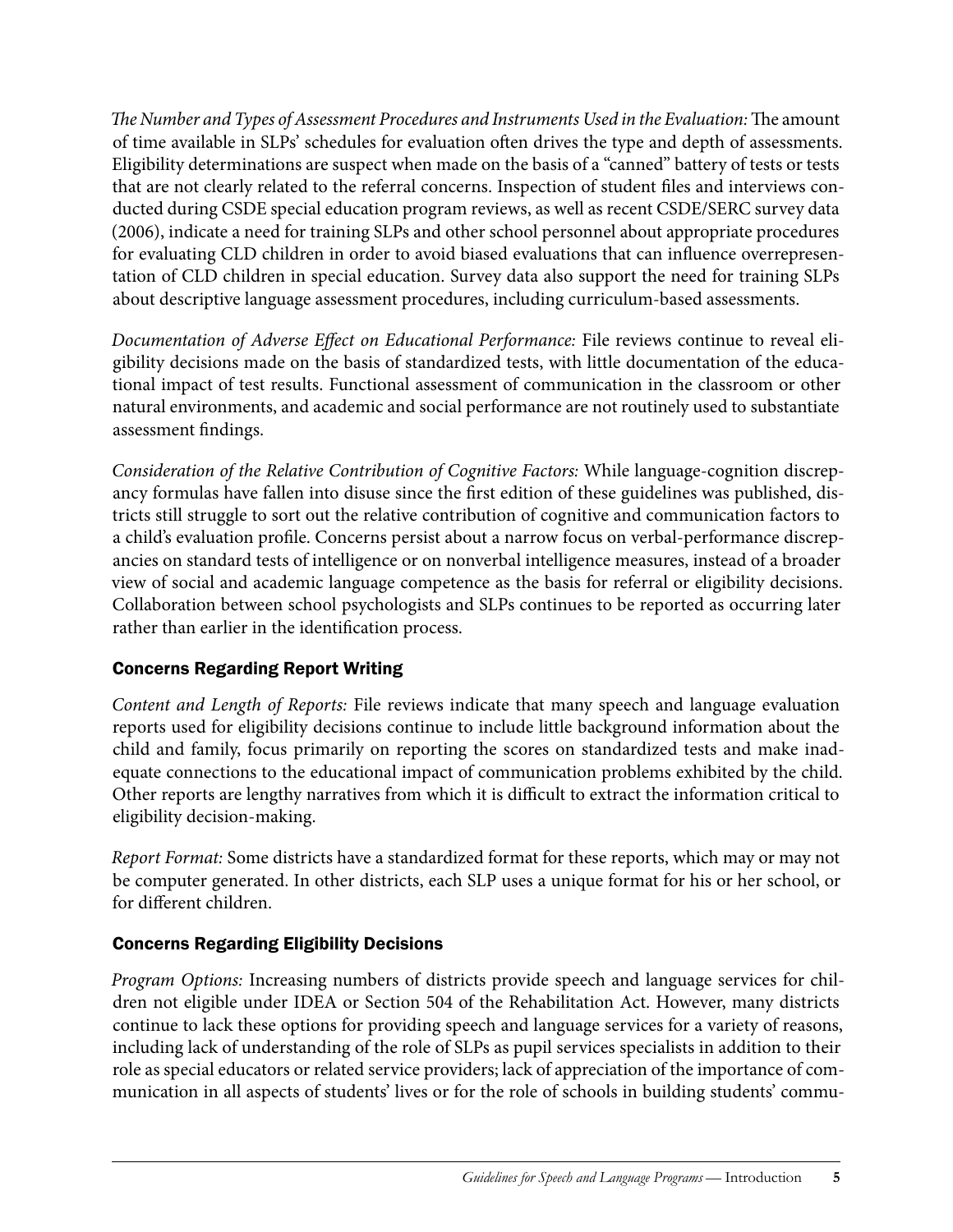nicative competence; insufficient financial and personnel resources, or inability to reallocate these resources as a result, special education in these school systems remains essentially "the only game in town" to address communication difficulties.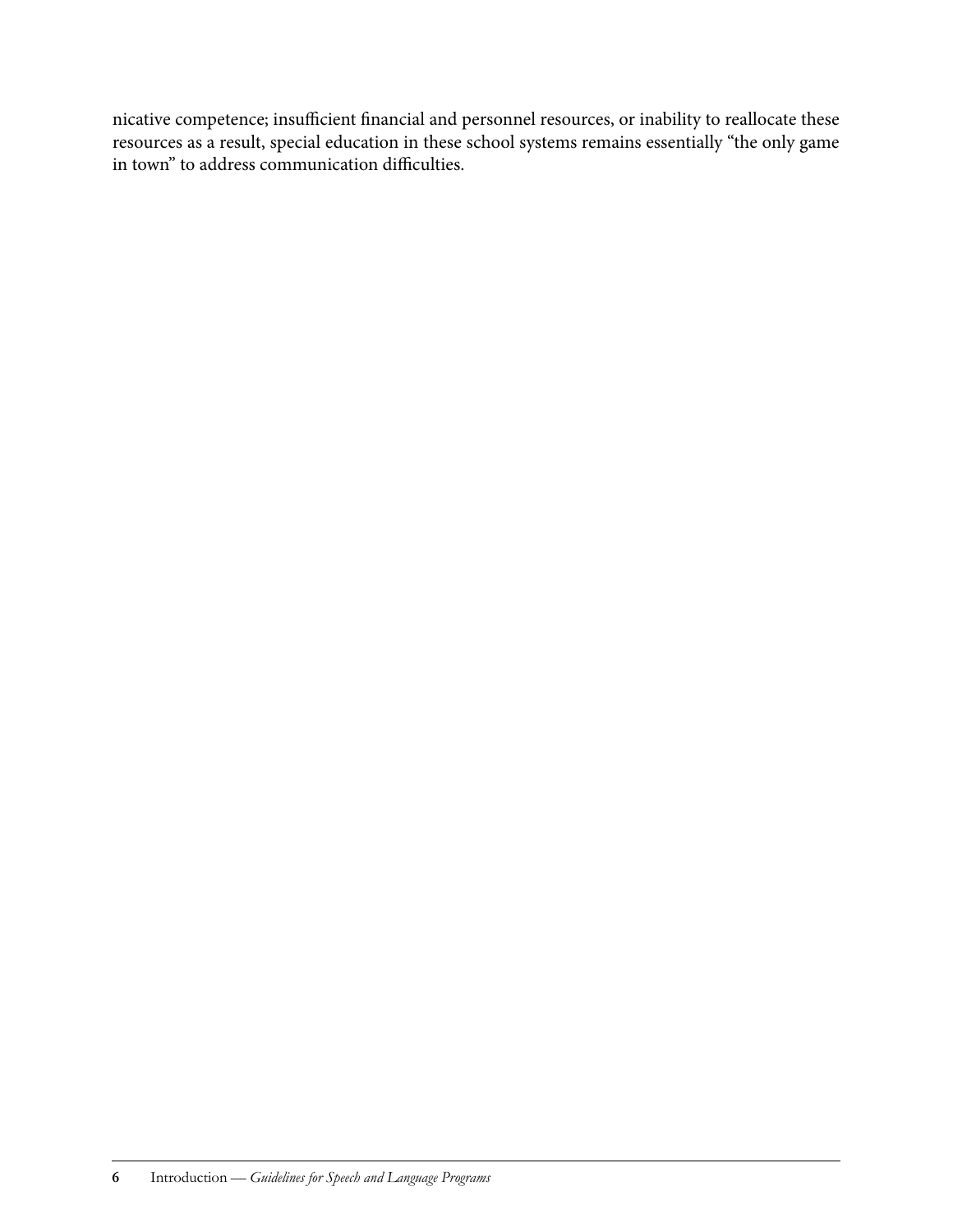# Philosophical Framework

# Organizing Concepts

The Individuals with Disabilities Education Act (IDEA 2004) includes speech and language  $\perp$  impairments that adversely affect educational performance among the types of disabilities requiring special education and related services [IDEA 2004,  $\S$  602(3)(A); 34 CFR, 300.8(a)(1); and 34 CFR, 300.8(c)(11)]. In determining eligibility for special education speech and language services, it is critical to distinguish between impairment and disability. The World Health Organization's (WHO) definitions of these two terms are useful in this regard.

According to the WHO, impairment means "any loss or abnormality of psychological, physiological, or anatomical structure or function" (Wood, 1980, p.4). The important words in this definition are loss or abnormality of structure or function. The WHO's definition of disability refers to "reduced ability to meet daily living needs" (Nelson, 1993, p.10).

When applied to speech and language, impairment refers to loss of, or abnormality in, the comprehension and/or production of speech and/or language. For purposes of a child's IDEA eligibility, such an impairment is considered a disability when:

1. It has an adverse effect on educational performance [34 CFR  $\$$  300.8(c)(11)].

*and*

2. By reason of that disability, he or she requires special education and related services [IDEA  $2004, \, \S \, 602(3)(A)$ .

Note: Special education means specially designed instruction, at no cost to parents, to meet the unique needs of a child with a disability [IDEA 2004, § 602(29); 34 CFR § 300.39]. Related services are defined as those that may be required to assist a child with a disability to benefit from special education [IDEA 2004, § 602(26)]. IDEA has long identified speech and language services as one of the permissible related services. IDEA also has long allowed states to designate speech and language services as special education. The CSDE has issued a policy memorandum permitting inclusion of speech and language services as a special education service (1989). When a child has a primary or sole disability in speech and language, the child's speech and language services are considered special education (even if the child also needs other special education services to address the speech and language disability). When the speech and language issues are secondary to another disability (e.g., learning disability), speech and language services needed to assist the child to benefit from his or her special education services are considered a related service.

IDEA requires demonstrating adverse educational effect when determining eligibility for special education. Eligibility for a related service is based upon a child's need for that service to help him or her benefit from the special education services the PPT has determined are necessary. Notwithstanding this distinction, there continues to be broad consensus among SLPs around the state that the procedures recommended in these guidelines, including demonstrating adverse educational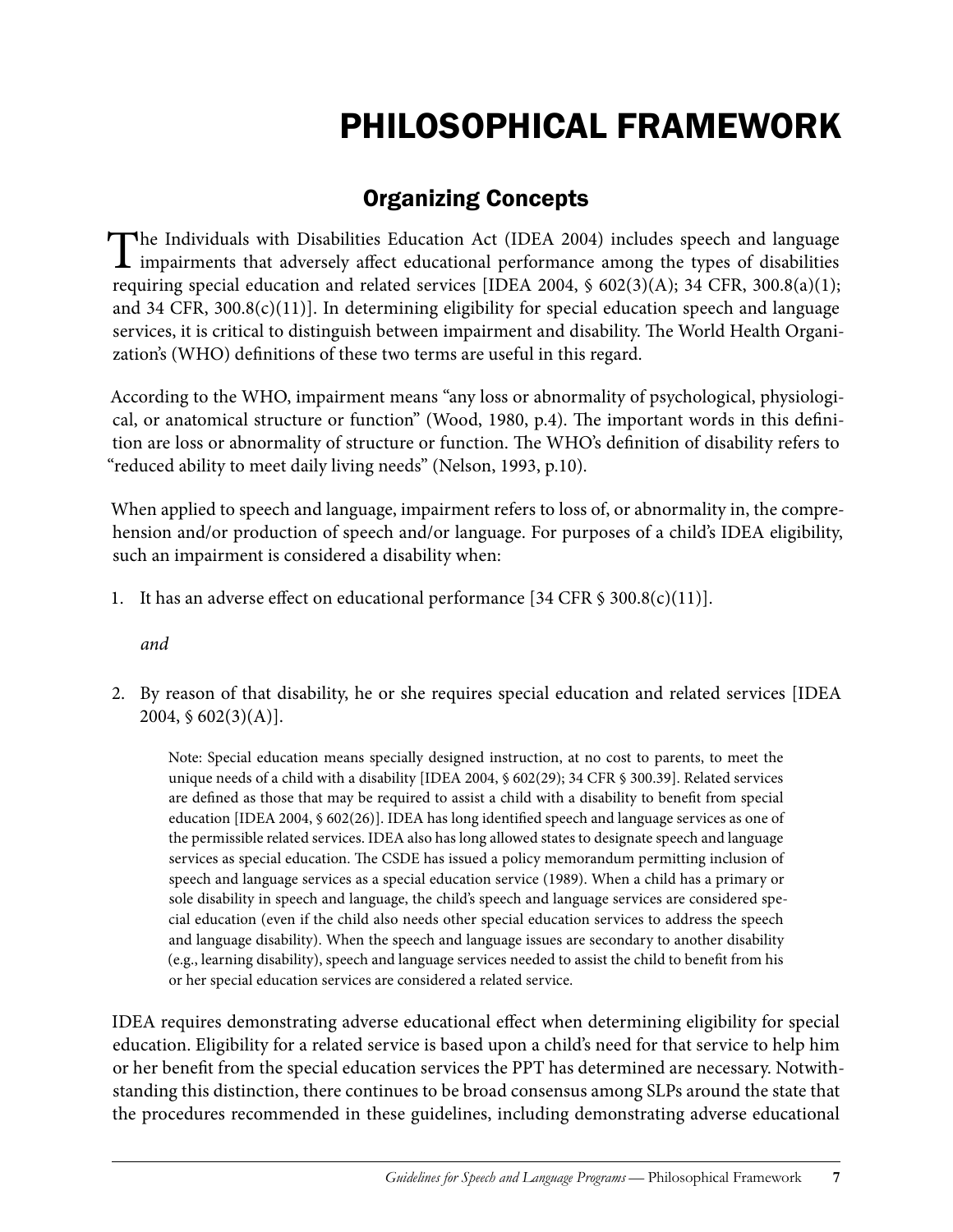effect, be used to determine eligibility for speech and language services as either a special education or a related service. This widespread consensus emerged from concerns that the need for decisions about a child's need for speech and language services as a related service be data-based.

## Basic Premises and Rationale

Implementation of the eligibility criteria is based on the following premises.

- 1. When communication concerns have been raised about a child, it is vital for the SLP to be directly involved in the regular education process for early intervening services, the initial PPT meeting and the eligibility PPT meeting. This is recommended to prevent inappropriate referrals for special education speech and language evaluations, inappropriate recommendations about the content of these evaluations, and inappropriate eligibility decisions.
- 2. In-depth case history information is crucial to the development of appropriate early interventions, an individualized assessment battery, and the valid interpretation of assessment results.

If existing information does not address all areas or is not sufficiently recent, supplemental information that is current must be assembled. Useful information may come from a variety of sources or records available from the school, family or community service providers.

*3. Communication is a complex process and communicative competence may vary across time, settings and communication partners. Therefore, eligibility for speech and language services should be determined based on information gathered about a student's communication strengths and* 

*"No child should be considered eligible for speech and language services solely on the basis of standardized test results."*

*weaknesses over time and from a variety of sources and/or settings. Avoiding inappropriate special education classification requires administrative support for time in SLPs' schedules to complete comprehensive evaluations in a timely manner.*

- 4. IDEA requires that children be evaluated in all areas related to a suspected disability. As a result of a speech-language evaluation, the SLP should be able to make statements about the child's comprehension and production in all areas of communication. However, this does not mean that every area has to be tested. On the other hand, the evaluation should be sufficiently focused to fully address the concerns that prompted the referral for evaluation. A focused evaluation is important in the cost-effective use of personnel.
- *5. No child should be considered eligible for speech and language services solely on the basis of standardized test results.*

Standardized tests tend to examine discrete skills in a decontextualized manner (i.e., away from natural communicative environments). Furthermore, not all children are suitable candidates for standardized tests. Appropriate standardized tests may not be available to tap all areas of concern about communication. Test norms may not be suitable for particular popula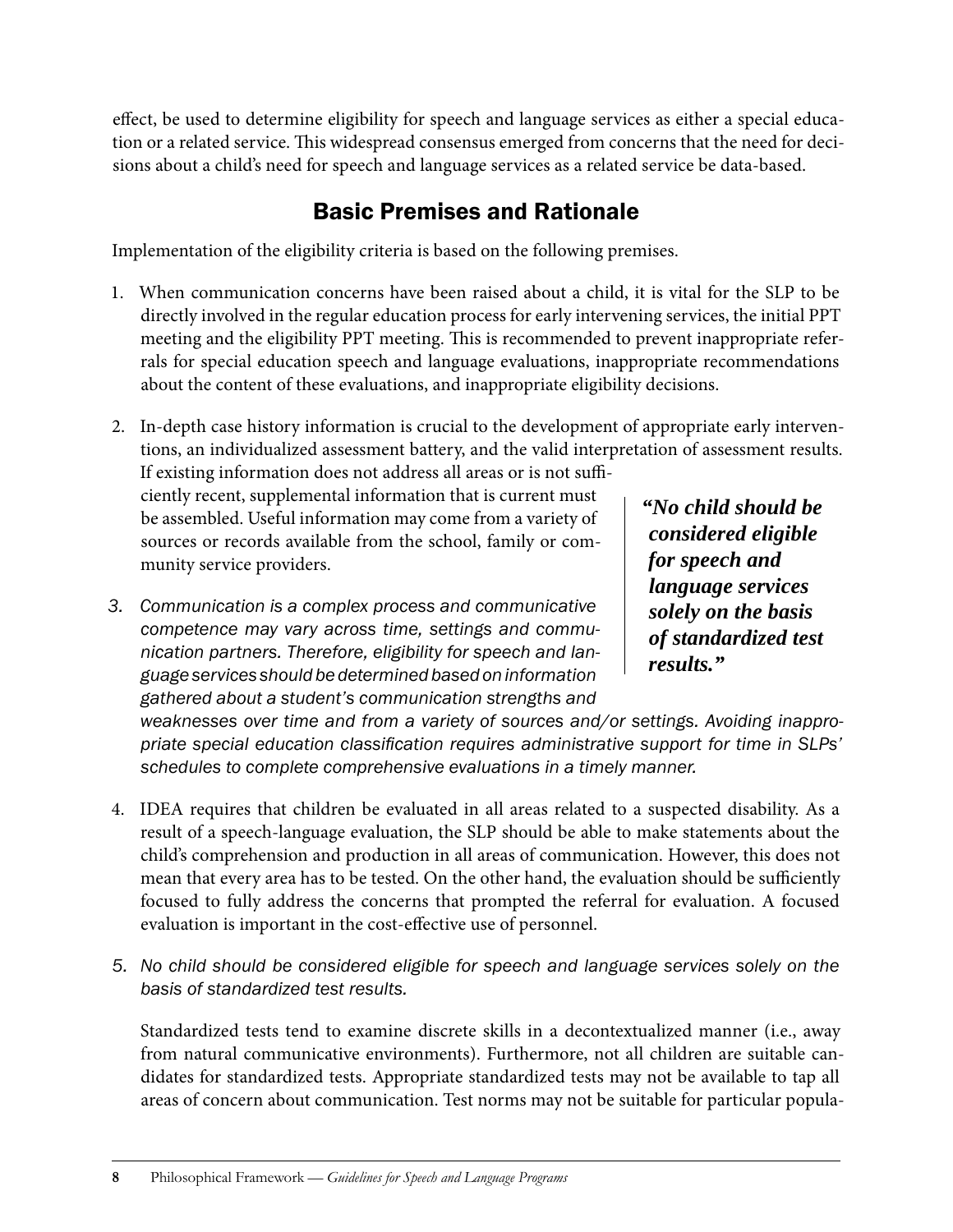tions, such as children acquiring English as a second language. A comprehensive assessment should include an appropriate balance of formal and descriptive assessment instruments and procedures to identify areas of strength and weakness and to examine how the child functions communicatively in the environments in which he or she participates.

*6. A number of factors, such as environmental support, attitudes and motivation, may mitigate the impact of a communication impairment. Therefore, if a child scores poorly on standardized tests but meets communicative expectations on functional measures (e.g., descriptive instruments such as a speech and/or language sample; discourse and/or narrative analysis; curriculum-based assessments; observations in natural settings; gradelevel, districtwide or state performance standards), the child's difficulties cannot be said to be adversely affecting educational performance.* 

A child with such a profile is not eligible for speech and language services as special education or a related service. This child's communication development and educational performance should be monitored or non-special education intervention provided.

*Conversely, if a child performs poorly on functional measures but scores well on standardized tests, the child may be eligible for speech and language services as special education or a related service.*

Such a child may not be able to apply the specific communication skills demonstrated on the standardized measures outside the test environment. However, before an eligibility determination is made, the reasons for the poorer functional performance must be carefully probed.

7. The relationship between cognitive and communication development is complex. Some children exhibit communication skills that either exceed or are below what would be expected based on cognitive measures.

*Eligibility for special education and related services may not be determined on the basis of a predetermined discrepancy between language and intellectual scores. However, appropriate cognitive measures may be used to support the findings of the speech-language evaluation. (See pages 35–37 for further discussion of this subject.)*

8. The speech-language evaluation report should be concise, yet sufficiently comprehensive to facilitate eligibility decision making and to plan an appropriate intervention program if the child needs services.

*It must address the multiple requirements of IDEA, including the presence or absence of*  any adverse impact of the child's communication impairments on his or her educational *performance. (See pages 61–62 for the recommended evaluation report form.)* 

If an adverse effect is determined, it must be described in sufficient detail to enable the PPT to justify a decision about eligibility for services.

*9. Determining that a child is eligible for general or special education speech and language*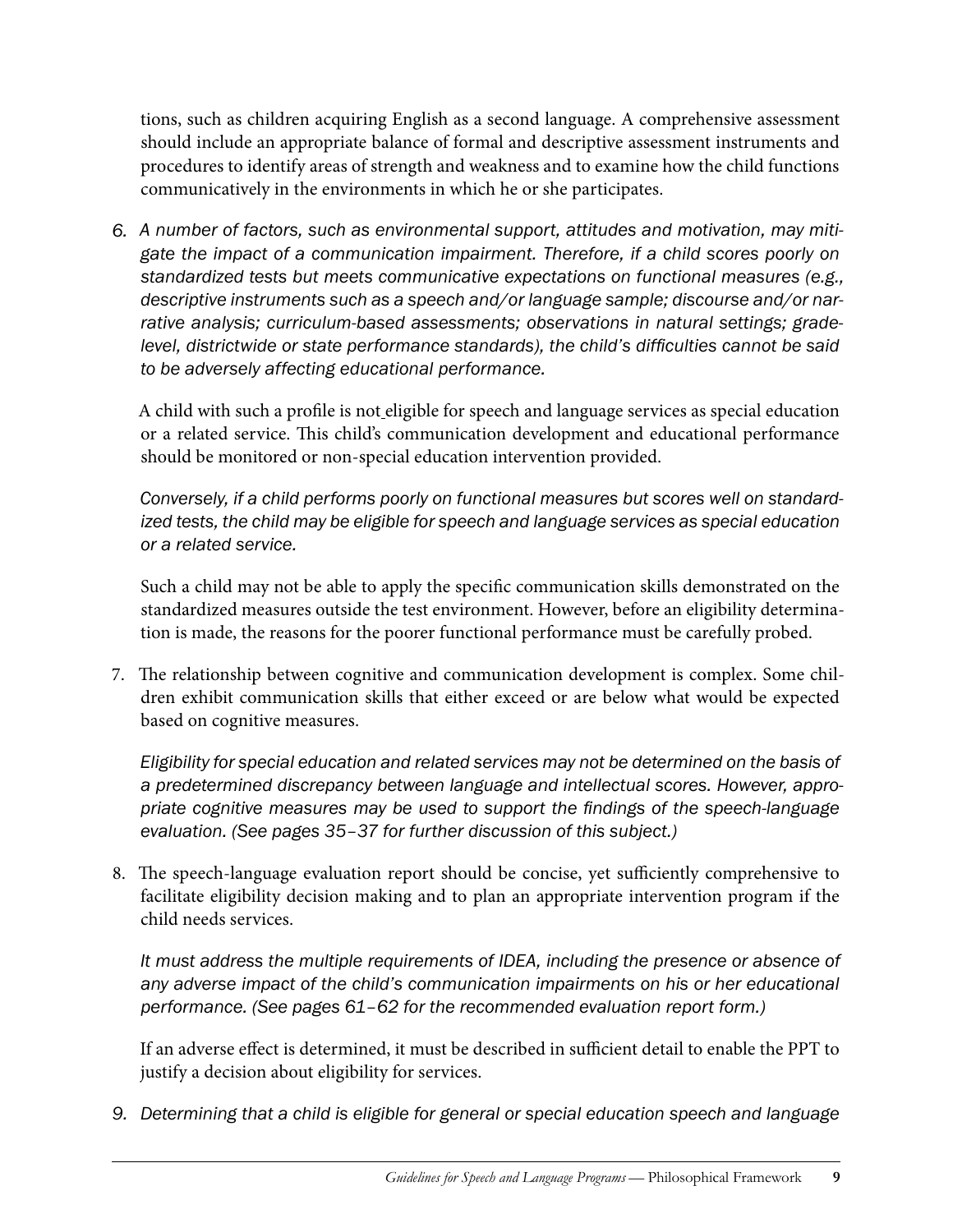*services does not automatically mean that the SLP must be the sole, or even the primary, provider of direct services to that child.* 

The school SLP may use support personnel and/or provide consultative/indirect speech and language services. However, under the Connecticut SLP licensure statute and regulations and codes of ethics of national and state professional associations, the SLP has legal authority and ethical responsibility for overseeing the design, implementation and supervision of such speech and language services.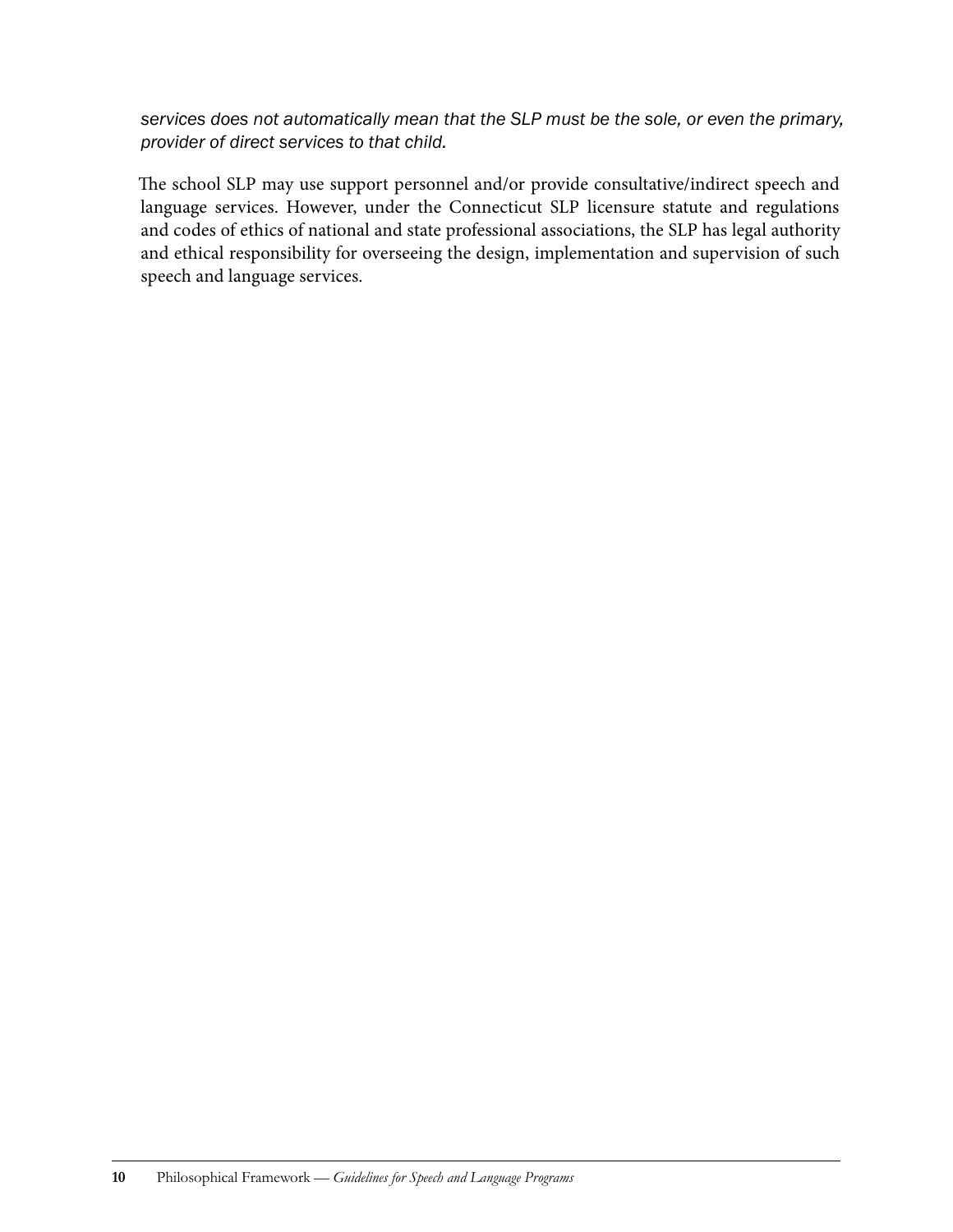# IMPLEMENTING THE GUIDELINES

## Section 1

# Early Intervening Services: Regular Education Assistance

Connecticut regulations require alternative procedures and programs in regular education to be explored and implemented, where appropriate, before a child is referred to special education [RCSA § 10-76d-7]. IDEA 2004 encoded requirements for early intervening services for children in kindergarten through Grade12 (with an emphasis on kindergarten through Grade 3) who are not currently identified as needing special education or related services, but who need additional academic and behavioral support to succeed in a general education environment. These services may include: professional development for school personnel to enable them to deliver scientifically based academic and behavioral interventions; and educational and behavioral evaluations, services and supports [IDEA 2004, § 613(f); 34 CFR. § 300.226]. When a district is found by the CSDE to have racial or ethnic disproportionality in its identification of children with disabilities, its identification policies, practices and procedures are subject to review and revision [IDEA  $\S$  618(d)(2)]. In this circumstance, the CSDE must require the district to expend the maximum amount of IDEA funds allocable for early intervening services to provide early intervening services, especially to children in groups identified as significantly over-identified.

Activities undertaken to address these requirements frequently are referred to as "the pre-referral process." Misunderstandings about the purpose and value of this phase may result in it being no more than a short stop on the way to a special education referral. The term "early intervening services" is meant to help change this perception. Since these services are critical in distinguishing children who may benefit from regular education interventions from children who may need speech and language services as special education or a related service, it should be carried out with careful planning. However, neither the federal nor state requirements are intended to delay a referral to special education when a disability is suspected [34 CFR. § 300.225(c) and RCSA § 10-76d-7].

## Rationale and Anticipated Outcomes

Many communication problems can be resolved or sufficiently mitigated without a referral to special education when appropriate educational accommodations, modifications in curriculum and instruction, socio-communicative behavioral plans, English language instruction for non-native speakers, or regular education remedial programs are implemented. When effectively executed, the early intervening services process has three important outcomes. First and most important with this preventive approach, children who need additional support promptly get it. Second, unnecessary referrals to special education are avoided. Third, information gathered by those providing or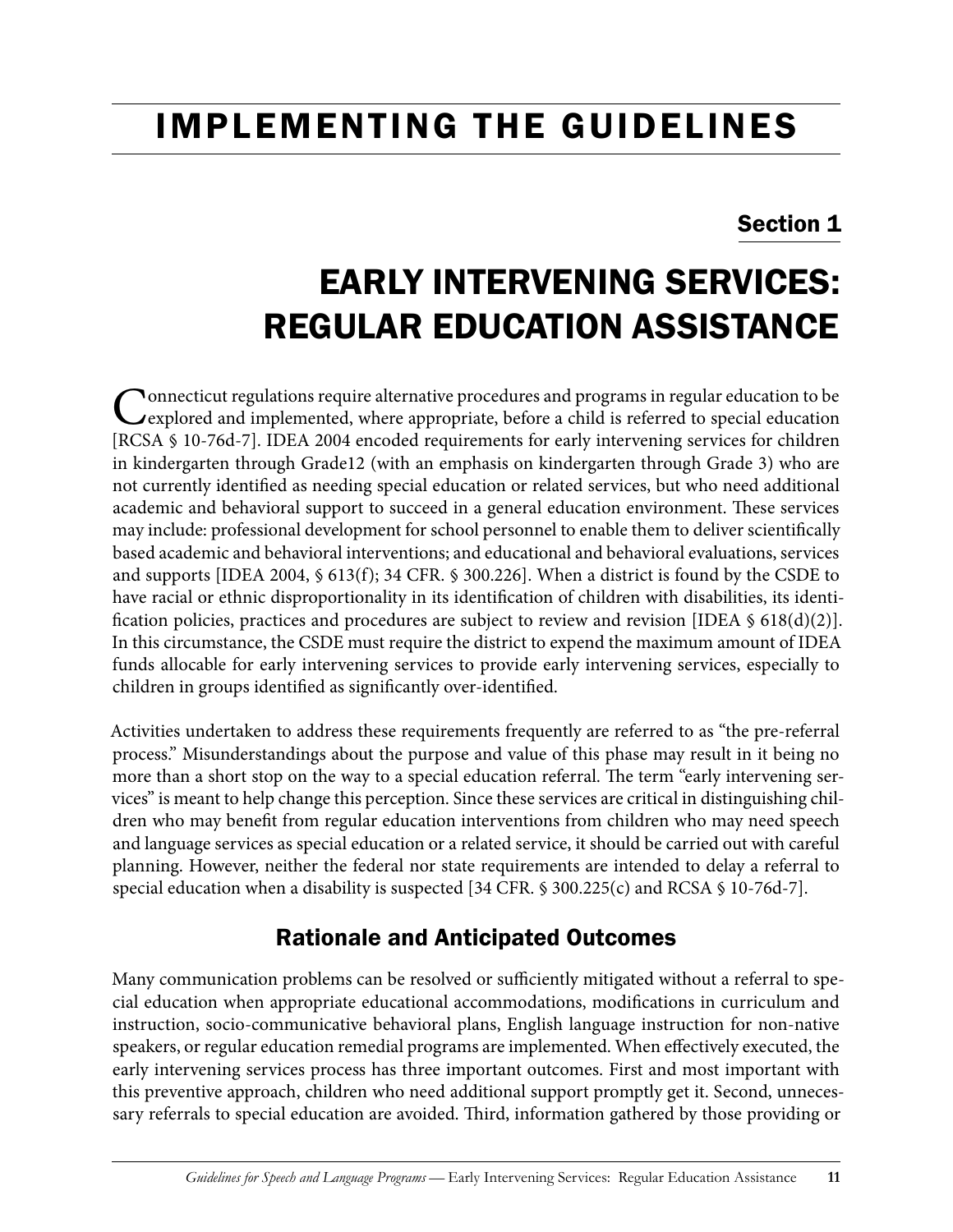overseeing early intervening services assists the PPT in planning and conducting a more focused evaluation to determine eligibility. This makes it easier to complete the evaluation on or before mandated deadlines, reducing pressure on personnel and facilitating the prompt implementation of necessary programs and services.

IDEA includes a response to scientific research-based intervention model as a means for identifying children with learning disabilities. This approach, which has been given the acronym RTI, is being extended beyond the group of children with suspected learning disabilities by various professional disciplines. RTI is based on the principles of early intervening services. Exactly how RTI will interface with the early intervening services component of IDEA is evolving. SLPs need to keep abreast of this process. ASHA is a useful resource about the role of SLPs in RTI models.

## Recommended Practices

Implementing a successful, regular education early intervention process requires attention to the following recommended practices.

- 1. *Develop Public Awareness*: Teachers, parents, physicians or community agencies initiating a referral to special education are often unaware of the role the early intervention process can play in resolving or diminishing speech-language problems exhibited by children. Their motivation in making the referral may have more to do with seeking support services for a child that they believe are available only through special education than in having the child classified with a particular disability. It is important to educate referral sources about the range of regular education options available for addressing children's communication needs.
- 2. *Direct/Redirect Evaluation Requests:* When a referral to special education is made, it is important to determine whether:
	- (a) the referring party is seeking some attention to a child's communication development that should be addressed through the district's early intervening services process (e.g., mild articulation difficulties, occasionally hesitant speech, English language instruction for non-native speakers), Section 504 process or other regular education speech and language service; or
	- (b) the child in question has an already identified condition (e.g., severe speech unintelligibility, language comprehension or expressive language problems; Down Syndrome; autism; traumatic brain injury) that has a strong likelihood of resulting in determination of the presence of a disability requiring speech and language services as special education or as a related service.
- 3. *Ensure Involvement of the SLP and Others with Knowledge About Children's Communication Development:* For early intervening communication strategies to be implemented effectively, the SLP needs to be involved in their development and monitoring. Depending on the needs of the child, the SLP may also play a more- or less-direct role in implementation. As more districts look to transferring early intervening activities to regular education personnel, they need to be aware that SLPs, in addition to their special education roles, also have pupil service roles that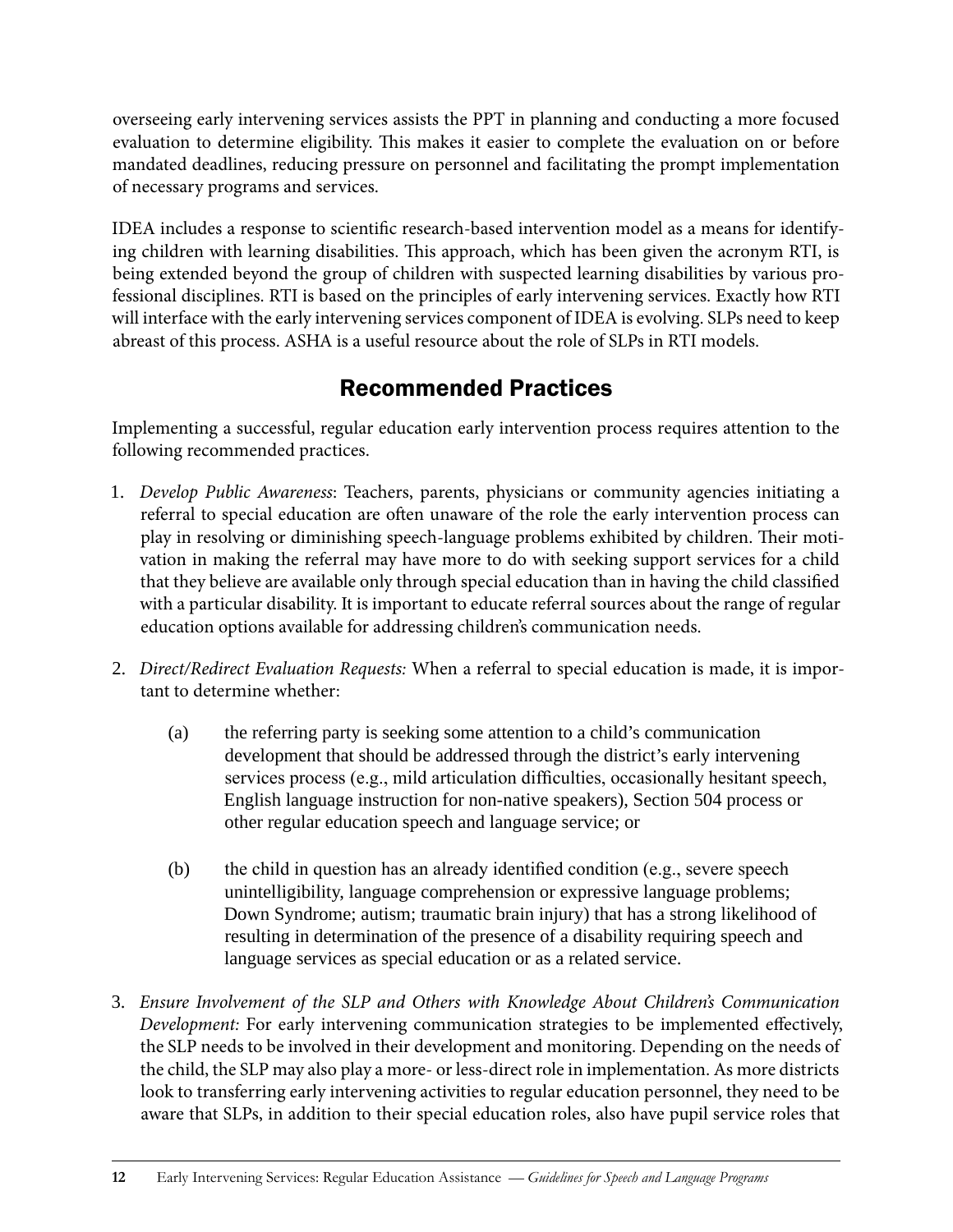address the needs of all students (Connecticut State Board of Education Position Statement on Student Support Services, 2001). SLPs are an important resource for assisting with the clarification of teachers' concerns and identifying and monitoring the effectiveness of early intervening speech and language strategies. For children from culturally and linguistically diverse backgrounds, English as a second language (ESL) and bilingual education teachers should be involved in planning and implementing early intervening services. Early childhood educators can also be helpful in addressing concerns about communication development of preschool and early elementary grade students. Districts need to allocate the time necessary to conduct these important activities when planning staffing needs and assignments.

4. *Collaborate with Others to Gather Information:* Developing appropriate early intervening services requires access to considerable data about a child from parents, teachers, school records and other sources. This information is important in clarifying the expectations for the child, defining the areas in which the child is experiencing difficulty and establishing a baseline of the child's communication functioning. School district procedures and forms for parental consent to release information should be used. The confidentiality of all information gathered must be respected.

Areas to investigate include:

- prenatal, birth, developmental, medical, educational and social-emotional history;
- factors related to the composition and backgrounds of families and interactions of family members and other caregivers with the child;
- exposure to communication building experiences;
- influence of factors related to acquiring English as a second language or use of dialectical variations of American English;
- settings and circumstances in which the child's communication behavior is more and less problematic;
- curriculum standards for the child's grade;
- performance on district, state and national assessments;
- results of recent hearing and vision screenings;
- reports about any remedial services the child may have already received in school;
- • evaluations or interventions that were conducted by other agencies; and
- parents' and teachers' expectations.

The Supplemental Resources Packet contains numerous examples of forms that may be used to collect information, including:

- a sample general case history form;
- supplemental case history questions and procedures related to communication building opportunities, acquisition of English as a second language, fluency and voice;
- classroom observation forms;
- interview forms; and
- textbook/curriculum analysis forms.
- 5. *Secure Administrative Support:* The building principal plays a significant role in ensuring that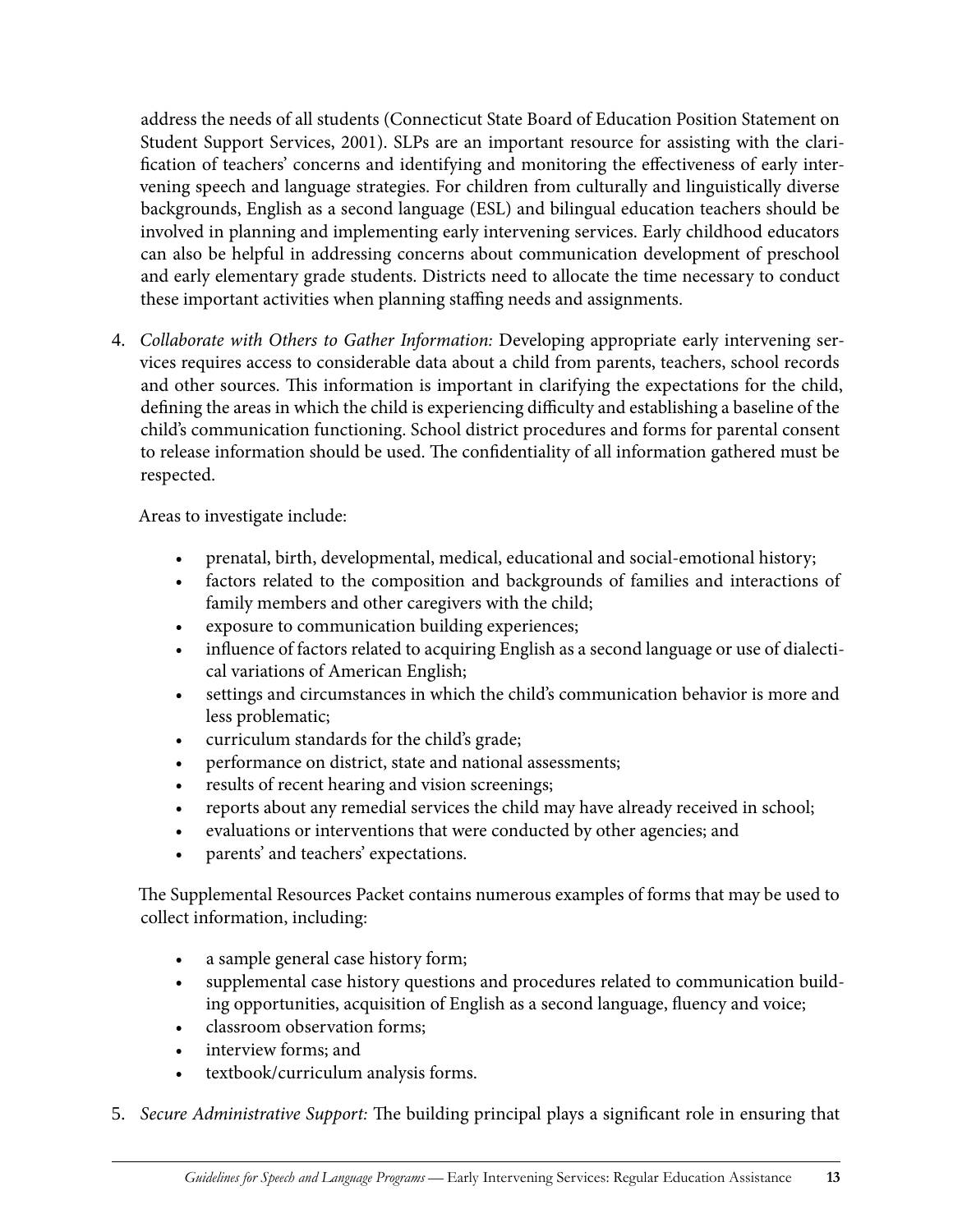sufficient time is available for the SLP, teachers and families to collaborate effectively. Regularly scheduled early intervening services team meetings or grade/cluster meetings facilitate this process. The SLP will also need time in his or her schedule to observe or converse with the child to help monitor the effectiveness of particular strategies or services.

## Recommended Procedures

The following procedures are recommended for implementing regular education early intervening services when there are concerns about a child's communication development. Addressing communication issues is not just the province of teachers and SLPs. Other school professionals, such as

teachers in regular education classrooms; early childhood; Title I; bilingual, ESL and remedial instruction programs; as well as school counselors; nurses; psychologists; and social workers will often have important roles to play in addressing communication concerns about a child (e.g., observing learning styles, including those that may be culturally based, recommending learning strategies, gathering case history information, coordinating class schedule changes, coordinating referrals to other professionals or agencies).

*SLPs and school personnel are often under the impression that the procedures for implementing a regular education early intervening services process is vastly different for children from culturally and linguistically diverse backgrounds from those used for native English speaking children. The basic procedures used for all children are similar; however, they require important modifications to address the needs of children who are not native English speakers. Those modifications are highlighted in italics.*

1. Help clarify the nature of the teacher's concerns about the child's communication abilities and the impact of perceived communication deficits in the classroom and other relevant settings.

*"The basic procedures used for all children are similar; however, they require important modifications to address the needs of children who are not native English speakers."*

- Collect preliminary information about language dominance<sup>\*</sup> and proficiency<sup>\*\*</sup> by review*ing the results of the Home Language Survey and related language proficiency testing in listening, speaking, reading and writing in the child's native language (L1) and English.*  The status of L1 should be clarified in collaboration with trained personnel in the field of *English as a second language (ESL) or bilingual education.*
- *\** Dominance is the language the child uses most frequently in a given situation.
- Proficiency is the skill with which the child communicates in a given situation.

Note that, for a variety of reasons, a child in a given situation (e.g., responding to externally imposed rules, attempting to fit in) may be dominant in a language he is less proficient in.

Seek to determine the teacher's understanding of normal second language acquisition and *dialect usage.*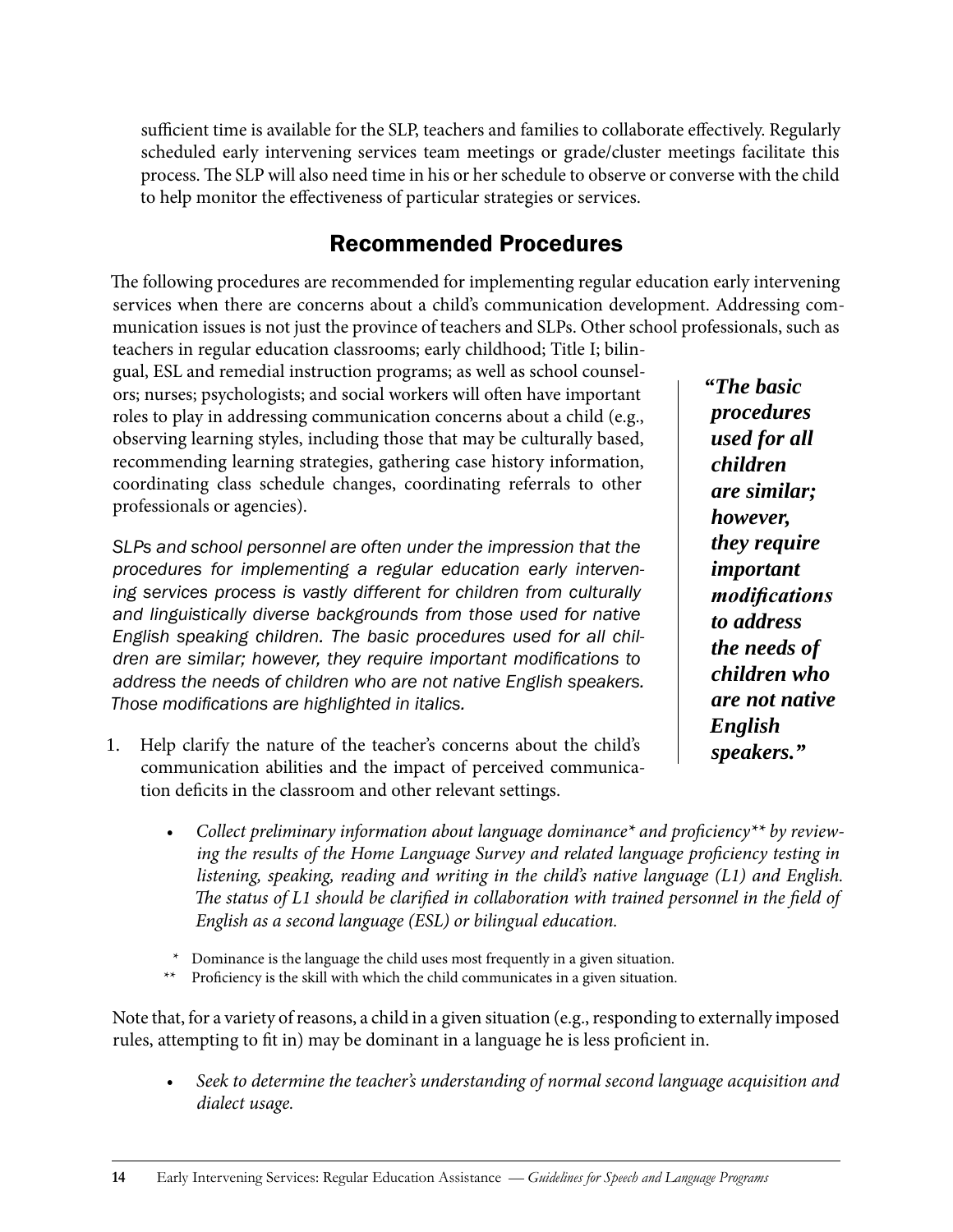- 2. Review with the teacher his or her efforts to adapt curriculum, instruction or activities for the child and the effects of those efforts (e.g., using portfolios, progress reports, performance on district or statewide tests and anecdotal information).
- 3. Review history of other services, including dates, type and outcomes.
	- Review history of English language support or instruction (e.g., English as a second lan*guage, dual language, bilingual education).*
- 4. Seek information from the parents to determine what, if any, concerns they have about their child, and whether they share the teacher's concerns. Gather relevant background information about the child's family and developmental, communication, social, educational and healthrelated experiences.
	- Gather history of L1 and L2 development and dialect usage, including information about *language loss in L1 and semi-lingualism. (See Supplemental Resource Packet Supplemental Case History form).*
- 5. Seek comparisons from the teacher and parents about the child's communication abilities relative to peers of the same age who have had similar experiences.
	- *• Seek comparisons from the teacher and parents about the child's communication abilities relative to peers of the same age and language/dialect group who have had similar experiences (e.g., time of exposure to each language, acculturation).*
- 6. Gather information about the child's communication (including speech intelligibility, fluency, voice characteristics, oral and written receptive and expressive language proficiency, as appropriate) in a variety of settings with a variety of communication partners. Determine in which communication domain (listening, speaking, reading, writing) the child exhibits communication difficulties. The descriptive/qualitative assessments discussed on pages 24–27 can be used to collect the kind of data needed here.
	- *• Gather information about the child's communication (including speech intelligibility, receptive and expressive language/dialect dominance and proficiency in both the native language/dialect and English in a variety of settings with a variety of communication partners. Determine in which communication domain (listening, speaking, reading, writing) and in which languages/dialects the child exhibits communication difficulties. Determine the influence of normal second language/dialect acquisition processes on the child's native and English receptive and expressive language/dialect proficiency.*
- 7. Review attendance and health records for information related to hearing and vision screening and any medical conditions that could affect communication development.
- 8. Review other educational records, (e.g., preschool, cumulative) to document any previous educational concerns related to communication development.
- 9. Generate possible early interventions, including any referrals to other professionals or agencies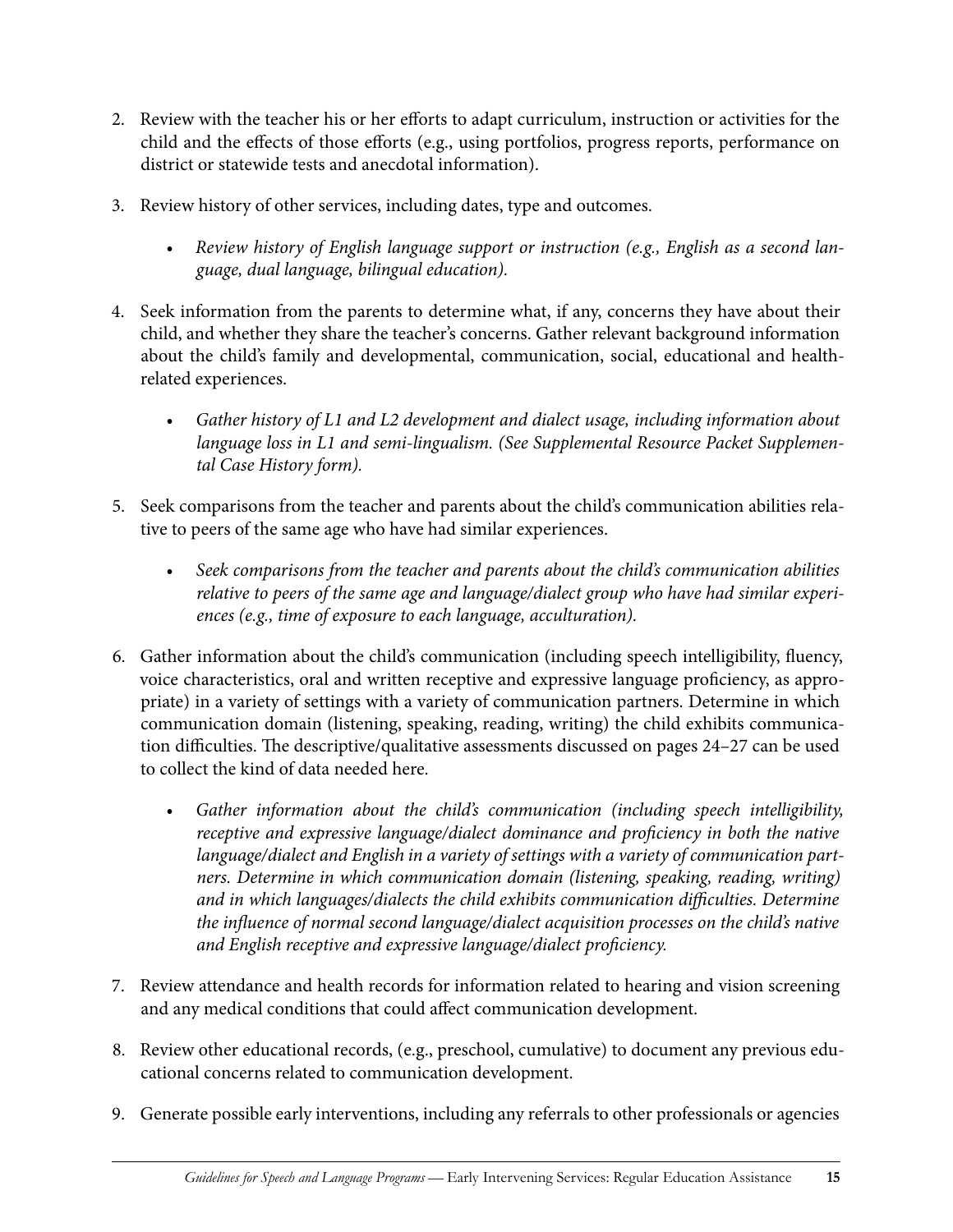(e.g., ear-nose-throat doctor for hoarseness).

- 10. Prioritize suggested early intervening strategies.
- 11. Select strategies for implementation.
- 12. Monitor the effectiveness of the selected strategies.
- 13. Revise strategies or select additional or alternative early strategies.
- 14. Monitor the effectiveness of revised/new strategies.
- 15. Compare the child's progress to that of other children of the same age, *language/dialect group* and background.
- 16. Discontinue the early intervening services process if, after systematically applying early intervening strategies in regular education, the child's communication problems resolve.
- 17. Initiate a referral to special education if, after systematically applying early intervening strategies in regular education, the child continues to exhibit communication problems that are unrelated to normal characteristics of speech and language acquisition.
	- Initiate a referral to special education if, after systematically applied interventions in regu*lar education, the child continues to exhibit communication problems in both the native language/dialect and English that are unrelated to normal, second language acquisition processes or dialectical variations.*

Information provided by the SLP on the Summary of Findings: Regular Education Early Intervening Services for Communication Concerns worksheet (pages 17–18) will assist the PPT in addressing the referral. Districts may use the forms on these pages, or may integrate the prompts into their own district forms, if those forms do not already contain this material.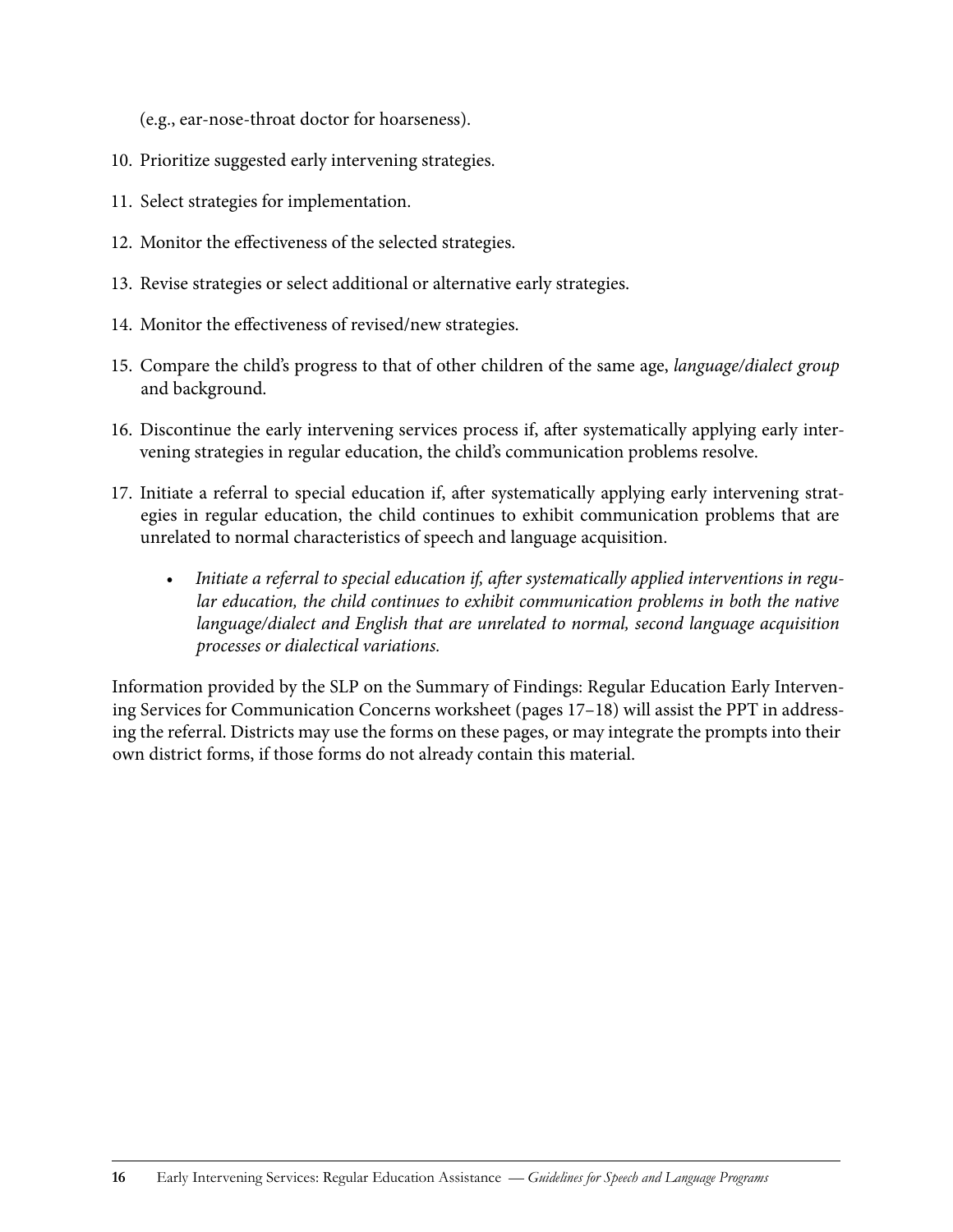## [Insert School District Name] **Summary of Findings: Regular Education Early Intervening Services for Communication Concerns**

|                                                                     | be completed before the initial PPT.                                                                        | NOTE: When completed, this worksheet becomes part of the child's education record. It should                                                                                                                                   |  |                   |  |  |
|---------------------------------------------------------------------|-------------------------------------------------------------------------------------------------------------|--------------------------------------------------------------------------------------------------------------------------------------------------------------------------------------------------------------------------------|--|-------------------|--|--|
|                                                                     |                                                                                                             |                                                                                                                                                                                                                                |  |                   |  |  |
|                                                                     |                                                                                                             | School Grade Contact Contact Contact Contact Contact Contact Contact Contact Contact Contact Contact Contact Contact Contact Contact Contact Contact Contact Contact Contact Contact Contact Contact Contact Contact Contact C |  |                   |  |  |
|                                                                     |                                                                                                             |                                                                                                                                                                                                                                |  |                   |  |  |
| $\bullet$                                                           |                                                                                                             | Reason for request for early intervening services included concerns                                                                                                                                                            |  | $Yes$ No $\_\_$   |  |  |
|                                                                     | Areas of Concern:                                                                                           |                                                                                                                                                                                                                                |  |                   |  |  |
|                                                                     | (If not, explain.)                                                                                          | SLP was an active participant in the early intervening services process. Yes___ No___                                                                                                                                          |  |                   |  |  |
|                                                                     | Parental input was obtained.<br>Comments:                                                                   |                                                                                                                                                                                                                                |  | $Yes$ No $\qquad$ |  |  |
|                                                                     | A review of existing records indicated areas of concern related<br>to communication.                        |                                                                                                                                                                                                                                |  | $Yes$ No $\qquad$ |  |  |
| $\overline{\phantom{a}}$<br>or                                      | Check which records were reviewed:<br>preschool (e.g., nursery, day care, early intervention)<br>cumulative | bilingual folder (e.g., language dominance and proficiency testing, history of bilingual                                                                                                                                       |  |                   |  |  |
| $\overline{\phantom{a}}$<br>$\overline{\phantom{a}}$<br>an<br>Lihat | ELL services)<br>school health<br>other medical<br>active/inactive special education<br>specify_            | other service providers (e.g., psychology, social work, OT, PT, private providers)                                                                                                                                             |  |                   |  |  |
|                                                                     |                                                                                                             |                                                                                                                                                                                                                                |  |                   |  |  |

### *Comments:*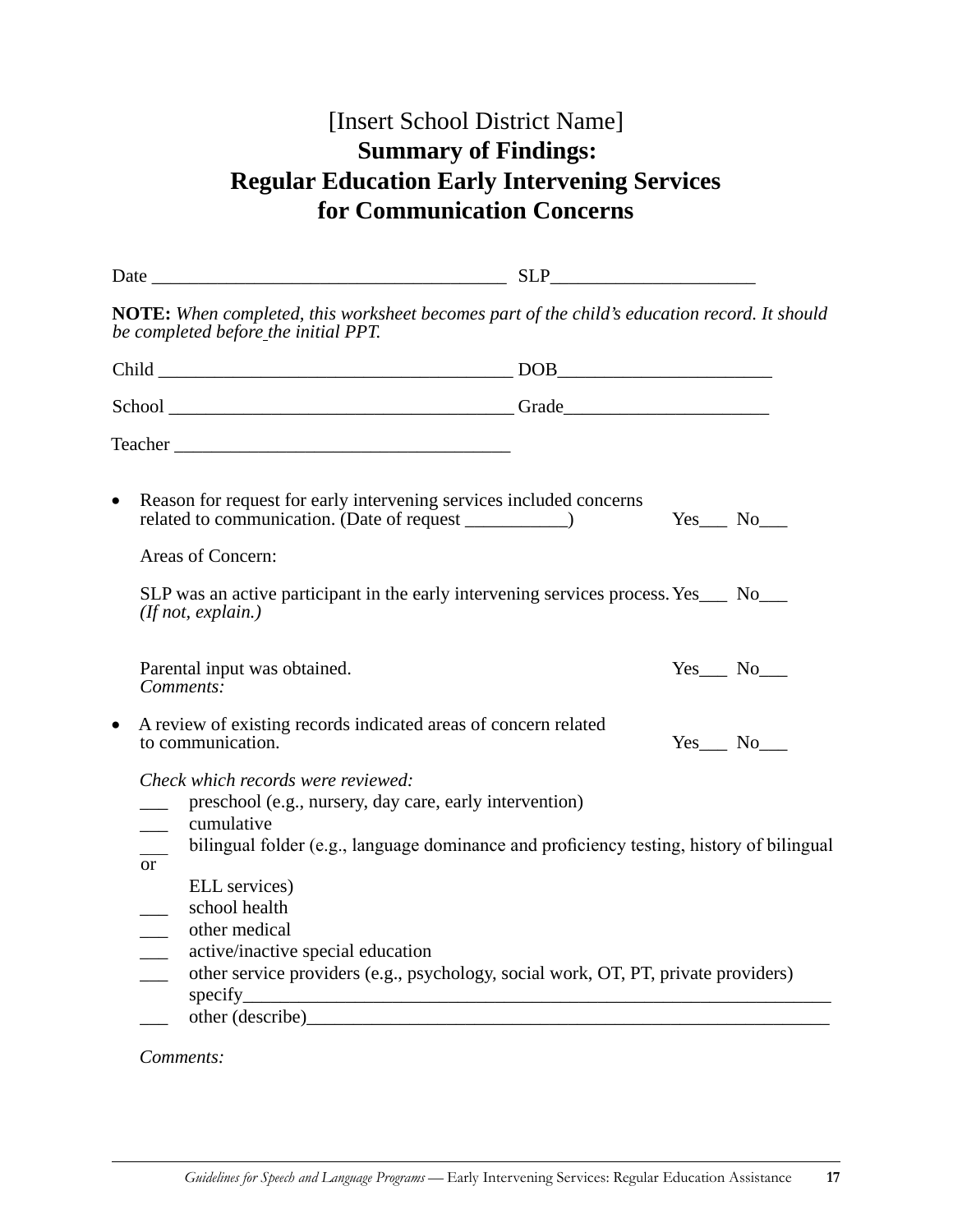- Home Language Survey was reviewed.Yes\_\_\_ No\_\_\_ *(See sample in Cultural and Linguistic Diversity section of the Supplemental Resources Packet.)* Home language is \_\_\_\_\_\_\_\_\_\_\_\_\_\_\_\_\_\_\_\_\_\_\_\_\_\_\_\_.
- Native and English language dominance and language proficiency have been determined. Yes\_\_\_ No\_\_\_

Enter L1 or L2 in the boxes, using information from state required tests and other sources.

|                                                                                                                              | <b>Listening</b> | <b>Speaking</b> | <b>Reading</b> | Writing                                  |
|------------------------------------------------------------------------------------------------------------------------------|------------------|-----------------|----------------|------------------------------------------|
| Child is dominant in                                                                                                         |                  |                 |                |                                          |
| Child is proficient in                                                                                                       |                  |                 |                |                                          |
| Comments:                                                                                                                    |                  |                 |                |                                          |
| Date of last hearing screening: ____________ Passed____ Failed____ Date Referral Made__                                      |                  |                 |                |                                          |
| Date of last vision screening: _________                                                                                     |                  |                 |                | Passed___ Failed___ Date Referral Made__ |
| Comments:                                                                                                                    |                  |                 |                |                                          |
| Observation of the child was conducted.                                                                                      |                  |                 |                | $Yes$ No $\_\_$                          |
| (prior written permission secured, if school district policy requires)                                                       |                  |                 |                |                                          |
| Comments (include locations, length of time, activities observed and participants):                                          |                  |                 |                |                                          |
| Conversation was held with the child.<br>(prior written permission secured, if school district policy requires)<br>Comments: |                  |                 |                | Yes No                                   |
| Early intervening strategies were implemented.<br>Describe progress monitoring of early intervening strategies.              |                  |                 |                | $Yes$ No $\_\_$                          |
| Progress monitoring of early intervening strategies was done for what length of time.                                        |                  |                 |                |                                          |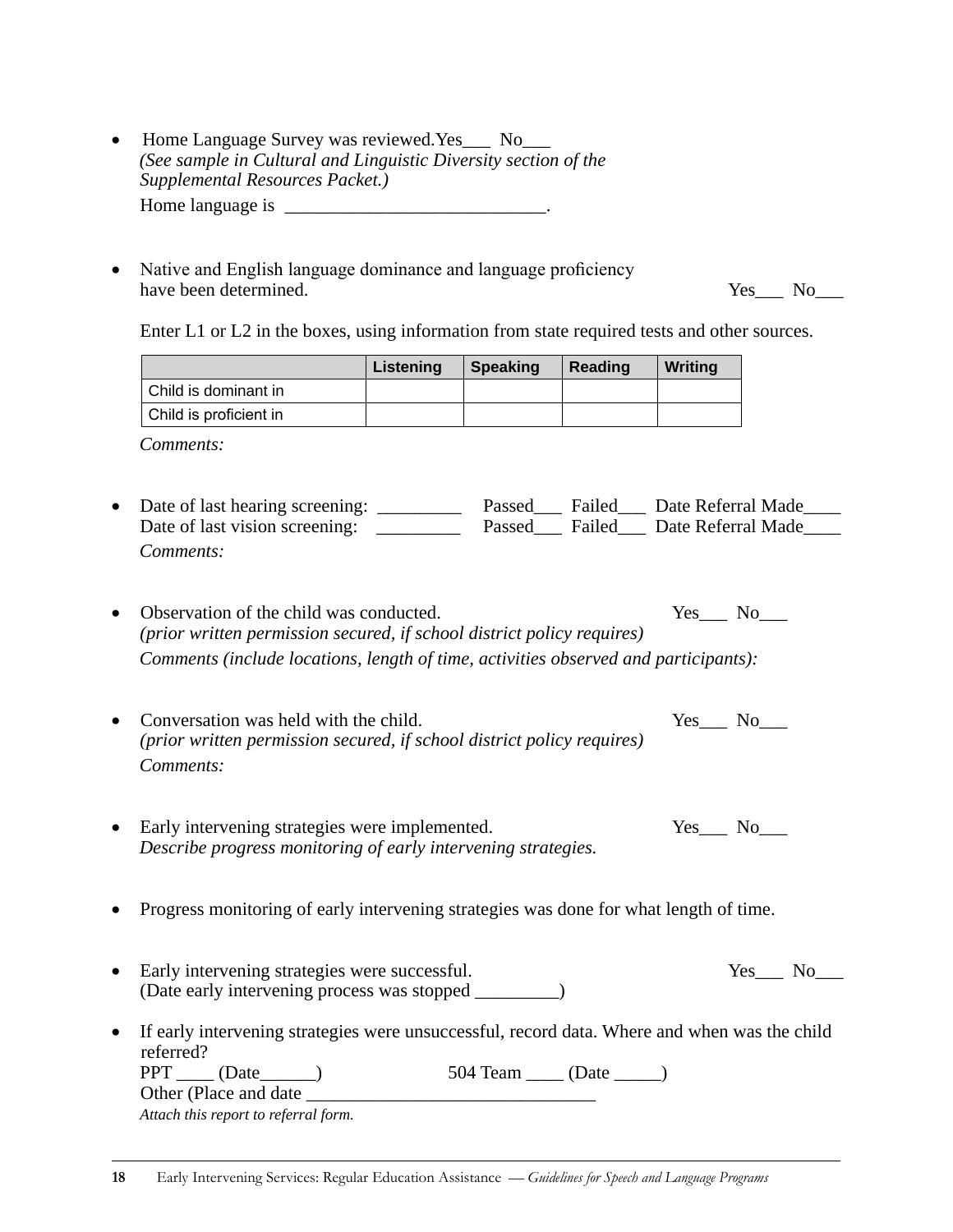# The Eligibility Evaluation

**The outcome of the initial PPT meeting does not always have to be a special education speech and language evaluation. Prior to determining whether such an evaluation is war***ranted, the team needs to:*

- ensure the presence of the SLP at the meeting;
- • discuss the concerns that prompted the referral;
- • review what early intervening communication strategies or services were implemented, for what duration and with what effect; and
- determine that the SLP was involved in developing, implementing and monitoring the effectiveness of these strategies or services.

*If the SLP was not involved in the regular education early intervening services process, the PPT should determine whether further attempts to resolve the problem might be more successful with such involvement.*

## Purpose of the Initial Evaluation or Reevaluation

There are two major purposes of the initial evaluation or a reevaluation. One is to help the PPT determine a child's initial or continued eligibility for special education and related services by describing the student's communication behaviors, including the nature and scope of any speechlanguage impairment and any adverse effects on educational performance. Another purpose is to help the PPT use the evaluation results to develop or revise (as appropriate) the goals and objectives in an eligible child's individualized education program.

 IDEA 2004 [§ 614(a)(1); 614 (a)(2) and 614 (c); 34 CFR § 300.301(a); § 300.303 and § 300.305(e)] specifies the following times or circumstances that require an evaluation or reevaluation of a child:

- 1. before the initial provision of special education and related services;
- 2. not more than once a year (unless the parents and district agree), but at least every three years;
- 3. if the school district determines that the child's educational and related services needs, including improved academic and functional performance, warrant a reevaluation;
- 4. the child's parent or teacher requests a reevaluation; or
- 5. before determining that a child no longer has a disability except when termination of eligibility is due to graduation with a regular high school diploma or the student exceeding age eligibility for a free appropriate public education.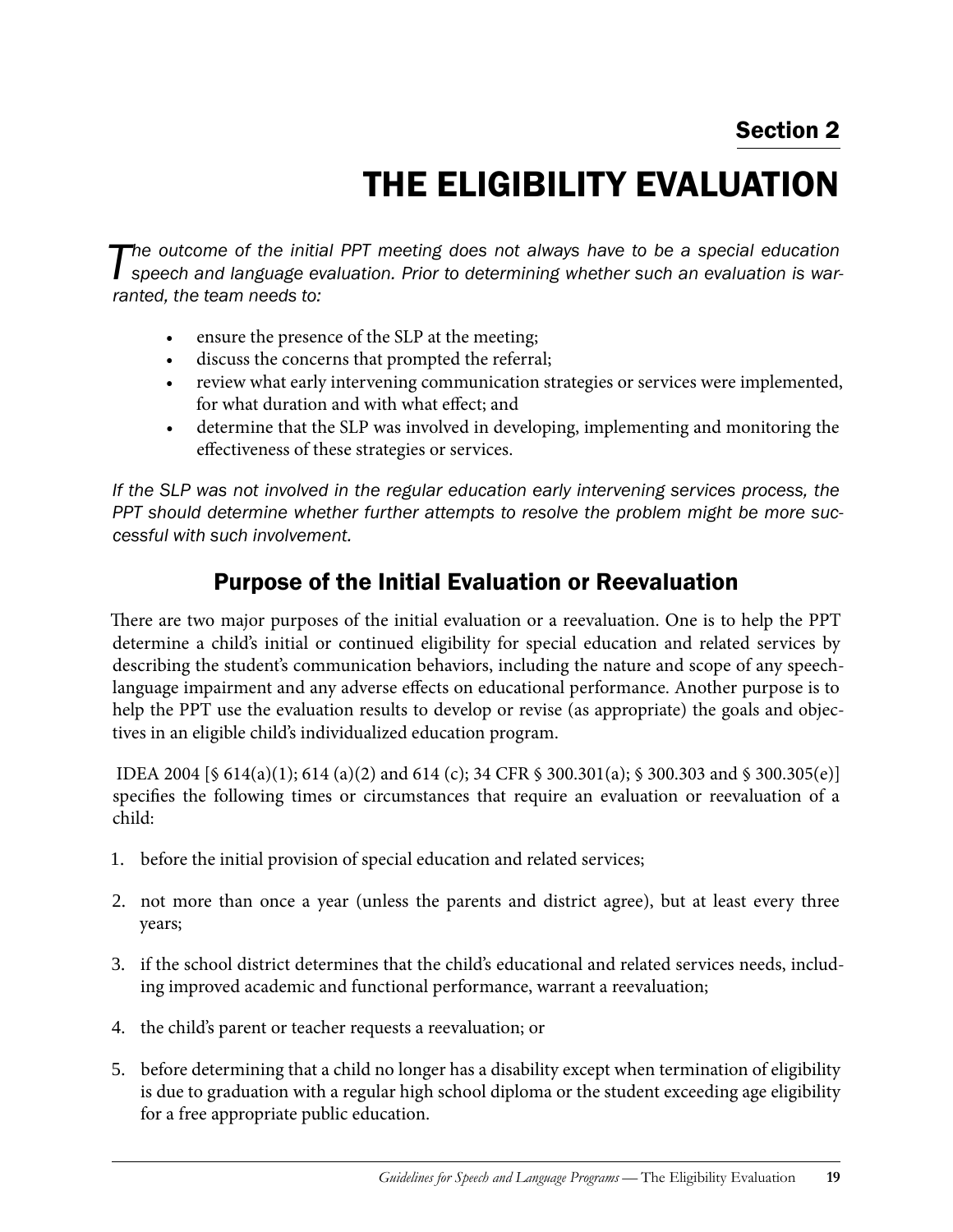## Planning the Evaluation or Reevaluation

In most cases, by the time a child is referred for a special education evaluation, there should already be considerable information on hand that was gathered as part of the regular education early intervening services process. Data collected about the child's progress after services are initiated will inform the reevaluation. This information should enable the PPT to formulate specific questions to be answered by the evaluation or reevaluation and to select assessment procedures and instruments to target the areas of concern.

*A standard battery of assessments for all referred children violates IDEA's focus on the individual child.*

# Legal Considerations

IDEA 2004 requires informed parental consent for an initial evaluation, unless a district can demonstrate that it took reasonable measures to obtain the consent and the parents have refused to give it [IDEA Sec. 614(a)(D)(i)(l); 34 CFR §300.300(a); Sec. 614(c)(3) and §300.300(c)]. School districts may override parental refusal for initial evaluation by pursing due process, including mediation; however, they are not required to do so [IDEA Sec.  $614(a)(1)(D)$ ; 34 CFR  $$300.300(a)(3)$  and RCSA  $$10-76h-3(c)$ ].

In reviewing the sections of IDEA and accompanying regulations that concern evaluations and reevaluations, it is important to note that there is no specific requirement to use standardized tests to determine a child's eligibility for speech and language services as special education or a related service. There are, however, requirements to follow if the PPT decides that such tests are appropriate as part of an evaluation or reevaluation.

The PPT needs to address the following legal requirements as it plans an evaluation or reevaluation.

The IEP Team and other qualified professionals, as appropriate, must review existing evaluation data on the child, including evaluations and information provided by the parents of the child; current classroom-based, local or state assessments and classroom-based observations; and teacher and related service providers observations; and, on the basis of that review and input from the child's parents, identify what additional data, if any, are needed [IDEA 2004, § 614(c)(1) and 34 CFR § 300.305(a)].

In conducting the evaluation, the local education agency must use a variety of assessment tools and strategies to gather relevant functional and academic information about the child, including information provided by the parent, that may assist in determining whether the child is a child with a disability and the content of the child's Individualized Education Program, including information related to enabling the child to be involved in and progress in the general curriculum or, for preschool children, to participate in appropriate activities [IDEA 2004, § 614(b)(2)(A) and 34 CFR  $$300.304(b)(1)].$ 

No single measure may be used as the sole criterion for determining whether a child is a child with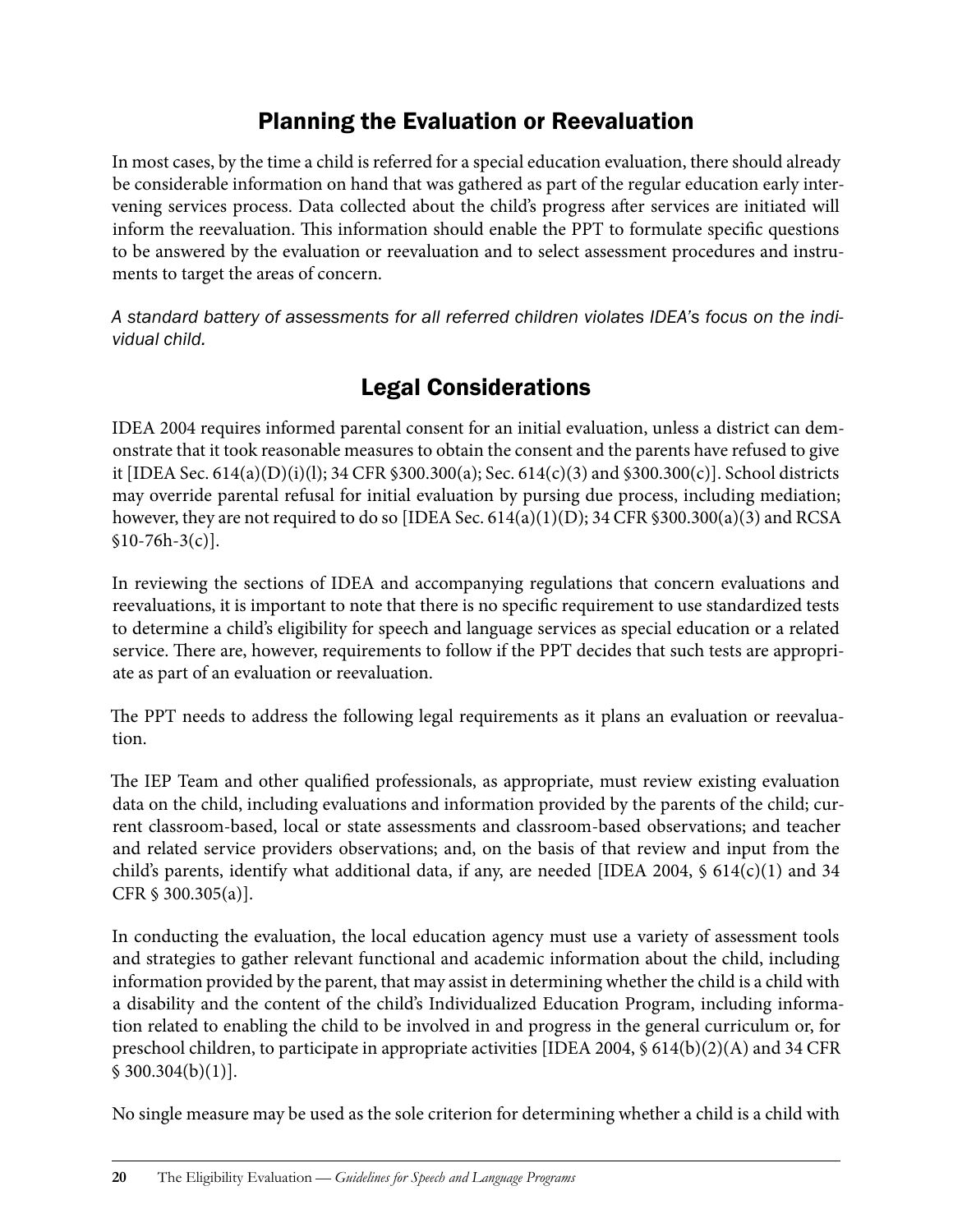a disability [IDEA 2004, § 614(b)(2)(B) and 34 CFR § 300.304(b)(2)].

The LEA also must use technically sound instruments that may assess the relative contribution of cognitive and behavioral factors, in addition to physical or developmental factors [IDEA 2004, §  $614(b)(2)(C)$  and 34 CFR § 300.304(b)(3)]. However, not all children presenting with speech and language problems require cognitive assessment. The PPT needs to review available information and concerns about cognitive functioning to decide whether such assessment is needed.

The child must be assessed in all areas of suspected disability, including, if appropriate, health, vision, hearing, social and emotional status, and motor abilities [34 CFR  $\frac{1}{9}$  300.304(c)(4)].

The LEA must ensure that the evaluation is sufficiently comprehensive to identify all of the child's special education and related services needs, whether or not commonly linked to the disability category in which the child has been classified [34 CFR  $\frac{1}{9}$  300.304(c)(6)].

Finally, the LEA must provide assessment tools and strategies that yield relevant information that directly assists in determining the educational needs of the child [34 CFR § 300.304(c)(7)].

School districts must ensure that assessments and other evaluation materials used to assess a child are selected and administered [IDEA 2004, § 614(b)(3)(A); 34 CFR § 300.304(c)(1)]:

- so as to be nondiscriminatory on a racial or cultural basis;
- in the child's native language or other mode of communication and in the form most likely to yield accurate information on what the child knows and can do academically, developmentally and functionally, unless it is clearly not feasible to do so;
- for the purposes for which the assessments or measures are valid and reliable;
- by trained and knowledgeable personnel; and
- in accordance with any instructions provided by the producer of such assessments.

When a school district funds an independent evaluation, the criteria under which the evaluation is obtained, including the location of the evaluation and the examiner's qualifications, must be the same as those used when the district initiates an evaluation [34 CFR §300.502(e)]. Depending on the nature of the proposed independent evaluation, classroom observation may need to be included in its scope. This may be done by direct observation or through technology, such as videotaping. When parents fund an independent evaluation, the district must consider the results of that evaluation, if it meets the district's criteria [34 CFR §300.502(c)(1)]. Implementing the eligibility criteria that follow should assist districts when they review and consider the findings of independent evaluations.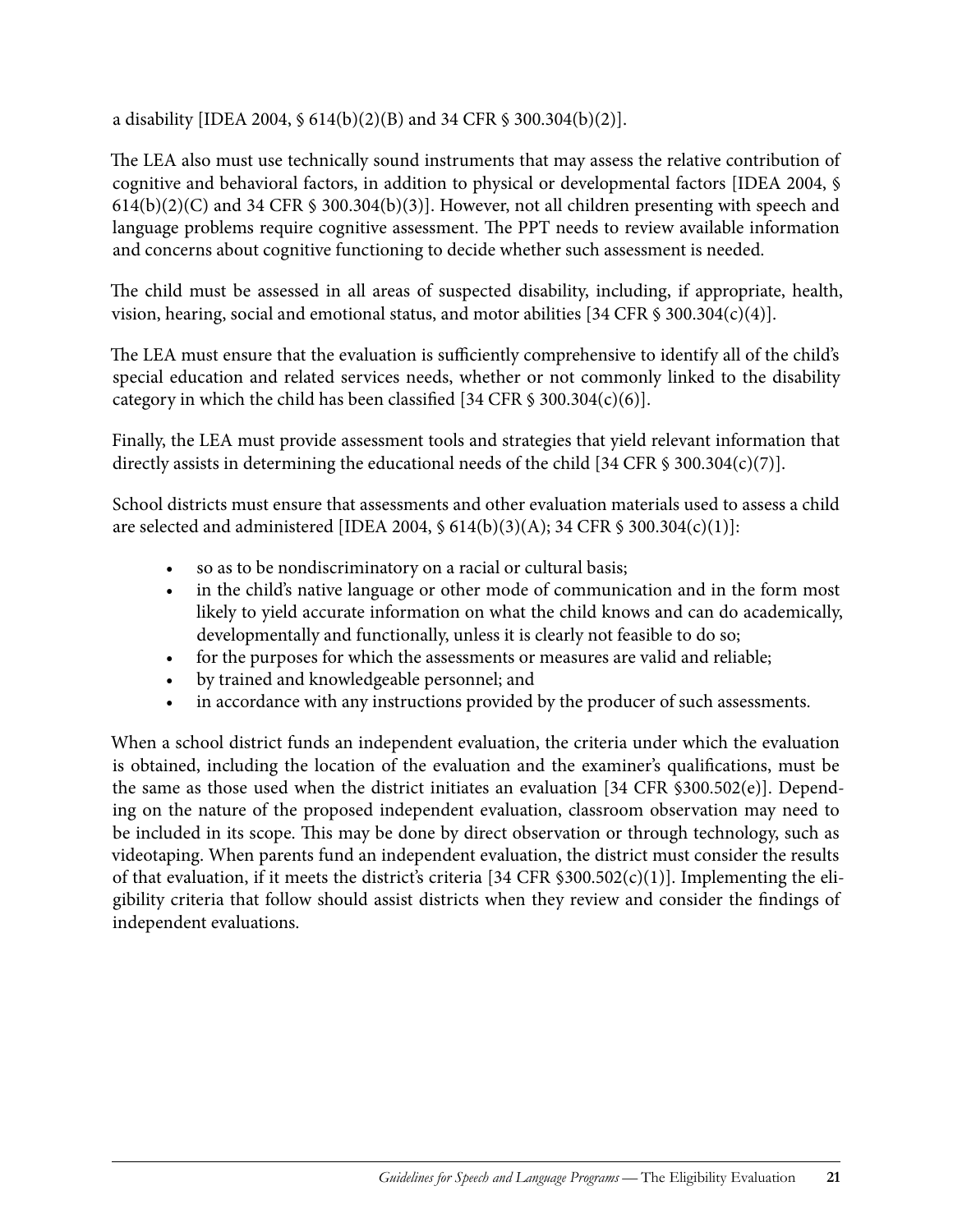## Evaluation/Reevaluation Procedures

### **In conducting the evaluation, the SLP should:**

- 1. Fill in gaps in background and current performance information that was reviewed at the initial PPT (e.g., existing data, reports, records). Collect this information from the teacher and parents, community service providers and others, as appropriate.
- 2. Interview the student, when appropriate, to determine his or her self-perception of communication abilities/difficulties, awareness of communication routines and demands in the classroom and other settings. Also, probe the student's awareness of strategies he/she has attempted to mitigate communication difficulties and to self-evaluate their effectiveness.
- 3. Update (or secure updated) pure tone and/or tympanometric screening if necessary. If medical and/or audiological referral is required for hearing testing, this must be done through the PPT.
- 4. Conduct observations of the student.
- 5. Collect samples of communication behavior under structured and unstructured conditions, using curriculum-based assessments linked to appropriate curriculum standards, audiotaped or videotaped speech-language samples. Videotaping is useful for identifying, clarifying and recording various aspects of verbal and nonverbal communication behavior, such as communicative intent, struggle behaviors during disfluent episodes, tension during vocalization, or reactions of the student and communication partners to the student's communication efforts.
- 6. Administer selected norm-referenced and/or criterion-referenced tests, if appropriate.
- 7. Examine oral structures and their function.

## Assessment Procedures and Instruments

Human communication is a dynamic, interactive process. In the course of a school day, children need to be able to comprehend, integrate and use a number of modalities to process information and communicate effectively. They must be able to communicate in different forms for a variety of purposes, in several settings with different physical arrangements and learning materials, and with many partners who have different communication skills, styles and backgrounds. The competent communicator adapts to all these circumstances, which are not easily controlled. Because of these complexities, adequate sampling of a child's speech and language cannot be accomplished by a single test or single test session.

While the speech-language evaluation may focus on a particular area of communication, the SLP should be able to comment on the child's abilities in all areas of communication — language, phonology, fluency and voice (Basic Premise 4, page 8). To accomplish this, and to adequately evaluate the educational impact of any communication weaknesses the child exhibits during the assessment, the PPT needs to decide which quantitative and descriptive measures to select (Basic Premises 5 and 6, pages 8–9).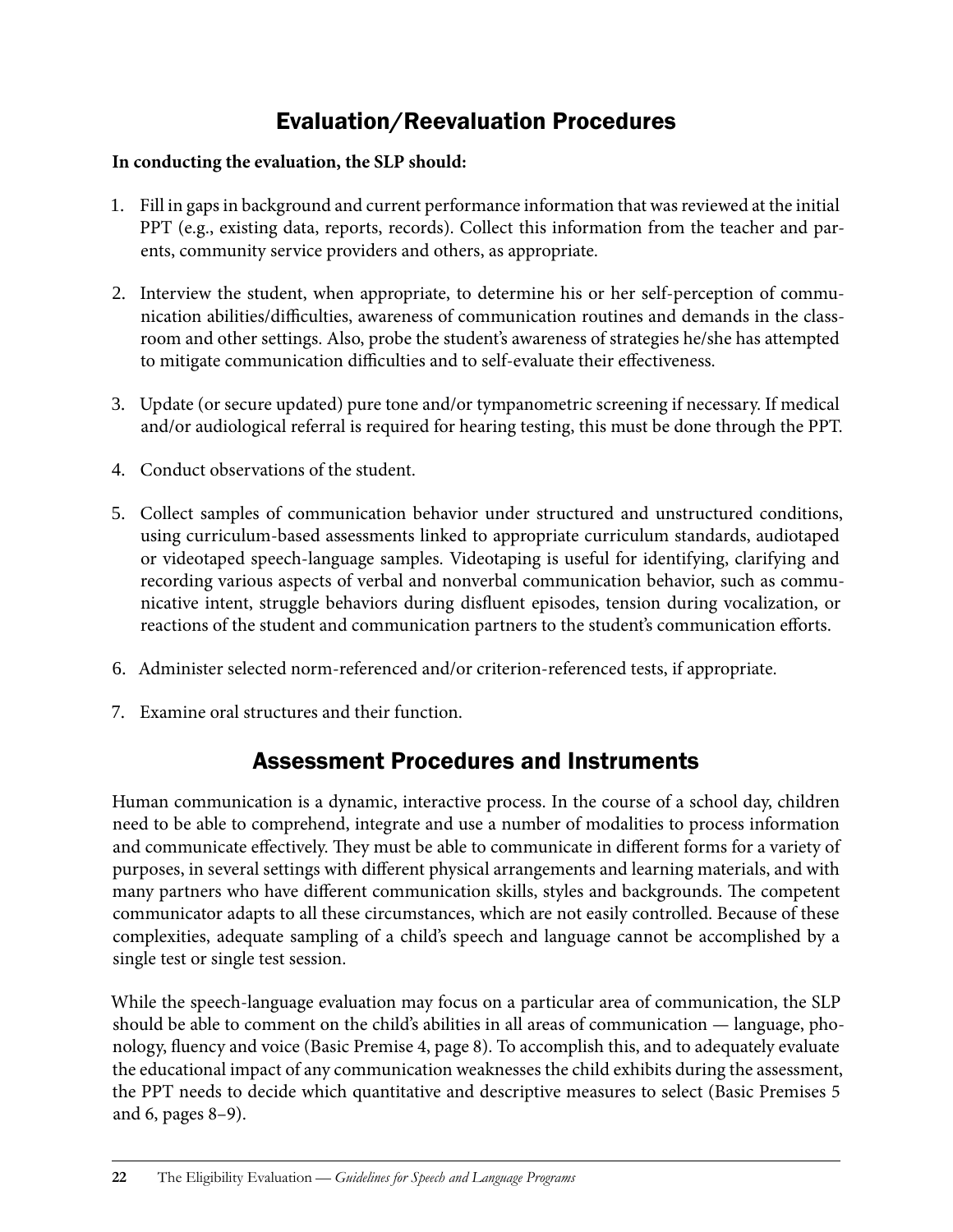### Case Histories, Interviews, Rating Scales, Self-Evaluations

Understanding the birth, developmental, health, sociocultural and educational background of children being assessed is critical to interpreting assessment information. Completion of case history forms by parents and interviews are common ways of gathering this information. The Case History section of the Supplemental Resource Packet includes a sample case history form, as well as supplemental questions to pose when evaluating culturally and linguistically diverse children, when there are concerns about a child's exposure to normal communication building experiences, or when the referral concerns are about voice or fluency.

Besides parents, the perspectives of teachers and other school personnel, the child, peers and various others involved with the child need to be considered. Besides interviews, rating scales and child self-evaluations are useful instruments for gathering information not just about the child, but also the environments in which he must function. This approach is often described as ethnographic (Nelson, 1993), because it examines the culture (i.e., expectations, rules, attitudes and values) of those settings. Besides commercially available products, the General Data Collection, Teacher Accommodations, Cultural and Linguistic Diversity and Fluency sections of the Supplemental Resource Packet contain materials that can be used to gather this kind of information.

### Quantitative Measures

Quantitative assessments include both norm-referenced and criterion-referenced tests.

*Standardized Norm-Referenced Tests:* Standardized speech-language tests measure decontextualized communication skills using formalized procedures. Administered outside the normal contexts in which the child communicates, they capture neither the complexities nor the subtle nuances of the communication process. As a result, these tests may help define impairment, but not disability since disability "is defined relative to difficulty in meeting contextual demands" (Nelson, 1995, p.409). They are designed to compare a particular child's performance against the average performance of a group of children with the same age and other characteristics identified by the test authors in selecting the sample or norming population. Meaningful comparisons between the child's performance and that of the test population are possible only when the test has clear administration, scoring criteria and validity, and when it is reliable and standardized on a sufficiently large and representative sample population (Paul, 1995, pp. 37–38).

These issues are of particular concern in the implementation of unbiased assessments of culturally and linguistically diverse children, whose life experiences may differ from children in the mainstream culture (Laing & Kamhi, 2003). For example, English vocabulary tests often emphasize single-word nouns, whereas "there is evidence across languages that nouns are not always predominant early vocabulary types…" (Peña, 2001). Although revisions of English tests are including more diverse racial and ethnic representation in the norming sample, the child being tested may not come from any of the population groups in that sample. Spanish tests have been developed in response to the need for instruments that can be used with the nation's growing Hispanic population. However, test items do not always adequately represent the different forms of Spanish (e.g., Puerto Rican, Mexican, South American) used by the particular Hispanic subgroup from which the child being tested comes. Furthermore, existing tests are administered in English or the child's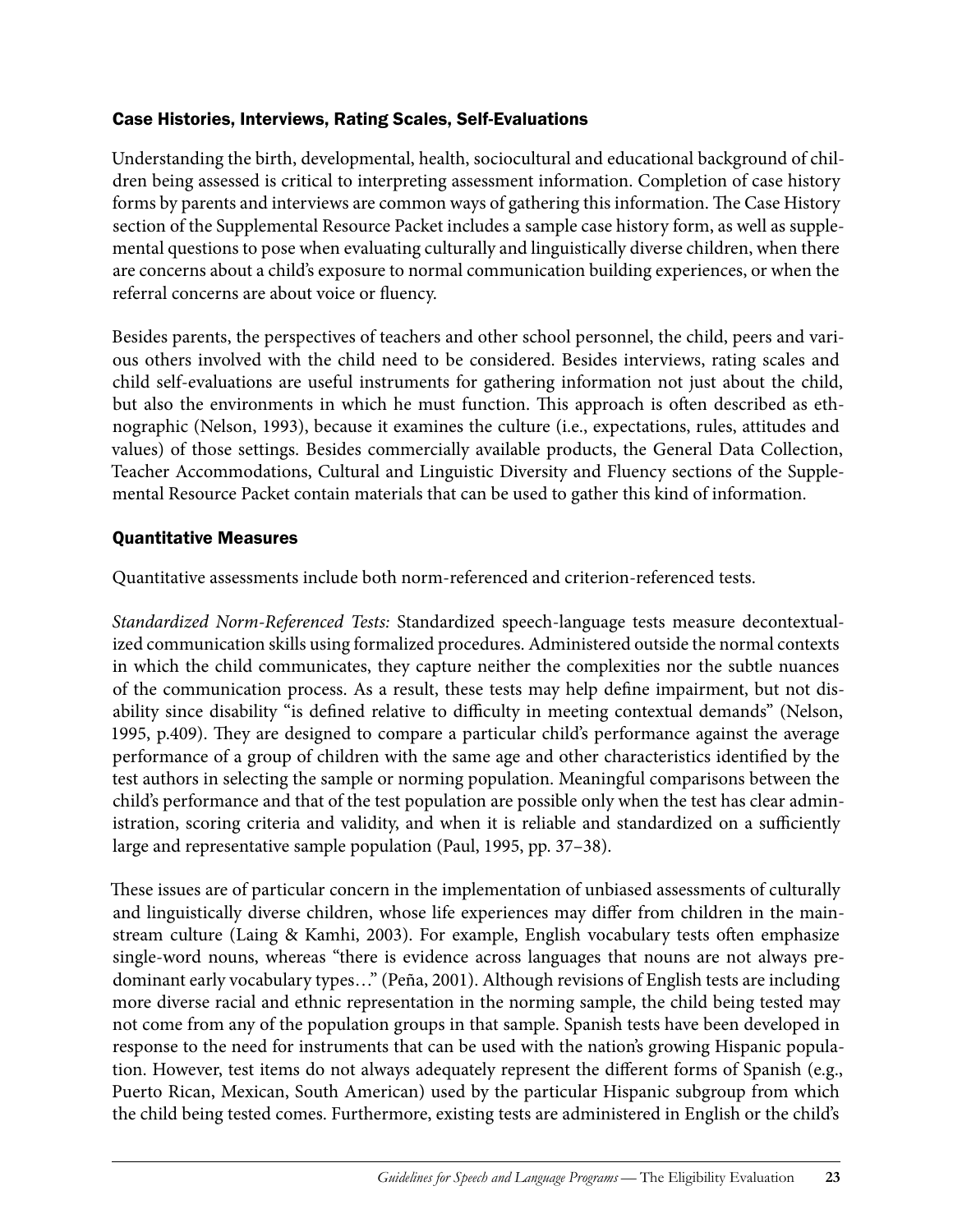native language. True evaluation of a bilingual child comes from the interpretation of the information from his or her performance on both the native language and English tests.

*Criterion Referenced Tests:* Criterion-referenced speech-language tests compare a child's performance on specific skills, grammatical structures or linguistic concepts to a previously determined performance level (Nelson, 1995; Laing & Kamhi, 2003). The criterion is based on expectations of what the child should be able to do. The Connecticut Mastery Test and the Connecticut Academic Performance Test are examples of criterion referenced tests that can provide useful information about students' language abilities. Commercially available criterion tests are also available. SLPs can also design their own criterion referenced measures with language, materials, contexts and interaction patterns that are familiar to the child being tested (Laing & Kamhi, 2003). The use of criterion referenced measures for culturally and linguistically diverse children continues to be hampered by "the lack of well-established developmental information on certain CLD populations" (Laing & Kamhi, 2003, p.46).

*Modifying Testing Procedures:* Standardized tests may not be easily administered according to the recommended procedures with certain populations (e.g., very young children, children with severe physical, cognitive, emotional or attention problems, or children from culturally and linguistically diverse backgrounds). In some cases, modifications of these procedures may yield important descriptive information about conditions under which the child's performance improves or deteriorates. Even when a child is able to perform under standardized conditions, procedural modifications may provide useful insights into the nature of the child's communication problem and suggest intervention strategies. Test modifications include: restating or repeating directions; allowing additional response time; allowing native language responses or code-switching; providing extra practice items before the test; substituting culturally relevant stimulus items; presenting the stimuli in meaningful situations; providing feedback to the child about his or her performance (simple or elaborated); asking the child to verbalize by describing the test question and how they arrived at their answer; or interviewing the child during the test about the thought process he or she is using (requires metalinguistic and metacognitive skills). For additional information on this subject, see Errikson & Iglesias, 1986; Ginsberg, 1993; Gutiérrez-Clellan & Peña, 2001; Kayser, 1989; Laing & Kamhi, 2003; Paul, 1995; Peña, 2001; and Roseberry-McKibbin, 1994 and 2003).

*When tests are modified in any way, modifications should be reported and test norms cannot be applied, as they are no longer valid.*

### Descriptive (Qualitative) Assessments

Descriptive approaches to assessment examine how a child uses his or her knowledge of linguistic structure and communication rules with different communication partners in a variety of settings at various times and with various levels of support. They provide a more realistic picture of how a child naturally uses his or her communication knowledge and abilities in everyday situations and the impact of speech-language deficits in those settings.

*For certain populations, such as children with severe disabilities or children whose English proficiency is limited, unbiased assessments will require focusing on descriptive measures.*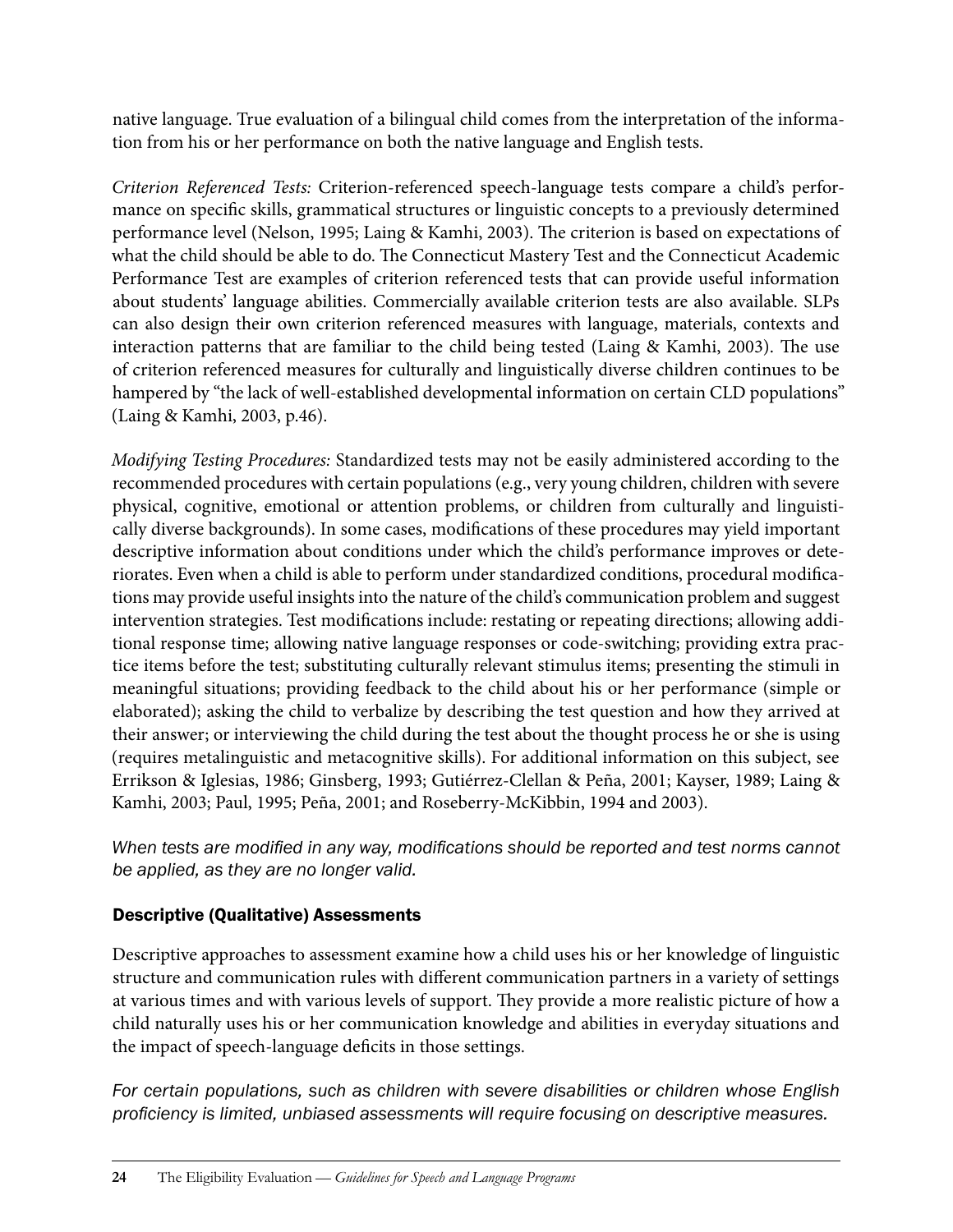Systematic observation, speech-language sampling and curriculum-based and dynamic assessments are valuable components of a comprehensive evaluation of a child's communicative competence.

*Observation:* The purpose of observation is to collect data regarding the child's functional communicative performance in a variety of naturalistic settings and activities or simulations thereof. The particular aspects of communication to be observed (including the languages/dialects used by multicultural children) and the selection of settings for such an ecological assessment will be driven by the concerns cited in the referral.

If the child attends school, observation should, at a minimum, occur in the classroom. Other recommended settings include the playground, cafeteria, gymnasium, home, daycare facility or preschool, as appropriate. It may be necessary to conduct more than one observation in any of these settings to ensure reliability of the data collected. The number and duration of observations will

depend on the data to be collected and the success in gathering them. The General Data Collection section of the Supplemental Resource Packet includes a variety of samples for recording observations.

The target of the observation is not merely the child's communication skills, but the various factors that may affect that child's communication. These include: the communication demands of the situation (including the curriculum materials and rules of discourse and behavior), the communication style of the teachers, the structure of the lessons being observed and the general environment of the observation site (e.g., number of communication participants, noise level).

The role of the SLP, other adults or peers will vary along a continuum from indirect to direct involvement with the child being

*"For certain populations, such as children with severe disabilities or children whose English proficiency is limited, unbiased assessments will require focusing on descriptive measures."*

observed. The communication situation may be more or less structured depending on factors such as the communication skills of the child and the communication targets to be observed. If the SLP is not a speaker of the child's native language, assistance with the observation from a speaker of that language is necessary to ensure validity of the observation. Audio and video technology can be used for recording the observation to ensure reliability and to assemble a portfolio for use in assessing progress (with appropriate consideration for confidentiality and the effects of the introduction of technology on the child's cooperation).

*Informal Comprehension Probes:* Communication comprehension cannot be directly observed; it is inferred from behavior. It is heavily influenced by a child's culture and background knowledge and the communication context. Lund & Duchan (1983) suggest the following ways to assess comprehension. Comprehension probes can be designed to observe a child's response to requests to: follow expected and unexpected directions in familiar settings and with familiar materials; identify what is silly in improbable commands or statements; carry out unpredictable actions with items not generally associated with each other; or learn nonsense words within meaningful utterances and use the information from those utterances to figure out the conventional word. Discourse compre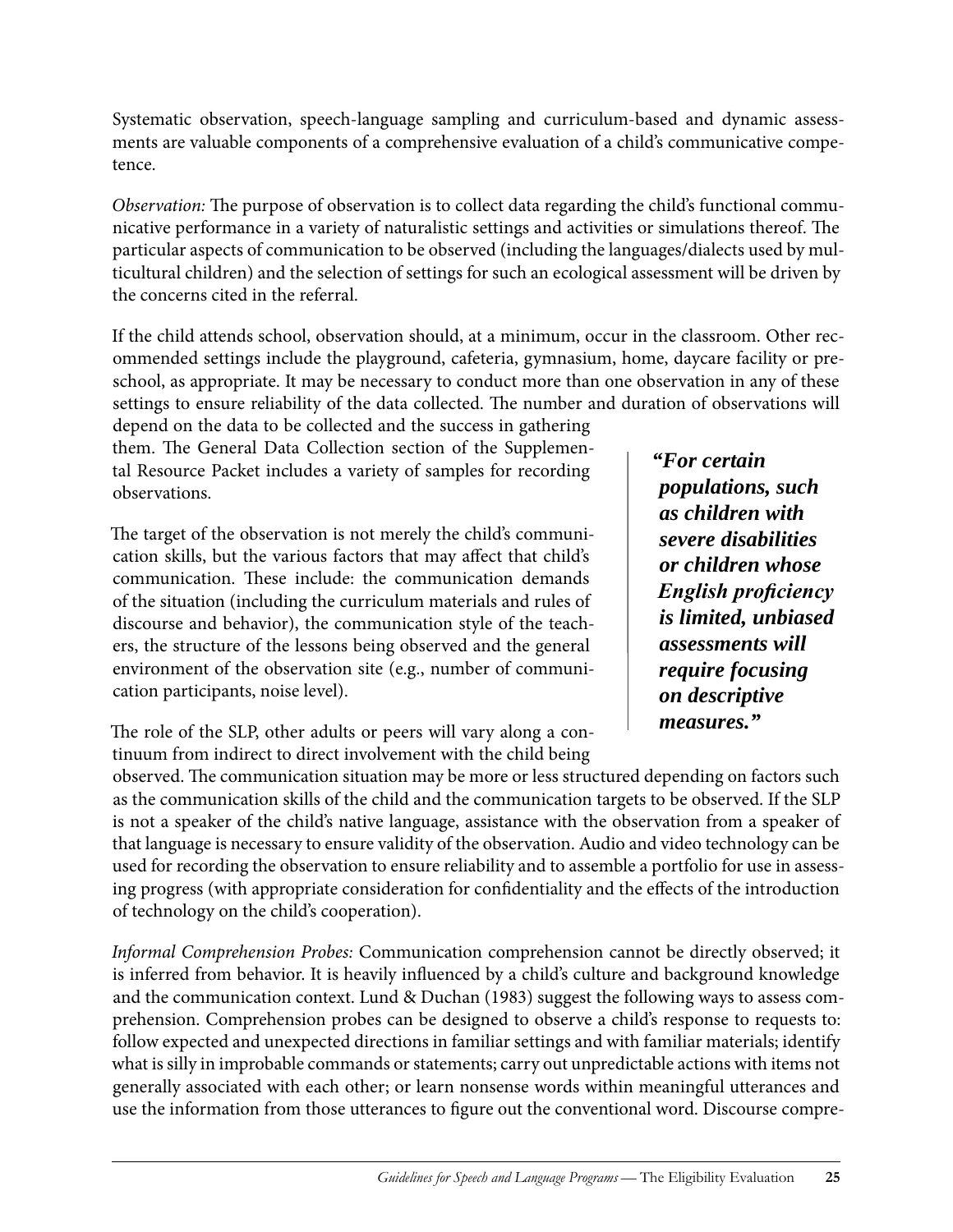hension can be probed by the having the child retell a story that has been read or told or respond to inferential questions about the story. The child may also be asked to explain jokes, riddles and puns to explore comprehension of more complex language and metalinguistic knowledge. Analyzing the linguistic strategies a child uses in interpreting sentences with unexpected syntactic rules following presentation of sentences with more familiar rules (e.g., active to passive voice) can help identify the source of a child's comprehension problems.

*Speech-Language Sampling:* Collecting representative speech-language samples allows the SLP to identify and analyze the child's comprehension and use of various linguistic features in functional communication, including: phonological, semantic, grammatical, morphological and syntactic structures; rules and organization of discourse (e.g., conversational, narrative, expository and persuasive); voice and fluency parameters; pragmatic functions of communication. Analyzing speech-language samples of culturally and linguistically diverse children requires knowledge of the linguistic and social rules of the child's native language and their potential influence on the English sample. (See the Cultural and Linguistic Diversity section of the Supplemental Resource Packet.)

Factors to consider in selecting a particular approach to gathering the sample include: age, gender and cultural appropriateness of the activity and materials that will be used (e.g., play with toys, pictures, books, flannel boards for story retell); the child's familiarity with the environment and materials; strategies used to collect the sample (e.g., imitation, elicitation, spontaneous expression); length of the sample desired; languages or mode of communication in which the sample should be obtained and the role of an interpreter; and communication partners with whom the child will interact during the sampling. The procedures for analyzing the sample will vary according to the nature of the sample and the child's stage of language development.

Language sampling is labor intensive because of the time to transcribe and analyze the sample, in addition to recording the samples by hand or using audiotapes or videotapes. Even using available computerized applications for sample analysis requires sample transcription, which may require several replays to ensure correctness of the transcription.

*Curriculum-Based Assessment (CBA):* The purpose of curriculum-based speech and language assessment is to examine the child's communication skills in relation to the communication demands of the school setting, particularly the classroom, in order to identify mismatches. In speech and language pathology, CBA has come to refer to more than classroom curriculum. Nelson (1989) identified the following types of curriculums that the SLP should consider:

- official: an outline of the goals, objectives and content of various subjects or courses;
- cultural: the background or world knowledge gained inside and outside school that students must acquire to become literate and educated;
- *de facto*: the textbooks and other materials used in the classroom;
- school culture: the explicit and implicit rules that guide appropriate behavior; and
- hidden: the subtle messages conveyed by teachers.

CBA has valuable potential to clarify the educational impact of communication problems and to help identify relevant intervention targets, including modifications in teacher expectations or instructional approaches that will facilitate the student's access to the curriculum (Nelson, 1989).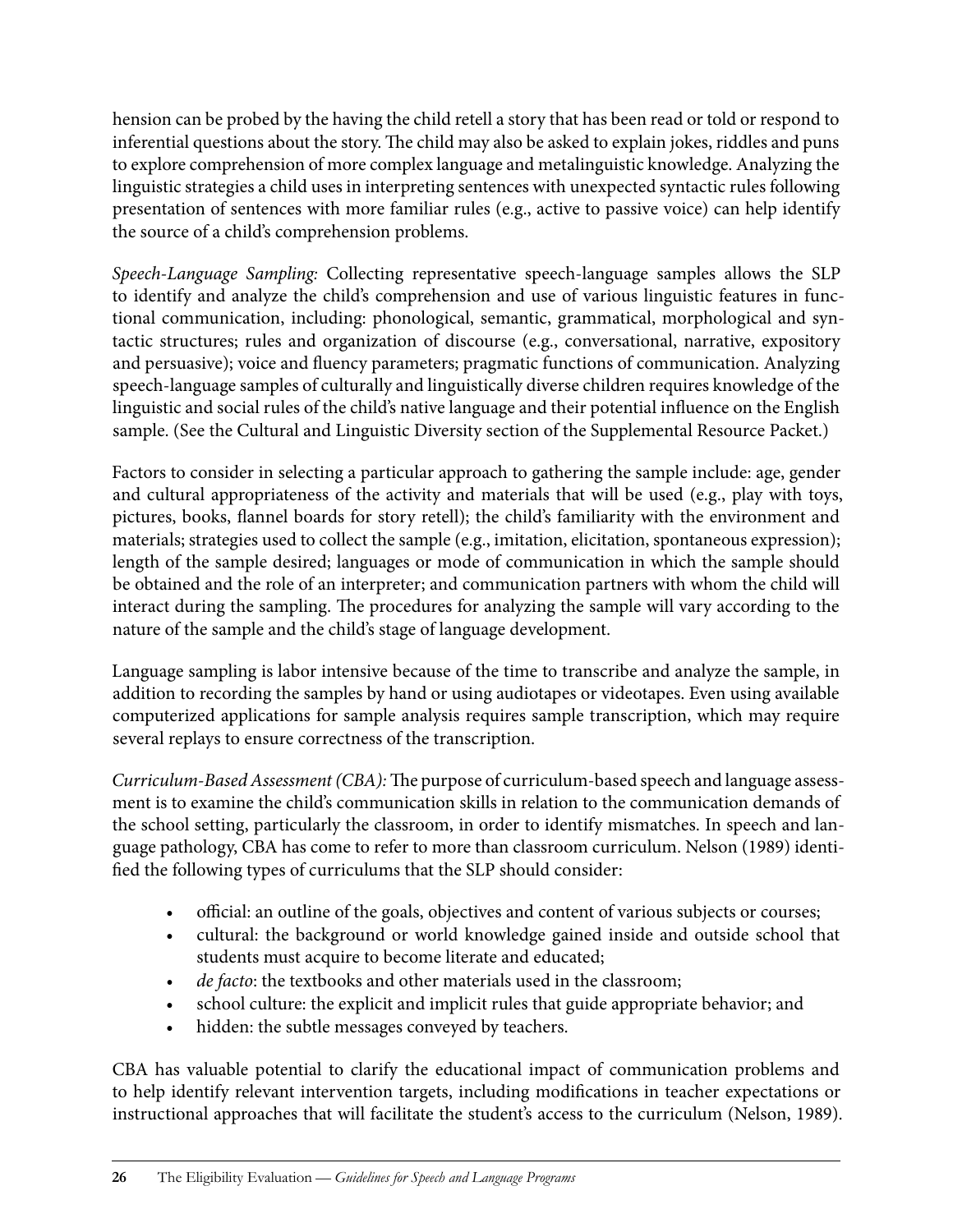Besides examining curriculum materials and student work samples (e.g., assignments, projects, tests), CBA includes observations and interviews.

*Dynamic Assessment:* This interactive assessment approach is similar to what in earlier years was referred to as "diagnostic therapy," but has more focus on selecting targets and collecting data about changes in performance in response to specific facilitation techniques. It emerged from the work of Russian psychologist Lev Vygotsky with mediated learning. Vygotsky (1978, 1986) coined the term "zone of proximal development," which is described as "the difference between a child's current level of independent performance on a task and how he or she succeeds at that same task given guided assistance" (Laing & Kamhi, 2003, p.48). Based on this principle, examples of commonly used dynamic assessment approaches include: test-teach-retest; modifying the presentation of formal tests (as described above); and providing graded prompts (ibid). Dynamic assessment is another important avenue for reducing bias in assessing children from culturally and linguistically diverse groups because of its emphasis on a child's learning potential rather than test performance that "may reflect different learning experiences or a lack of educational opportunity" (Gutiérrez-Clellan & Peña, 2001).

### Collaborative Teaming

Collaboration among professionals to evaluate a student's communicative behavior should be a natural outcome of the basic premises of these guidelines articulated earlier, the legal requirements for evaluation and the recommended assessment procedures described above. Classroom teachers, other pupil support specialists and community service providers are logical partners in the communication evaluation. If the collaboration is planned when the evaluation is being discussed, it should produce more comprehensive, holistic information while using the time of school personnel and the student more effectively. Professional partnering can also facilitate the eligibility decision and lead to the development of a more integrated IEP for the student when a disability is identified. Eligibility decisions for students with cognitive or developmental problems and for culturally and linguistically diverse populations are just two examples of the complexities that can be better addressed when there is collaboration between the SLP and professional colleagues, such as school psychologists and ESL/bilingual teachers.

### Considerations in Evaluating Culturally and Linguistically Diverse Children

While there is considerable commonality among the components of an assessment of children who are native English speakers and those who are acquiring English as a second language/dialect, attention to the special considerations described in the following sections is required to distinguish a communication difference from a communication disorder.

#### Cultural Knowledge

Taylor and Payne (1983) suggest the following topics about which the SLP should seek information for particular cultures:

• cultural values;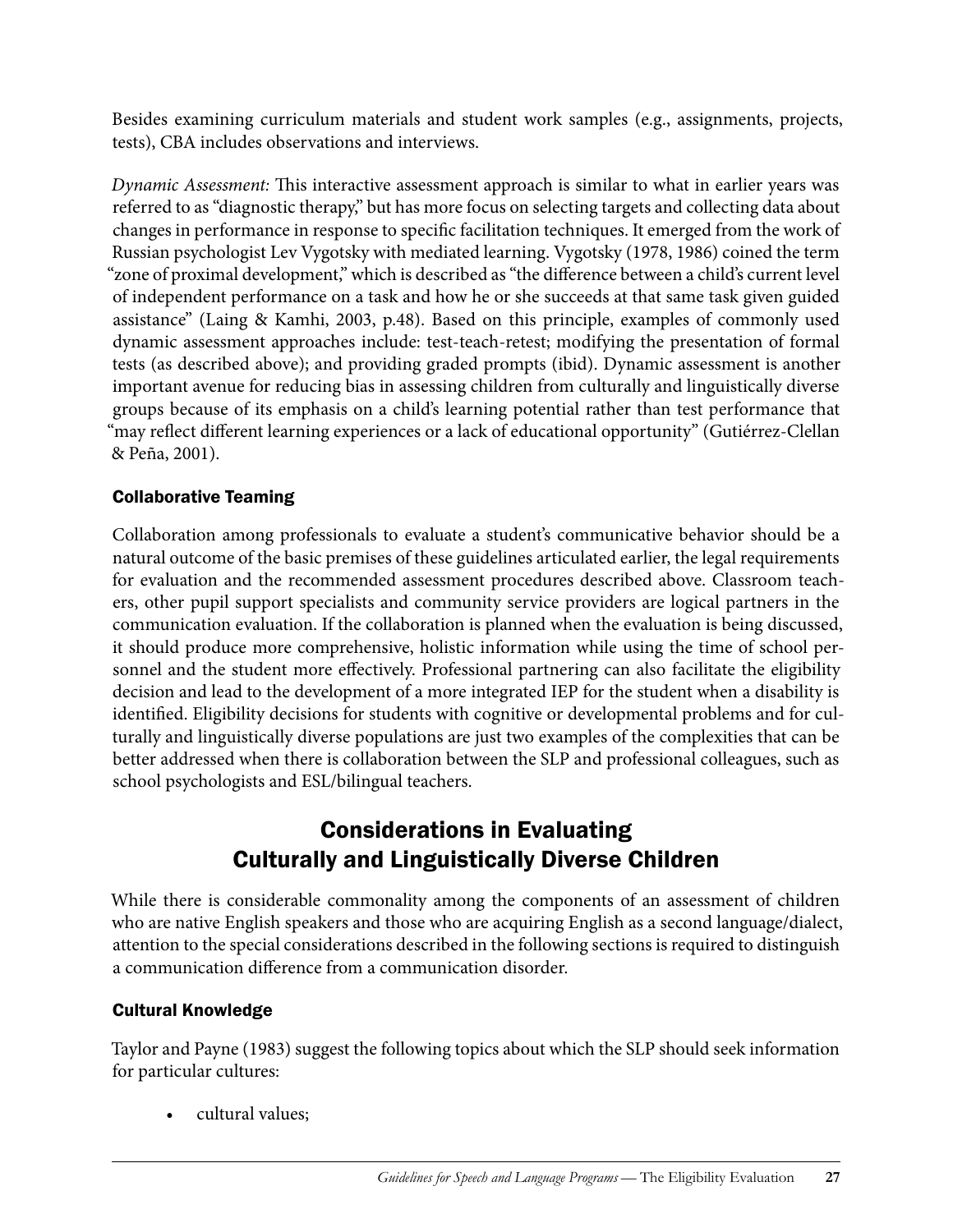- preferred modes of communication;
- nonverbal communication rules;
- rules of communication interaction (who communicates with whom? when? under what conditions? for what purposes?);
- child-rearing practices, rituals and traditions, perceptions of punishment and reward;
- what is play? fun? humorous?;
- social stratification and homogeneity of the culture;
- rules of interaction with nonmembers of the culture (preferred form of address, preferred teaching and learning styles);
- definitions of disabled and communicatively disabled; and
- • taboo topics and activities, insults, and offensive behavior.

The Center for Applied Linguistics in Washington, D.C., (202-362-0700 or http://www.cal.org.) is a useful resource about other languages and cultures, as is the National Clearing House for Bilingual Education (202-467-0867 or http://www.ncbe.gwu.edu). Local and state cultural organizations may also be able to provide information.

### Determining the Languages to be Assessed

The procedures for gathering information about culturally and linguistically diverse children in the Supplemental Resources Packet will provide substantial information to the PPT about the student's relative language proficiency in various linguistic domains and interpersonal settings. "A brief screening in the primary language may be sufficient if a student has little or no proficiency in that language. More extensive testing is necessary in situations in which the student is able to understand the language or uses the language functionally for communicative purposes" (Langdon 1996, p.9).

Chamberlain and Landurand (1991) note that the purpose of the evaluation and the skills of the student (e.g., social vs. academic language skills) are important considerations in selecting the languages to be used. They point out that, when more than one language is to be used, the evaluator needs to consider whether they will be used separately or simultaneously. Chamberlain and Landurand suggest using each language separately in assessment "for students who are young and come from primarily monolingual homes, have been enrolled in a quality bilingual program where academic instruction has been consistently delivered in the first language and who are recent arrivals in the United States" (ibid, p.134). They cite the work of M.D. Pollack, who found that when the languages are used separately, the stronger language should be used first to obtain optimum performance. Chamberlain and Landurand also report the use of both languages simultaneously as being most effective with students whose control of both languages is limited, whose native language combines the two languages and who are young and having difficulty separating the languages (ibid, p.135).

#### Evaluation Personnel

When no one on staff in the school district is able to administer a test or other evaluation in the student's native language, 34 CFR Attachment 1 suggests identifying an individual in the surrounding area who is able to administer a test or other evaluation in the child's native language and/or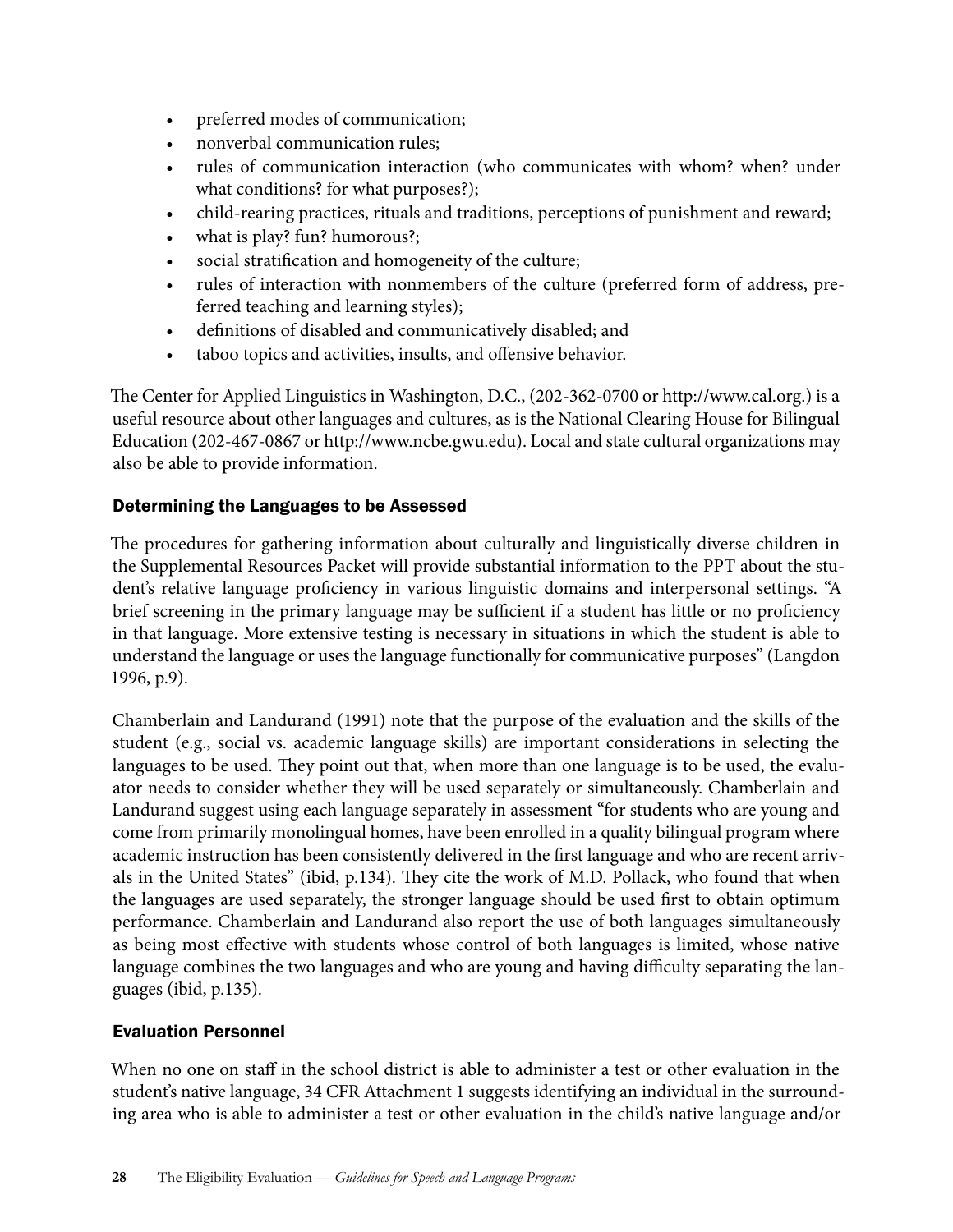contacting neighboring school districts, local universities and professional organizations.

Additional options that may be considered include using a trained interpreter or translator. Other school district personnel (such as teachers of foreign languages, general education teachers, bilingual education or English as a second language, paraprofessionals/aides or pupil services personnel) may either serve as resources or may have contacts outside the district that they may access. Various cultural or religious groups or teachers at commercial language schools may also be able to help.

In its annual membership directory, the Connecticut Speech-Language-Hearing Association (CSHA) maintains a list of SLPs and audiologists who speak languages besides English. CSHA can be reached at 860-666-6900 or csha.assoc@snet.net. The American Speech-Language-Hearing Association (ASHA) publishes a special directory of bilingual members by language and by state. The ASHA Action Center may be reached at 800-498-2071. An online search for bilingual SLPs can also be conducted on ASHA's Web site, http://www.asha.org.

Matties and Omark (1984, chapter 3) discuss the advantages and pitfalls of using bilingual paraprofessionals to help with assessment. They stress the importance of substantial training of these individuals to avoid compromising the assessment. Langdon (2002) and Langdon & Cheng (2002) offer extensive guidance to address the challenges of effectively collaborating with interpreters and translators.

In 1997, the Connecticut SLP licensure law was amended to permit the use of support personnel by an SLP. Section 6(g) of Public Act 97-213 specifies what activities support personnel may conduct under the direction of the qualified SLP. These include helping the licensed SLP with evaluations. The law also specifies the amount of supervision required.

The training, use and supervision of speech-language pathology assistants has been addressed in guidelines by ASHA (1994) and the CSDE (1999).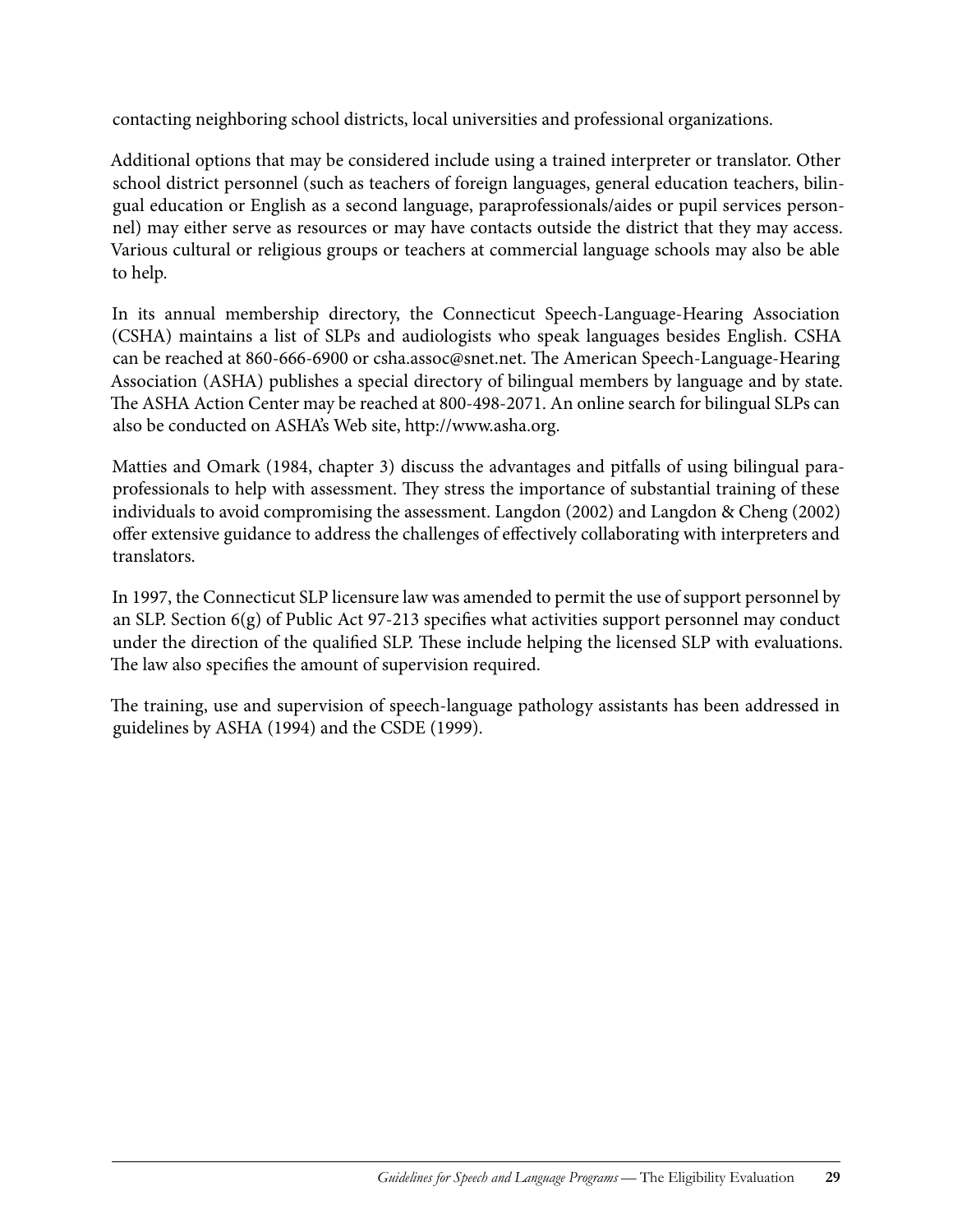### Section 3

# Interpreting and Reporting Assessment Results

Evaluation involves interpretation of various sources of assessment information about children's<br>
communication abilities, including the results of their performance on standardized instruments. Three areas require particular attention: (1) the reporting of standardized test results, (2) the relationship between language and cognition and (3) considerations about culturally and linguistically diverse children.

### Reporting Standardized Test Results

*Standards for Educational and Psychological Testing* (AERA, APA, NCME, 1985) includes the following guideline about interpreting test results:

Standard 15.10. Those responsible for testing programs should provide appropriate interpretations when test score information is released to students, parents, legal representatives, teachers, or the media. The interpretations should describe in simple language what the test covers, what scores mean, common misinterpretations of test scores, and how scores will be used.

The following recommendations address both this standard and the need to provide important technical information to other professionals:

1. To compare a child's test performance with that of the general population, scores must be presented in an appropriate format. Standard scores (usually based on a mean of 100 and standard deviation of 15) are recommended for this purpose.

The distribution of standard scores is described by specifying the mean and standard deviation for the normative sample. If the norms are based on something other than a nationally representative normative sample, the test user should consider whether it is appropriate to report quantitative test results and, if so, to qualify findings as needed. Raw scores do not provide information about a particular child's performance relative to the normative sample.

*2. In determining eligibility for speech-languages services under special education, it is recommended that 1.5 standard deviations (SD) below the population mean (approximately seventh percentile) be used as the threshold level for establishing a deficit. This cutoff should be applied to composite scores of comprehension or production, or to overall test scores, rather than individual subtests. Eligibility should not be determined, however, solely by comparing a composite or overall score to this cutoff level. First, evidence that a deficit is functionally significant must be gathered and considered along with descriptive assessment data (see pages 24–27) and other background information*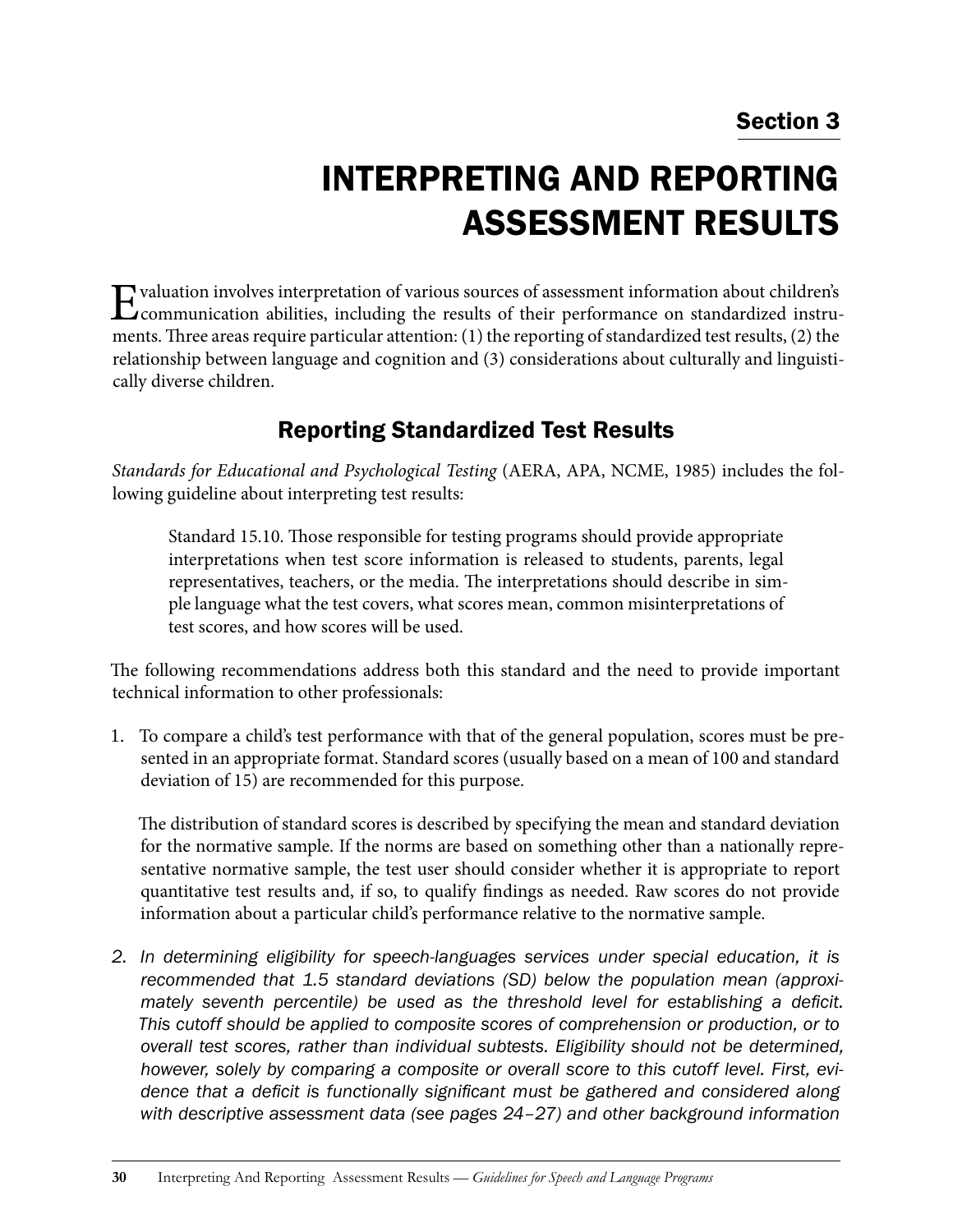*before a determination of eligibility can be made. Second, measurement error should be taken into account (see following point).*

3. Test scores should be presented in a manner that conveys that some degree of error is inherent in the score, thereby discouraging the inappropriate interpretation that test score scores are fixed and perfectly accurate representations of a child's functioning.

The degree of error associated with a score can be calculated with precision using psychometric models. The standard error of measurement (SEM), which is derived from the reliability of the measure, can be used to calculate a confidence interval that includes a hypothetical "true score" with a given degree of certainty. For example, a 90 percent confidence interval can be said to be 90 percent certain to include a student's true score.

### *These guidelines recommend a 90 percent confidence interval.*

Since the first edition of these guidelines, many test publishers have begun to include SEM/confidence interval tables in their technical manuals. For those instruments lacking this important information, calculations are provided in the Supplemental Resource Packet.

4. The type of psychometric information that is useful to professionals (i.e., standard score and confidence interval, test mean and standard deviation) should be supplemented by presenting scores in ways that are readily understandable to parents and teachers.

Verbal descriptions of functioning level (e.g., low average to average range) may be helpful in characterizing performance levels. Percentiles can also be useful to the layperson, although they have certain psychometric limitations. For example, it may be necessary to explain to parents that the normal range covers the 16th to the 84th percentile (corresponding to +/- 1 standard deviation, which is considered within normal limits). Parents need to understand that percentiles only reflect their child's relative ranking compared to other test takers and do not describe performance in terms of percentage of correct items on a test. Improving from the 10th to the 20th percentile, for example, does not mean that the child's performance has improved 10 percentage points.

*Percentile scores should be reported in a manner that conveys that results are estimates of functioning (e.g., "approximately 30th percentile," "10th–20th percentile range"). They should not be used as the basis for eligibility decisions.*

5. Modifications or adaptations of standardized test procedures invalidate the use of test norms, but may provide qualitative information about a child's language abilities.

*If a test administration appears to be invalid for any reason, test scores should not be subjected to usual interpretations and the reasons for invalidation should be clearly stated in oral and written presentations of test results. However, a description of the types of cues that supported the child's language (e.g., prompts, initial word, sounds) should be described, as these are valuable sources of information in determining appropriate intervention strategies.*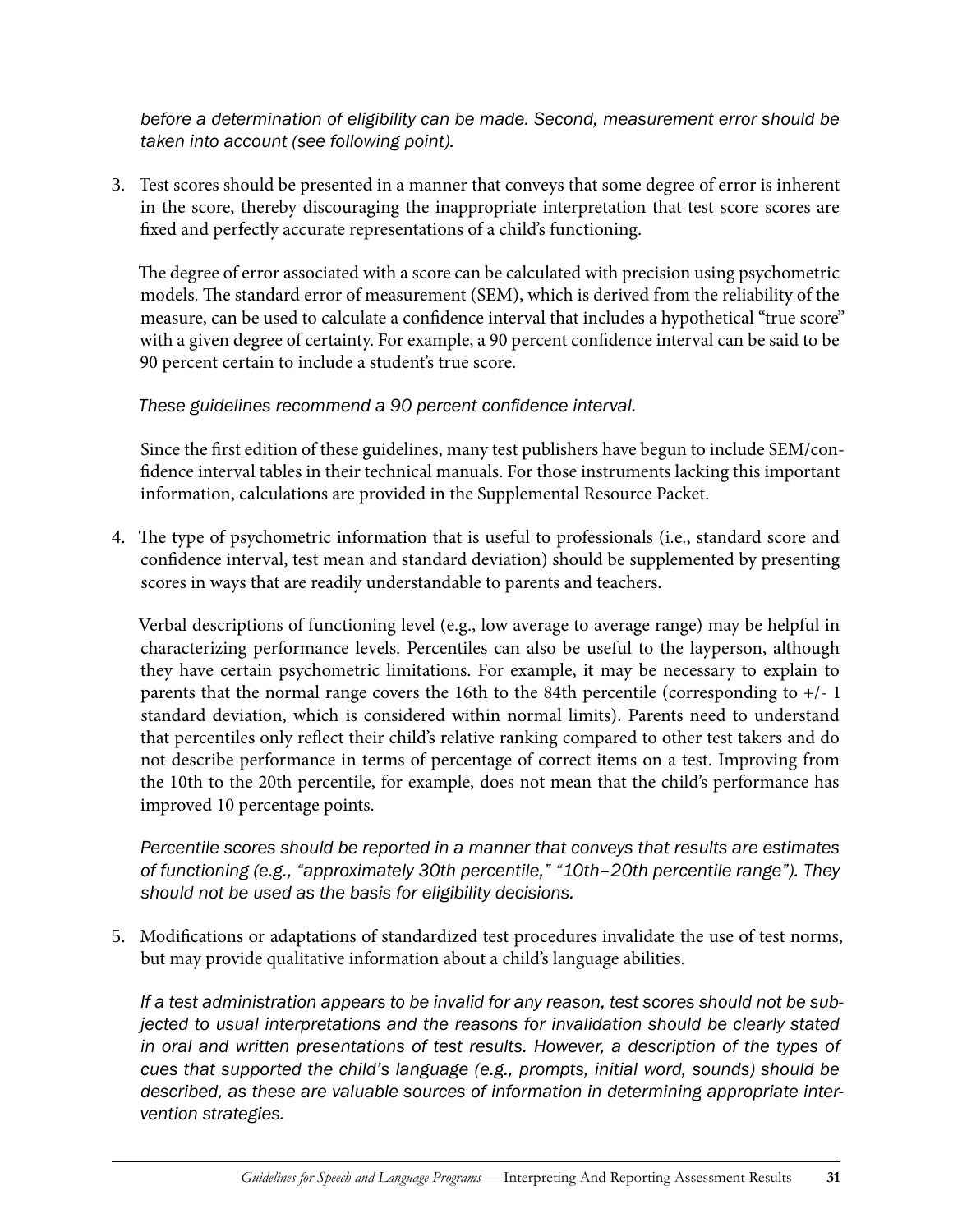#### *6. Age- or grade-equivalent scores should not be used in making eligibility decisions.*

Equivalent scores reflect the median score of children in the normative sample at a given age or grade. They do not account for normal variation around the test mean, as do standard scores. The normal range of variability of children of the same age or grade as the child being evaluated might include scores as low or high as the median scores of other ages or grades. Grade-level equivalents may be mistakenly understood to have a relationship to curriculum content at that level. Furthermore, since the age or grade equivalent scale is not an equal interval scale, the significance of a delay at different ages is not the same. While seemingly easy to understand, equivalent scores are highly subject to misinterpretation and should not be used to determine whether a child has a significant deficit.

*7. Interpretations based on scores from two or more different tests should be approached with great caution.* 

One complication in using profile analysis concerns the error inherent in each obtained score. As each score contains some degree of error, the difference between pairs of scores may be affected to an even greater degree. "One can jump to the wrong conclusion about an individual's relative strengths and weaknesses by assuming that all apparent differences in test scores represent real differences in behavior" (McCauley and Swisher, 1984, 342–343). Another complication is that different tests will have different normative samples. If the characteristics of these normative samples are dissimilar, scores will be less comparable than scores from within the same test. This source of error can be reduced by limiting cross-test comparisons to tests with large, well-selected national normative samples.

8. Two other items from the *Standards for Educational and Psychological Testing* merit particular attention. Standard 6.10 states:

Test administrators and users should not attempt to evaluate test takers whose special characteristics—ages, handicapping conditions, or linguistic, generational, or cultural backgrounds—are outside the range of their academic training or supervised experience.

*A test user faced with a request to evaluate a test taker whose special characteristics are not within his or her range of professional experience should seek consultation regarding test selection, necessary modifications of testing procedures, and score interpretation from a professional who has had relevant experience.*

#### Standard 6.11 states:

*A test taker's score should not be accepted as a reflection of lack of ability with respect to the characteristic being tested for, without consideration of alternate explanations for the test taker's inability to perform on that test at that time.*

A useful resource for understanding psychometric testing/interpretation for diagnostics in speech and language pathology is *Diagnosis and Evaluation in Speech Pathology,* 6th edition, by W.O. Haynes and R. Pindzola, published in 2004 by Pearson Educational Press in Boston.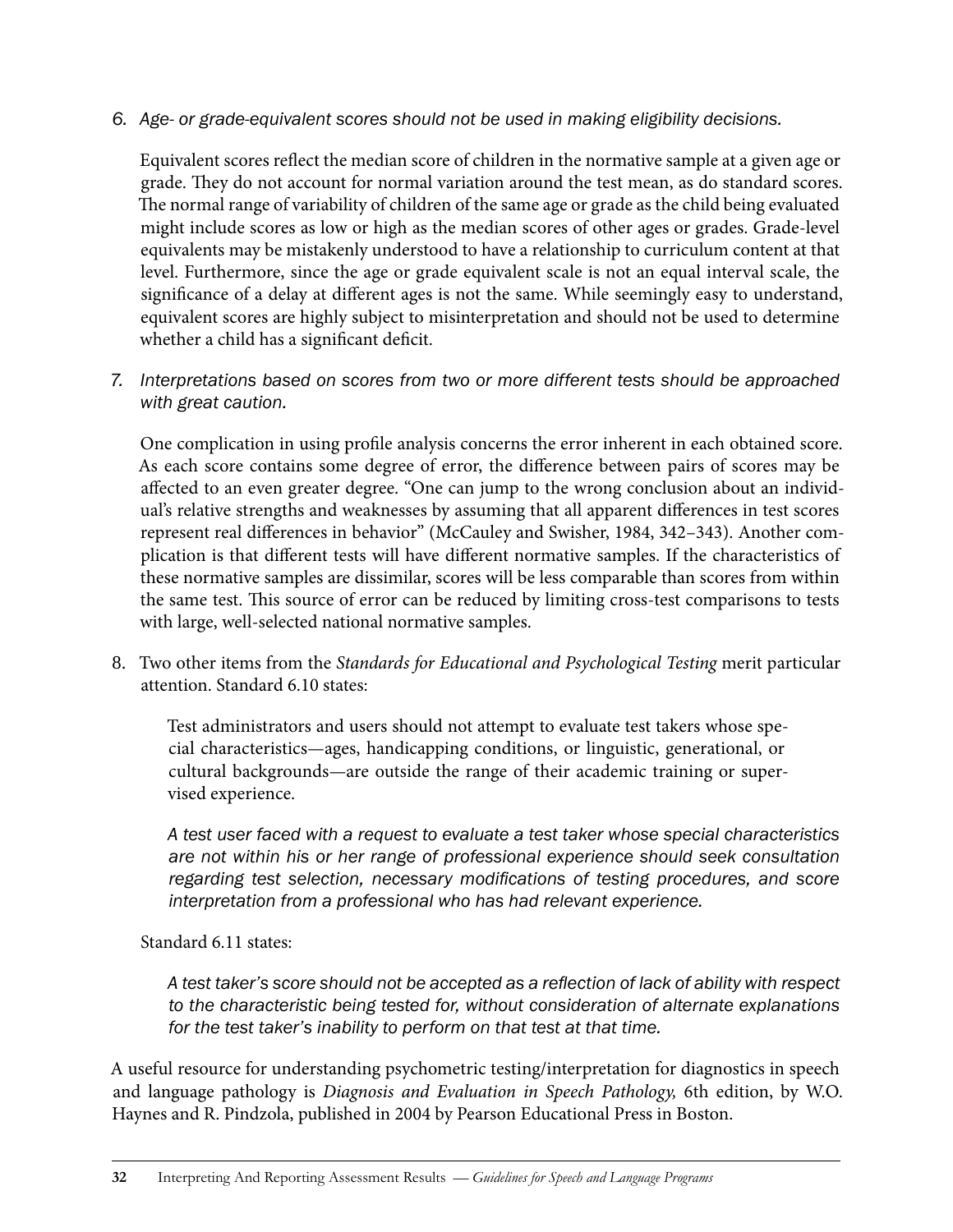### Cultural and Linguistic Considerations

Interpreting the communicative behavior children exhibit during an assessment requires consideration of the sociocultural and linguistic communities in which they live. This is particularly important as our schools become increasingly diverse. The professional literature contains much useful information for ensuring valid interpretations of children's communicative performance. Some of that information is highlighted below (Anderson, 1994; Battle, 1996; Cheng, 1996, Goldstein & Iglesias, 1996; Leith, 1993; Roseberry-McKibbin, 1994; Schiff-Meyers, 1992; Stockman, 1996; Watson & Kayser, 1994).

### Background Information Considerations

- Child rearing practices that may affect communication development (e.g., amount of parent-child vs. peer-peer talk).
- Cultural attitudes to impairment that may produce "learned helplessness" in child.
- Genetic conditions that may affect communication development (e.g., prevalence of sickle cell anemia among African Americans in relation to sensorineural hearing loss).
- Influence of difficulties or inconsistency in accessing health care system for identification or treatment of medical conditions that impact communication development (e.g., related to cultural values, families' lack of English proficiency, poverty).
- Stage of native language development when English was introduced.
- Disruptions in learning native language or English.
- Quality of English speech-language models.
- Stability of family composition, living circumstances related to opportunities to engage in normal communication building experiences.
- • Attitudes of family and child to English language culture.

#### Language Considerations

- Stage of English acquisition (see Supplemental Resources Packet).
- • Interference from native language that may cause English errors (e.g., in Spanish "*la casa grande*" literally means "the house big").
- • Fossilization (i.e., persistence) of errors in English even when English proficiency is generally good.
- • Inconsistent errors that vary as the child experiments with English.
- Switching back and forth between native language/dialect and English (code switching) words or language forms to fill in gaps in English language knowledge or competence (child may have concept but not word; indicates awareness of the need to "fill a slot" to keep the communication going).
- • Arrested development of the native language when English was introduced.
- Language loss in native language as English proficiency improves (may account for poor performance in native language).
- Historical linguistic influences on the vocabulary and language forms of African American English.
- Absence of precise native language vocabulary equivalents for English words.
- Influence of normal limitations in English vocabulary development on difficulties understanding and using multiple meaning words.
- Influence of normal difficulties in English language expression on ability to demon-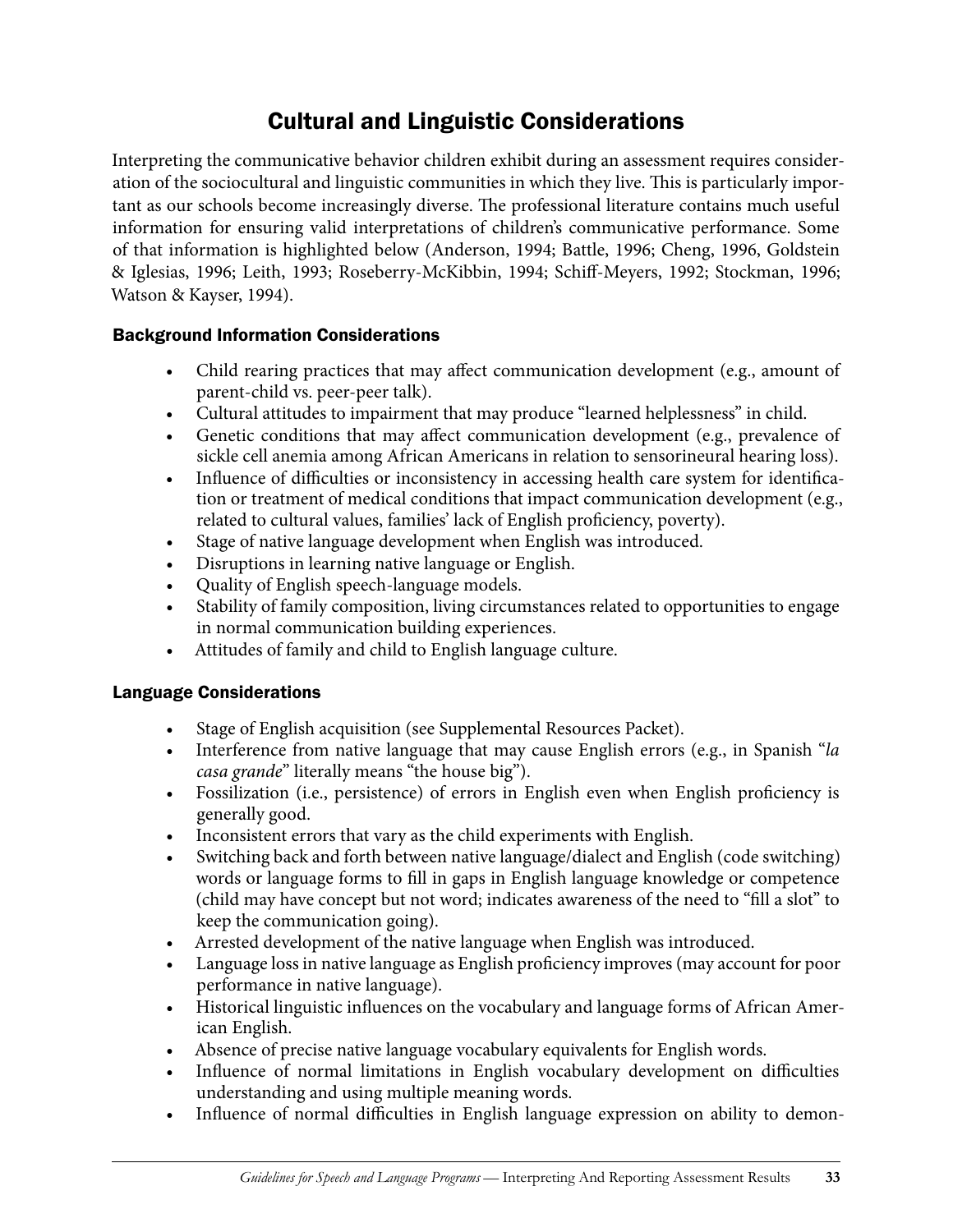strate comprehension (e.g., respond to questions).

- • Absence in English of native language forms (e.g., Spanish "*tu*" and "*usted/ustedes*" vs English "you").
- Restrictions or absence of certain uses of language due to cultural values (e.g., prediction in American Indian cultures).
- • Influence of culture on nonverbal language (e.g., gesturing, eye contact).
- Influence of culture on discourse rules (e.g. acceptability of more interruptions among Hispanics).
- Influence of culture on proxemics (e.g., acceptability of greater proximity between listener and speaker among Hispanics).
- Influence of absence of written language forms in native language on English writing (e.g. capitalization, punctuation, paragraph structure in Chinese).

### Phonology Considerations

- Dialect variations within language groups (e.g., Mexican, Puerto Rican, Cuban dialects of Spanish).
- • Absence of sounds of native language in English or in the same position in English and vice versa (e.g., deletion of final consonants in English related to only five consonants appearing in word final position in Spanish; deletion of final consonant clusters in English as a function of their absence in Japanese).
- Effect on sound discrimination of meaningful sound differences in one language not being meaningful in another.
- Influence of articulation features of native language sounds on production of English sounds.
- Influence of dialectical variations on physical parameters of sounds (e.g., lengthening or nasalizing of vowel preceding a final consonant in African American English when that consonant is deleted).
- • Historical linguistic influences on development of African American phonology.
- The child's possible embarrassment about how he or she sounds in English.

#### Fluency Considerations

- Apparent universality of sound repetitions, sound prolongations and associated behaviors such as eye blinks and facial, limb and other body movements in stuttering across cultures.
- Influence of normal development of English language proficiency on occurrence of disfluencies (e.g., revisions, hesitations, pauses).
- Cultural behaviors that may be misinterpreted as avoidance behaviors (e.g., eye contact).
- Cultural variations on factors that enhance or disrupt fluency.
- Misinterpretation of mannerisms used to cover up limited English proficiency as secondary characteristics of disfluency.
- The relationship of locus of stuttering to phonemic, semantic, syntactic and pragmatic features of the native language and English.
- Possible influence of foreign accent on accuracy of measurement of speech rate and judgments of speech naturalness.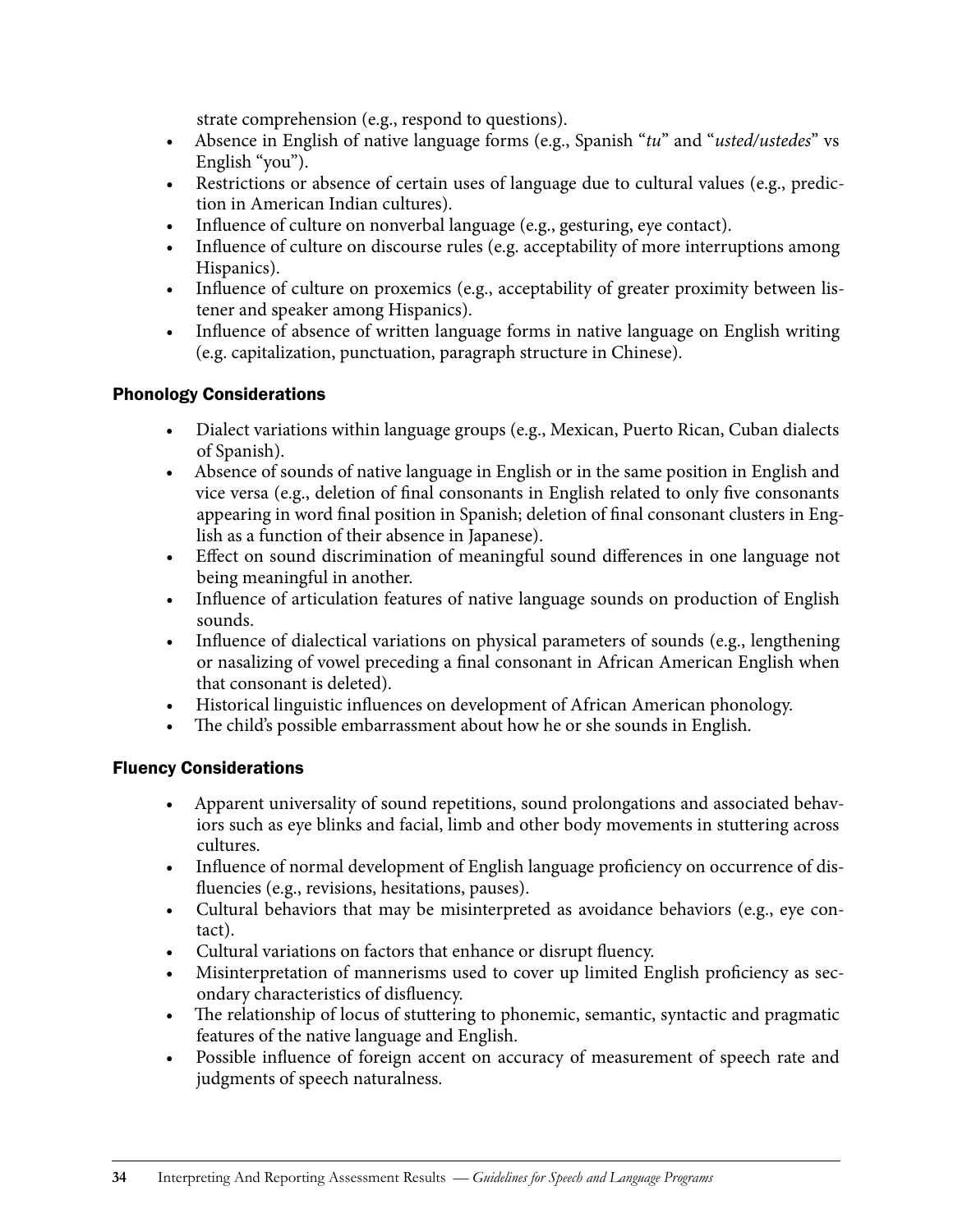#### Voice Considerations

- Influence of vocal characteristics of native language on voice resonance in English (e.g., tone languages).
- Cultural variations in acceptable voice quality (e.g., pitch, loudness).
- Possible role of insecurity about speaking English on volume of voice in English. and
- Possible role of stress from adapting to a new culture on vocal tension affecting voice quality.

### Language and Cognition

While the practice of excluding students from eligibility for speech and language services when language and cognitive scores are commensurate (cognitive referencing) has declined since the first edition of these guidelines, the SDE continues to field inquiries about the validity of this approach. Intensive scrutiny of the relationship between language and cognition and cognitive referencing in the professional literature provides a number of reasons for discouraging the practice, including the following:

- 1. "Language problems co-occur with weaknesses in other symbolic skills too frequently to be coincidental but with insufficient predictability for cognitive factors to be considered central to the disorder" (Nelson, 1993, p. 97).
- 2. The stability of the language-cognitive relationship varies over time. Cole et al.'s study (1992) of 125 preschool children over four years found "substantial changes" in the relationship, as well as great fluctuations on children's eligibility for service when it was based on a discrepancy model (p. 131).
- 3. While the constructs measured on language and intelligence tests share variance in the verbal domain, the extent of that relationship varies greatly from test to test (Secord, 1992). The closer the match between the tasks on the tests being compared, the higher will be their correlation. For example, Secord (1992) reports the correlation between the Test of Language Competence (TLC) and the WISC-R to be +.72 because the TLC assesses metalinguistics, which requires metacognition that is measured by the WISC-R.
- 4. The confounding role of language is presumed by some to be controlled for by using performance or nonverbal measures of intelligence. However, Sattler (1988) notes that "the Verbal Scale subtests involve visualization or other nonverbal processes" (p. 172) and "the Performance Scale subtests involve language activity in the form of overt verbal responses or mediating symbolic activity" (p. 173). He concludes that "there are no *pure* tests of either verbal or nonverbal ability on the WISC-R and other Wechsler scales" (p. 173). Studies have shown that children with language impairment exhibit difficulty with tasks on nonverbal intelligence related to spatial rotation that require anticipatory imagery, nonverbal analogies, and manual-motor skills that could affect their nonverbal IQ scores. (See Swisher et al, 1994 for a review.)
- 5. Intelligence measures are not a meaningful gauge of whether a child may benefit from language services. Cole et al. (1990) found that children whose cognitive levels were commensurate with their language levels, as well as children whose cognitive levels exceeded their language levels,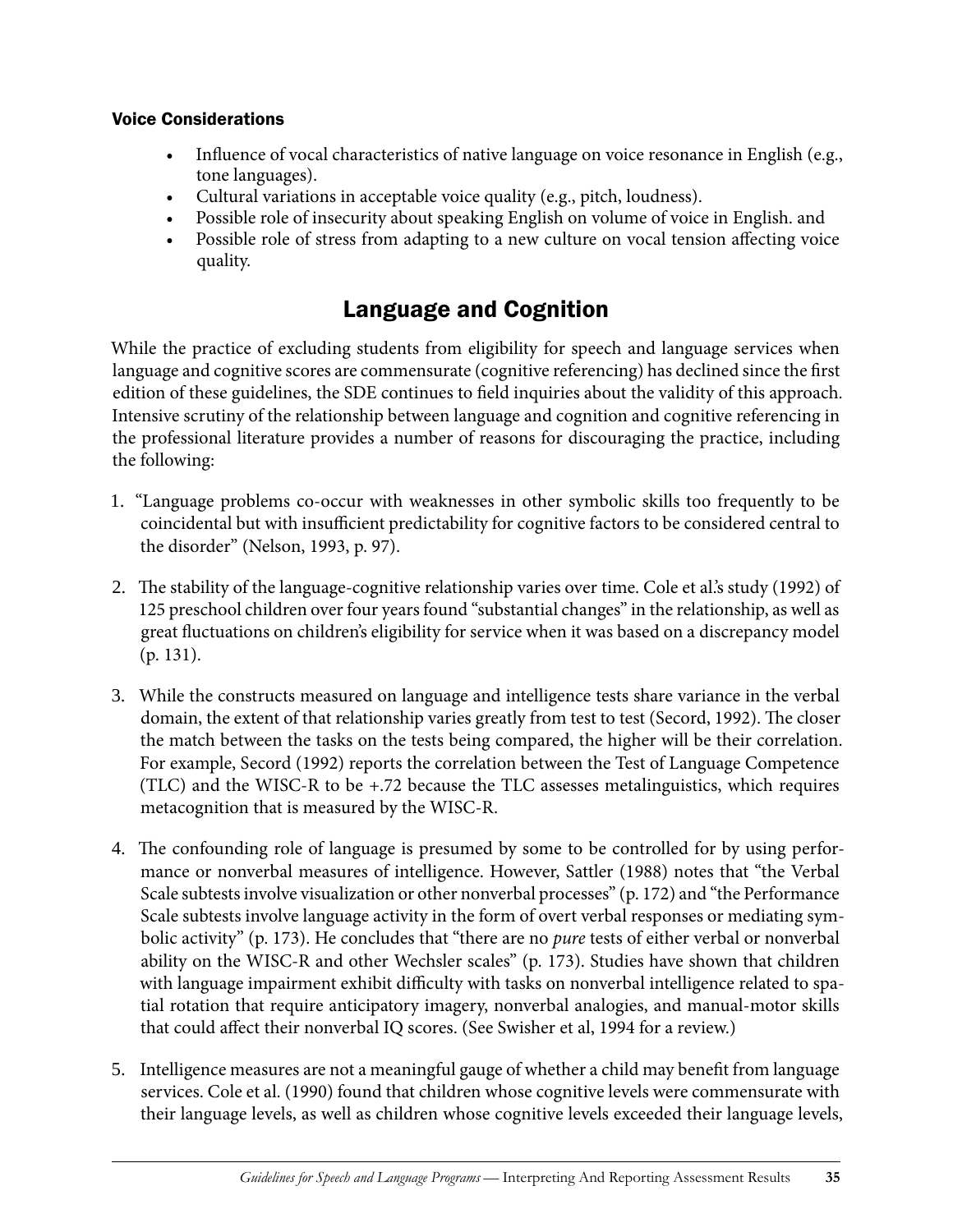benefited from language intervention.

Decisions to make direct comparisons between language and cognitive performance when interpreting assessment results stem from: (1) a misunderstanding of the requirements of IDEA for identifying a child with a speech-language disability and (2) the misapplication of IDEA requirements for the identification of a specific learning disability to children with communication impairments.

*IDEA does not require determination of a significant discrepancy between intellectual ability and achievement for a child to be identified with a speech-language disability.* 

In fact, the following statements were included in a response by the Office of Special Education Programs to an inquiry:

…any guideline or other policy which, as written or implemented, acts as a categorical denial of related services to all students whose language or motoric skills are as delayed as their general developmental level, would be inconsistent with the

requirements of the EHA-B. Such a categorical limitation on services would conflict with the EHA-B requirement that the services to be included in each student's IEP be determined on an individual basis [Rainforth, 17 EHLR 222].

*The position of these guidelines is that determining eligibility for special education speech and language services should not be made on the basis of a discrepancy between language and cognitive measures. However, appropriate cognitive assessment may be used to supplement or support the findings of the speech-language evaluation (see Basic Premise 7, page 9).* 

*"IDEA does not require determination of a significant discrepancy between intellectual ability and achievement for a child to be identified with a speech-language disability."*

IDEA 2004 does include general intelligence as one of the areas that may need to be addressed to ensure that a child is assessed in all areas of a suspected disability [34 CFR  $\frac{1}{5}$  300.304(c)(4)]. Districts may also assess the relative contribution of cognitive factors [34 CFR § 300.304(b)(3)]. Collaboration between the school psychologist and the SLP in planning, implementing and reviewing the results of appropriate communication and cognitive assessments and interpreting their results will facilitate decisions about the role of cognition in the PPT's determination of eligibility for speech and language services as special education or related services. This topic is addressed on page 61 in Section B of the PPT Report of Eligibility for Speech-Language Services.

### Considerations for the PPT When Discussing Language and Cognition

Deciding whether children with cognitive impairments are eligible for speech and language services under IDEA is complicated by the lack of clarity about how much cognitive ability children need to develop normal communication. The previous section delineated numerous reasons for not linking a child's language and cognitive scores, but also pointed out that general intelligence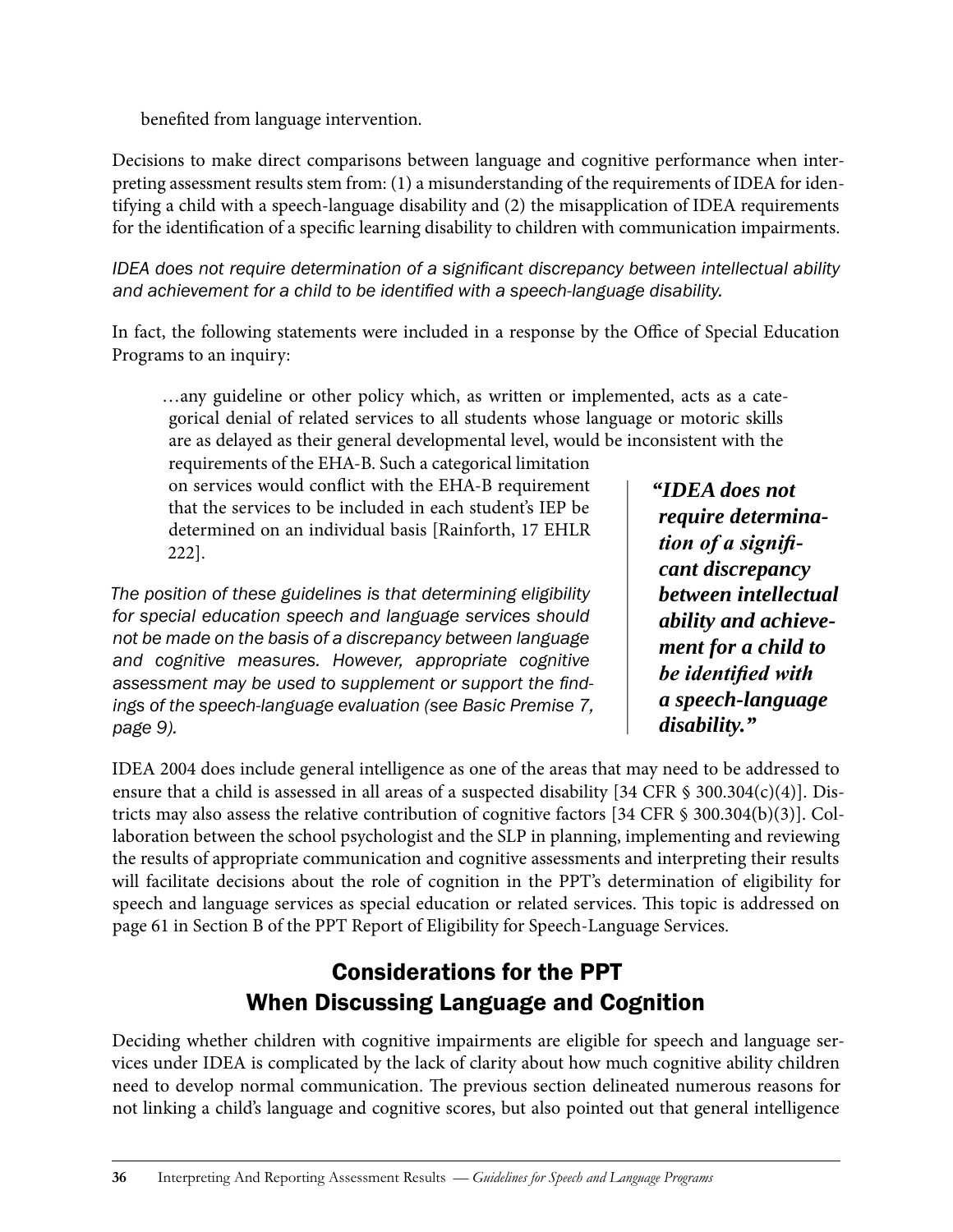testing may be included in an eligibility evaluation. The following questions may facilitate the PPT's discussion about the relative contribution of cognition to the documented language impairment, as well as the possible impact of the language impairment on cognitive scores.

- 1. How, and to what extent, did language play a role in the difficulties the student experienced on measures of cognition?
- 2. What cognitive skills could have played a role in the difficulties the student experienced on measures of communication?
- 3. Did the cognitive testing provide information about a variety of aspects of the student's intelligence (e.g. linguistic, social, etc.)? Does the student demonstrate communication deficiencies that severely affect his or her performance in these other intellectual domains? What are these communication deficits and what is their effect?
- 4. Were there any significant differences between the student's standardized test performance and functional communication assessment?
- 5. What is the relationship between the child's intelligence and educational achievement? What role might language play in any differences?
- 6. Does the student demonstrate impairments in adaptive behaviors? If so, do the student's communication skills interfere with adaptive behavior? Which ones? What aspects of the student's communication impairments affect the adaptive behaviors? Does the student perform better on adaptive measures than on intellectual measures? What is the relationship between the student's language comprehension and expression?
- 7. What communication skills does the student lack that are necessary to function in his or her current environments?
- 8. What aspects of improved communication skills would allow the student to do what he or she is not doing successfully in his current program/environment?
- 9. Does the student need specially designed instruction, or are there other educational supports available to address the concerns that prompted the special education referral?
- 10. If the student has another disability (e.g., mental retardation), how are the communication concerns addressed in the student's special education program? Does the student need speech and language services as a related service in order to benefit from his or her special education program?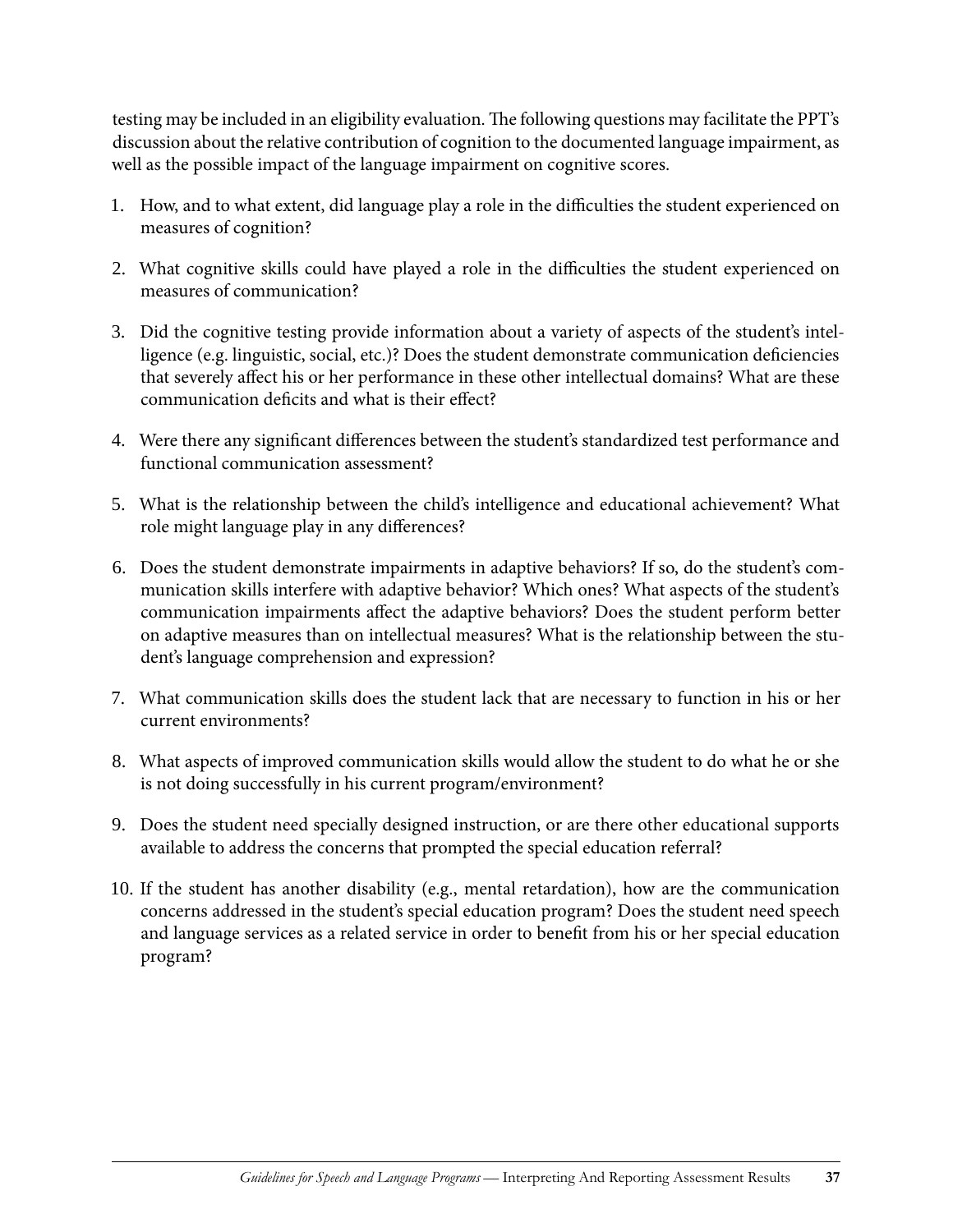# Applying the Eligibility Criteria

### **Definitions**

When the PPT determines, based on evaluation or reevaluation results that a child has a com-<br>munication impairment, such as stuttering, impaired articulation, a language impairment or a voice impairment that adversely affects his or her educational performance [34 CFR § 300.8(c)  $(11)$ ] and, as a result, needs special education and related services [34 CFR § 300.8(a)(1)], that child is eligible for speech and language services under IDEA.

The following terminology clarifies the terms used in the above definition.

"A language impairment is impaired comprehension and/or use of spoken, written, and/or other symbol systems. The disorder may involve (1) the form of language (phonology, morphology, syntax), (2) the content of language (semantics), and/or (3) the function of language in communication (pragmatics) in any combination" (ASHA, 1993, p.40).

An articulation impairment is the "atypical production of speech sounds ... that may interfere with intelligibility" (ASHA, 1993, p.40). Errors in sound production are generally classified as motorically based or cognitively/linguistically based (Bernthal and Bankson, 1988). Motorically based errors are generally called articulation impairments; cognitively/linguistically based errors are referred to as impairments of phonological processes. While some practitioners classify phonological process errors as language impairments, for purposes of these guidelines they are included with articulation impairments under the category of phonology.

A fluency impairment is "an interruption in the flow of speaking, characterized by atypical rate, rhythm, and repetitions in sounds, syllables, words and phrases. This may be accompanied by excessive tension, struggles behavior, and secondary mannerisms" (ASHA, 1993, p.40).

A voice impairment is defined as "the abnormal production and/or absence of vocal quality, pitch, loudness, resonance, and/or duration which is inappropriate for an individual's age and/or sex" (ASHA, 1993, p.40).

### **Instructions**

The worksheets on the following pages are designed to assist SLPs in summarizing their evaluation findings in a way that facilitates providing information to the PPT for the eligibility determination. There are forms for language, phonology, fluency and voice. The forms are available electronically on the CSDE's Web site (http://www.ct.gov/sde). Each section of the forms can be expanded to incorporate information deemed necessary by the district and evaluator. Since first published, these forms have been found useful in organizing information to clarify the eligibility decision.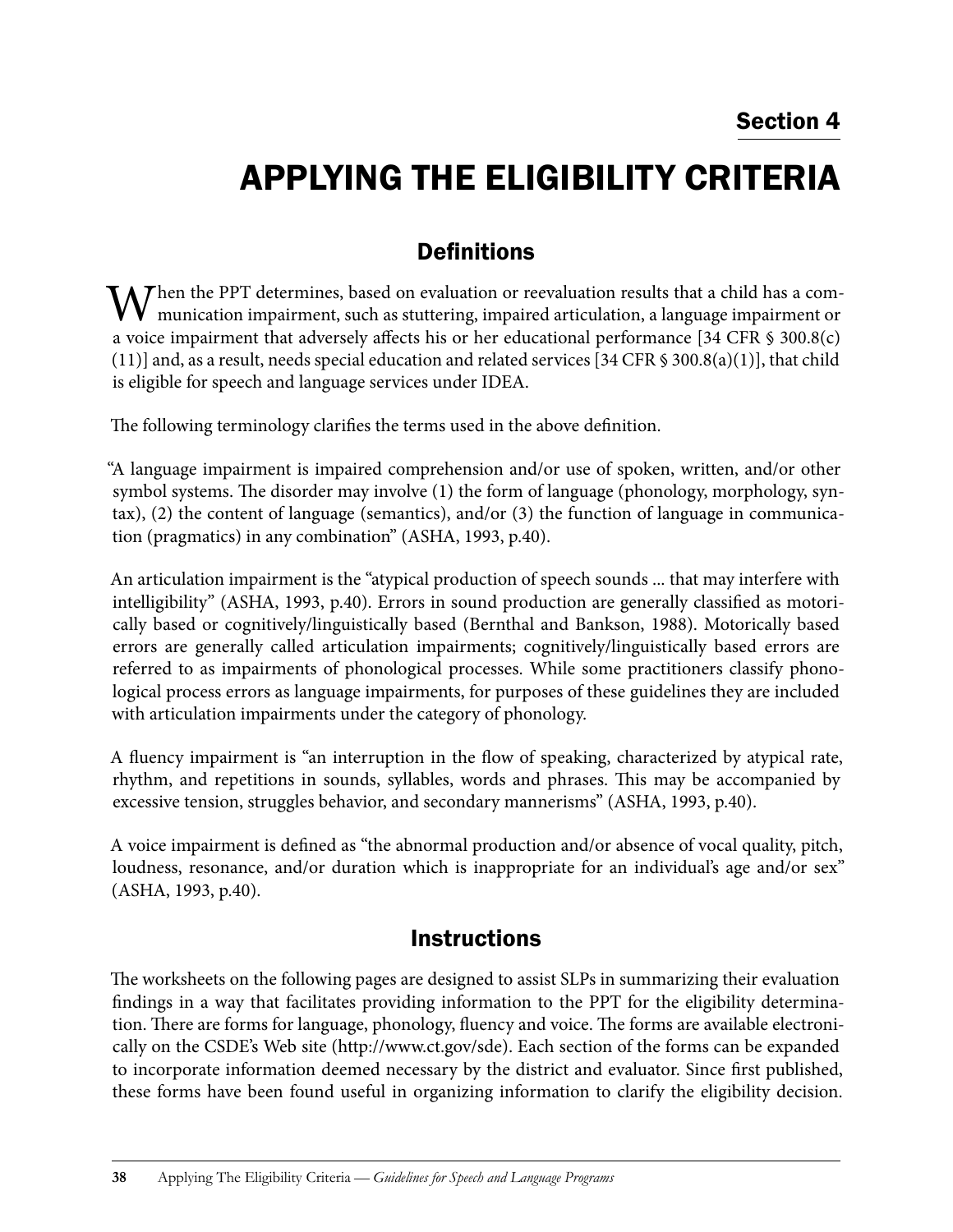#### **The guidelines committee recommends the following procedures:**

- 1. Upon completion of the assessment, fill out the relevant worksheets in this section. They may be completed using the codes provided or some alternate system that is convenient. However, if a different method is used for recording information, it should be consistent across the district. A written description of the alternate system should be prepared so that all SLPs in the district follow the same system for entering information and so that school personnel in a district to which a child transfers can interpret the information.
- 2. Attach the worksheets to the Special Education Speech-Language Evaluation Report Form (pages 58–59).
- 3. Present the information on the evaluation summary worksheets and the Special Education Speech-Language Evaluation Report to the PPT.

*The PPT is responsible for determining the eligibility of a child for speech and language services as special education or a related service.*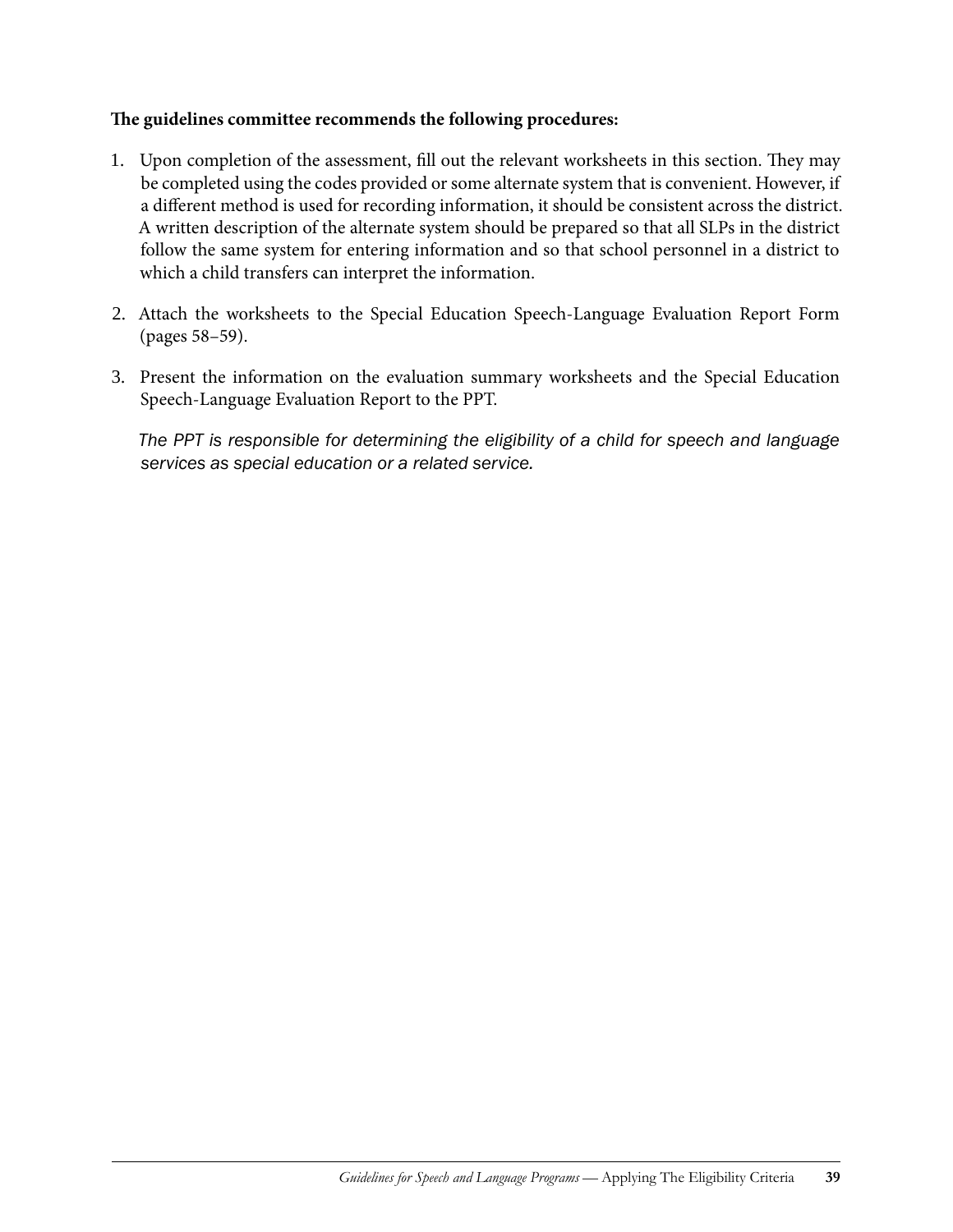### [Insert School District Name] **Summary of Evaluation/Reevaluation Findings: Language Worksheet**

**NOTE 1:** *Includes oral, written or nonverbal language, as appropriate.* **NOTE 2:** *When completed, this worksheet becomes part of the child's education record.*

| Date   | <b>SLP</b> |
|--------|------------|
| Child  | <b>DOB</b> |
| School | Grade      |

Teacher \_\_\_\_\_\_\_\_\_\_\_\_\_\_\_\_\_\_\_\_\_\_\_\_\_\_\_\_\_\_\_\_\_\_\_\_\_

*Record areas assessed. The assessment should reflect areas of concern described in the referral and those that arise during the evaluation. Areas not assessed should be marked N/A. Remember that eligibility may not be determined solely on the basis of standardized tests.*

**Evidence Codes:**  $1 =$ language sample  $2 =$ contextual probe  $3 =$ structured observation  $4 =$  classroom/curriculum work samples  $5 =$  standardized language tests  $**$ **6** = teacher report/interview **7** = child report/interview **8** = parent report/ interview

> \* including curriculum standards for effective oral and written communication (language arts) and CMT/CAPT

> Note: Numbers 6, 7 and 8 are not sufficient evidence, by themselves, of weakness or impairment. They must be supported by objective data.

> \*\* When standardized language tests are used the threshold of impairment is 1.5 standard deviations below the mean of the test. The threshold for other procedures will vary according to the procedure selected.

| <b>Language Area</b>                                | Evidence of<br><b>Strength/Competency</b> | Evidence of<br><b>Weakness/Impairment</b> |
|-----------------------------------------------------|-------------------------------------------|-------------------------------------------|
| <b>CONTENT</b>                                      |                                           |                                           |
| Vocabulary                                          |                                           |                                           |
| Concepts                                            |                                           |                                           |
| Classification and<br>categorization                |                                           |                                           |
| Semantic relationships                              |                                           |                                           |
| Comprehension of questions                          |                                           |                                           |
| Following directions                                |                                           |                                           |
| Understanding stories and text                      |                                           |                                           |
| Word finding                                        |                                           |                                           |
| Accurate and semantically<br>appropriate production |                                           |                                           |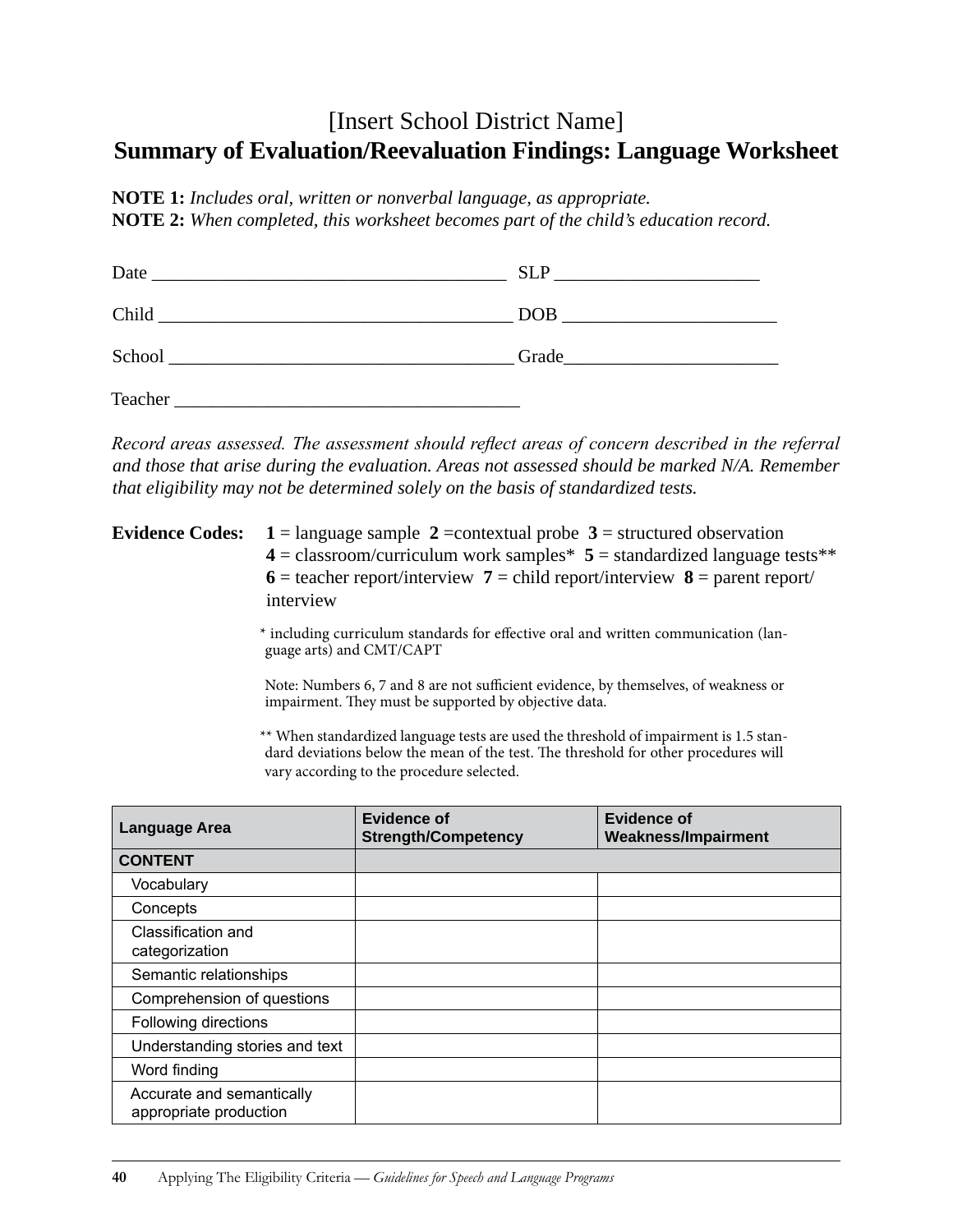## [Insert School District Name]

| <b>Language Area</b>                                                                                                                              | <b>Evidence of</b><br><b>Strength/Competency</b> | <b>Evidence of</b><br><b>Weakness/Impairment</b> |
|---------------------------------------------------------------------------------------------------------------------------------------------------|--------------------------------------------------|--------------------------------------------------|
| <b>FORM</b>                                                                                                                                       |                                                  |                                                  |
| Grammar                                                                                                                                           |                                                  |                                                  |
| Morphology                                                                                                                                        |                                                  |                                                  |
| Variety of constructions                                                                                                                          |                                                  |                                                  |
| Word order                                                                                                                                        |                                                  |                                                  |
| Length                                                                                                                                            |                                                  |                                                  |
| Complexity                                                                                                                                        |                                                  |                                                  |
| Variety of genres (e.g.,<br>narrative, expository,<br>persuasive)                                                                                 |                                                  |                                                  |
| Cohesion                                                                                                                                          |                                                  |                                                  |
| <b>USE</b>                                                                                                                                        |                                                  |                                                  |
| Variety of verbal and nonverbal<br>functions (e.g., greeting,<br>protesting, requesting,<br>commenting)                                           |                                                  |                                                  |
| Discourse rules (e.g., joint<br>attention/ referencing, initiating,<br>turn taking, topic relevance,<br>topic maintenance, closing,<br>proxemics) |                                                  |                                                  |
| Prosodic features                                                                                                                                 |                                                  |                                                  |
| <b>METALINGUISTICS</b>                                                                                                                            |                                                  |                                                  |
| Phonological awareness                                                                                                                            |                                                  |                                                  |
| Phonemic awareness                                                                                                                                |                                                  |                                                  |
| Error awareness/correction<br>(any aspect of language<br>assessed)                                                                                |                                                  |                                                  |
| Figurative language (e.g.,<br>idioms, metaphors, similes,<br>absurdities)                                                                         |                                                  |                                                  |
| Language of thinking<br>(e.g., predicting, drawing<br>conclusions, analogies,<br>problem solving)                                                 |                                                  |                                                  |
| <b>METAPRAGMATICS</b>                                                                                                                             |                                                  |                                                  |
| Role of context                                                                                                                                   |                                                  |                                                  |
| Perspective taking                                                                                                                                |                                                  |                                                  |
| <b>AUDITORY PROCESSING</b>                                                                                                                        |                                                  |                                                  |
| <b>EXECUTIVE FUNCTIONING</b><br>(e.g., planning, organizing, self-<br>monitoring)                                                                 |                                                  |                                                  |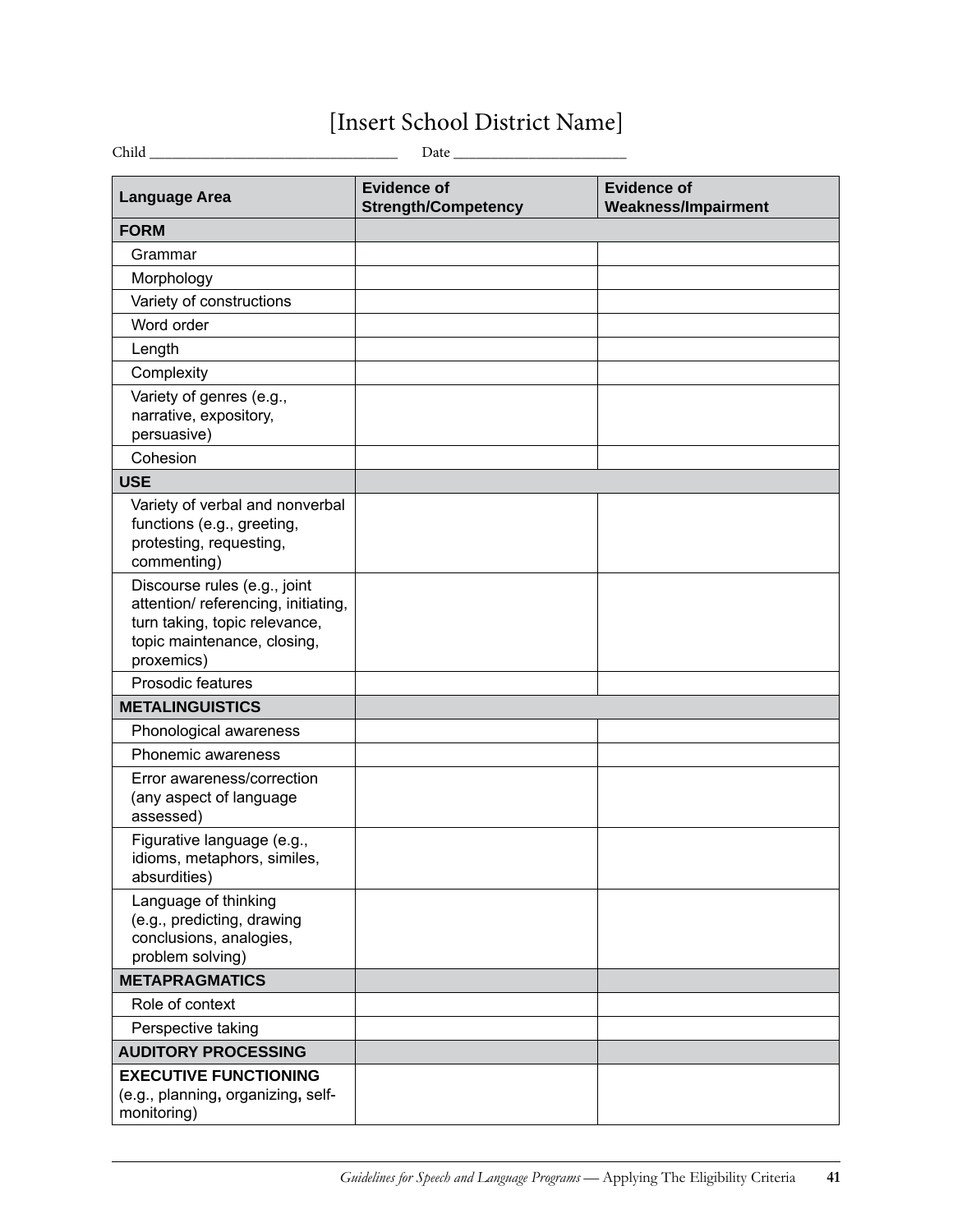### **Codes for Educational Effect and Criteria: Language**

| Child                  | Date                                                                                                                                                                                                                                                |  |  |
|------------------------|-----------------------------------------------------------------------------------------------------------------------------------------------------------------------------------------------------------------------------------------------------|--|--|
| <b>Evidence Codes:</b> | 1 = language sample 2 = contextual probe $3$ = structured observation<br>$4 =$ classroom/curriculum work samples $5 =$ standardized language tests **<br>$6$ = teacher report/interview 7 = child report/interview<br>$8 =$ parent report/interview |  |  |
|                        | Note: Numbers 6, 7 and 8 are not sufficient evidence by themselves. They must be<br>supported by objective data.                                                                                                                                    |  |  |
|                        | * including curriculum standards and CMT/CAPT                                                                                                                                                                                                       |  |  |
|                        | ** When standardized tests are used the threshold of impairment is 1.5 standard<br>deviations below the mean of the test. The threshold for other procedures will vary<br>according to the procedure selected.                                      |  |  |

#### **Extent of Adverse Educational Effect:**

#### **Code Level of Functioning**

#### **A Independent Performance:**

The student performs effectively all or most of the time with little, if any, assistance. He/she knows what to do and how.

#### **B Minimal Support:**

Data indicate that the student needs more assistance and progress monitoring than other students in his or her class. He/she may need some accommodations in or modifications to the current learning environment, general education curriculum, classroom instruction (e.g., prompts, cues, modeling, scaffolding, more examples, extra time, preferential seating, individualized instruction or tutoring) and/or require general education remedial instruction.

#### **C Maximum Support:**

Data indicate that the student does not perform effectively most of the time, despite the systematic provision of minimal support.

**Eligibility:** The child must be at level C in two areas of educational concern on page 43, with evidence that the problems are language based, according to the information from the language evaluation. (The worksheets on pages 40–41 will help document this.)

*The impairments must not be related primarily to limited exposure to communication building experiences, the normal process of acquiring English as a second language, dialect usage, or lack of instruction in reading or mathematics.*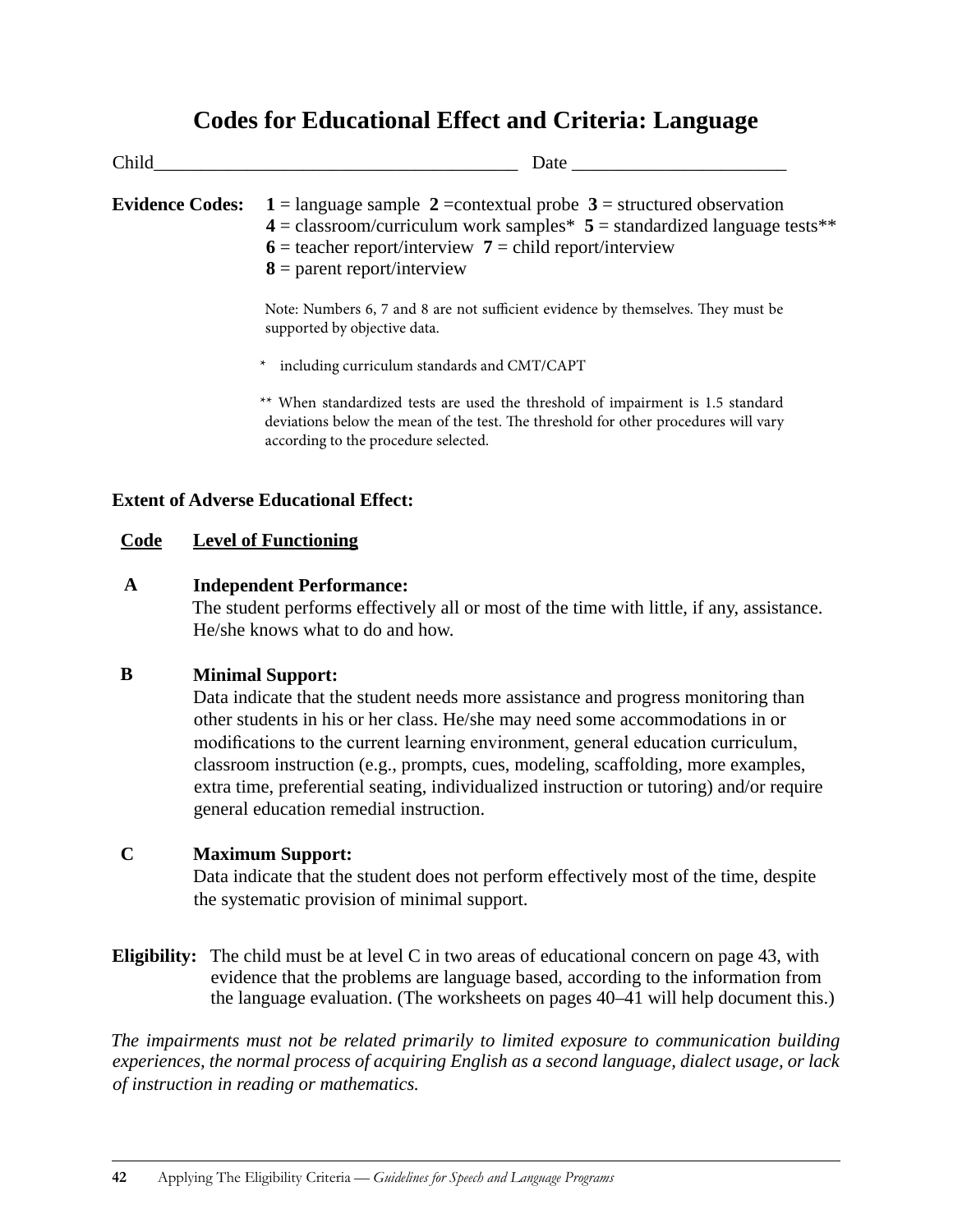### [Insert School District Name] **Educational Effect Worksheet: Language**

**NOTE:** *When completed, this worksheet becomes part of the child's education record.*

Child \_\_\_\_\_\_\_\_\_\_\_\_\_\_\_\_\_\_\_\_\_\_\_\_\_\_\_\_\_\_\_\_\_ Date \_\_\_\_\_\_\_\_\_\_\_\_\_\_\_\_\_\_\_\_\_\_\_

| <b>Area of Educational</b><br><b>Concern</b>               | Evidence of a<br>Language-Based<br><b>Problem</b> | <b>Extent of Adverse</b><br><b>Educational Effect</b> | <b>Comments</b> |
|------------------------------------------------------------|---------------------------------------------------|-------------------------------------------------------|-----------------|
| Attending behaviors                                        |                                                   |                                                       |                 |
| Following classroom<br>routines                            |                                                   |                                                       |                 |
| Listening<br>comprehension                                 |                                                   |                                                       |                 |
| Oral participation                                         |                                                   |                                                       |                 |
| Reading                                                    |                                                   |                                                       |                 |
| Written language                                           |                                                   |                                                       |                 |
| Content subjects                                           |                                                   |                                                       |                 |
| Vocational programs<br>(in school or<br>community)         |                                                   |                                                       |                 |
| Social-emotional<br>adjustment/behavior                    |                                                   |                                                       |                 |
| <b>Effectiveness</b><br>of communication/<br>pragmatics    |                                                   |                                                       |                 |
| <b>Additional areas</b><br>for prekindergarten<br>students |                                                   |                                                       |                 |
| Play                                                       |                                                   |                                                       |                 |
| Peer interactions                                          |                                                   |                                                       |                 |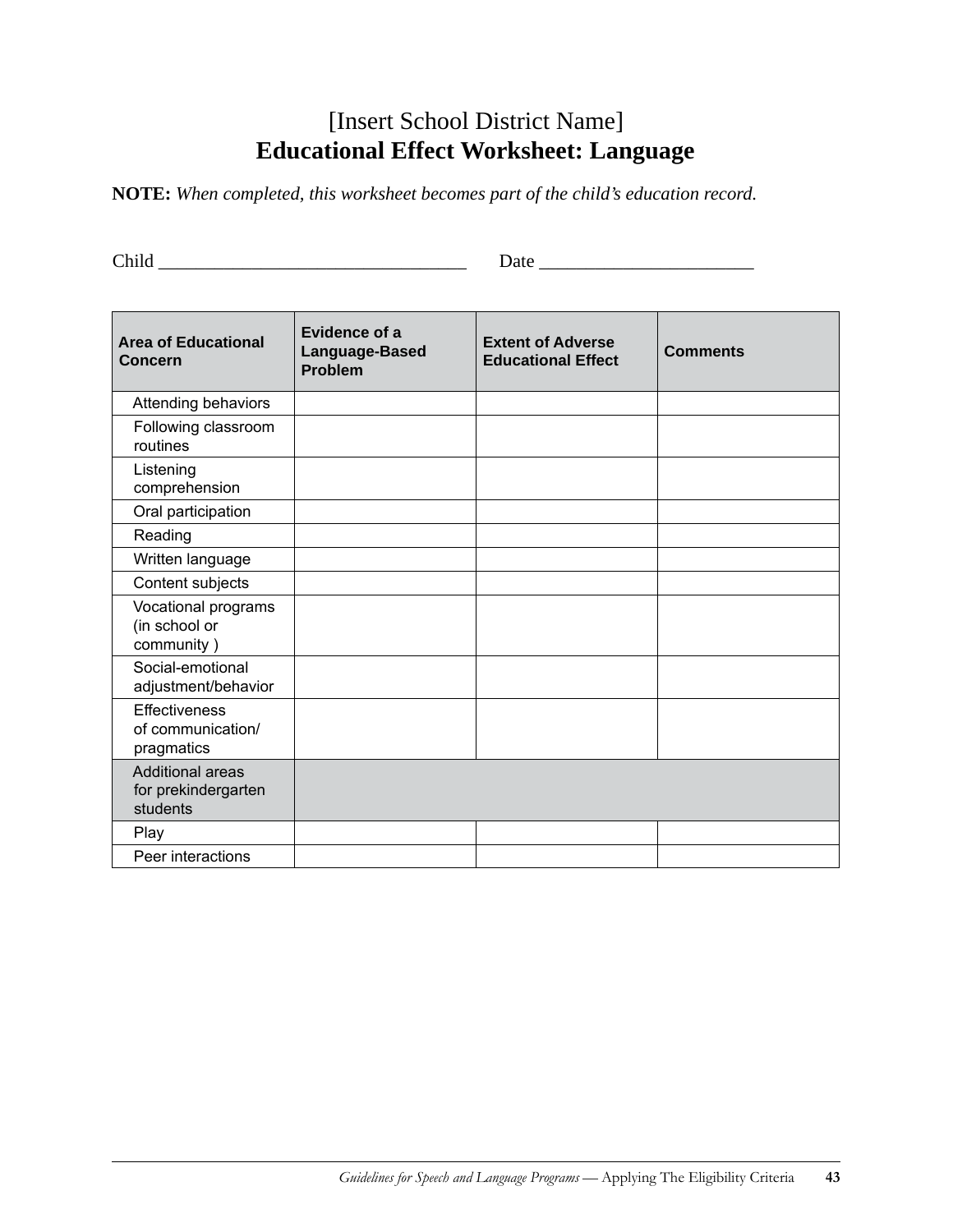### **Codes and Criteria for Phonology Disability**

|                       | <b>Impairment Code:</b> $Y = Yes$ ; $N = No$ ; $N/A = Not$ Applicable                                                                                                                                                                              |
|-----------------------|----------------------------------------------------------------------------------------------------------------------------------------------------------------------------------------------------------------------------------------------------|
| <b>Evidence Code:</b> | $1 =$ speech sample $2 =$ contextual probe $3 =$ structured observation<br>$4 =$ classroom/curriculum work samples $5 =$ standardized speech tests**<br>$6$ = teacher report/interview 7 = child report/interview<br>$8 =$ parent report/interview |
|                       | Note: Numbers 6, 7 and 8 are not sufficient evidence, by themselves, of impairment.<br>They must be supported by objective data.                                                                                                                   |
|                       | * When standardized speech tests are used the threshold of impairment is 1.5 stan-<br>dard deviations below the mean of the test. The threshold for other procedures will                                                                          |

#### **Adverse Effect on Educational Performance Code:**

vary according to the procedure selected.

**1** = oral participation **2** = oral reading **3** = spelling  $4 =$  other curriculum/academic results\*\*  $5 =$  social-emotional adjustment/ behavior  $6$  = reaction of self, peers, teachers, parents

**\*\*** *including curriculum standards for effective communication (language arts) and CMT/CAPT*

Note: Numbers 5 and 6 are not sufficient evidence, by themselves, of an adverse educational impact.

**Eligibility:** The child exhibits impairments in connected speech<sup>\*\*\*</sup> in both of the following areas, with accompanying adverse effects on educational performance in each area.

#### (1) **SOUND PRODUCTION** (Articulation or Phonological Processes) (2) **OVERALL INTELLIGIBILITY**

\*\*\* If the child does not use connected speech, judge intelligibility at the typical length of utterance.

*The impairments must not be related primarily to limited exposure to communication building experiences, the normal process of acquiring English as a second language, or dialect usage, or lack of instruction in reading or mathematics.*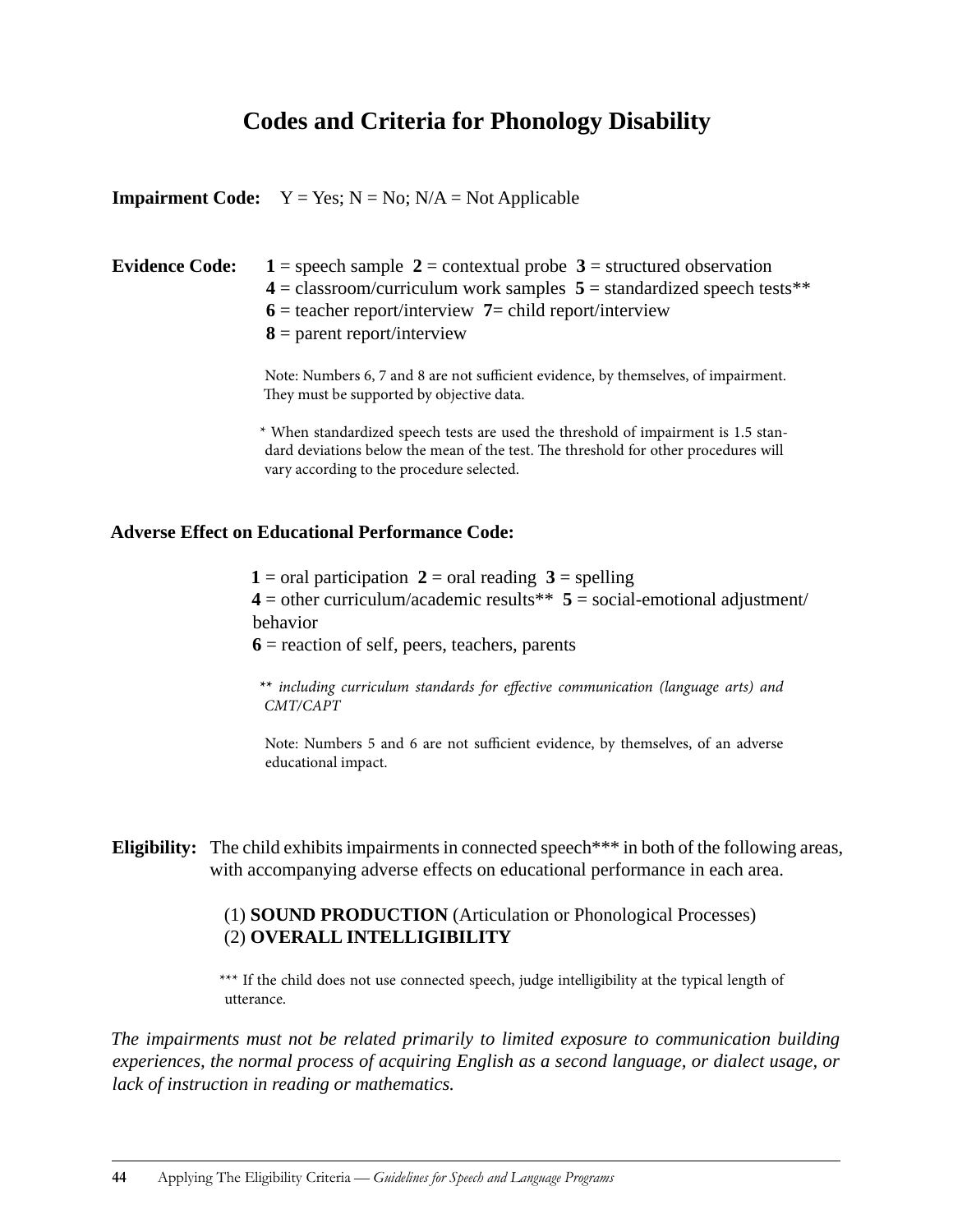### [Insert School District Name] **Summary of Evaluation/Reevaluation Findings: Phonology**

**NOTE:** *When completed, this worksheet becomes part of the child's education record.*

| Date                                                                 | <b>SLP</b><br>the control of the control of the control of the control of the control of                                                                                                                                       |
|----------------------------------------------------------------------|--------------------------------------------------------------------------------------------------------------------------------------------------------------------------------------------------------------------------------|
| Child<br><u> 1980 - Jan Sterling, amerikansk politiker (d. 1980)</u> | DOB and the same state of the state of the state of the state of the state of the state of the state of the state of the state of the state of the state of the state of the state of the state of the state of the state of t |
| School                                                               | Grade                                                                                                                                                                                                                          |
| Teacher                                                              |                                                                                                                                                                                                                                |

*Record areas assessed. The assessment should reflect areas of concern described in the referral and those that arise during the evaluation. Areas not assessed should be marked N/A. Remember that eligibility may not be determined solely on the basis of standardized tests.*

| <b>Phonology Area</b>                                                  | Impairment | <b>Evidence</b> | <b>Adverse Effect</b><br>on Educational<br><b>Performance</b> |
|------------------------------------------------------------------------|------------|-----------------|---------------------------------------------------------------|
| <b>SOUND PRODUCTION</b>                                                |            |                 |                                                               |
| <b>Articulation</b>                                                    |            |                 |                                                               |
| Isolation                                                              |            |                 |                                                               |
| Syllables*                                                             |            |                 |                                                               |
| Words*                                                                 |            |                 |                                                               |
| Spontaneous speech*<br>(including babbling,<br>jargon, as appropriate) |            |                 |                                                               |
| Oral reading in initial,<br>medial, final positions,<br>blends, vowels |            |                 |                                                               |
| <b>Phonological Processes</b>                                          |            |                 |                                                               |
| Final consonant<br>deletion                                            |            |                 |                                                               |
| Cluster reduction                                                      |            |                 |                                                               |
| Weak syllable deletion                                                 |            |                 |                                                               |
| Glottal replacement                                                    |            |                 |                                                               |
| Labial assimilation                                                    |            |                 |                                                               |
| Alveolar assimilation                                                  |            |                 |                                                               |
| Velar assimilation                                                     |            |                 |                                                               |
| Prevocalic voicing                                                     |            |                 |                                                               |
| Final consonant<br>devoicing                                           |            |                 |                                                               |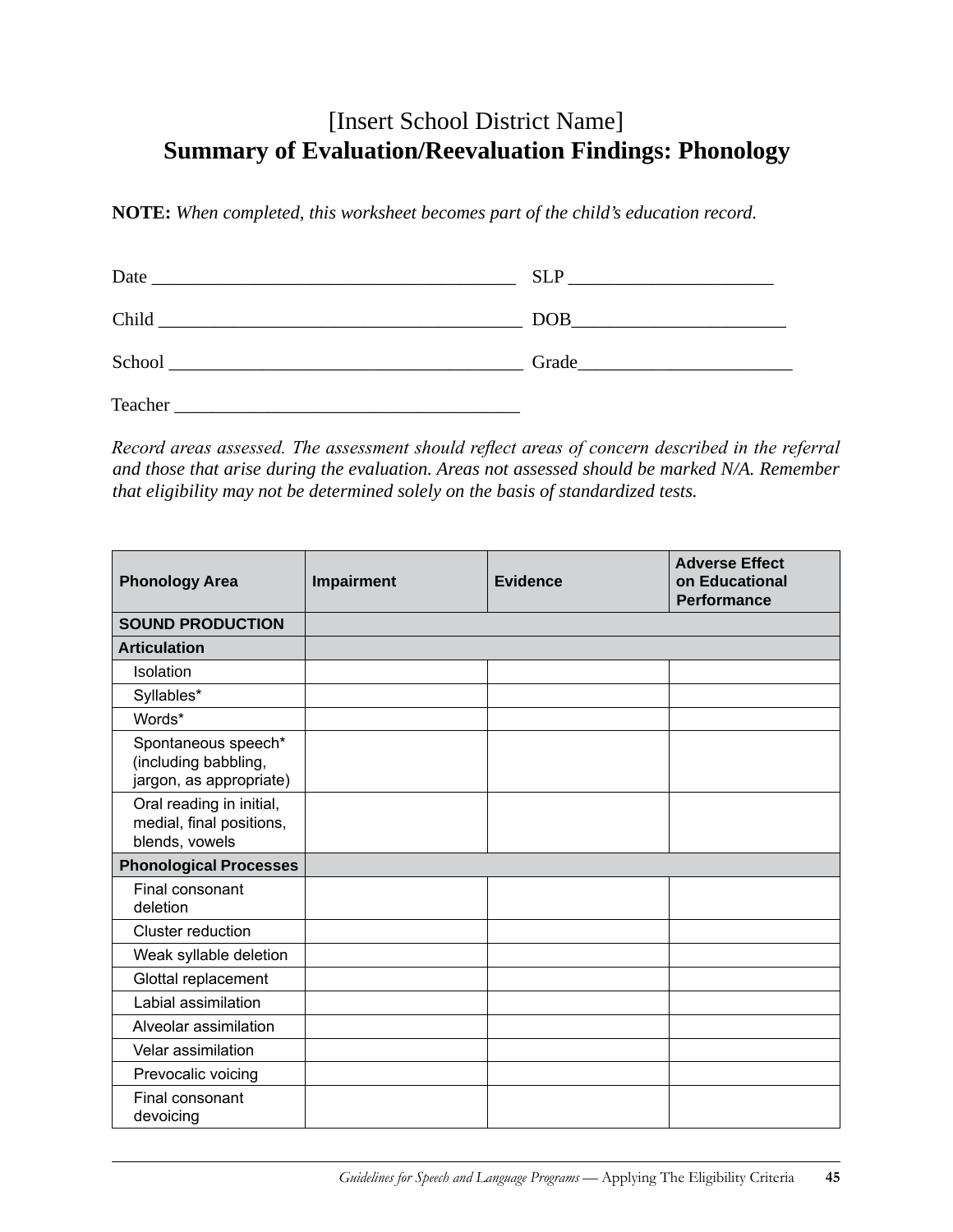## [Insert School District Name]

| $Child$ <sub>__</sub>                                |            |                 |                                                               |
|------------------------------------------------------|------------|-----------------|---------------------------------------------------------------|
|                                                      |            |                 |                                                               |
| <b>Phonology Area</b>                                | Impairment | <b>Evidence</b> | <b>Adverse Effect</b><br>on Educational<br><b>Performance</b> |
| Affrication                                          |            |                 |                                                               |
| Fronting                                             |            |                 |                                                               |
| Gliding of fricatives                                |            |                 |                                                               |
| Gliding of liquids                                   |            |                 |                                                               |
| Vocalization                                         |            |                 |                                                               |
| Stopping                                             |            |                 |                                                               |
| Other                                                |            |                 |                                                               |
| <b>STIMULABILITY</b>                                 |            |                 |                                                               |
| Sounds                                               |            |                 |                                                               |
| Syllables                                            |            |                 |                                                               |
| Words                                                |            |                 |                                                               |
| Spontaneous speech                                   |            |                 |                                                               |
| PHONOLOGICAL/<br><b>PHONEMIC</b><br><b>AWARENESS</b> |            |                 |                                                               |
| <b>OVERALL</b><br><b>INTELLIGIBILITY</b>             |            |                 |                                                               |
| Messages understood<br>by familiar partners          |            |                 |                                                               |
| Messages understood<br>by unfamiliar partners        |            |                 |                                                               |
| Messages understood<br>in context                    |            |                 |                                                               |
| Messages understood<br>out of context                |            |                 |                                                               |
| Manner of production<br>distracts from content       |            |                 |                                                               |
| <b>AUDITORY</b><br><b>DISCRIMINATION</b>             |            |                 |                                                               |
| <b>ORAL MECHANISM</b>                                |            |                 |                                                               |
| Structure                                            |            |                 |                                                               |
| Function                                             |            |                 |                                                               |

*\* in initial, medial, final positions, blends, vowels*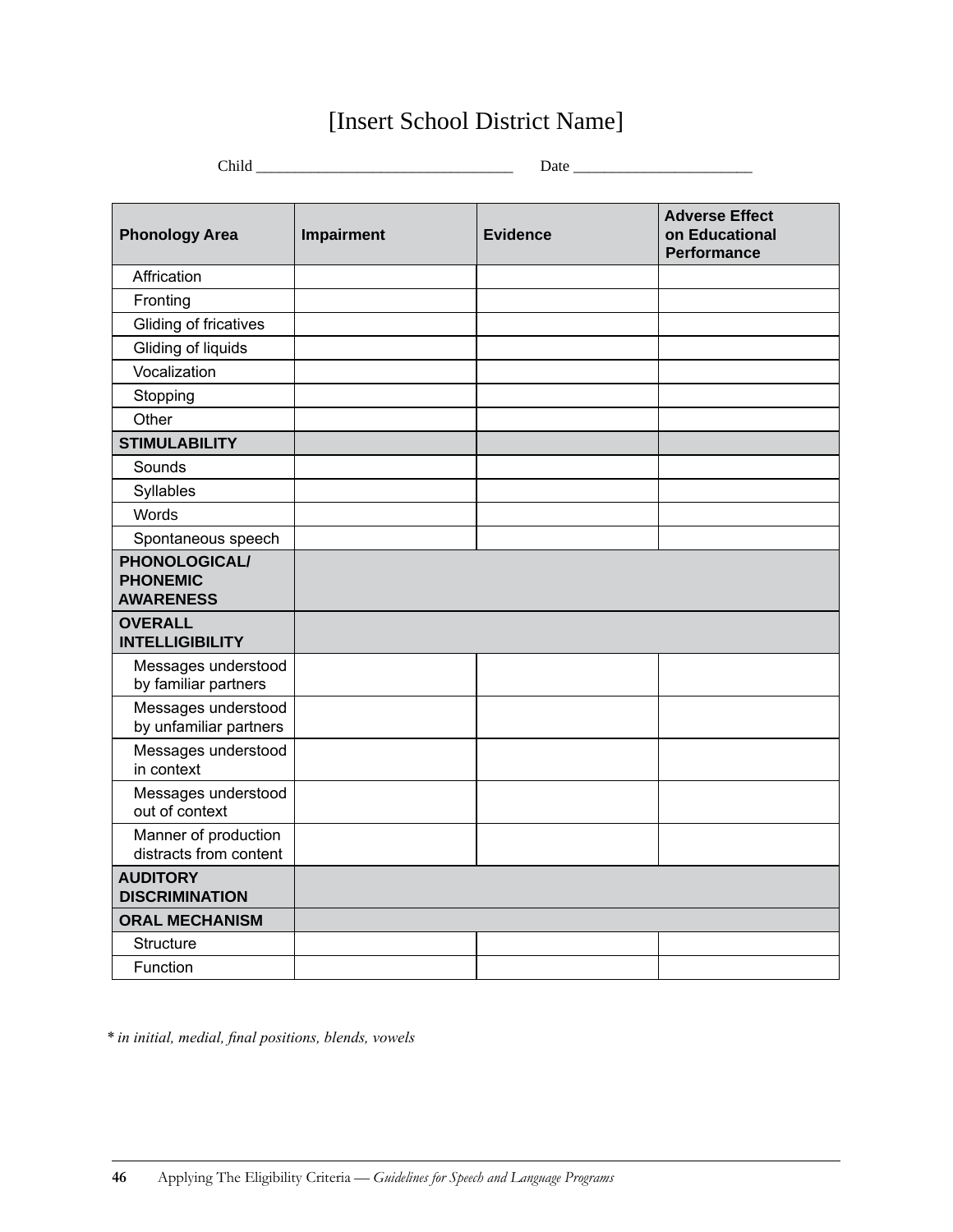### **Codes and Criteria for Fluency Disability**

**Impairment Code:**  $Y = Yes; N = No; N/A = Not Applied$ 

**Evidence Code: 1** = fluency measurements from speech samples

- $2 =$  attitude/self-perception measures  $3 =$  structured observation
- $4 = \text{teacher report/interview } 5 = \text{child report/interview } 1$
- $6$  = parent report/ interview.

Note: Numbers 4, 5 and 6 are not sufficient evidence, by themselves, of impairment. They must be supported by objective data.

#### **Adverse Effect on Educational Performance Code:**

**1** = oral participation **2** = oral reading **3** = curriculum/academic results\* **4** = social-emotional adjustment/behavior **5** = reaction of self, peers, teachers, parents.

\* including appropriate curriculum standards for effective communication (language arts), CMT/CAPT results

Note: Number 4, reaction of self, peers, teachers, parents is not sufficient evidence, by itself, of an adverse educational impact.

- **Eligibility:** The child exhibits disfluencies during connected speech in at least one of the following areas, with accompanying adverse effect on educational performance.
	- 1. Frequency and/or durational measurements of disfluencies in one or more settings.
		- (a) more than 2 percent atypical disfluencies, with or without the presence of struggle behaviors, covert stuttering behaviors, or coping mechanisms; OR
		- (b) more than 5 percent typical disfluencies, with or without the presence of struggle behaviors, covert stuttering behaviors, or coping mechanisms, or with the presence of one or more risk factors.
	- 2. Rate of speech at least +/1.5 standard deviations from the mean.
	- 3. Speech naturalness outside the normal range of 3.0 for children and 2.12–2.39 for adolescents/adults on a 9-point naturalness rating scale.

*The impairments must not be related primarily to limited exposure to communication building experiences, the normal process of acquiring English as a second language, dialect usage, or lack of instruction in reading or mathematics.*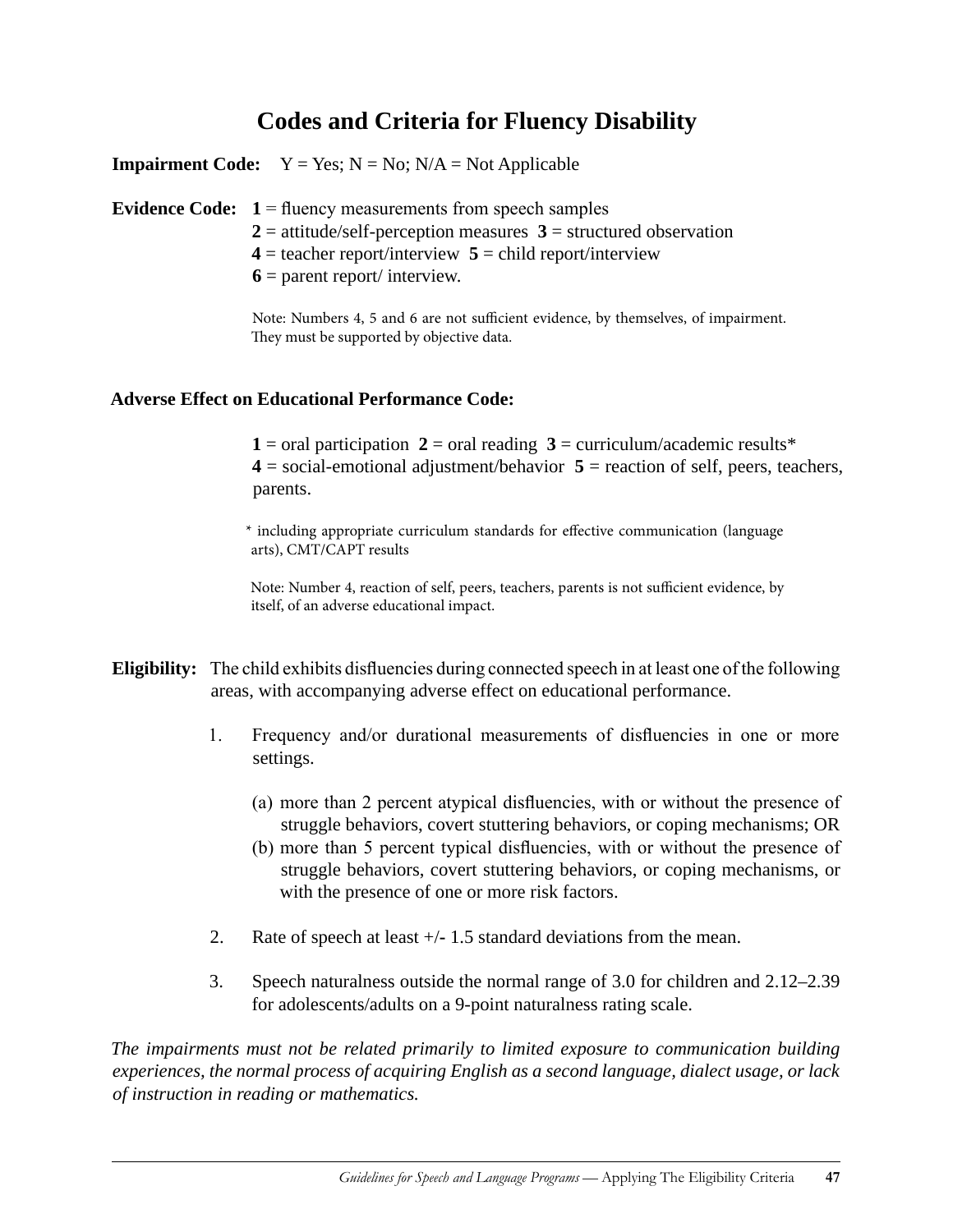### [Insert School District Name] **Summary of Evaluation/Reevaluation Findings: Fluency**

**NOTE:** *When completed, this worksheet becomes part of the child's education record.*

| Date<br><u> 1980 - Jan Sterling von Berling von Berling von Berling von Berling von Berling von Berling von Berling von B</u>                                                                                                 | <b>SLP</b><br><u> 1980 - Jan Samuel Barbara, martin a</u>                                                                                                                                                                           |
|-------------------------------------------------------------------------------------------------------------------------------------------------------------------------------------------------------------------------------|-------------------------------------------------------------------------------------------------------------------------------------------------------------------------------------------------------------------------------------|
| Child and the contract of the contract of the contract of the contract of the contract of the contract of the contract of the contract of the contract of the contract of the contract of the contract of the contract of the | $\boxed{DOB$                                                                                                                                                                                                                        |
|                                                                                                                                                                                                                               | Grade <b>Exercise Service Service</b> Service Service Service Service Service Service Service Service Service Service Service Service Service Service Service Service Service Service Service Service Service Service Service Servi |
| Teacher                                                                                                                                                                                                                       |                                                                                                                                                                                                                                     |

Record areas assessed. The assessment should reflect areas of concern described in the referral and those that arise during the evaluation. Areas not assessed should be marked N/A.

| <b>Fluency Area</b>         | Impairment | <b>Evidence</b> | <b>Adverse Effect on</b><br><b>Educational Performance</b> |
|-----------------------------|------------|-----------------|------------------------------------------------------------|
| <b>FREQUENCY</b>            |            |                 |                                                            |
| <b>Type of Disfluencies</b> |            |                 |                                                            |
| <b>Hesitations</b>          |            |                 |                                                            |
| Interjections               |            |                 |                                                            |
| <b>Revisions</b>            |            |                 |                                                            |
| Unfinished words            |            |                 |                                                            |
| Sound repetitions           |            |                 |                                                            |
| Syllable repetitions        |            |                 |                                                            |
| Word repetitions            |            |                 |                                                            |
| Phrase repetitions          |            |                 |                                                            |
| Prolongations               |            |                 |                                                            |
| <b>Blocks</b>               |            |                 |                                                            |
| <b>Struggle Behaviors</b>   |            |                 |                                                            |
| <b>Visible Tension</b>      |            |                 |                                                            |
| Head                        |            |                 |                                                            |
| <b>Neck</b>                 |            |                 |                                                            |
| Shoulders                   |            |                 |                                                            |
| Eyes                        |            |                 |                                                            |
| Lips                        |            |                 |                                                            |
| Tongue                      |            |                 |                                                            |
| Jaw                         |            |                 |                                                            |
| Larynx                      |            |                 |                                                            |
| Inhalation                  |            |                 |                                                            |
| Other                       |            |                 |                                                            |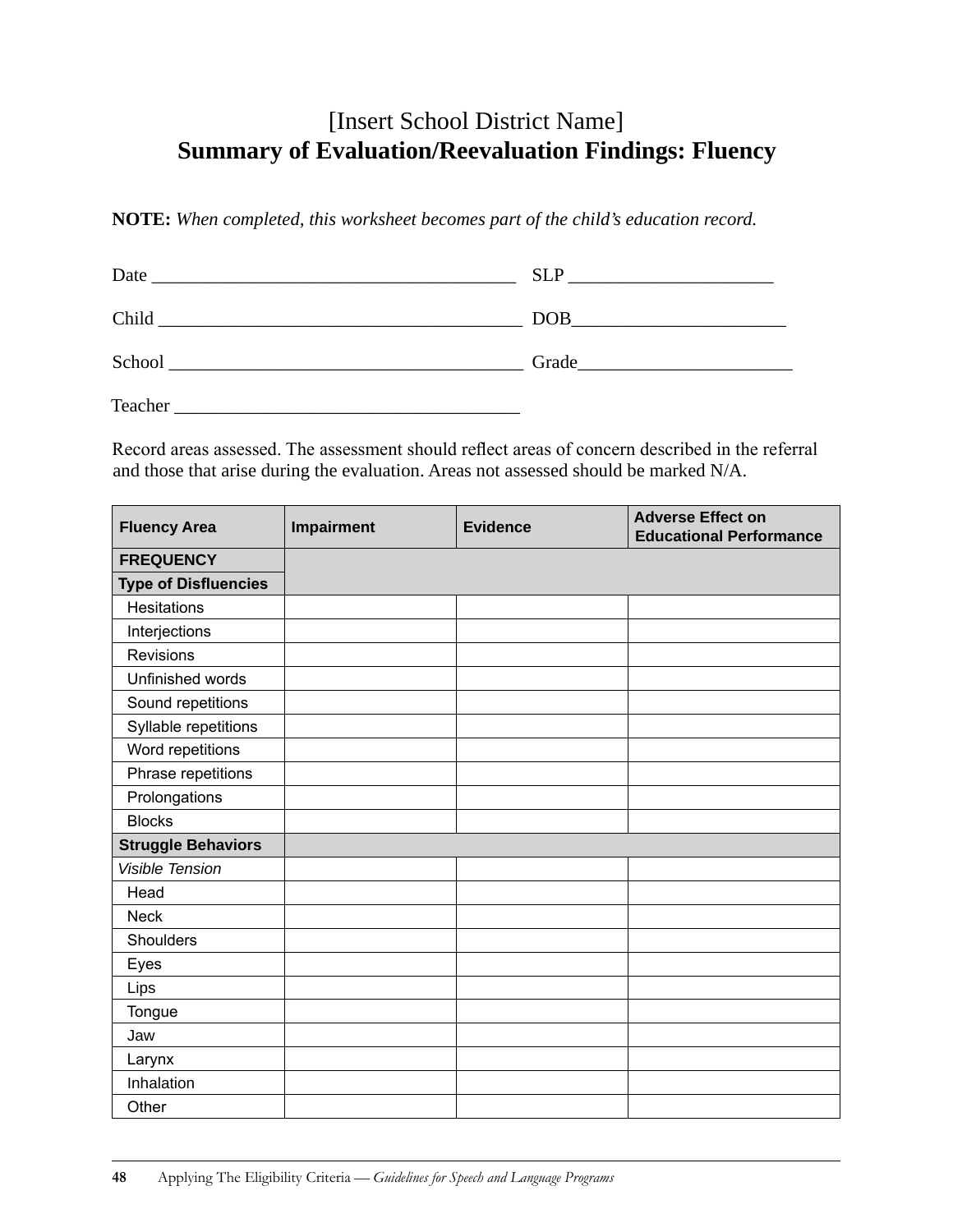## [Insert School District Name]

Child \_\_\_\_\_\_\_\_\_\_\_\_\_\_\_\_\_\_\_\_\_\_\_\_\_\_\_\_\_\_\_\_\_ Date\_\_\_\_\_\_\_\_\_\_\_\_\_\_\_\_\_\_\_\_\_\_\_

| <b>Fluency Area</b>                                                | Impairment | <b>Evidence</b> | <b>Adverse Effect</b><br>on Educational<br><b>Performance</b> |
|--------------------------------------------------------------------|------------|-----------------|---------------------------------------------------------------|
| <b>FREQUENCY</b>                                                   |            |                 |                                                               |
| <b>Struggle Behaviors</b>                                          |            |                 |                                                               |
| <b>Audible Tension</b>                                             |            |                 |                                                               |
| Uneven stress                                                      |            |                 |                                                               |
| Pitch changes                                                      |            |                 |                                                               |
| Neutralized vowels                                                 |            |                 |                                                               |
| Increased rate                                                     |            |                 |                                                               |
| Inhalation                                                         |            |                 |                                                               |
| Exhalation                                                         |            |                 |                                                               |
| Other                                                              |            |                 |                                                               |
| <b>DURATION OF</b><br><b>DISFLUENT</b><br><b>EPISODES</b>          |            |                 |                                                               |
| <b>RATE OF SPEECH</b>                                              |            |                 |                                                               |
| <b>SPEECH</b><br><b>NATURALNESS</b>                                |            |                 |                                                               |
| <b>COPING</b><br><b>MECHANISMS</b>                                 |            |                 |                                                               |
| <b>Awkward Phrases</b>                                             |            |                 |                                                               |
| <b>Distorted Grammatical</b><br>Forms                              |            |                 |                                                               |
| Circumlocutions                                                    |            |                 |                                                               |
| <b>Starter Devices</b>                                             |            |                 |                                                               |
| <b>Postponement Tactics</b>                                        |            |                 |                                                               |
| Avoidance<br>(to disguise stuttering)                              |            |                 |                                                               |
| <b>COVERT STUTTERING</b><br><b>BEHAVIORS</b>                       |            |                 |                                                               |
| <b>Emotional reaction</b>                                          |            |                 |                                                               |
| Avoidance (of feared<br>sounds, words,<br>situations<br>or people) |            |                 |                                                               |
| Expectation of<br>stuttering                                       |            |                 |                                                               |
| <b>Expectation of fluency</b>                                      |            |                 |                                                               |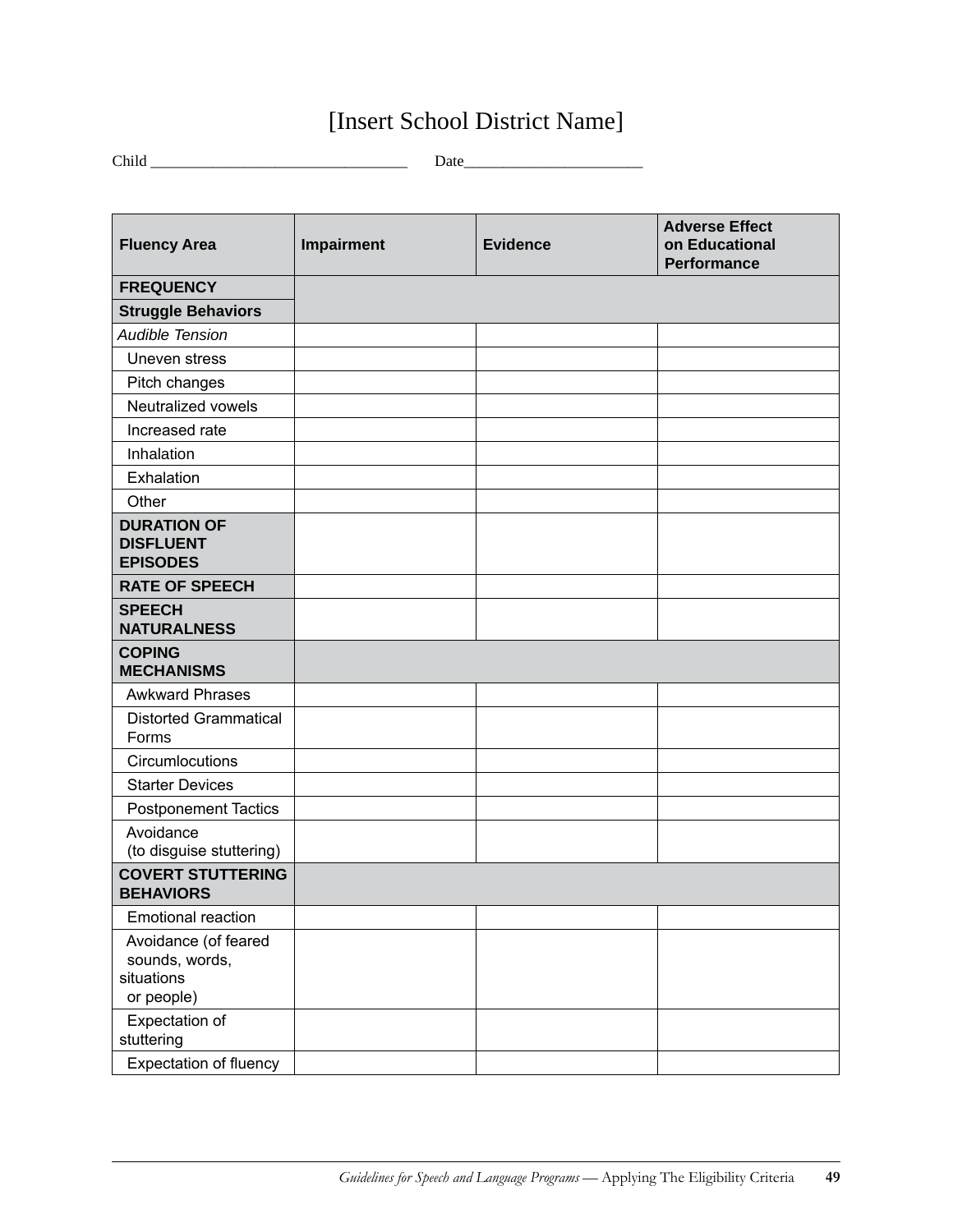### **Fluency Measurement Options**

#### **Choose Option 1 Or Option 2**

#### **Option 1: Choose one fluency measurement from group A, one from group B and one from group C.**

### **Group A:**

#### **1. To analyze** *frequency of stuttering***, use the following:**

In a variety of settings, using audiotape or videotape, collect appropriate speech samples that include monologue, conversation, oral reading, story retelling and pressure dialogue. Transcribe 200 syllables from each sample (Campbell & Hill, 1992) or, to increase validity for preschool and young school age children, transcribe 300 syllables (Lincoln & Packman, 2003). In the event of very severe stuttering, it may be difficult to collect a 200- or 300-syllable sample, in which case a 10-minute sample should be collected (Campbell & Hill, 1992). Videotape is preferable for analyzing blocks (silent pauses), hesitations, secondary characteristics and struggle behaviors. The 200 or 300 syllables to be analyzed should represent the intended message. To obtain the 200 or 300 syllables, do not include repetitions of sounds, words, syllables or other disfluencies as part of the intended message. Revisions, however, should be counted as part of the intended message.

Example: "I I I am go..go..go..go..ing to...(2 second prolongation) play climb on the on the slide. C C C uh C atch me?"

This 12-syllable example includes a repetition of a word 2 times (I); a repetition of a syllable three times (go); a two-second prolongation (to); a revision (climb); a repetition of a phrase (on the); and a three-component stutter  $(C C + uh + C)$  that contains a repetition of a sound two times  $(C$ C), an interjection (uh) and a repetition of a sound one time (C). In total, the example contains six instances of stuttering. The repetition of the word and the revision are typical disfluencies; the repetition of the syllable, prolongation and the three-component stutter are considered atypical disfluencies. Although "uh" is an interjection and a typical disfluency, the three-component stutter is atypical because it contains atypical disfluencies (repetitions of sounds). See the Continuum of Disfluent Speech Behavior in the Fluency section of the Supplemental Resources Packet.

In addition, count the number of instances of disfluencies, such as hesitations, interjections, revisions or prolongations and note struggle behaviors, such as audible or visible tension, that accompany the stuttering. Divide the number of instances of stuttering by the number of syllables in the sample and multiply by 100 to obtain the percentage of stuttered syllables. Subtract this number from 100 to obtain the percentage of fluent speech. Using the same formula, calculate the percentages of stuttered syllables for typical and atypical disfluencies (Campbell & Hill, 1992; Lincoln & Packman, 2003).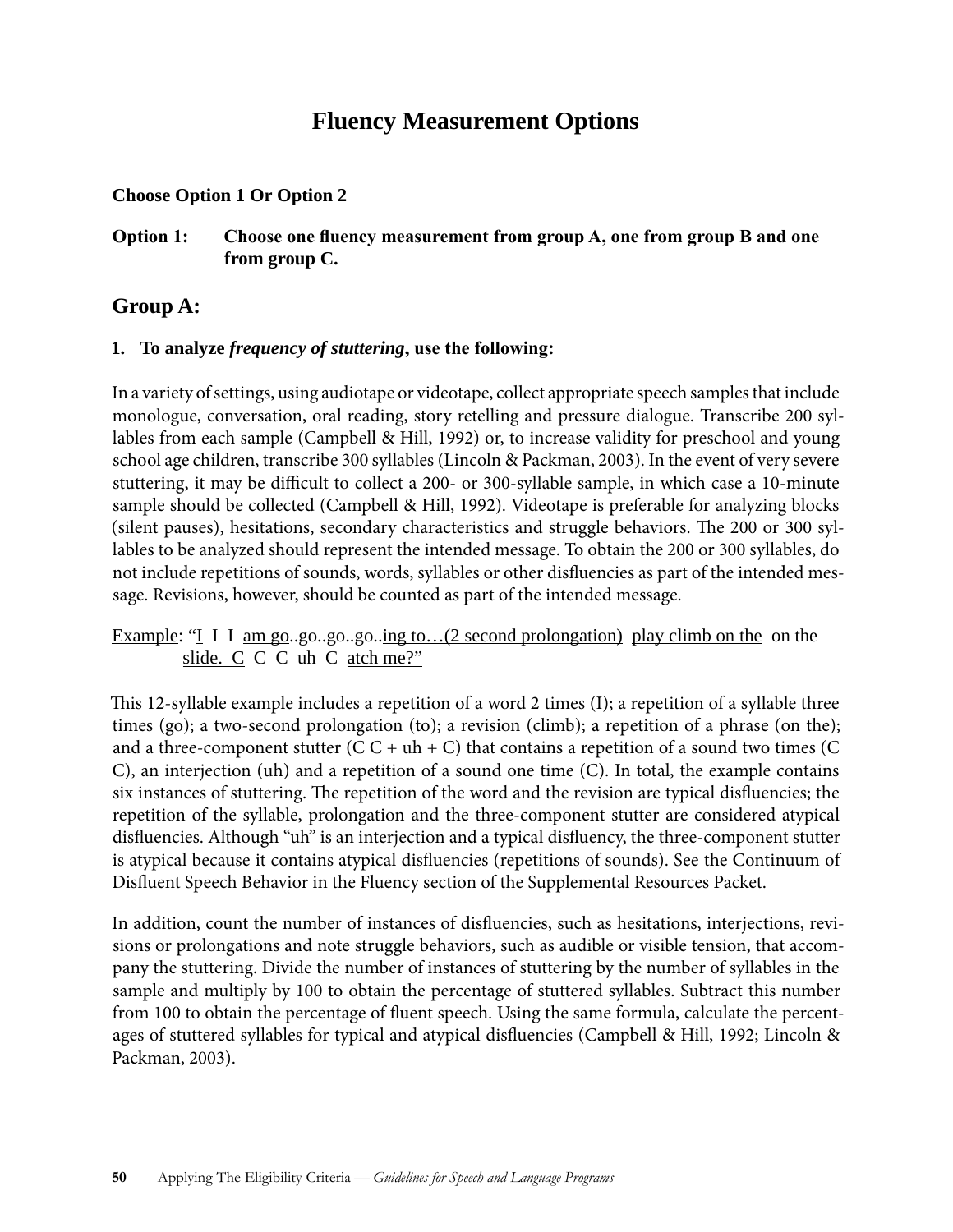#### **2. To analyze** *duration of stuttering***, the following measurements may be used:**

- A. Collect a 10- to 15-minute speech sample of the student's conversational speech using videotape or audiotape. Videotape is preferable for analyzing secondary characteristics and struggle behaviors. Use a stopwatch to time five minutes (300 seconds) of the student's talking time. Review the sample and use a stopwatch to obtain the total number of seconds of disfluencies. Divide the total number of seconds of disfluencies by the total number of seconds in the speech sample and multiply by 100 to obtain the percentage of duration of disfluent speech (Bacolini, P., Shames, G., & Powell, L., 1993). If using a video sample, watch the video once again, noting the types of disfluencies and secondary characteristics listed on the Summary of Evaluation Findings: Fluency.
- B. Curlee & Perkins (1984) suggest the following method for analyzing duration:
	- 1. Use a stopwatch to time the length of 10 different stuttering moments at random within a speech sample. These moments of stuttering should be representative of the sample. To obtain the average duration of stuttering, divide the sum of the 10 stuttering moments by 10.
	- 2. Choose the three longest stuttering occurrences and time each with a stopwatch. Record the results.

### **Group B:**

#### **1. To analyze** *rate of speech***, use the following procedure:**

Collect a five-minute speech sample using speaking or oral reading (Peters & Guitar, 1991). You may need 10 minutes of taping to get the five minutes of the student's speaking time. Count the number of syllables (or words) in the intended message. Then, divide the number of syllables (or words) by the total number of minutes of the student's speaking/oral reading time in the sample to obtain a syllable per minute rating, or SPM (or a word per minute rating, WPM). See the Fluency section of the Supplemental Resource Packet for mean rates of speech.

### **OR**

#### **2. To analyze** *speech naturalness***, use the following procedure:**

Collect a five-minute speech sample. Use a 9-point naturalness scale to determine whether speech has a natural sounding quality. To analyze speech quality, judgments of naturalness may be made by SLPs or naive listeners (lay persons, graduate students). Review the sample (watch/listen) and at 15 second intervals make subjective judgments about the speech to determine whether it sounds highly natural or highly unnatural, despite the percentage of fluency. A total of at least 10 such judgments should be made. To calculate naturalness, add the number assigned at each rating and then divide that number by 10. The mean naturalness rating for adolescents/adults is 2.12 to 2.39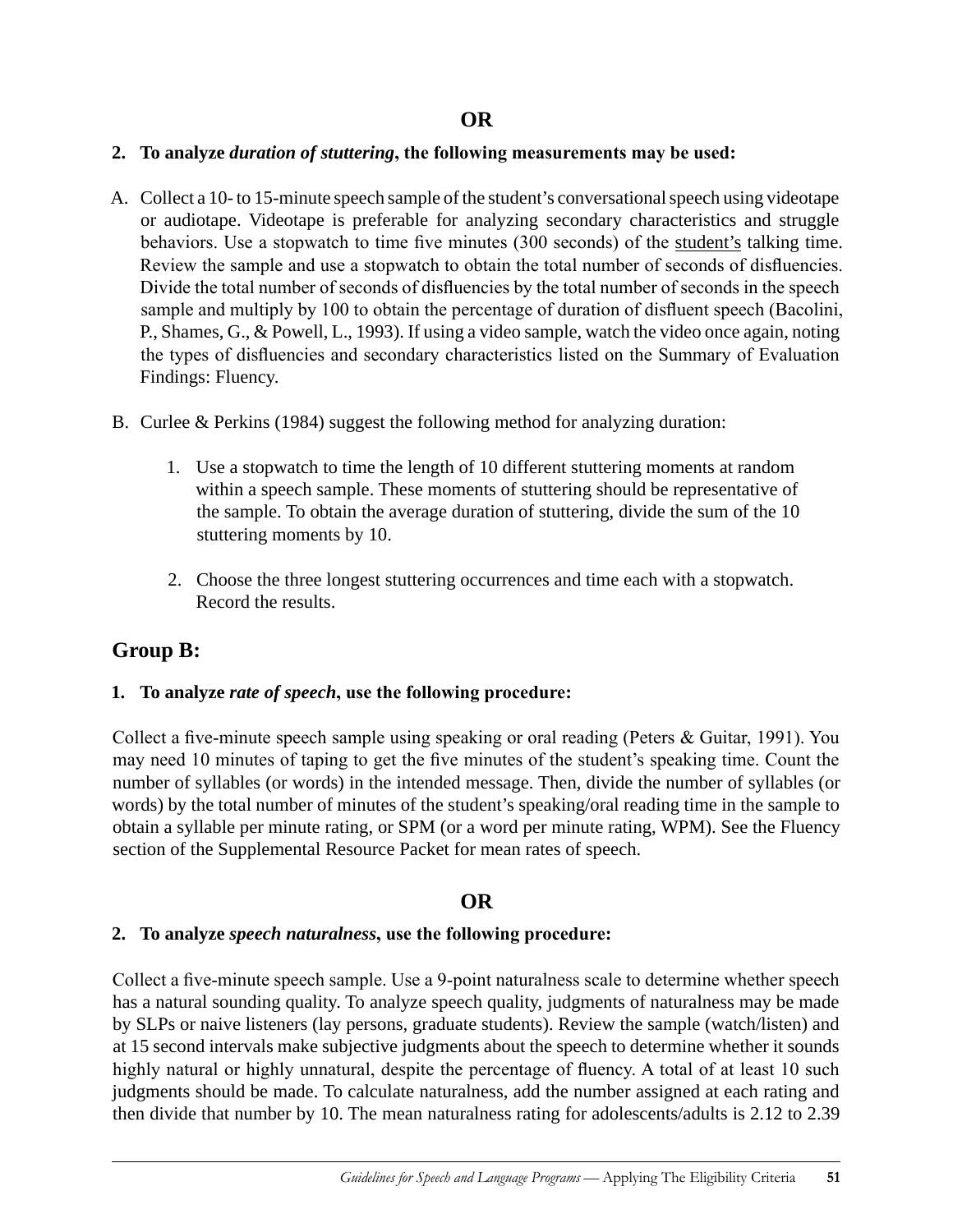on the 9-point naturalness scale (Martin et al., 1984; Ingham et al., 1985). The mean naturalness rating for children is 3.0 (J. Ingham, 1998). See the Fluency section of the Supplemental Resource Packet.

### **Group C:**

For children, choose one of the following procedures, if appropriate. For adolescents, you must choose one.

### **1. To assess coping mechanisms, Culatta & Goldberg (1995) recommend using the following methods:**

Observations, checklists, rating scales and self-rating protocols. (See the Fluency section of the Supplemental Resource Packet.)

Reports by the student of how he/she manipulates speech in order to cope with stuttering. Reports by the student of experiences of tension.

Reports by the student of vigilance necessary to achieve and maintain fluent speech.

### **OR**

**2. To assess covert stuttering behaviors, Culatta & Goldberg (1995) recommend using a variety of interview and questionnaire protocols.** (See the Fluency section of the Supplemental Resources Packet.)

**OPTION 2: Use Fluency Severity Rating Scale Procedures.**  (See samples in the Fluency section of the Supplemental Resources Packet.)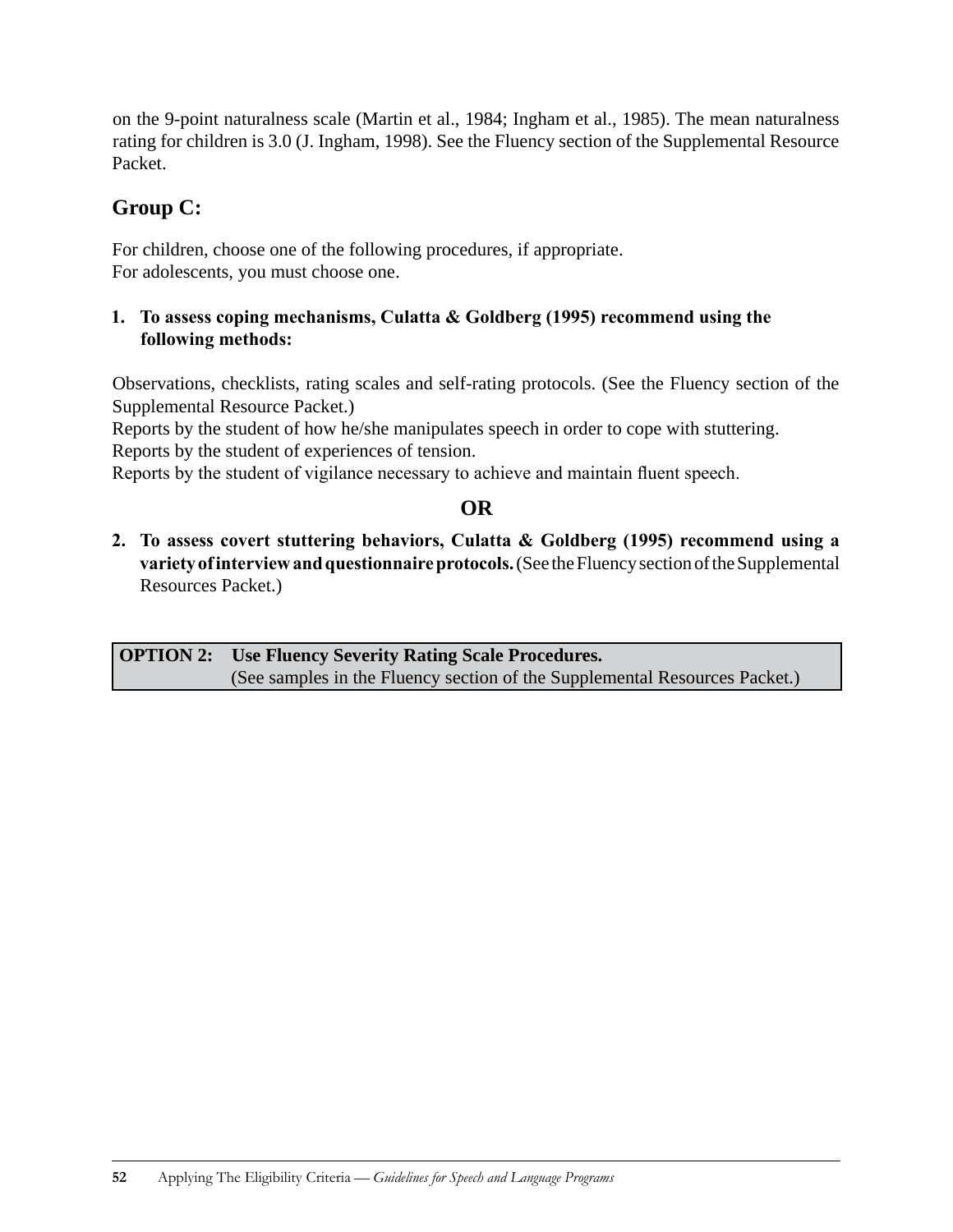### **Codes and Criteria for Voice Disability**

|                       | <b>Impairment Code:</b> $Y = Yes \ N = No \ N/A = Not Applicable$                                                                                                                                                                                                                                                 |
|-----------------------|-------------------------------------------------------------------------------------------------------------------------------------------------------------------------------------------------------------------------------------------------------------------------------------------------------------------|
| <b>Evidence Code:</b> | $1 =$ voice measurements $2 =$ attitude/self-perception measures<br>$3 =$ speech samples $4 =$ structured observation $5 =$ teacher report/interview<br>$6$ = child report/interview 7 = parent report/interview                                                                                                  |
|                       | $\mathcal{M}$ and $\mathcal{M}$ and $\mathcal{M}$ and $\mathcal{M}$ and $\mathcal{M}$ and $\mathcal{M}$ and $\mathcal{M}$ and $\mathcal{M}$ and $\mathcal{M}$ and $\mathcal{M}$ and $\mathcal{M}$ and $\mathcal{M}$ and $\mathcal{M}$ and $\mathcal{M}$ and $\mathcal{M}$ and $\mathcal{M}$ and $\mathcal{M}$ and |

Note: Numbers 5, 6 and 7 are not sufficient evidence, by themselves, of impairment. They must be supported by objective data.

#### **Adverse Effect on Educational Performance Code:**

**1** = oral participation **2** = oral reading **3** = other curriculum/academic results\* **4** = social-emotional adjustment/behavior **5** = reaction of self, peers, teachers, parents

\* *including curriculum standards for effective communication (language arts)*

Note: Number 5, reaction of self, peers, teachers, parents is not sufficient evidence, by itself, of an adverse educational impact.

- **Eligibility:** The child exhibits chronic/persistent (at least six weeks duration) impairments in connected speech in at least one of the following areas, with accompanying adverse effect on educational performance in each area.
	- **1. Phonation**
	- **2. Resonance**
	- **3. Prosody**

*The impairments must not be related primarily to limited exposure to communication building experiences, the normal process of acquiring English as a second language, dialect usage, or lack of instruction in reading and mathematics and must not be related to unresolved upper respiratory infection, allergies or other medical conditions that are not being actively treated by a physician.* 

*Note: No child should be enrolled for voice therapy without prior examination by an ear, nose and throat physician. However, the presence of a medical condition (e.g., vocal nodules) or a prescription from a physician does not a priori necessitate the provision of voice therapy as special education or a related service.*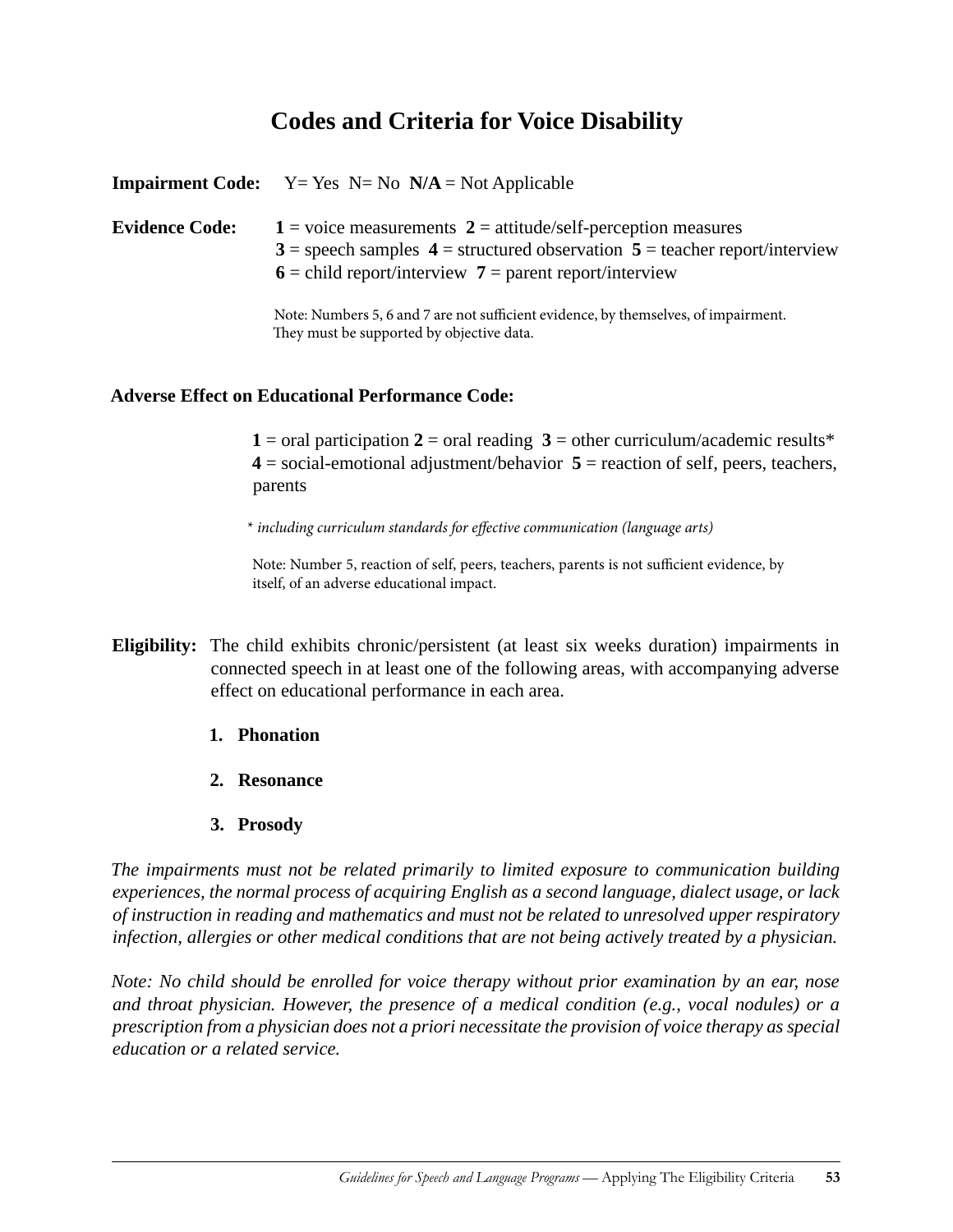### [Insert School District Name] **Summary of Evaluation Findings: Voice**

**NOTE:** *When completed, this worksheet becomes part of the child's education record.*

| Date<br><u> 1989 - Johann Stein, Amerikaansk politiker († 1958)</u> | SLP and the state of the state of the state of the state of the state of the state of the state of the state of the state of the state of the state of the state of the state of the state of the state of the state of the st |
|---------------------------------------------------------------------|--------------------------------------------------------------------------------------------------------------------------------------------------------------------------------------------------------------------------------|
| Child                                                               | DOB                                                                                                                                                                                                                            |
| School<br><u> 1980 - Andrea Andrew Maria (h. 1980).</u>             | Grade<br><u> 2001 - Jan Samuel Communication (m. 1958)</u>                                                                                                                                                                     |
| Teacher                                                             |                                                                                                                                                                                                                                |

Record areas assessed. The assessment should reflect areas of concern described in the referral and those that arise during the evaluation. Areas not assessed should be marked N/A.

| <b>Voice Area</b>                | Impairment | <b>Evidence</b> | <b>Adverse Effect</b><br>on Educational<br><b>Performance</b> |
|----------------------------------|------------|-----------------|---------------------------------------------------------------|
| <b>PHONATION</b>                 |            |                 |                                                               |
| <b>Isolation</b>                 |            |                 |                                                               |
| Total pitch range                |            |                 |                                                               |
| Optimum pitch                    |            |                 |                                                               |
| Pitch appropriateness<br>for age |            |                 |                                                               |
| Pitch appropriateness<br>for sex |            |                 |                                                               |
| Loudness range                   |            |                 |                                                               |
| Aphonia                          |            |                 |                                                               |
| <b>Breathiness</b>               |            |                 |                                                               |
| Diplophonia                      |            |                 |                                                               |
| Glottal fry                      |            |                 |                                                               |
| Hoarseness                       |            |                 |                                                               |
| Harshness                        |            |                 |                                                               |
| Tremor                           |            |                 |                                                               |
| <b>Connected Speech</b>          |            |                 |                                                               |
| Voice onset                      |            |                 |                                                               |
| Voiceless to voiced              |            |                 |                                                               |
| Appropriateness of<br>loudness   |            |                 |                                                               |
| Pitch breaks                     |            |                 |                                                               |
| Pitch range                      |            |                 |                                                               |
| Habitual pitch                   |            |                 |                                                               |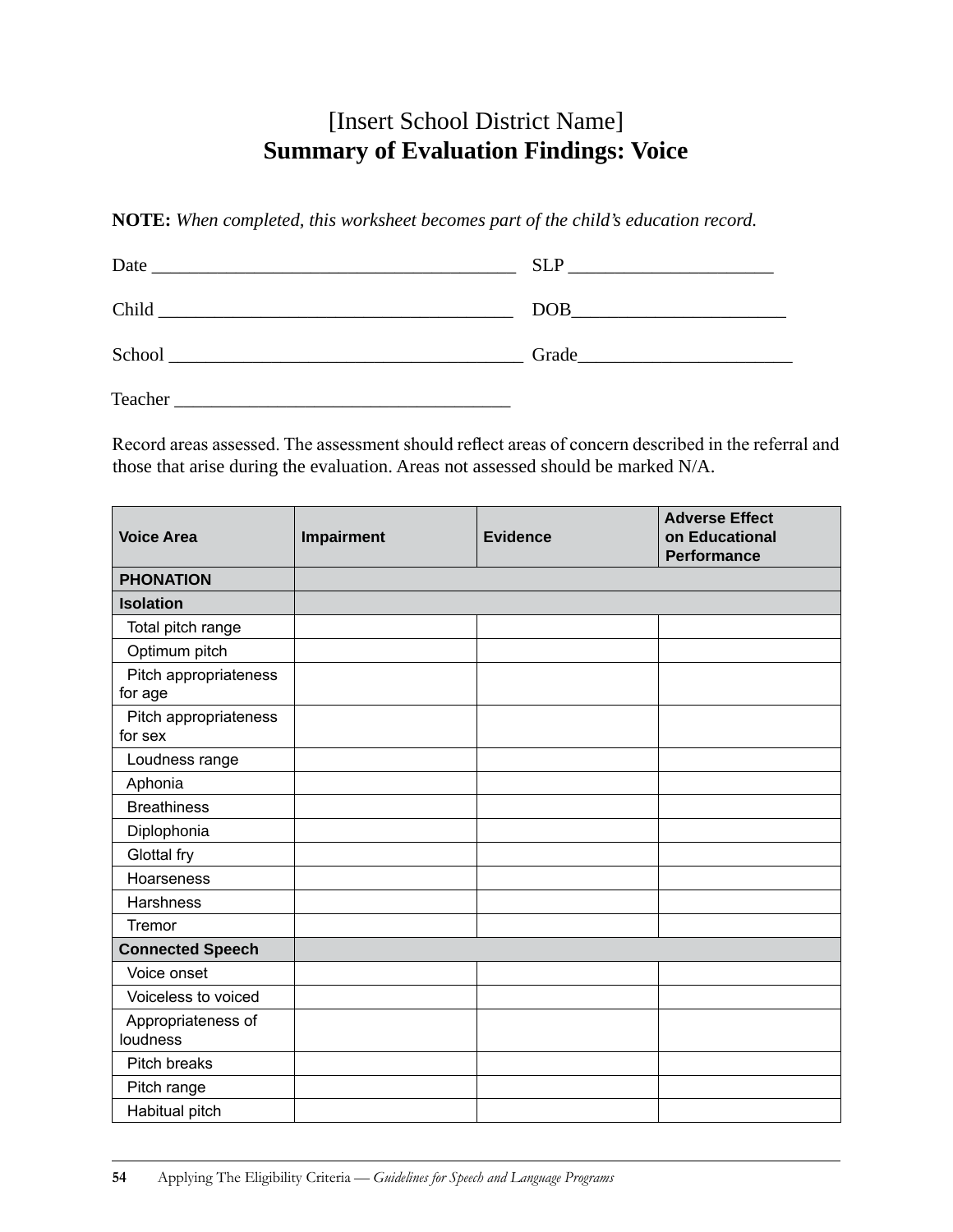## [Insert School District Name]

| $\sim$ |  |
|--------|--|
|        |  |

| <b>Voice Area</b>                                         | Impairment | <b>Evidence</b> | <b>Adverse Effect</b><br>on Educational<br><b>Performance</b> |
|-----------------------------------------------------------|------------|-----------------|---------------------------------------------------------------|
| Aphonia                                                   |            |                 |                                                               |
| <b>Breathiness</b>                                        |            |                 |                                                               |
| Diplophonia                                               |            |                 |                                                               |
| Glottal fry                                               |            |                 |                                                               |
| Hoarseness                                                |            |                 |                                                               |
| <b>Harshness</b>                                          |            |                 |                                                               |
| Tremor                                                    |            |                 |                                                               |
| <b>RESONANCE IN</b><br><b>CONNECTED SPEECH</b>            |            |                 |                                                               |
| Hypernasality                                             |            |                 |                                                               |
| Hyponasality                                              |            |                 |                                                               |
| Throatiness/cul de sac                                    |            |                 |                                                               |
| Nasal emission                                            |            |                 |                                                               |
| Assimilation nasality                                     |            |                 |                                                               |
| <b>PROSODY IN</b><br><b>CONNECTED SPEECH</b>              |            |                 |                                                               |
| <b>Stress</b>                                             |            |                 |                                                               |
| Intonation                                                |            |                 |                                                               |
| <b>RESPIRATION</b>                                        |            |                 |                                                               |
| <b>Type of Breathing</b><br><b>Pattern</b>                |            |                 |                                                               |
| At Rest                                                   |            |                 |                                                               |
| In Connected Speech                                       |            |                 |                                                               |
| <b>Breath Support for</b><br><b>Speech</b>                |            |                 |                                                               |
| Posture                                                   |            |                 |                                                               |
| Tension                                                   |            |                 |                                                               |
| <b>ASSOCIATED FACTORS</b>                                 |            |                 |                                                               |
| <b>Vocal Abuse Behaviors</b>                              |            |                 |                                                               |
| <b>Personality Factors</b>                                |            |                 |                                                               |
| <b>ORAL MECHANISM</b>                                     |            |                 |                                                               |
| Structure                                                 |            |                 |                                                               |
| Function/Tension                                          |            |                 |                                                               |
| EAR, NOSE, THROAT<br><b>EXAMINATION</b><br><b>RESULTS</b> |            |                 |                                                               |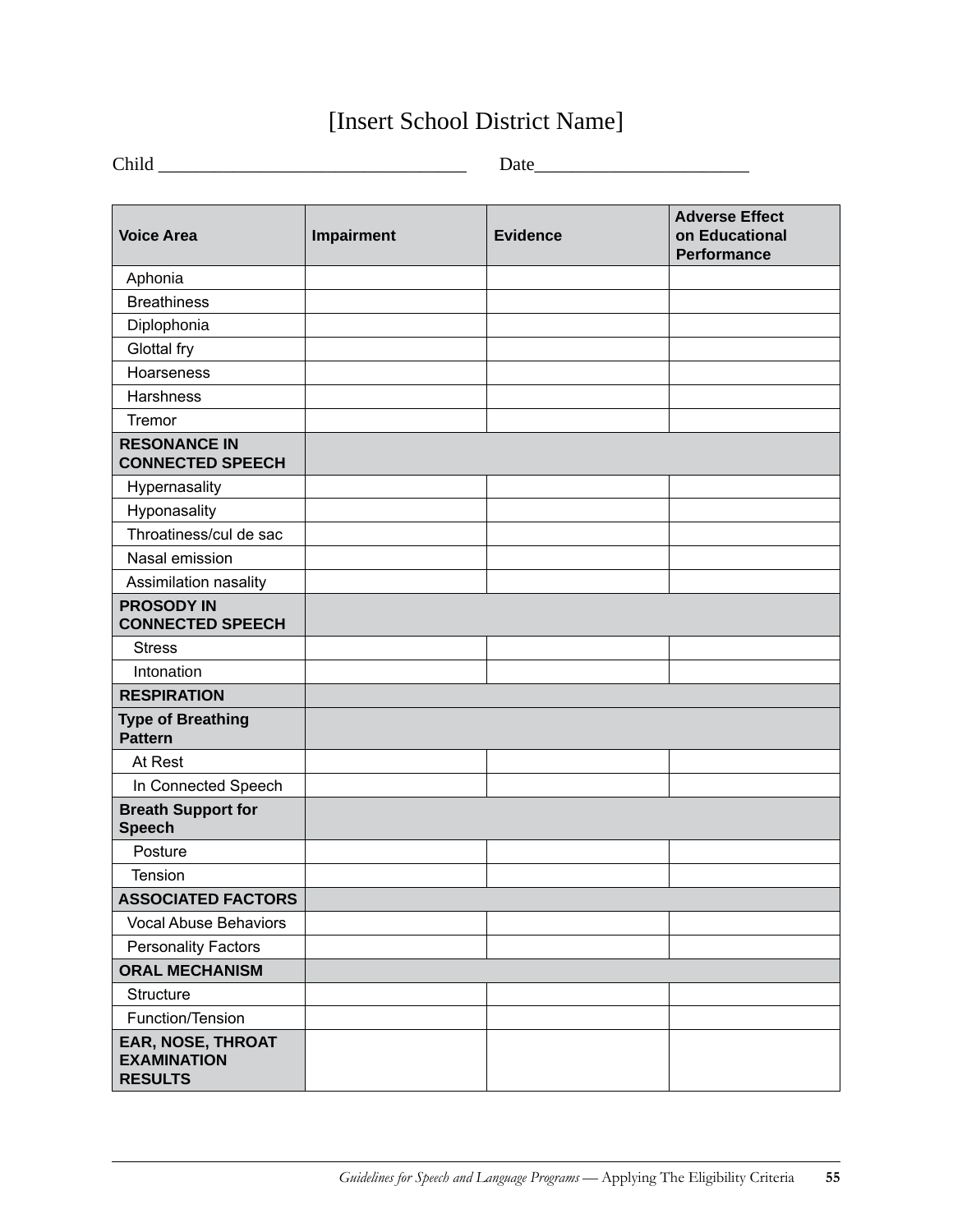### [Insert School District Name] **Special Education Speech-Language Evaluation Report**

| Child                   | <b>DOB</b>              |
|-------------------------|-------------------------|
|                         | $Grade$ $\qquad \qquad$ |
|                         | <b>SLP</b>              |
| <b>Evaluation Dates</b> | Report Date             |

**Reason for the Referral:** *(Include information documented during the regular education early intervening services, as well as any additional information that emerged at the referral PPT.)*

**Background Information:** *(Summarize pertinent case history information gathered during the regular education early intervening services process, as well as any additional information that emerged at the referral PPT.)*

|           | A comprehensive case history indicates areas of concern related to<br>communication.<br>Comments:                                                         | Yes No   |     |
|-----------|-----------------------------------------------------------------------------------------------------------------------------------------------------------|----------|-----|
|           | All areas related to birth and development are within normal limits.<br>Comments:                                                                         | Yes No   |     |
|           | There are medical issues that require consideration in interpreting<br>assessment results.<br>Comments:                                                   | Yes No   |     |
| $\bullet$ | There are family/cultural issues that require consideration in interpreting<br>assessment results.<br>Comments:                                           | Yes No   |     |
| $\bullet$ | There are educational issues that require consideration in interpreting<br>assessment results (e.g., grade retention, significant absences).<br>Comments: | $Yes \_$ | No. |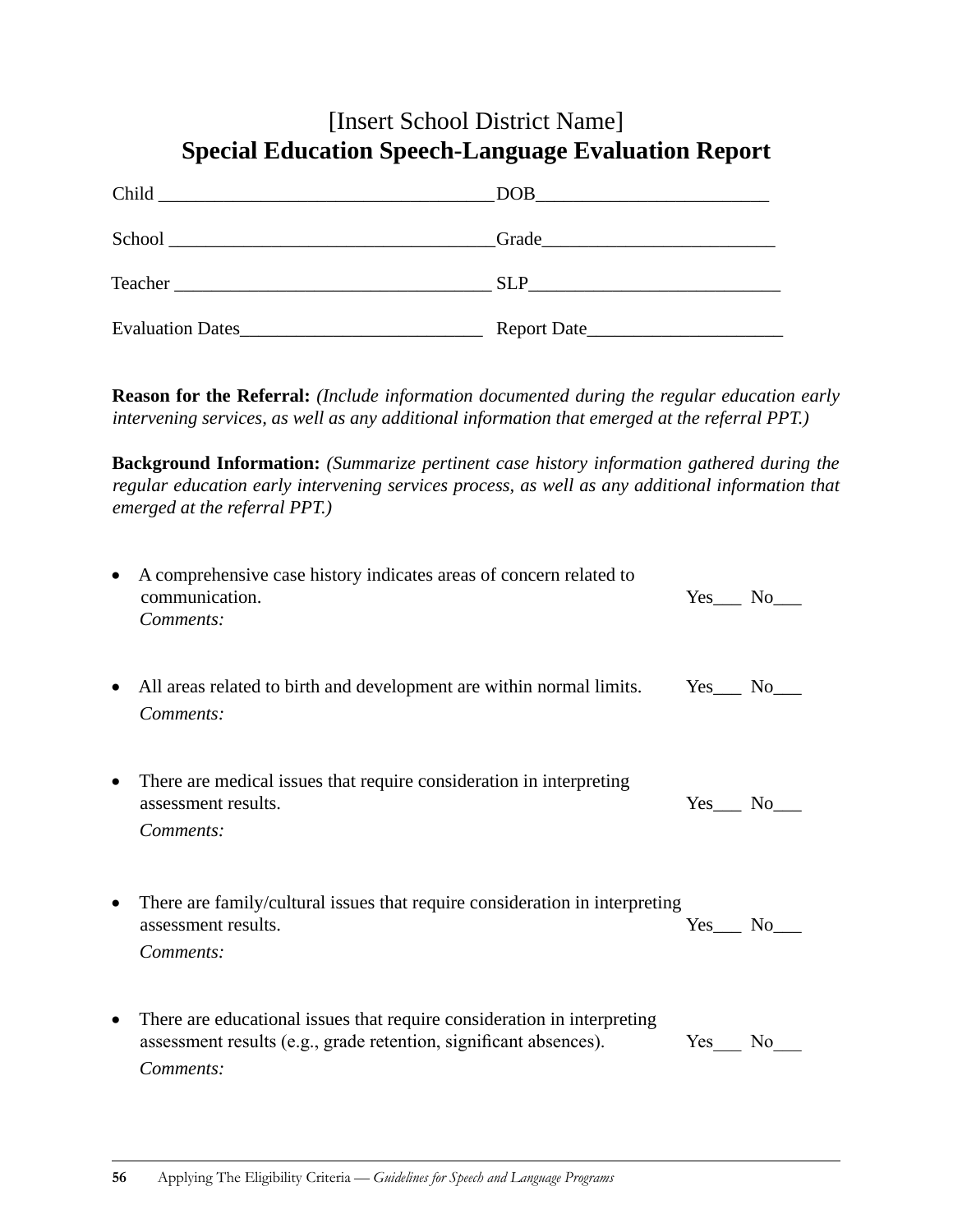#### **Assessment Information**

- **NOTE:** *No child can be considered eligible solely on the basis of standardized test results. Observations in the classroom and/or other relevant settings are required. Areas of difficulty delineated by standardized tests must be confirmed by descriptive measures of functional communicative ability to determine adverse educational impact.*
- Hearing Screening/Evaluation Results *Comments:*
- Observations in the classroom and/or other relevant settings yielded the following pertinent functional information. *Comments:*

Check which descriptive measures were used.

- \_\_\_ speech sample
- \_\_\_ oral language sample
- \_\_\_ written language sample
- \_\_\_ teacher reports, checklists, interviews
- \_\_\_ curriculum based assessments (e.g., portfolios, text analysis, class tests, curriculum standards)
- \_\_\_ parent reports, checklists, interviews
- \_\_\_ child reports, checklists, interviews
- other (describe)

*(Report and interpret results here.)*

Standardized tests were used. Yes No

*(Report test name, purpose, standard score, standard error of measurement at the 90 percent confidence level, test mean and standard deviation and interpret results. May use narrative format, attaching appropriate forms from pages 40–43, 44–46, 48–49, 54–55).*

- When results of standardized tests and descriptive measures were discrepant, a weight of evidence from *multiple* descriptive measures supported the existence of a communication impairment. Yes No N/A *Comments:*
- Assessment results provide evidence of adverse effects of communication on educational performance. Yes\_\_\_ No\_\_\_ *Comments:*

#### **Summary and impressions:**

#### **Recommendations for the PPT's consideration:**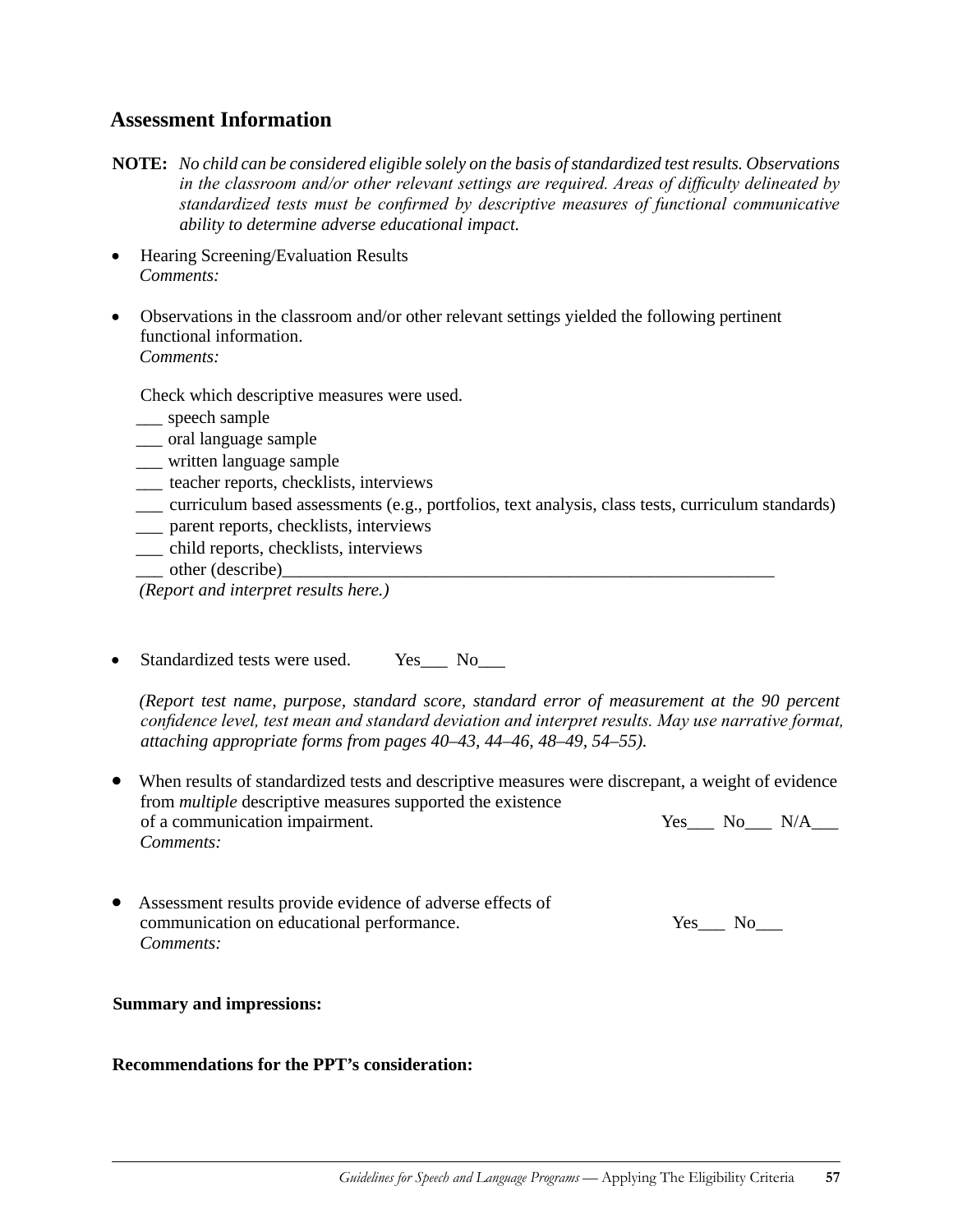### [Insert School District Name] **Special Education Speech-Language Reevaluation Report**

| Child                                                                       | DOB                                                                           |
|-----------------------------------------------------------------------------|-------------------------------------------------------------------------------|
|                                                                             |                                                                               |
| School                                                                      | Grade                                                                         |
| <u> 1989 - Johann Stein, mars an deus an deus Amerikaansk kommunister (</u> |                                                                               |
|                                                                             | <b>SLP</b><br>the contract of the contract of the contract of the contract of |
| <b>Evaluation Dates_</b>                                                    | Report Date                                                                   |

**Reason for the Reevaluation:** *(Include pertinent information about initial/previous evaluation results; date of initial identification.)*

**Summary ofServices:** *(Include history of speech and language and other services, speech-language intervention targets and progress since last evaluation as well as any additional information that emerged at the reevaluation planning PPT.)*

**Pertinent Information:** *(Summarize information gathered since last evaluation, such as changes in medical, health, family status, as well as any additional information that emerged at the reevaluation planning PPT.)*

#### **Assessment Information:**

- **NOTE:** *No child can be considered eligible solely on the basis of standardized test results. Observations in the classroom and/or other relevant settings are required. Areas of difficulty delineated by standardized tests must be confirmed by descriptive measures of functional communicative ability in order to determine adverse educational impact.*
- Hearing Screening/Evaluation Results *Comments:*
- Observations in the classroom and/or other relevant settings yielded the following pertinent functional information. *Comments:*

Check which descriptive measures were used.

speech sample

\_\_\_ oral language sample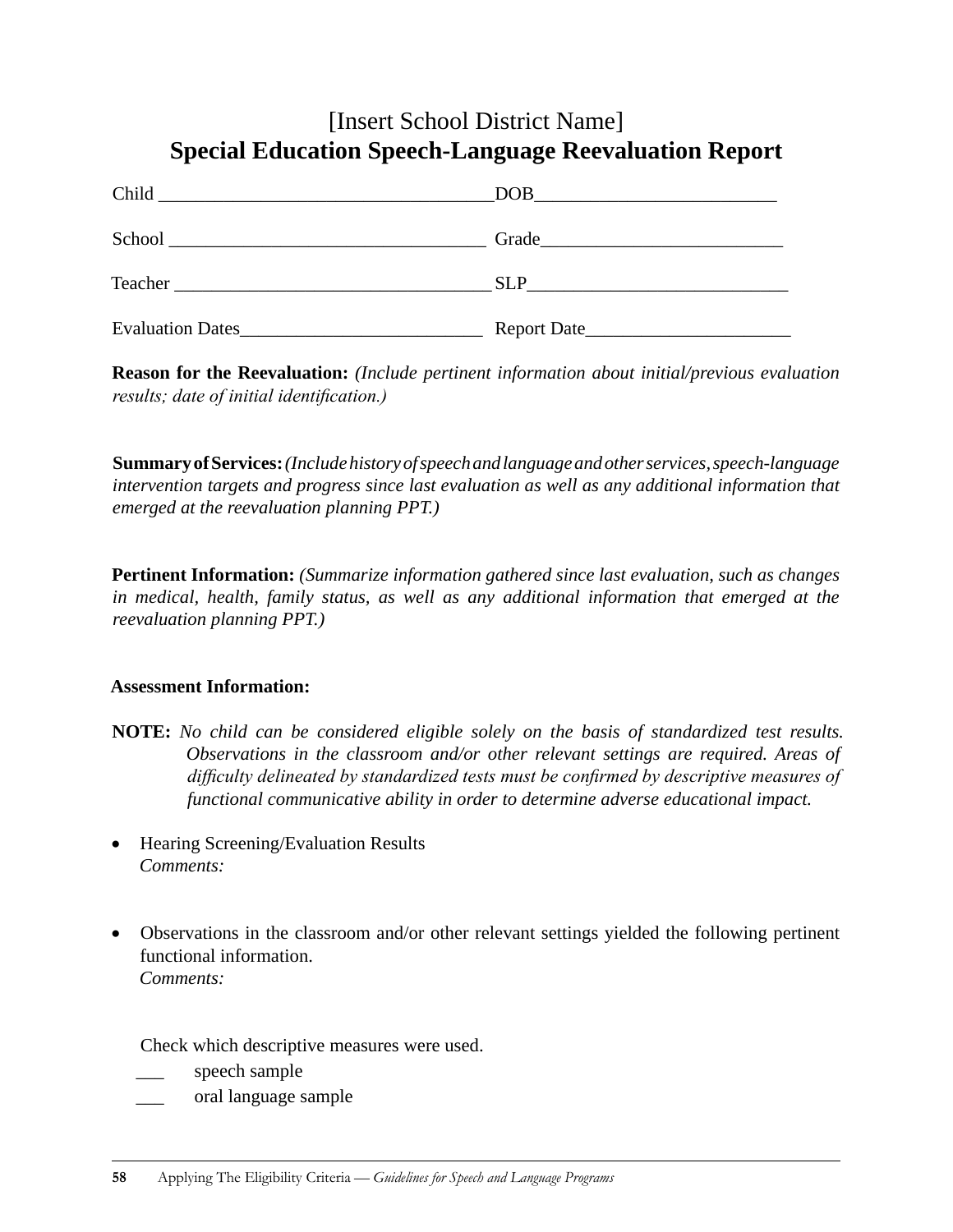- written language sample
- teacher reports, checklists, interviews

\_\_\_ curriculum based assessments (e.g., portfolios, text analysis, class tests, curriculum standards)

- \_\_\_ parent reports, checklists, interviews
- \_\_\_ child reports, checklists, interviews
- other (describe)

*(Report and interpret results here.)*

Standardized tests were used. Yes\_\_\_ No\_\_\_

*(Report test name, purpose, standard score, standard error of measurement at the 90 percent confidence level, test mean and standard deviation and interpret results. May use narrative format, attaching appropriate forms from pages 40–43, 44–46, 48–49, 54–55).*

- When results of standardized tests and descriptive measures were discrepant, a weight of evidence from *multiple* descriptive measures supported the existence of a communication impairment. Yes No N/A\_\_\_ *Comments:*
- Assessment results provide evidence of adverse effects of communication on educational performance. Yes No *Comments:*

#### **Summary and impressions:**

#### **Recommendations for the PPT's consideration:**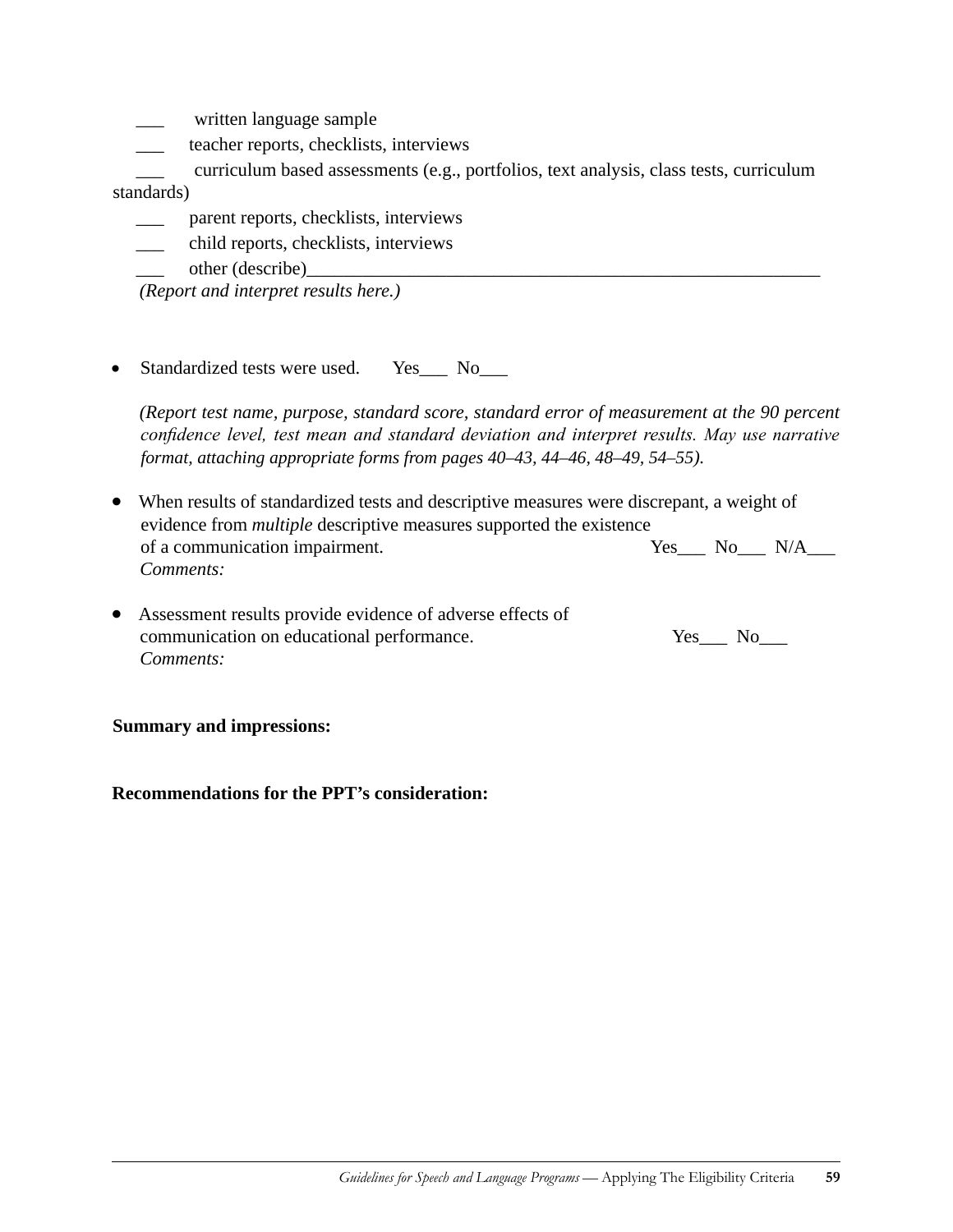# Determination of Eligibility for Speech-Language Services as Special Education or as a Related Service

Determining appropriate eligibility for speech-language services requires attention to the fol-lowing legal requirements and good practice suggestions.

- 1. The decision must be made by a team of qualified professionals and the parents and, when appropriate, the child [IDEA 2004 §  $614(c)(1)(A)$  and 34 CFR § 300.306(a)(1)].
- 2. The SLP should be present at the eligibility PPT as the individual who can interpret the instructional implications of (the communication) evaluation results [IDEA 2004 § 614(d)(1)(b) and 34 CFR § 300.321(a)]. This will require consideration of an itinerant SLP's site schedule.
- 3. Information from a variety of sources must be used in interpreting evaluation data [34 CFR §  $300.306(c)(1)$ ]. For children with voice impairments, an updated report by a physician (ear, nose and throat and, when appropriate, allergist) is necessary, but not sufficient by itself, for determining special education eligibility. Medical information is necessary to determine the contribution of vocal pathology, upper respiratory infection or allergies to the voice symptoms.
- 4. The child cannot be determined to be a child with a disability if the determinant factor in the determination is lack of instruction in reading, including in the essential components of reading instruction, or math or limited English proficiency [IDEA 2004, § 614(b)(5) and 34 CFR § 300.306(b)(1)]. (See the CSDE Guidelines for Identifying Children with Learning Disabilities) for procedures to rule out lack of appropriate instruction in reading and math.
- 5. A copy of the evaluation report and the documentation of determination of eligibility must be given to the parents [IDEA 2004,  $\frac{614(b)(4)(B)}{B}$  and 34 CFR  $\frac{6300.306(a)(2)}{B}$ .
- 6. When the speech-language disability is the child's sole or primary disability, the child is eligible for speech and language services as special education instruction. When it accompanies some other disability and the child needs speech and language services to benefit from the special education designed to address that disability, the child is eligible for those services as a related service.
- 7. A dissenting opinion may be filed when there is disagreement with the decision of the team [Commentary following RCSA 10-76a-1(p)].

The eligibility decision should be documented on the PPT Report of Eligibility for Speech-Language Services on pages 61–62.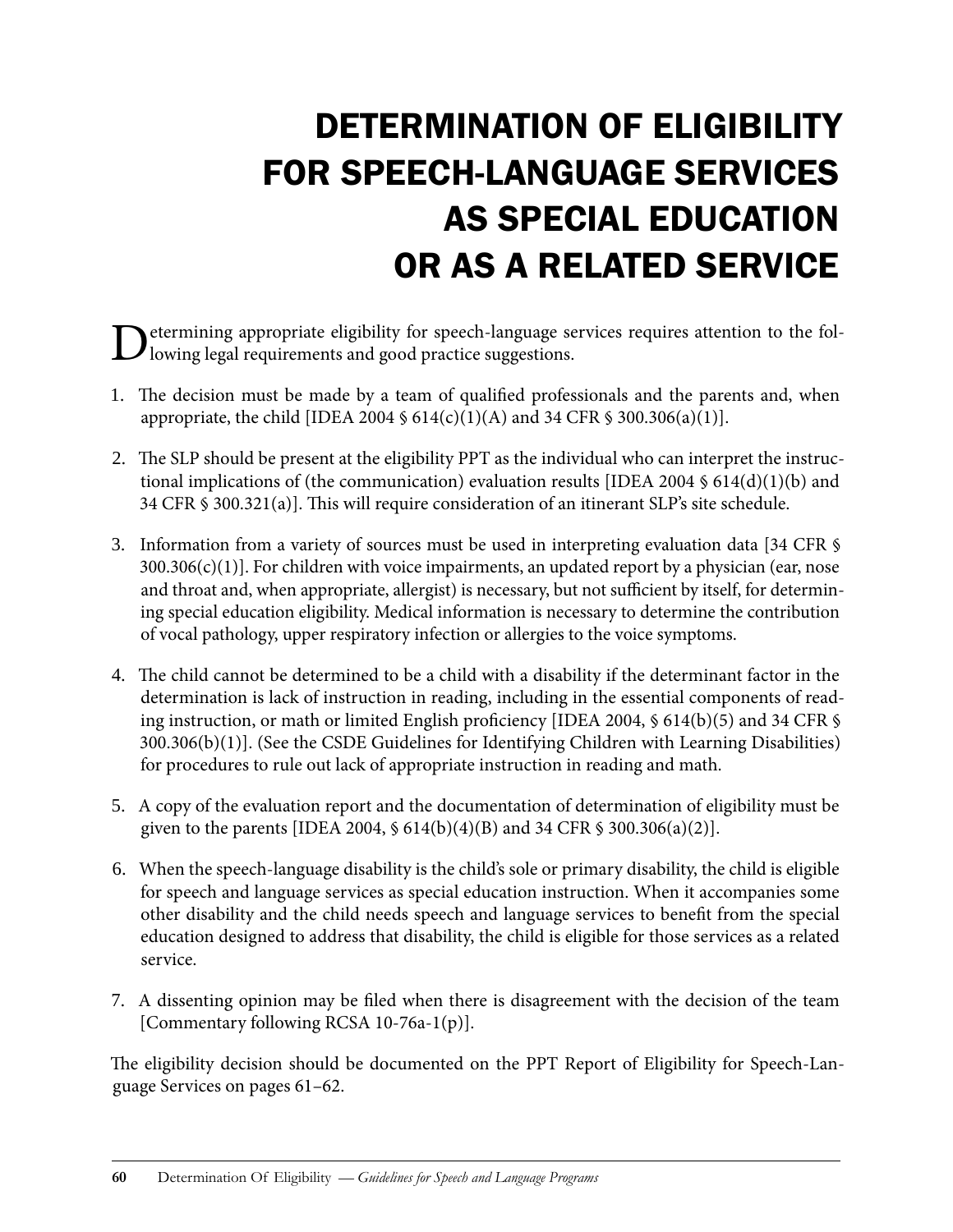### [Insert School District Name] **PPT Report of Eligibility for Speech-Language Services**

| Child's Name | Date of Birth |
|--------------|---------------|
| School       | Grade         |

This report is to be completed by the PPT based on the evaluation findings.

To be eligible for speech and language services as special education, the child must: (1) exhibit an impairment in one or more communication areas listed on the chart in Section A below *and* (2) exhibit an adverse impact on education in the identified areas of impairment. In addition, items 1–7 in Section B must be answered. For children with a voice impairment, items 8 and 9 in Section B must also be answered.

### **A. Results of the Speech-Language Evaluation and Educational Effect**

*Indicate "Yes," "No" or "N/A" for each communication area. For each area that is checked "Yes," indicate "Yes" or "No" in the column "Adverse Impact on Education."* 

|             | <b>Communication Area</b>            | Impairment<br>YES NO N/A | <b>Adverse Impact</b><br>on Education<br><b>YES NO N/A</b> |
|-------------|--------------------------------------|--------------------------|------------------------------------------------------------|
| $1_{\cdot}$ | Oral language<br>comprehension       |                          |                                                            |
| 2.          | Oral language production             |                          |                                                            |
| 3.          | Written language<br>comprehension    |                          |                                                            |
| 4.          | Written language production          |                          |                                                            |
| 5.          | Social communication<br>(pragmatics) |                          |                                                            |
| 6.          | Phonology                            |                          |                                                            |
| 7.          | Fluency                              |                          |                                                            |
| 8.          | Voice                                |                          |                                                            |

### **B. Ruling Out Other Factors**

For the child to qualify under IDEA, all of the following factors must be ruled out:

| 1. Is the communication impairment related primarily to limited |      |                |
|-----------------------------------------------------------------|------|----------------|
| exposure to normal communication building experiences?          | Yes. | N <sub>0</sub> |

2. Is the communication impairment related primarily to the normal process of acquiring English as a second language? Yes No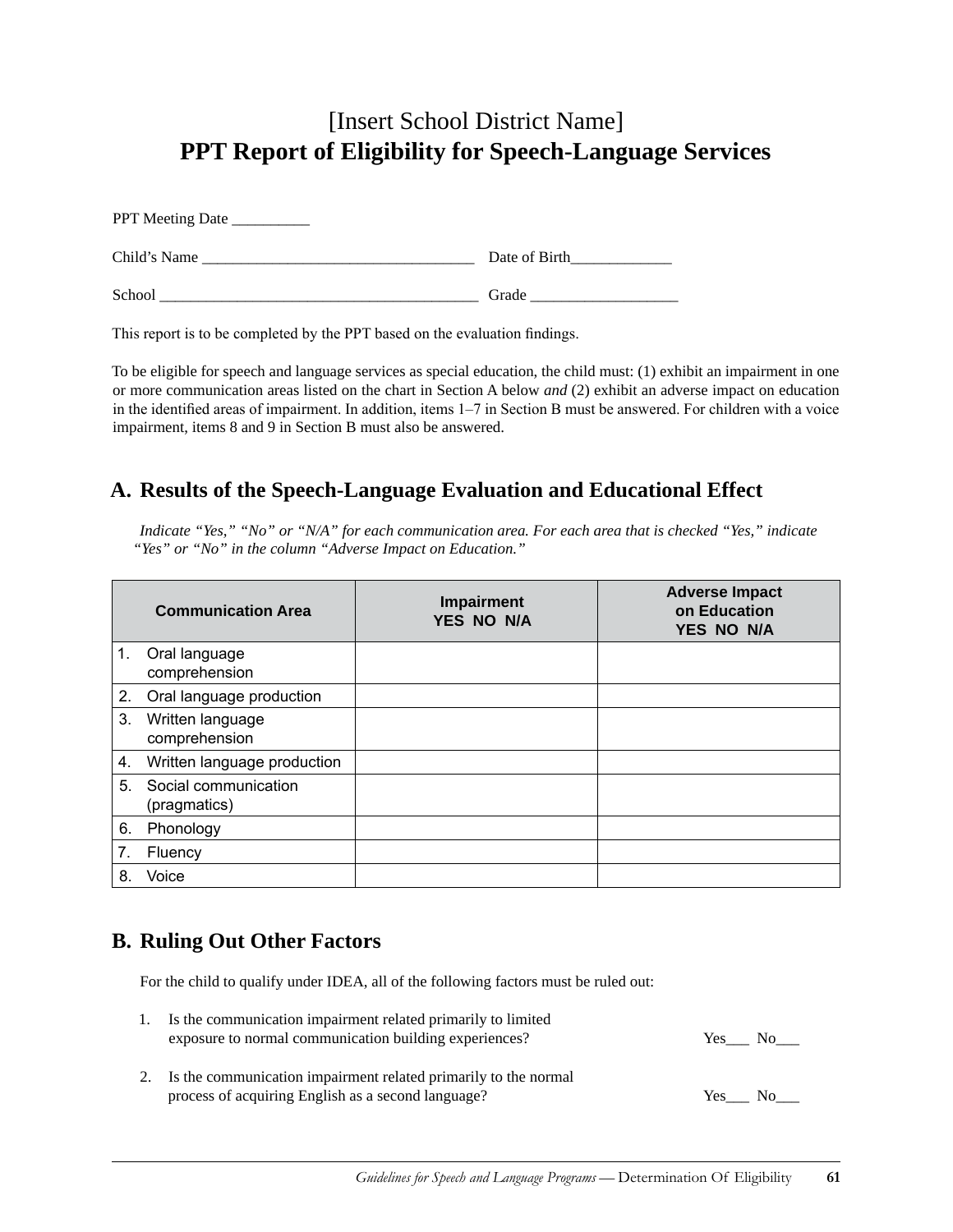### [Insert School District Name] **PPT Report of Eligibility for Speech-Language Services**

| PPT Meeting Date                                                                                                                                                               |                   |
|--------------------------------------------------------------------------------------------------------------------------------------------------------------------------------|-------------------|
| Child's Name Date of Birth                                                                                                                                                     |                   |
| 3. Is the communication impairment related primarily to dialectical<br>differences?                                                                                            | $Yes$ No $\qquad$ |
| 4. Is the communication impairment due to lack of instruction<br>in reading? (See 1999 SDE Guidelines for Identifying Children<br>with Learning Disabilities, Appendix C.)     | $Yes$ No $\_\_$   |
| 5. Is the communication impairment due to lack of instruction<br>in mathematics? (See 1999 SDE Guidelines for Identifying Children<br>with Learning Disabilities, Appendix C.) | Yes No            |
| 6. Is the relative contribution of cognitive factors greater than<br>communication factors without use of a language-cognition<br>discrepancy formula? (See pages 30–32.)      | Yes No            |
| 7. Is the relative contribution of behavioral factors greater than<br>communication factors?                                                                                   | $Yes$ No $\_\_$   |
| For children with voice impairments:                                                                                                                                           |                   |
| 8. Is the voice impairment of short duration (less than six weeks)?                                                                                                            | Yes No            |
| 9. Is it related to unresolved upper respiratory infection or<br>allergies that are not being actively treated by a physician?                                                 | Yes No            |

### **C. Determination of a Speech-Language Disability**

The PPT has reviewed the information presented and has made the determination that (circle yes or no for each):

| The child meets the eligibility criteria for a speech-language disability. | Yes | N <sub>o</sub> |
|----------------------------------------------------------------------------|-----|----------------|
| The child needs speech-language services as special education.             | Yes | N <sub>0</sub> |
| The child needs speech-language services as a related service.             | Yes | N <sub>0</sub> |
| The team needs more information to make an eligibility determination.      | Yes | N <sub>0</sub> |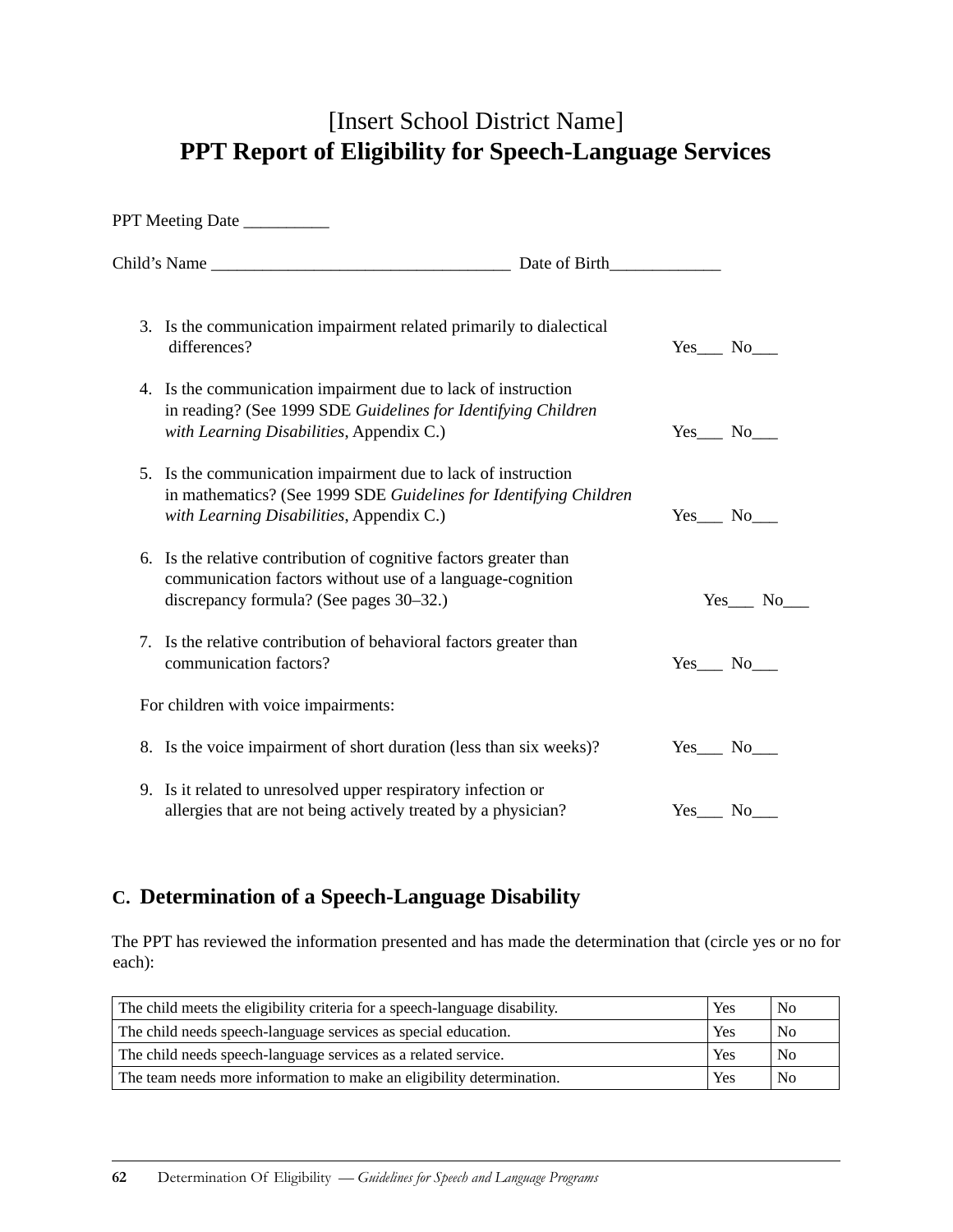# **BIBLIOGRAPHY**

- American Speech-Language-Hearing Association (1993). "Definitions of Communication Disorders and Variations." ASHA, 35 (31, Supplement 10), 40-41.
- American Speech-Language-Hearing Association (2004). "Guidelines for the Training, Use, and Supervision of Speech-Language Pathology Assistants." Rockville: MD: Author.
- Anderson, R.T. (1994). "Cultural and Linguistic Diversity and Language Impairment in Preschool Children." *Seminars in Speech and Language*, 15(2), 115-124.
- Bacolini, P.E., Shames, G.H., & Powell, L.E., (1993). "Case Studies in Stutter-Free Speech, Pre- and Post-Treatment." Paper presented at *The American Speech-Language-Hearing Association Convention*. Anaheim, California.
- Battle, D.E. (1996). "Language Learning and Use by African American Children." *Topics in Language Disorders*, 16(4), 22-37.
- Bernthal, J.E., & Bankson, N.W., *Articulation and Phonological Disorders* (1988). Englewood Cliffs: Prentice-Hall, Inc.
- Campbell, J.H., & Hill, D.G. (1992). "Systematic Disfluency Analysis." Presentation at *Stuttering Therapy: A Workshop for Specialists*. Northwestern University: Evanston, Illinois.
- Chamberlain, P. & Landurand, P.M. (1991). "Practical Considerations for the Assessment of LEP Students with Special Needs." in *Limiting Bias in the Assessment of Bilingual Students*, edited by A.V. Hamayan and J. Damico. Austin: PRO-ED.
- Cheng, L.L. (1996). "Beyond Bilingualism: A Quest for Communicative Competence." *Topics in Language Disorders*, 16 (4), 9-21.
- Cole, K.N., Dale, P.S., & Mills, P.E. (1990). "Defining Language Delay in Young Children by Cognitive Referencing: Are We Saying More Than We Know?" *Applied Psycholinguistics*, 11, 291-302
- Cole, K.N., Dale, P.S., & Mills, P.E. "Stability of the Intelligence Quotient-Language Quotient Relation: Is Discrepancy Modeling Based on Myth?" *American Journal on Mental Retardation* 1992: 97 (2), 131-145.
- Connecticut State Board of Education (1998). *Connecticut's Common Core of Learning*. Hartford: Author.
- Connecticut State Board of Education (1997). *Nurturing the Genius of Connecticut's Children*. Hartford: Author.

Connecticut State Department of Education (1999). *Guidelines for the Training, Use and Supervi-*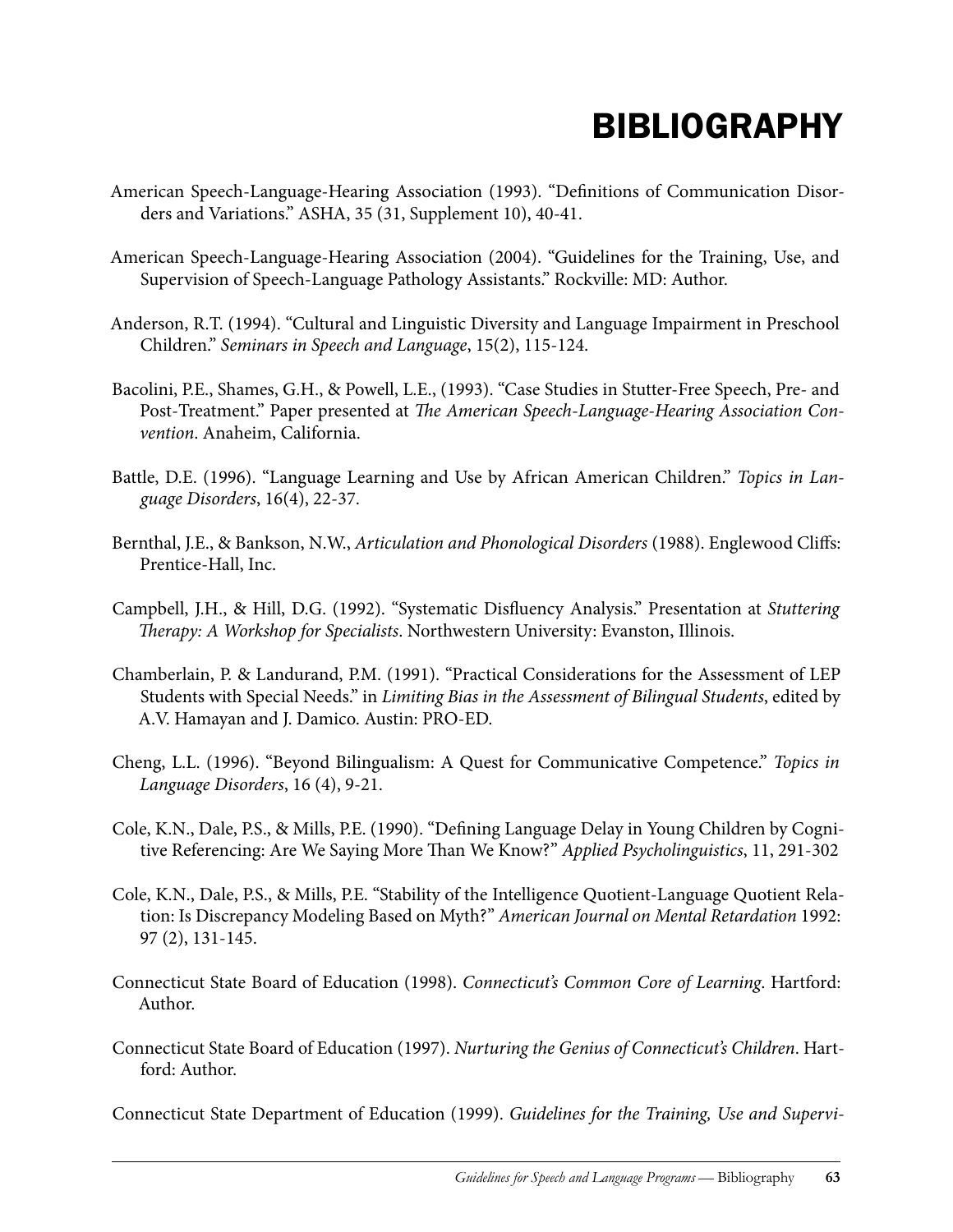*sion of Speech-Language Pathology Aides and Assistants in Connecticut*. Hartford: Author.

- Connecticut State Department of Education (2006). *A Blueprint for School Speech and Language Services in Connecticut: A Report of the School Speech and Language Forum*. Hartford: Author.
- Culatta, R. & Goldberg, S. (1995). *Stuttering Therapy: An Integrated Approach to Theory and Practice*. Needham Heights, MA: Allyn and Bacon.
- Curlee, R.F. & Perkins, W.H. (1984). *Nature and Treatment of Stuttering: New Directions*. Needham Heights, MA: Allyn and Bacon.
- Erikson, J.G. & Iglesias, A. (1986). "Assessment of Communication Disorders in Non-English Proficient Children." in O.L. Taylor (ed.). *Nature of Communication Disorders in Culturally and Linguistically Diverse Populations*. San Diego: College-Hill Press.
- Ginsburg, H.P. (1993). *Do's and Don'ts of Clinical Interviewing*. New York: Columbia University.
- Goldstein, B.A. & Iglesias, A. (1996). "Phonological Patterns in Normally Developing Spanish-Speaking 3- and 4-Year-Olds of Puerto Rican Descent." *Language, Speech, and Hearing in Schools*, 27(1), 82-90.
- Gutiérrez-Clellan, V.F. & Peña, E. (2001). "Dynamic Assessment of Diverse Children: A Tutorial." *Language, Speech and Hearing Services in Schools*, 32*: 212-224.*
- Ingham, R.J., Gow, M., & Costello, J.M. (1985). "Stuttering and Speech Naturalness: Some Additional Data." *Journal of Speech and Hearing Disorders*, 50 (2), 217-219.
- Kayser, H., (1989). "Speech and Language Assessment of Spanish-English Speaking Children*." Language, Speech and Hearing Services in Schools*, 20, 226-241.
- Laing, S.P. & Kamhi, A. (2003). "Alternative Assessment of Language and Literacy in Culturally and Linguistically Diverse Populations." *Language, Speech and Hearing Services in Schools*, 34*: 44-55.*
- Langdon, H.W. & Saenz, T.I. (1996). *Language Assessment and Intervention with Multicultural Students*. Oceanside, CA: Academic Communication Associates.
- Langdon, H. W. (2002). *Interpreters and Translators in Communication Disorders: A Practitioner's Handbook*. Eau Claire, WI.: Thinking Publications.
- Langdon, H.W. & Cheng, L.L. (2002). *Collaborating with Interpreters and Translators*. Eau Claire, WI.: Thinking Publications.
- Leith, W.R. (1993). "Treating the Stutterer with Atypical Cultural Influences," in Adler, S*. Multicultural Communication Skills in the Classroom*. Boston: Allyn and Bacon.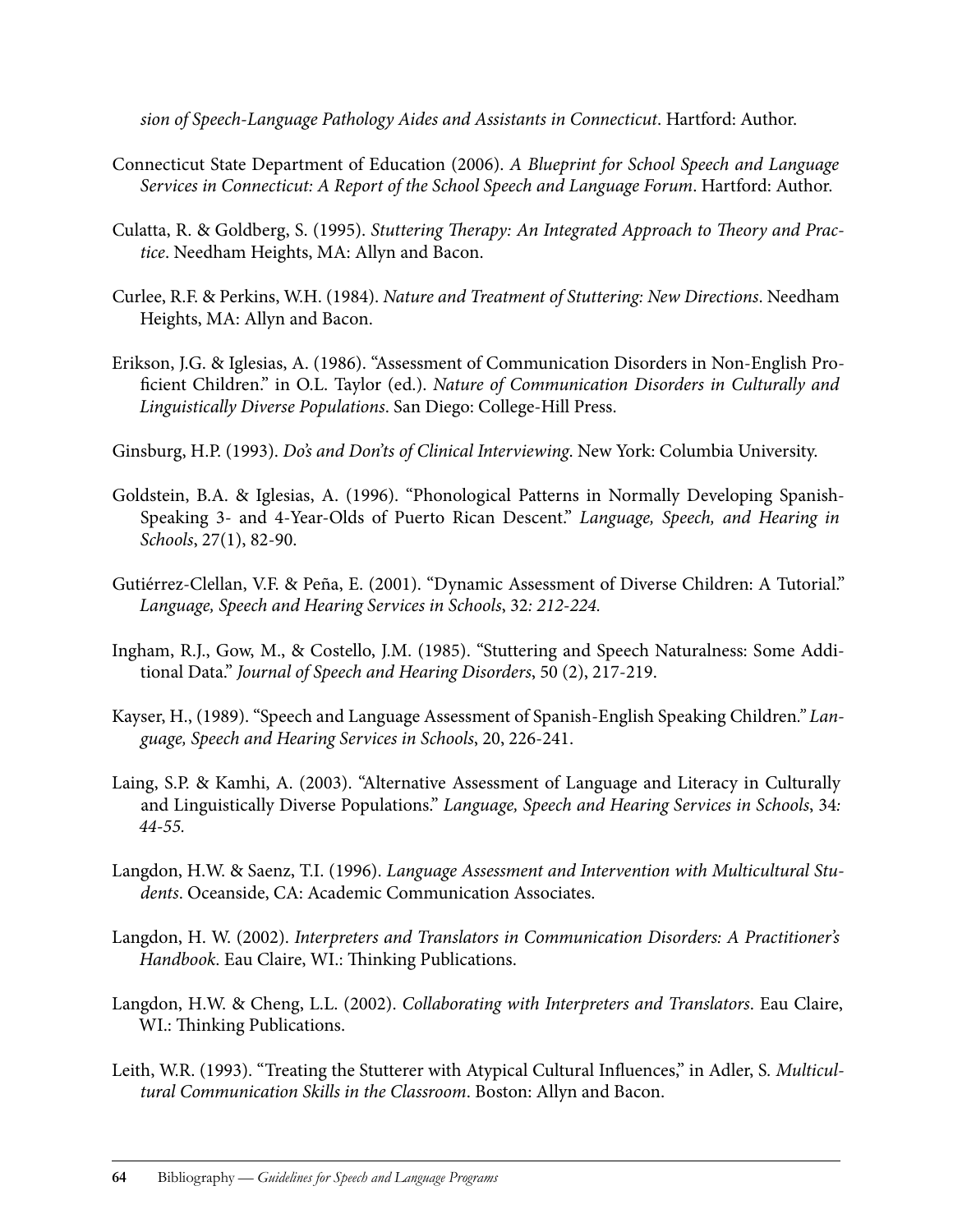- Lincoln, M. and Packman, A. (2003). "Measuring Stuttering," in Onslow, Mark; Packman, Ann; and Harrison, Elisabeth. *The Lidcombe Program of Early Stuttering Intervention: A Clinician's Guide*. Austin: PRO-ED, Inc.
- Lund, N.J. & Duchan, J.E. (1988). *Assessing Children's Language in Naturalistic Contexts*. Englewood Cliffs, NJ: Prentice Hall, Inc.
- Martin, R.R., Haroldson, S.K., & Triden, K.A. (1984). "Stuttering and Speech Naturalness." *Journal of Speech and Hearing Disorders*, 49 (1), 53-58.
- Matties, L.J. and Omark, D.R. (1984). *Speech and Language Assessment for the Bilingual Handicapped*. Boston: College Hill Press.
- McCauley, R.J. & Swisher, L. (1984). "Use and Misuse of Norm-Referenced Tests in Clinical Assessment: A Hypothetical Case." *Journal of Speech and Hearing Disorders*, 49,338-348.
- Merritt, D.D. & Culatta (1998). Intervention in the Classroom. San Diego, CA: Singular Publishing
- Miller, L., Gillam, R.B., & Peña, E.D. (2001). Dynamic Assessment and Intervention. Austin: Pro-Ed, Inc.
- Nelson, N. W. (1989). "Curriculum-Based Language Assessment and Intervention." *Language, Speech, and Hearing Services in Schools, 20*(2), 170-184.
- Nelson, N. W. (1993). *Childhood Language Disorders in Context*. New York: Macmillan Publishing Company.
- Nelson, N. W. (2001). *Childhood Language Disorders in Context, 2nd edition*. Needham Heights, MA: Allyn & Bacon.
- Paul, R (1995). *Language Disorders from Infancy through Adolescence*. St. Louis: Mosby.
- Paul, R. (2001). *Language Disorders from Infancy through Adolescence, 2nd edition*. St. Louis: Mosby.
- Peña, E. (2001). "Assessment of Semantic Knowledge: Use of Feedback and Clinical Interviewing*." Seminars in Speech and Language*, 22 (1), 51-63.
- Peters, T.J., & Guitar, B. (1991) *Stuttering: An Integrated Approach to Its Nature and Treatment*. Baltimore: Williams and Wilkins.
- Rainforth, B. (1990). 17 *EHLR [Education of the Handicapped Law Report]* 222, October 24.
- Roseberry-McKibbin, C. (1994). "Assessment and Intervention for Children with Limited English Proficiency and Language Disorders." *American Journal of Speech-Language Pathology*, 3 (2), 77-88.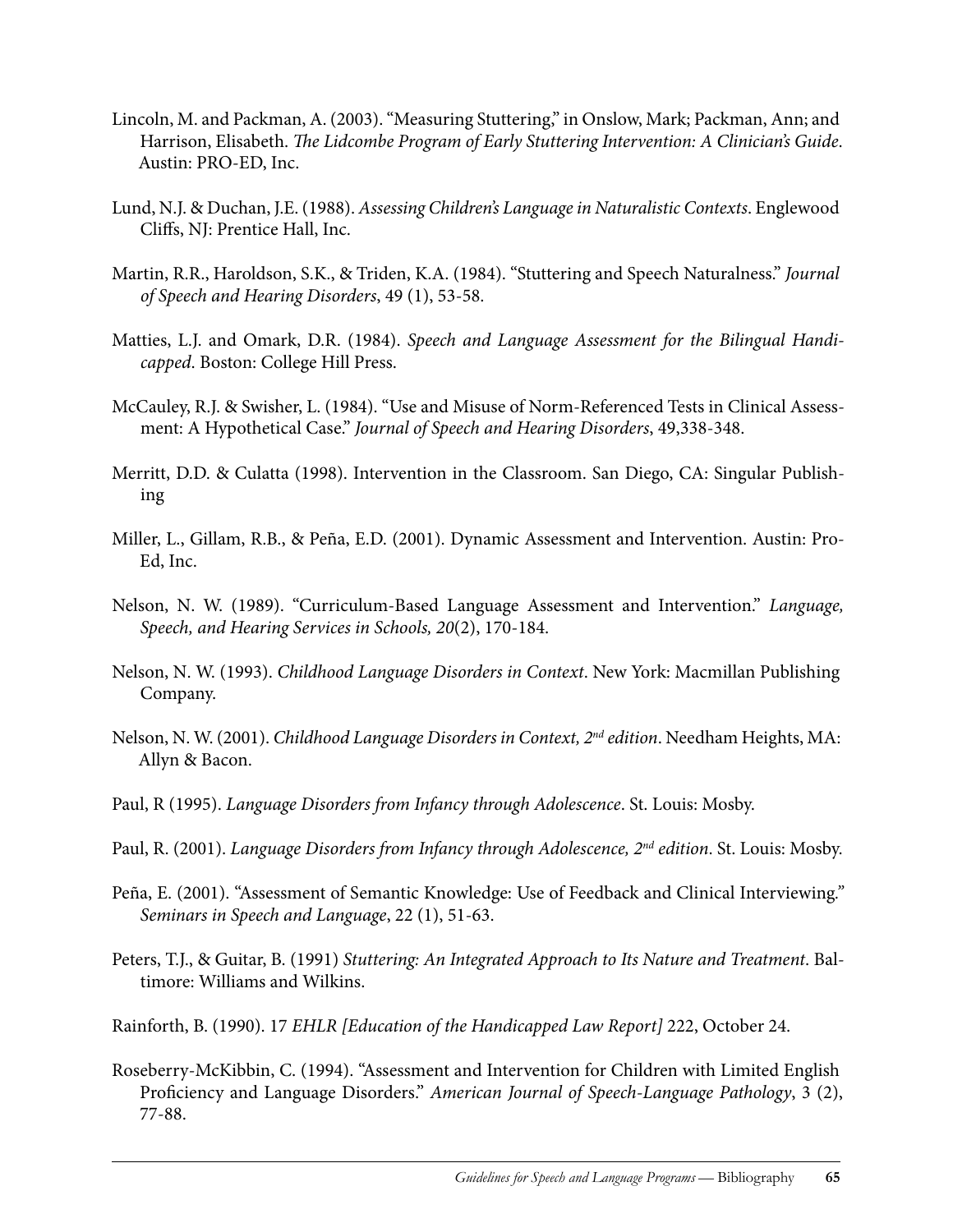Roseberry-McKibbin, C. (2003). *Assessment of Bilingual Learners: Language Difference or Disorder*? Rockville, MD: American Speech-Language-Hearing Association.

Sattler, J. M. (1988). *Assessment of Children*. San Diego: Jerome M. Sattler, Publisher.

- Schiff-Meyers, N.B. (1992). "Considering Arrested Language development and Language Loss in the Assessment of Second Language Learners." *Language, Speech, and Hearing Services in Schools,* 23, 28-33.
- Secord, W. (1992), "The Use and Abuse of Standardized Tests with Children with Special Needs." *The Clinical Connection*, Fall, 19 -23.
- Silliman, E.R. & Wilkinson, L.C. (2007). Language and Literacy in Schools. NY: Guilford Press
- Stockman, I.J. (1996). "Phonological Development and Disorders in African American Children." in A.G. Kamhi et al. (eds*). Communication development and Disorders in African American Children*. Baltimore: Paul H. Brookes Publishing Co.
- Swisher, L., Plante, E., & Lowell, S. (1994). "Nonlinguistic Deficits of Children with Language Disorders Complicate the Interpretation of Their Nonverbal IQ Scores." *Language, Speech, and Hearing Services in Schools*, 25, 235-240.
- Taylor, O. & Payne, K.T. (1983). "Culturally Valid Testing: A Proactive Approach." *Topics in Language Disorders*, 3 (3), 8-20.
- Ukrainetz, T. (2007). Contextualized Language Intervention. Greenville, SC: Thinking Publications.
- Vygotsky, L.S. (1978). *Mind in Society: The Development of Higher Psychological Processes* Cambridge, MA: Harvard University Press.
- Vygotsky, L.S. (1986). *Thought and Lang*uage. Cambridge, MA: MIT Press.
- Wallach, G. (2007). Language Intervention for School-Age Students. NY: Elsevier.
- Watson, J.B. & Kayser, H. (1994). "Assessment of Bilingual/Bicultural Children and Adults Who Stutter." *Seminars in Speech and Language*, 15(2), 149-164.
- Wood, P. (1980). "Appreciating the consequences of impairments, disabilities, and handicaps*." The World Health Organization Chronicle,* 34, 376-380.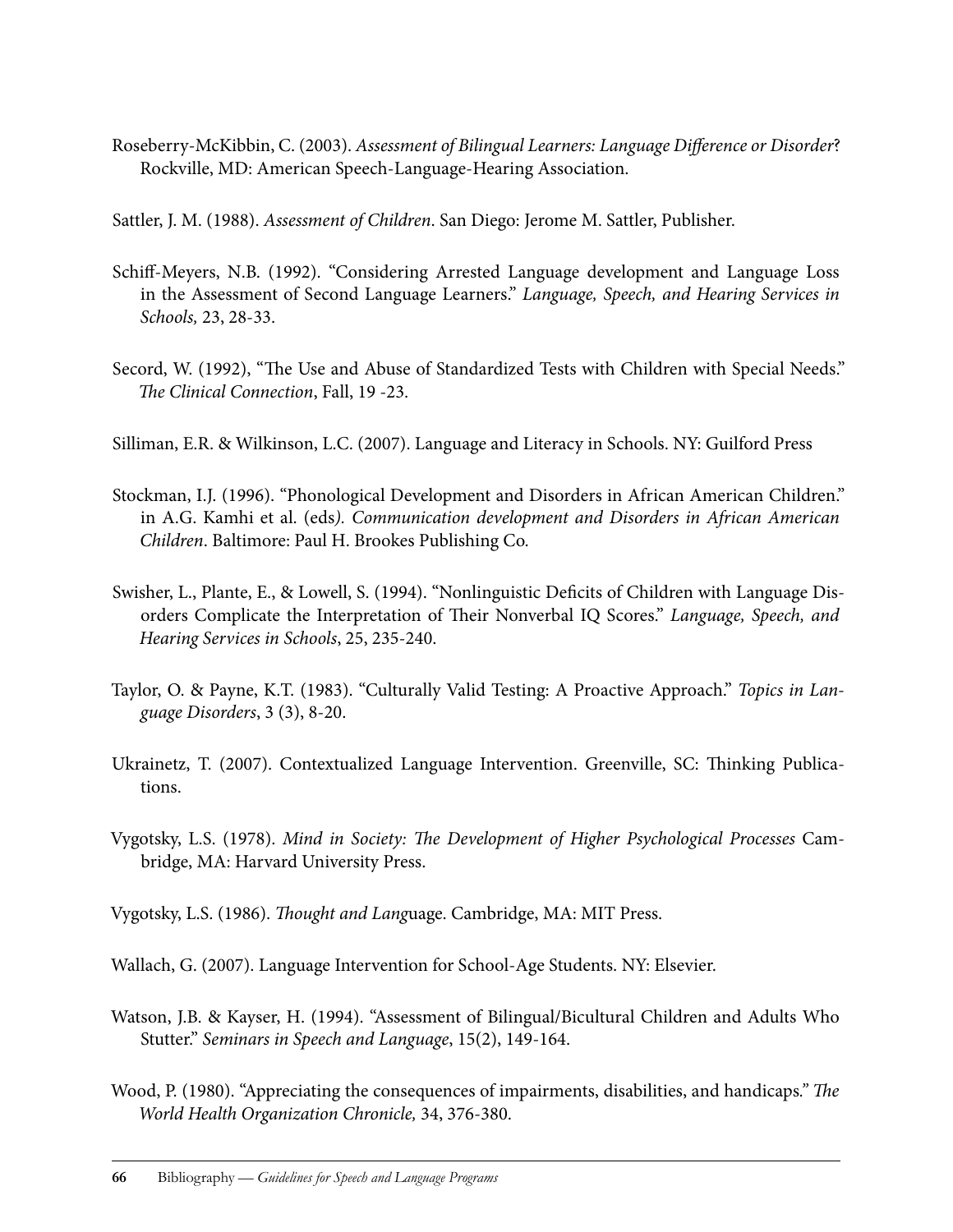# Additional References

#### **Adolescents**

Wiig, E.H. issue ed. (1995). *Assessment and Management of Adolescent Language Disabilities.* Seminars in Speech and Language, 16 (1).

#### Culturally and Linguistically Diverse Children

- Battle, D.E. (1993). *Communication Disorders in Multicultural Populations*. Boston: Andover Medical Publishers.
- Bedore, L.M. (2001). "Assessing Morphosyntax in Spanish-Speaking Children." *Seminars in Speech and Language*, 22 (1), 65-77.
- Butler, K.G. issue ed. (1994). Cross-Cultural Perspectives in Language Assessment and Intervention. *Topics in Language Disorders Series*.
- Connecticut State Board of Education (1990). *Providing Special Education Services to Limited-English-Proficient Handicapped Students*. Hartford: Author.
- Genesee, F., Paradis, J., and Crago, M.B. (2004). *Dual Language Development & Disorders: A Handbook on Bilingualism & Second Language Learning*. Baltimore: Paul H. Brookes Publishing Co.
- Goldstein, B. (2000). *Cultural and Linguistic Diversity Resource Guide for Speech-Language Pathologists*. San Diego: Thomson Delmar Learning.
- Kamhi, A.G., Pollock, K.E., and Harris, J.L. (1996). *Communication Development and Disorders in African American Children: Research, Assessment, and Intervention*. Baltimore: Paul H. Brookes Publishing Co.
- Kayser, H. issue ed. (1994). Communicative Impairments and Bilingualism*. Seminars in Speech and Language*, 15 (2).
- Kayser, H. (1995). *Bilingual Speech-Language Pathology*. San Diego: Singular Publishing Group, Inc.
- McGregor, K.K. et al. (1997). "The Use of Contrastive Analysis in Distinguishing Difference from Disorder: A Tutorial." *American Journal of Speech-Language Pathology*, 6 (2), 45-56.
- Quinn, R. et al. "Clinical Forum." *Language, Speech, and Hearing Services in Schools*:27 (4), 345- 387.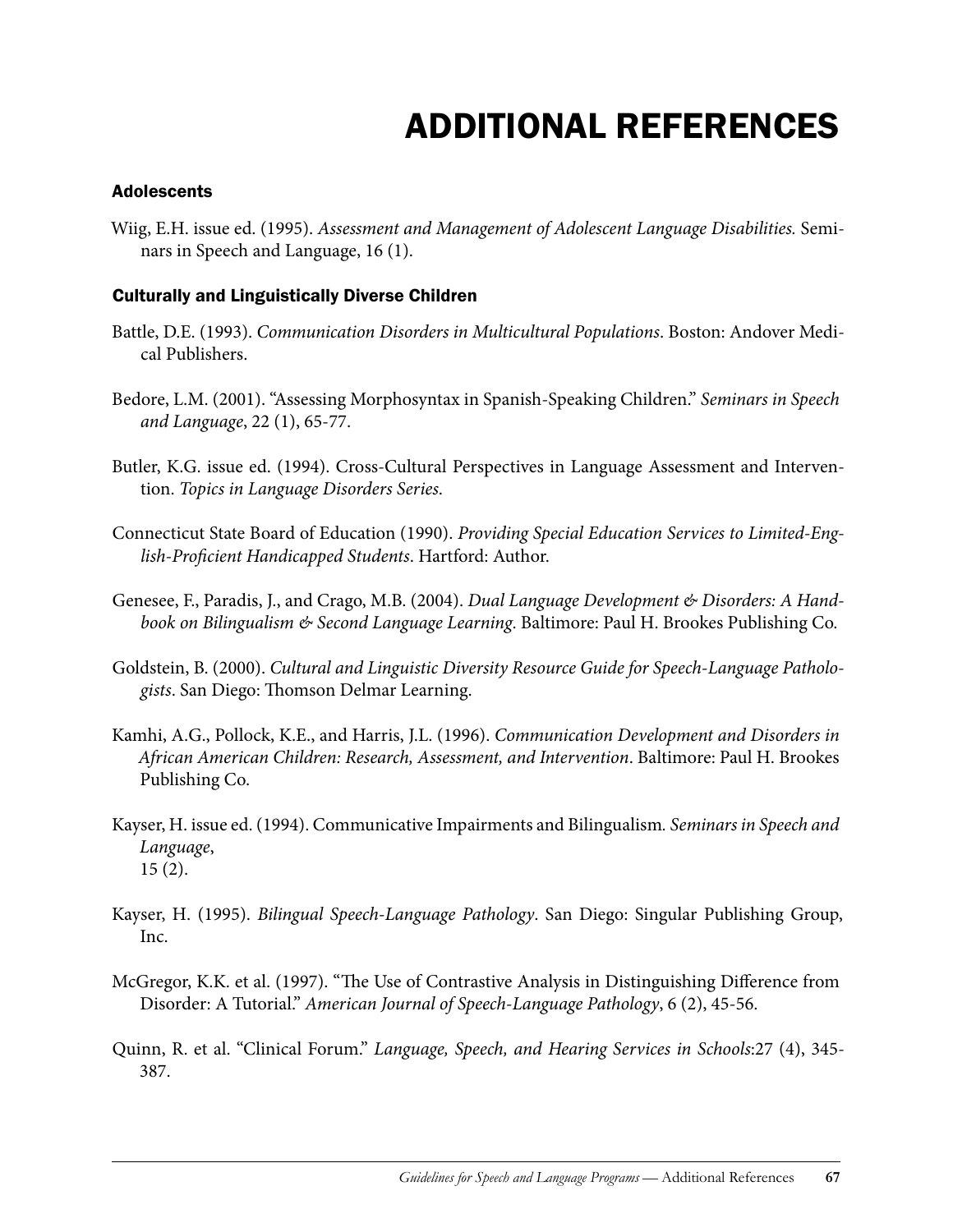Restrepo, M.A. and Kruth, K. (1996). "Grammatical Characteristics of a Spanish-English Bilingual Child with Specific Language Impairment." *Communication Disorders Quarterly* 2000, 21 (2), 66-76.

Romaine, S. (1989). *Bilingualism*. Cambridge: Blackwell Publishers.

Seymour, H.N., Roeper, T.W., and deVilliers, J. (2005). *Diagnostic Evaluation of Language Variation*. San Antonio: Harcourt Assessment, Inc.

Tabors, P.O. (1997). *One Child, Two Languages*. Baltimore: Paul H. Brookes, Publishing Co.

- Terrel, S.L. issue ed. (1983). Nonbiased Assessment of Language Differences. *Topics in Language Disorders*, 3 (3).
- Van Keulen, J.E., Weddington, G.T., and DeBose, C.E*.* (1998). *Speech, Language, Learning, and the African American Child*. Boston: Allyn and Bacon.

## Curriculum-Based Assessment

King-Sears, M.E. (1994). *Curriculum-Based Assessment in Special Educa*tion. San Diego: Singular Publishing Group, Inc.

## Fluency

Conture, E.G. (1990). *Stuttering*. Englewood Cliffs, NJ: Prentice Hall.

Curlee, R.F. and Siegel, G.M. (1997). *Nature and Treatment of Stuttering: New Directions*. 2nd Edition. Needham Heights, MA: Allyn and Bacon.

Meyers, S. issue ed. (1995). *Language*, *Speech, and Hearing Services in Schools*, 26 (2).

- Ratner, N.B. (1993). "Parents, Children & Stuttering." *Seminars in Speech and Language*, 14 (3), 238-249.
- Ratner, N.B. (1995). "Language Complexity and Stuttering in Children." *Topics in Language Disorders*, 33-47.
- Rosenbeck, J.C. (1984). "Stuttering Secondary to Nervous System Damage." in *Nature and Treatment of Stuttering: New Directions*, edited by R.F Curlee. and W.H. Perkins. Needham Heights, MA: Allyn and Bacon.
- Rustin, L., Cook, F., and Spence, R., (1995). *The Management of Stuttering in Adolescence,* San Diego, Singular Publishing Group.

Zebrowski, P.M. issue ed. (1995). Language and Stuttering in Children: Perspectives on an Inter-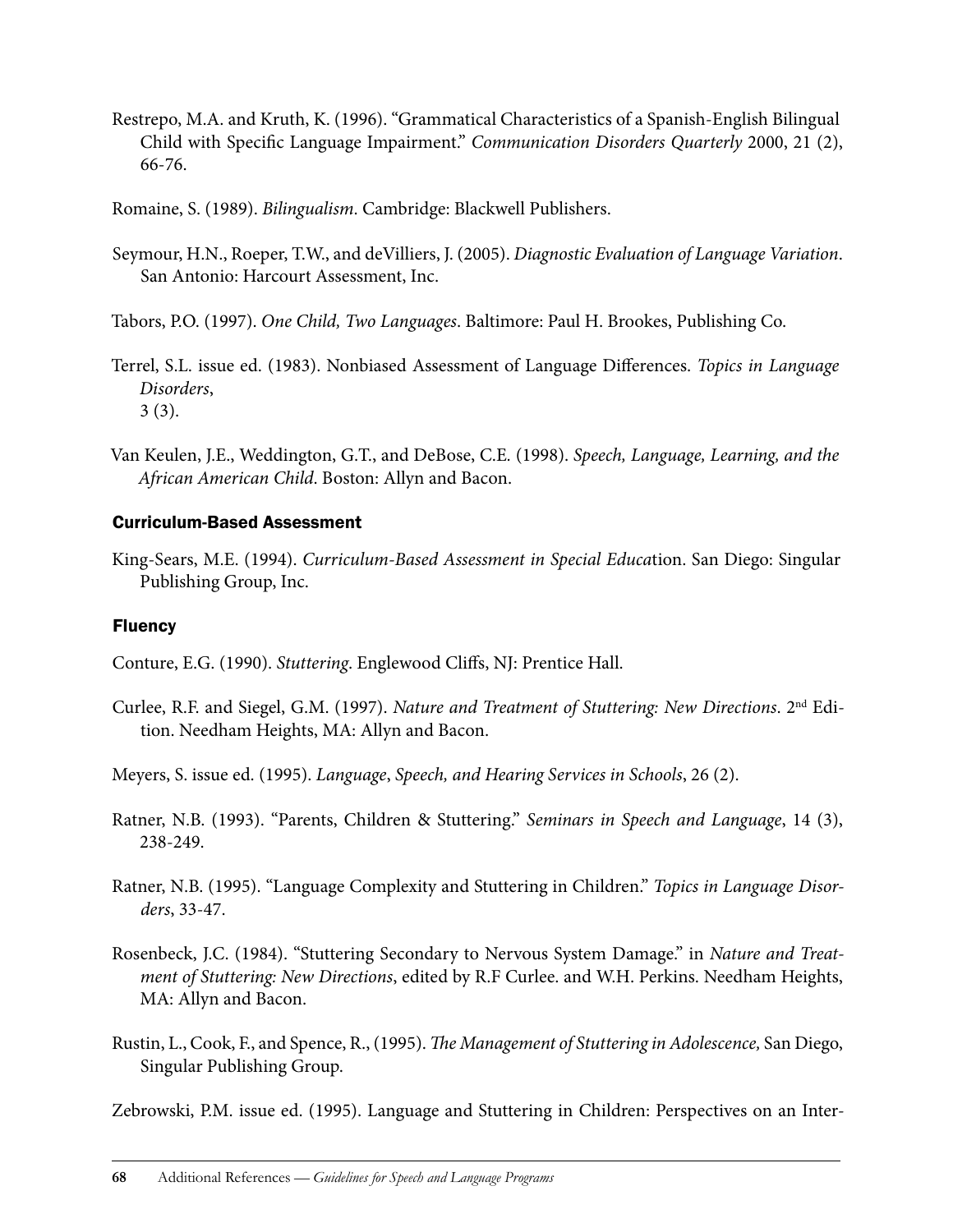relationship. *Topics in Language Disorders*, 15 (3).

#### Language

- Bliss, L.S. (2002). *Discourse Impairments: Assessment and Intervention App*lications. Boston: Allyn & Bacon.
- Lahey, M. (1990). Who Shall Be Called Language Disordered? Some Reflections and One Perspective." *Journal of Speech and Hearing Disorders*, 55, 612-620.
- Miller, J.F. and Paul, R. (1995). *The Clinical Assessment of Language Comprehension*. Baltimore: Paul H. Brookes Publishing Co.

#### Narrative Analysis

- Hedberg, N.L., and Westby, C.E. (1993). *Analyzing Storytelling Skills: Theory to Practice*. Tucson: Communication Skill Builders.
- Hughes, D., McGillivray, L., and Schmidek, M. (1997). *Guide to Narrative Language: Procedures for Assessment*. Eau Claire: Thinking Publications,
- Johnson, C.J. (1995). "Expanding Norms for Narration." *Language, Speech, and Hearing Services in Schools*:26 (4), 326-341.
- Silliman, E.R., and Diehl, S.F. issue eds. (1995). The new Narrative Landscape: Interface Between Ability and Disability. *Topics in Language Disorders*. 15 (4).

#### Norms

- Heinemann USA. (1994). *First Steps Oral Language Developmental Continuum*. Portsmouth: Author
- Merrell, A.W. and Plante, E. (1997). "Norm-Referenced Test Interpretation in the Diagnostic Process." *Language, Speech and Hearing Services in Schools*, 28 (1), 50 -58
- Nippold, M.N. (1995). "School-Age Children and Adolescents: Norms for Word Definition*." Language, Speech, and Hearing Services in Schools*, 26 (4), 320-325.
- Norris, J. (1995). "Expanding Language Norms for School-Age Children and Adolescents: Is It Pragmatic?" *Language, Speech, and Hearing Services in Schools*, 26 (4), 342-352.

### Phonology

Hodson, B.W., issue ed. (1994). From Phonology to Metaphonology: Issues, Assessment, and Intervention. *Topics in Language Disorders*, 14 (2).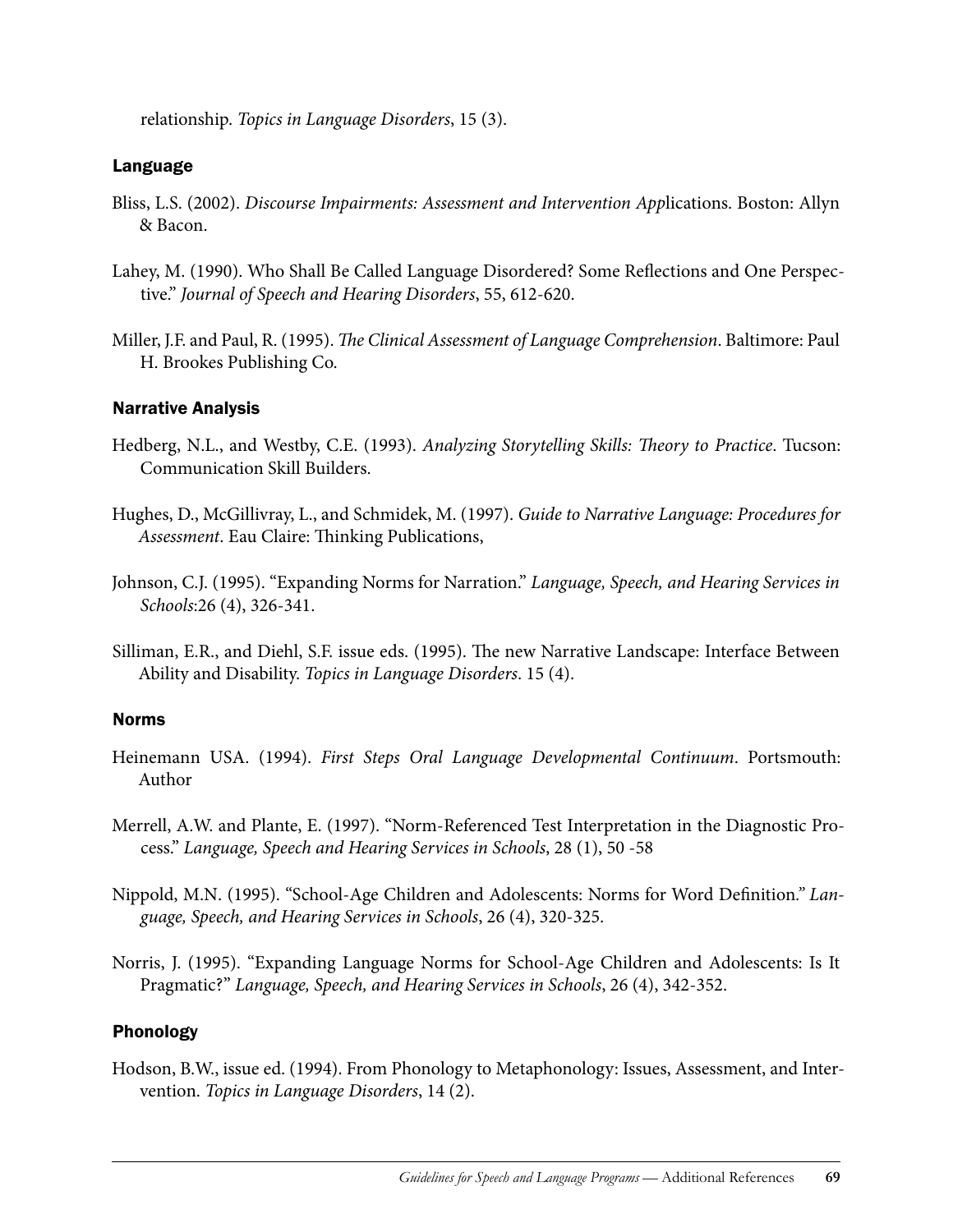- Howell, J., and Dean, E. (1995). *Treating Phonological Disorders in Children: Metaphon-Theory to Practice*. London: Whurr Publishers Ltd.
- Secord, W. (1998). "Intervention-Based Assessment of Articulation and Phonology: When Enough is Enough!" Short Course Presentation to *The Connecticut Speech-Language-Hearing Association*: May 8.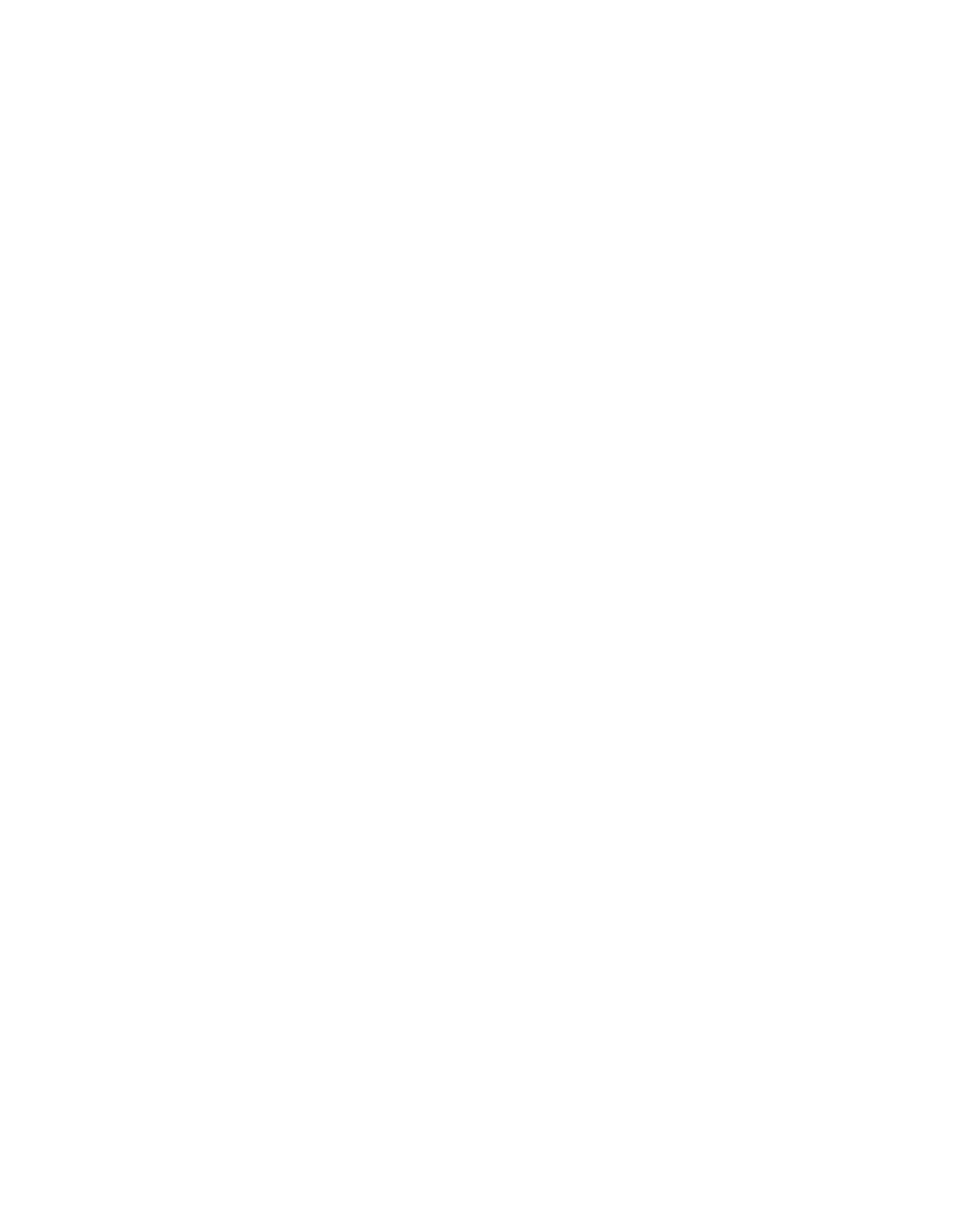## STATE OF CONNECTICUT

M. Jodi Rell, Governor

## State Board of Education

Allan B. Taylor, Chairperson Janet M. Finneran, Vice Chairperson Whitney L. Bartell James C. Blake Beverly R. Bobroske Alice L. Carolan Donald J. Coolican Lynne S. Farrell Theresa Hopkins-Staten Patricia B. Luke John H. Voss

Michael P. Meotti (ex officio) Commissioner of Higher Education

> Mark K. McQuillan Commissioner of Education

The State of Connecticut Department of Education is committed to a policy of equal opportunity/affirmative action for all qualified persons and does not discriminate in any employment practice, education program, or educational activity on the basis of race, color, national origin, sex, disability, age, religion or any other basis prohibited by Connecticut state and/or federal nondiscrimination laws. Inquiries regarding the Department of Education's nondiscrimination policies should be directed to the Affirmative Action Administrator, State of Connecticut Department of Education, 25 Industrial Park Road, Middletown, CT 06457-1543, 860-807-2071.